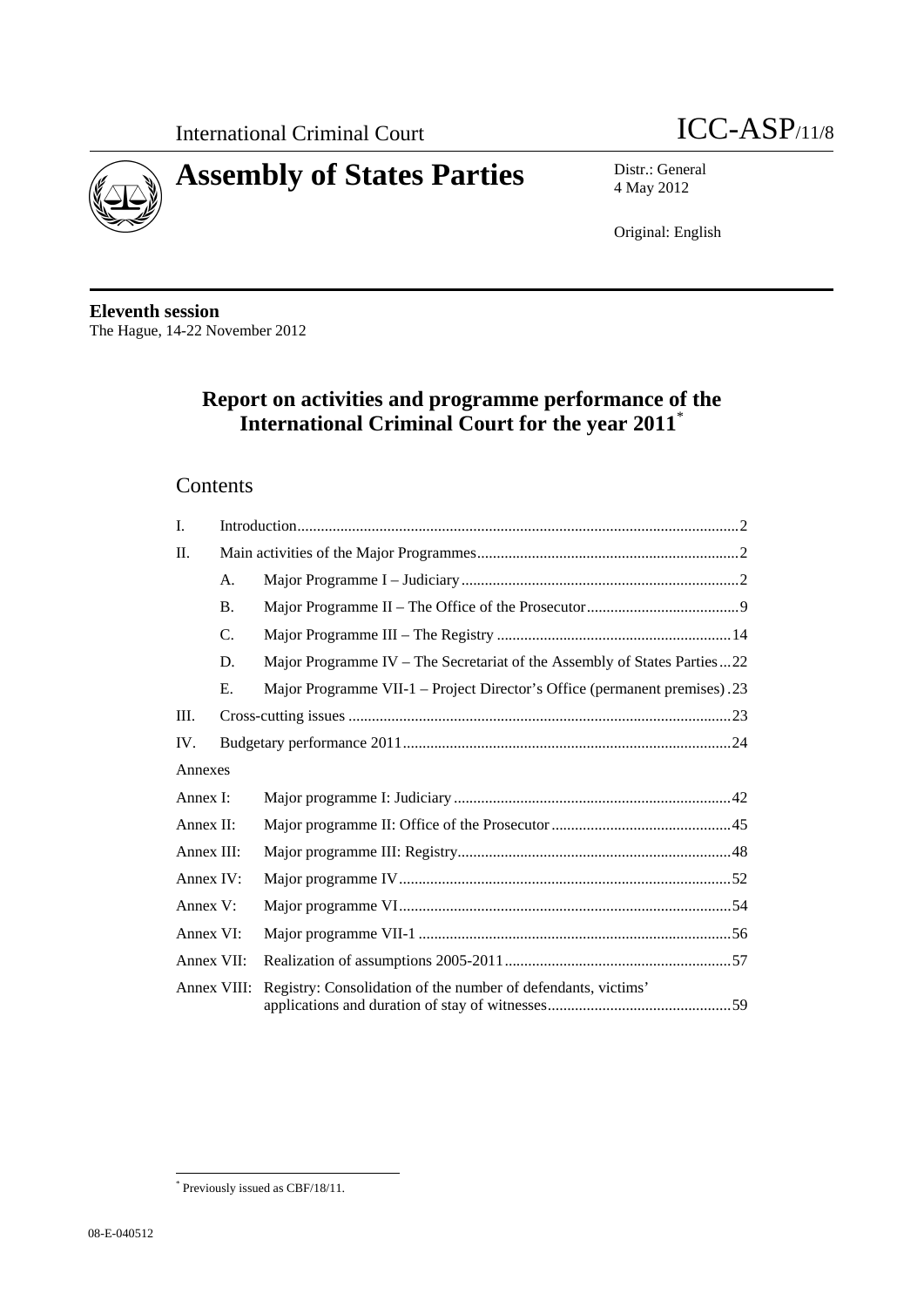## **I. Introduction**

1. This report details the main activities conducted by the International Criminal Court ("the Court") in 2011 and provides an overview of its budgetary performance for that year. In addition, a detailed review of programme performance with reference to objectives, expected results, performance indicators, targets and achievements is included in annexes I to VI. Annex VII provides further details on the Court's realization of its budgetary assumptions

2. The detailed descriptions of the activities in the first section of the report show that the Court undertook not only the activities projected for 2011, but also additional unforeseen activities, support for which was requested from the Contingency Fund. These included: investigative, prosecutorial and supporting activities relating to the situation in the Libyan Arab Jamahiriya, which resulted from a United Nations Security Council referral; pre-trial activities in the situation in Kenya; a significant increase in trial activities in ongoing cases during the second semester of the year; and active investigations in Côte d'Ivoire. Out of the €8.5 million requested notified by the Court to cover these and other unforeseen activities,  $\epsilon$ 5.13 million has been spent.<sup>1</sup>

## **II. Main activities of the Major Programmes**

## **A. Major Programme I – Judiciary**

## **1. The Presidency**

3. In 2011, the Presidency continued exercising its functions in its three main areas of responsibility: legal and judicial tasks, external relations and administration. The amount of legal and judicial tasks remained at the same high level in terms of the number of decisions issued, most of them being confidential. In addition, two enforcement agreements were concluded with States and two Court-wide agreements were concluded with international organizations. The legal team of the Presidency also had a significant workload in constituting Chambers, supporting meetings and plenaries of the judges, as well as supporting the administrative functions of the Presidency on some items in the context of the Hague Working Group. Finally, the Presidency continued its review of all inter-organ draft administrative policies.

4. In the area of external relations, the Presidency engaged intensively with States Parties, as well as with States not party to the Rome Statute, and with the Assembly of States Parties ("the Assembly") and its subsidiary organs, intergovernmental and regional organizations and civil society. As the public face of the Court, the President (or one of the Vice-Presidents acting on his behalf) raised awareness about the ICC and the wider Rome Statute system in strategic communications with political decision-makers, legal communities and civil society in various regions. The President invested particular effort in urging greater involvement of the Asia-Pacific region as the least-represented group of States at the ICC. The Presidency took the lead in increasing cooperation and synergies in the promotion of universality of the Rome Statute together with other key actors, in particular the European Union, Parliamentarians for Global Action and the Coalition for the International Criminal Court. The President and the Vice-Presidents held approximately 50 bilateral meetings with non-State Parties at ambassadorial or higher level, mainly in The Hague and New York, in order to encourage informed consideration of accession/ratification of the Rome Statute by the countries concerned. The President communicated frequently with the highest officials of the United Nations to maintain and deepen the cooperative relationship between the Court and the Organization. Through highlevel meetings and speeches, the Presidency drew attention to the principle of positive complementarity and urged greater involvement of development agencies in strengthening national capacity to combat impunity for Rome Statute crimes.

5. In the area of administration too, the Presidency contributed to an inter-organ effort aimed at a comprehensive risk-mapping exercise and the subsequent creation of a

 $\overline{a}$ 

 $1$  Expenditure for 2011 is based on preliminary unaudited figures, which are subject to change.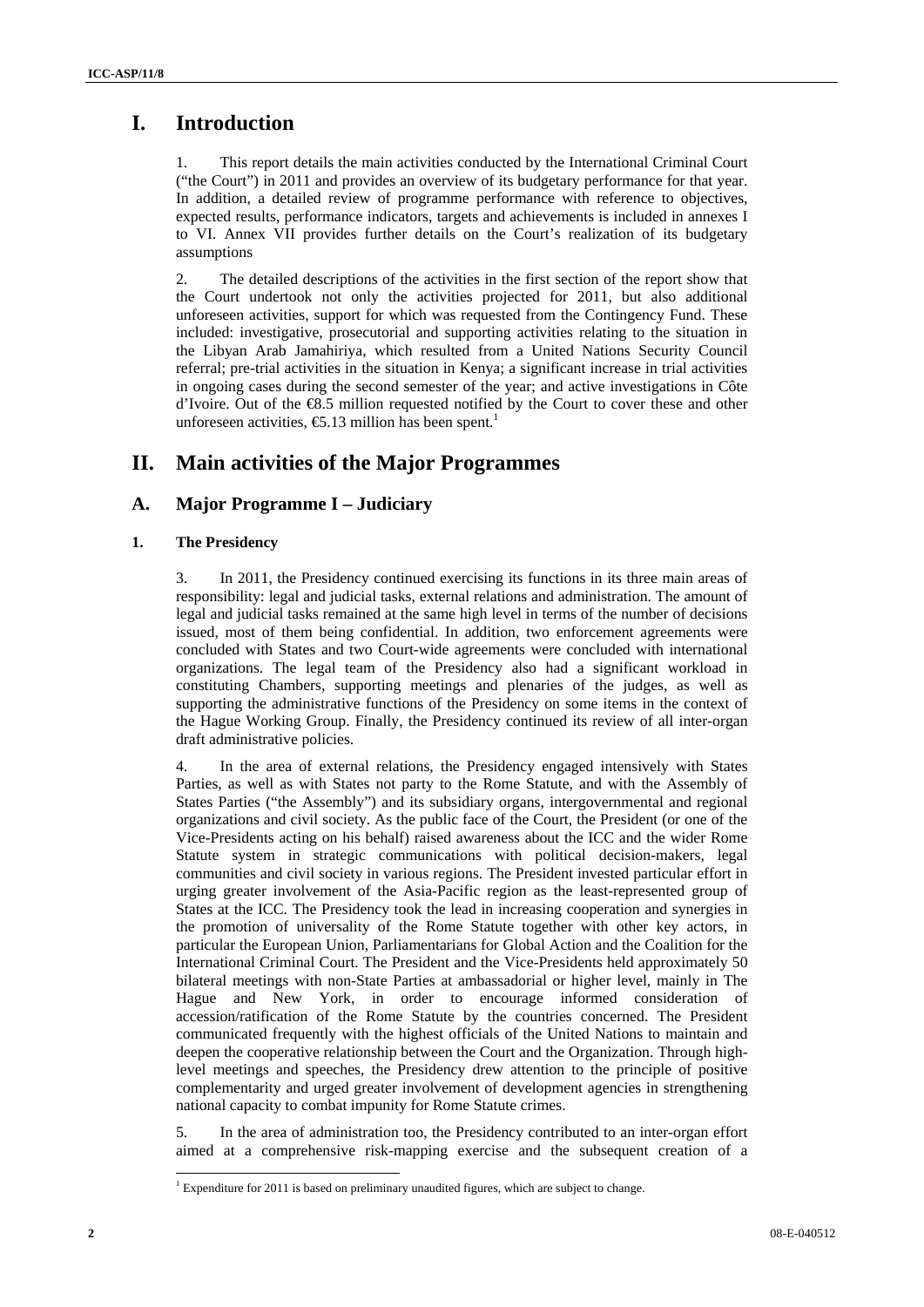comprehensive risk identification and management structure. This structure will be finalized in 2012. The Presidency initiated a substantial revision and updating of the Court's Strategic Plan, on which inter-organ work and wider consultation will be finalized in 2012. Further, the Presidency engaged in the implementation of the Corporate Governance Statement of the Court, including strategic oversight of the Registry and the coordination of inter-organ issues. The Presidency also engaged extensively with the Study Group on Governance of the Assembly of States Parties throughout the year on a number of legal, administrative and managerial topics relevant to the Court's operations. Furthermore, the Presidency is actively involved in all inter-organ matters at the Court, including, inter alia, the preparation of the Court's programme budget as well as the discussion of other budgetary matters in the Court's Budget Working Group; the discussion and facilitation of strategic issues in Tricomm; and the coordination and facilitation of the monthly Coordination Council meetings.

#### **2. Pre-Trial Division**

6. Pre-Trial Chambers are currently seized of seven situations (two new situations, Libya and Côte d'Ivoire, were assigned to Pre-Trial Chambers in 2011). The situations in the Democratic Republic of the Congo (DRC), Darfur/Sudan and Libya are assigned to Pre-Trial Chamber I; the situations in Uganda, the Central African Republic (CAR) and Kenya are assigned to Pre-Trial Chamber II; and the situation in Côte d'Ivoire is assigned to Pre-Trial Chamber III. Six judges are currently assigned to the Pre-Trial Division, but two of them are also assigned to Trial Chambers, one being the Presiding Judge of Trial Chamber III. One Judge was assigned to both Pre-Trial Chamber I and Pre-Trial Chamber II throughout 2011. One pre-trial judge also participated in two interlocutory appeals in 2011.

7. With regard to the situation in Kenya, as foreseen in the 2011 budget submission, Pre-Trial Chamber II was seized with requests by the Prosecutor for the issuance of six summonses to appear. After due consideration, the Chamber issued those six summonses in March 2011 and the six suspects voluntarily appeared before the Pre-Trial Chamber on 7 and 8 April 2011. Pre-Trial Chamber II accordingly conducted separate confirmation of charges procedures in two cases comprising three suspects each, during which around 250 decisions were issued by the Chamber. The confirmation of charges hearings took place from 1 to 8 September 2011 and from 21 September till 5 October 2011 respectively. The parties submitted 15,000 pages of evidence in the first case and 14,600 pages of evidence in the second case, which the Chamber had to review for purposes of its decisions. A total of 560 victims participated in the proceedings.

8. With regard to the situation in DRC, Callixte Mbarushimana made his initial appearance before Pre-Trial Chamber I on 28 January 2011, after his surrender by the French authorities. The confirmation of charges hearing took place from 16 to 21 September 2011. The parties to the proceedings submitted 15,200 pages of evidence, which the Chamber had to review for purposes of the confirmation of the charges. On 16 December 2011, Pre-Trial Chamber I decided by majority not to confirm the charges against Callixte Mbarushimana. During this confirmation of charges procedure, Pre-Trial Chamber I issued around 120 decisions and orders and 130 victims participated. Pre-Trial Chamber I also issued two decisions in 2011 with regard to the participation of victims in the investigation of the situation in the DRC, irrespective of any particular case.

9. With regard to the situation in Darfur/Sudan, on 7 March 2011 Pre-Trial Chamber I unanimously decided to confirm the charges against Abdallah Banda Abakaer Nourain and Saleh Mohamed Jerbo Jamus and committed them to trial. Furthermore, Pre-Trial Chamber I issued seven decisions in 2011 with regard to the Al Bashir case, in particular in relation to the non-cooperation of States for the arrest and surrender of Omar Al Bashir.

10. With regard to the situation in Libya, on 27 June 2011 Pre-Trial Chamber I issued three warrants of arrest, against Muammar Mohammed Abu Minyar Gaddafi, Saif Al-Islam Gaddafi and Abdullah Al-Senussi. For this purpose, the Chamber reviewed 2700 pages of evidence and information submitted by the Prosecutor. On 22 November 2011, Pre-Trial Chamber I terminated the case against Muammar Gaddafi due to his death, but the other suspects remain at large. In December, the Chamber issued requests for information from Libya in order to initiate a procedure on admissibility of the cases.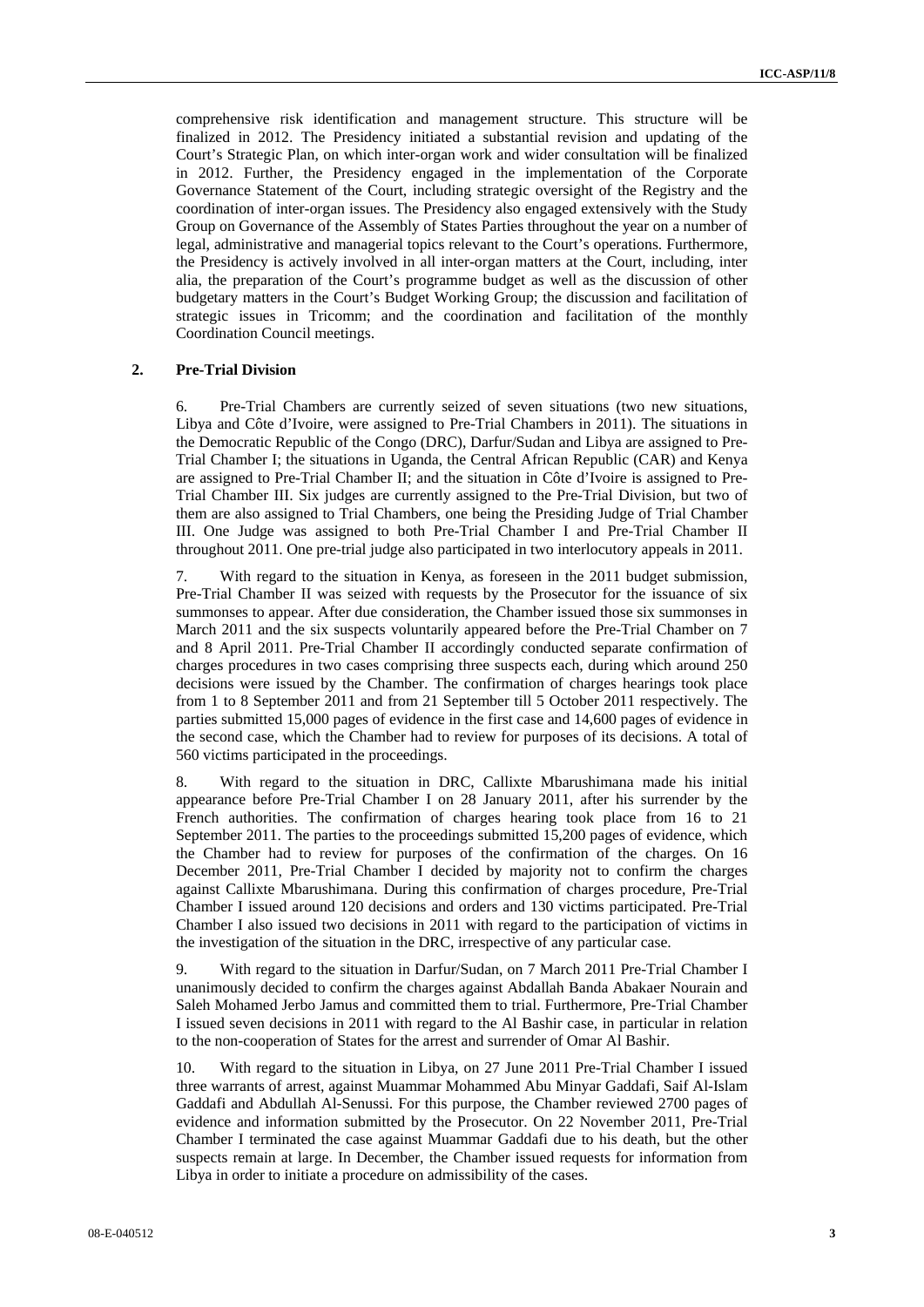11. With regard to the situation in Côte d'Ivoire, on 3 October 2011 Pre-Trial Chamber III authorized the Prosecutor's request to open an investigation pursuant to article 15 of the Rome Statute. In the course of the proceedings, the Chamber had to review 1200 pages of evidence and information submitted by the Prosecutor and almost 700 victims' representations amounting to 5000 pages. This has represented a significant increase in the workload of the Pre-Trial Division. On 23 November 2011, Pre-Trial Chamber III, at the request of the Prosecutor, issued a warrant of arrest against Laurent Gbagbo. For this purpose, the Chamber had to review 2000 pages of evidence submitted by the Prosecutor. Laurent Gbagbo was surrendered to the Court on 30 November 2011. His initial appearance took place on 5 December 2011 and the confirmation of charges hearing was set to start on 18 June 2012.

12. The overall workload of the Pre-Trial Chambers in 2011 reached an unprecedented high level: they issued two decisions on the confirmation of charges, six summonses to appear and four warrants of arrest. In addition, Pre-Trial Chambers held initial appearance hearings for eight suspects and three confirmation of charges hearings for a total of seven suspects. Furthermore, throughout 2011 Pre-Trial Chambers also held numerous hearings in relation to disclosure, protective measures for witnesses and victims and defence related issues, among others.

### **3. Trial Division**

13. The Trial Division is composed of eight judges and four Chambers (the mandate of Judge Blattmann was extended to enable him to complete the *Lubanga* trial). In addition, two judges of the Pre-Trial Division have been assigned to a Trial Chamber, which brings the number of judges involved in trials to 10. Six judges are currently members of two Chambers simultaneously (one is a member of Trial Chambers II and IV as well as being the 1st Vice-President, another is a member of Trial Chamber III while presiding over Trial Chamber IV, one is presiding over Trial Chamber III whilst being the President of the Pre-Trial Division and a member of Pre-Trial Chamber I, and three other judges are members of both a Trial and a Pre-Trial Chamber).

14. As noted in previous years, criminal proceedings are organic; unexpected developments, although dealt with as expeditiously as possible by the respective Chambers, cause unavoidable delays. Nonetheless, all four Chambers have ensured that the cases advanced as fast as possible, while at the same time guaranteeing the integrity of the proceedings and the accused's right to a fair trial.

15. In the *Lubanga* trial, Trial Chamber  $I^2$  finished hearing evidence presented by the parties in the course of 2011: five witnesses called by the defence testified following the Chamber's decision on the "Defence application seeking a permanent stay of the proceedings" (abuse of process) issued on 23 February 2011. The latter decision, issued less than 2 weeks after the last submission was filed, totalled 93 pages and, inter alia, involved the review of 364 pages of submissions and several hundred pages of transcript testimony. The presentation of evidence was declared closed on 20 May 2011. The written closing briefs of the parties and participants were filed between 1 June and 15 August 2011, totalling 759 pages of submissions. Oral closing statements were made by the Prosecutor, the Defence, and the legal representatives of the victims on 25 and 26 August 2011. In addition, the Chamber issued a number of decisions on various issues such as the admission of documents, the presentation of rebuttal evidence by the prosecution, translation issues related to the judgment, legal assistance for the defence and legal representatives of victims, and issues related to asylum requests made by a detained witness. The Chamber issued 57 written decisions and orders (including annexes but excluding transcript redaction orders, corrigendum and redacted versions), and delivered 10 oral decisions. In total, 438 documents<sup>3</sup> were filed in the record of the case in 2011 and the Chamber sat for 21 days. Following the issue of a decision authorising additional victims to participate in the proceedings, the total number of victims participating in the proceedings is 129. Although it was originally anticipated that the judgment (decision issued pursuant to Article 74 of the

 2 Trial Chamber I is composed of Judge Fulford, presiding, Judge Odio Benito and Judge Blattmann; Judges Fulford and Odio Benito are also members of Pre-Trial Chamber III.

<sup>&</sup>lt;sup>3</sup> Including annexes.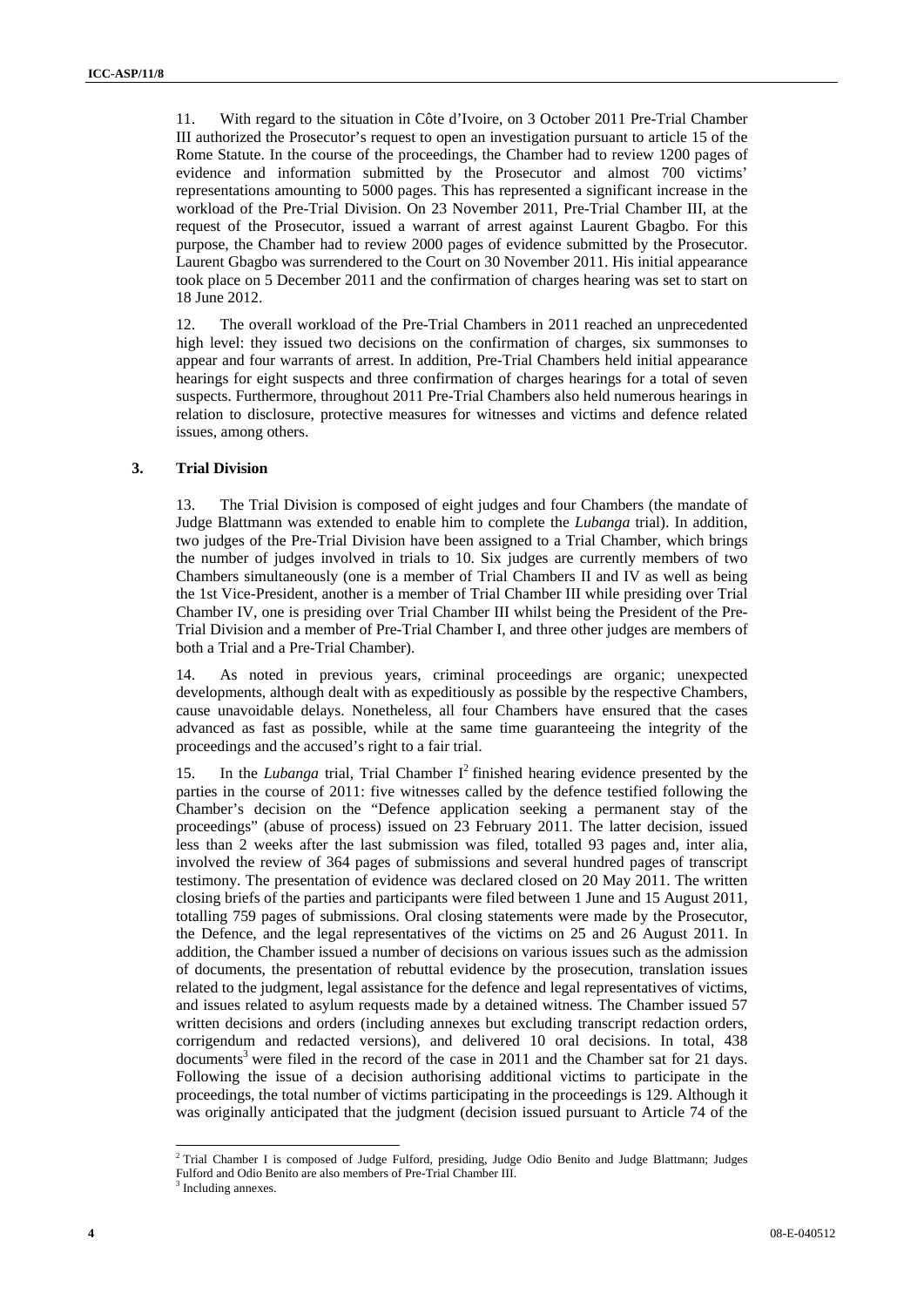Rome Statute) would be delivered by the end of 2011, the scope of the evidence to be reviewed (namely 1373 exhibits, the evidence of 67 witnesses heard over approximately 190 days of hearings, over 10000 transcript pages) and other issues to be considered, including whether witnesses contacted by intermediaries may be relied upon, rendered the achievement of this goal unrealistic.<sup>4</sup>

16. In the trial of *Germain Katanga and Mathieu Ngudjolo*, Trial Chamber II5 heard the evidence of two victims authorized by the Chamber to be called by the legal representatives between 21 February and 25 February 2011, following the close of the presentation of evidence by the prosecution on 8 December 2010 and an adjournment. Two status conferences were held on 10 and 23 March 2011 to prepare for the presentation of the defence cases. The presentation of evidence by the defence started on 24 March 2011. Mr Katanga called 17 witnesses (including three witnesses common to the defence for Mr Ngudjolo), who were heard until 12 July 2011. After the judicial recess, on 15 August 2011 the presentation of the defence case for Mr Ngudjolo began. Eight witnesses were heard until 16 September 2011. From 27 September to 19 October 2011, Germain Katanga testified on his behalf. Mathieu Ngudjolo also gave evidence in his own defence from 27 October until 11 November 2011. The Chamber issued decisions on a number of issues in the course of 2011, including on requests for variation of the order of witnesses or on the late disclosure of evidence throughout the defence phase, on issues relating to asylum requests to The Netherlands presented by three detained witnesses, on the protection and the detention conditions of the three detained witnesses, the admission of documents, and on requests to introduce additional evidence. Following its decision of 18 November 2011 to conduct a judicial site-visit in the DRC in January 2012, the Chamber held a status conference on 25 November 2011 to address the practical and procedural modalities, as well as the final itinerary of the visit, which were decided upon in a decision of 1 December 2011. On 14 December 2011, the Chamber held a status conference to resolve issues concerning the translation of the closing briefs. Following the hearing, the Chamber issued an order on the timetable for both written and oral closing submissions in 2012. Two more victims were allowed to participate in the proceedings (decision of 9 February 2011) and the participating status of two victims was revoked following the submission of substantiated allegations that they had provided misleading information. As a result, 364 victims, represented by two teams of legal representatives, participated in the proceedings. Trial Chamber II issued 81 decisions and orders (including annexes but excluding transcript redaction orders, corrigendum and redacted versions), and delivered 49 oral decisions. In total, 332 documents<sup>6</sup> were filed in the record of the case in 2011 and the Chamber sat for 101 days.

17. The *Bemba* trial commenced on 22 November 2010 before Trial Chamber III<sup>7</sup> and the presentation of evidence by the prosecution continued in 2011. From 11 January to 9 December 2011, the Chamber heard 33 out of 40 prosecution witnesses. One witness was authorized to give his testimony via video-link. In this context, the Chamber issued four written and 28 oral decisions on protective and/or special measures for witnesses as well as two written and 31 oral decisions on requests by legal representatives to question witnesses. The Chamber issued a number of decisions over the course of the year, inter alia on seven applications for provisional release, and on the presentation and admission of evidence (ruling on 15 December 2011 on the admissibility of documents submitted in the course of the testimonies of the first 32 prosecution witnesses). On 21 November and 21 December 2011, the Chamber issued two orders regarding applications by victims to present their views or concerns in person or to present evidence. The Chamber issued three decisions (on 21 July, 25 October and 15 December 2011), which dealt with 1089 applications by victims to participate in the proceedings, and authorized 975 applicants to participate, deferring its decision with regard to 71 applicants and rejecting the applications of 43 applicants. As a result, as at the end of 2011 a total of 2287 victims, represented by two teams of legal representatives, were

 $\overline{a}$ 

<sup>&</sup>lt;sup>4</sup> The Court rendered its judgment on 14 March 2012, deciding unanimously that the defendant was guilty, as coperpetrator, of the war crimes of conscripting and enlisting children under the age of 15 and using them to participate actively in hostilities from 1 September 2002 to 13 August 2003. *See* Judgment pursuant to Article 74 of the Statute, ICC-01/04-01/06 of 14 March 2012.

Trial Chamber II is composed of Judge Cotte, presiding, Judge Diarra and Judge Van den Wyngaert; Judge Diarra is also the first Vice-President of the Court and a member of Trial Chamber IV. 6

Including annexes.

<sup>&</sup>lt;sup>7</sup> Trial Chamber III is composed of Judge Steiner, presiding, Judge Aluoch and Judge Ozaki; Judges Steiner and Aluoch are also members of Pre-Trial Chamber I and Trial Chamber IV (Judge Aluoch presiding), respectively.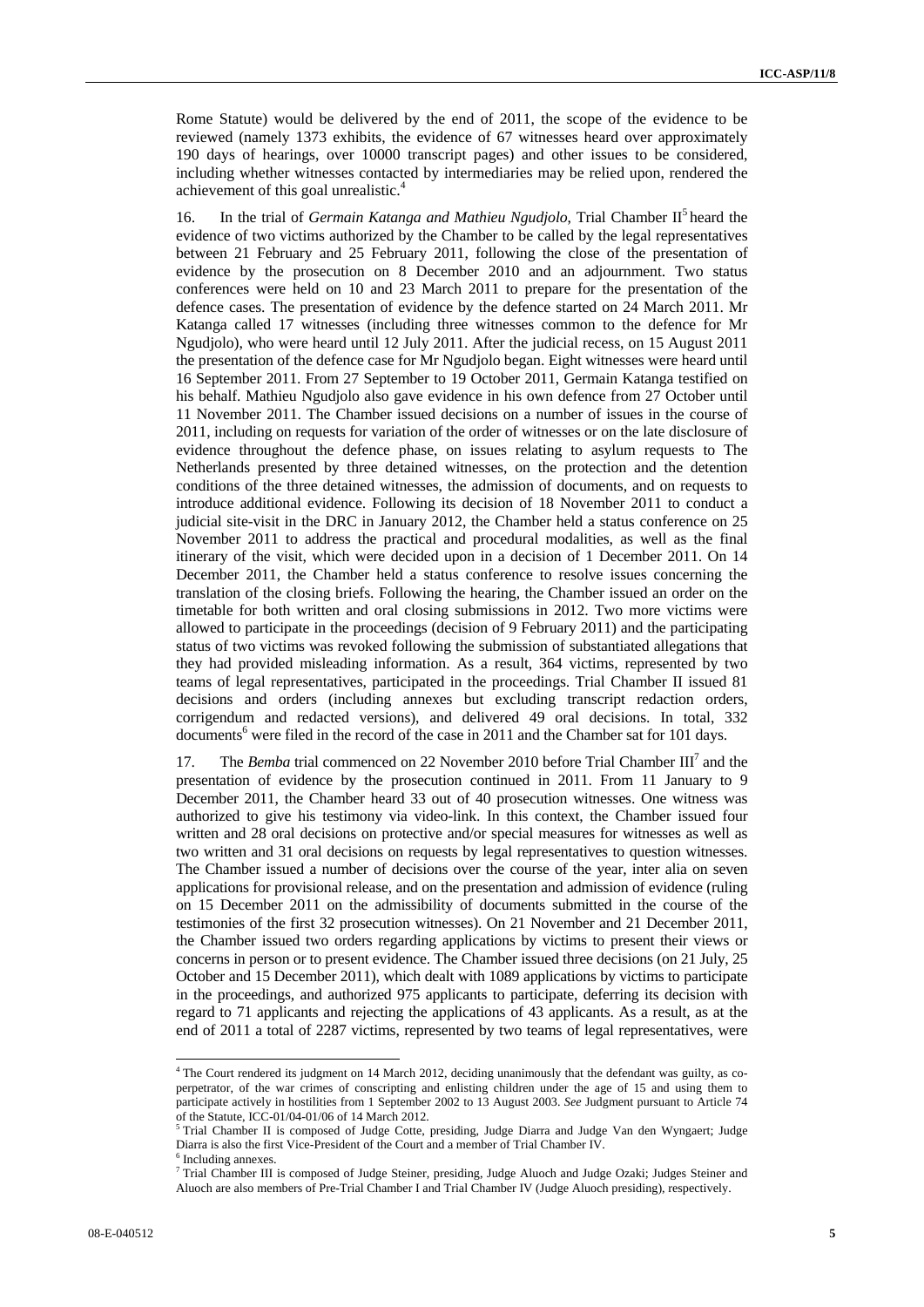participating in the Bemba case. The Chamber issued 84 written decisions and orders (including annexes but excluding transcript redaction orders, corrigendum and redacted versions), and delivered 107 oral decisions. In total, 6234 documents <sup>8</sup> were filed in the record of the case in 2011 and the Chamber sat for 131 days. Due to unforeseen issues which arose in relation to the scheduling of the last prosecution witnesses, the presentation of evidence by the prosecution was not completed in 2011 as initially expected. On 11 November 2011, the Chamber issued a decision regarding the prosecution's witness schedule, which approved the prosecution's request that its four last witnesses be heard in January and February 2012.

18. Trial Chamber IV<sup>9</sup> was constituted and the *Banda and Jerbo* case was referred to it on 16 March 2011. A number of decisions to prepare the case for trial were issued, inter alia on the re-interview of six witnesses by the prosecution, on disclosure issues, including witness security and applications for redactions, on Article 54(3)(e) material, on the prosecution's request to invalidate the appointment of counsel for the defence, on requests for the cooperation of a non-State Party and an international organization, on the procedure to be adopted following the filing of an agreement on facts between the parties, on translation issues and the training of Zaghawa interpreters, on common legal representation, and on issues related to the voluntary appearance and presence of the accused during trial. The Chamber held three status conferences and issued 24 written decisions and orders in 2011. Preparation continued with a view to setting a realistic trial date. However, given the continuing issues concerning disclosure, Zaghawa translation/interpretation and cooperation, a trial date could not be determined in 2011.

19. In 2011, the three Trial Chambers sat for a total of 253 hearing days, a figure comparable to the number of days sat in 2010 (259 days). A total of 222 written decisions were issued (211 in 2010) and 166 oral decisions delivered (255 in 2010). Overall, the workload of the Chambers, especially taking into consideration the number of witnesses heard by the Trial Chambers and the corresponding number of transcript pages to review, did not decrease in 2011 as compared to 2010. It is important to note that, as cases progress, preparatory work for the final judgment needs to be undertaken, so that the final decision may be issued as speedily as feasible after the conclusion of the presentation of evidence and final submissions. A greater number of written decisions, which are more resourceintensive to prepare than oral decisions, were issued. In order to absorb the increased workload, and taking into account the fact that a number of the staff assisting the judges, and a majority of the judges themselves, were involved in several cases at the same time, staff were assigned flexibly and working methods streamlined to the extent possible. In addition, recourse was had to the Contingency Fund to hire additional staff when the existing staffing levels and framework were assessed as insufficient to undertake the additional work necessary. It should also be noted that, while Trial Chambers I, II, and IV did not sit continuously over the last year, significant work continued to be required of the Chambers and their staff during the periods when the Chambers were not sitting.

#### **4. Appeals Division**

 $\overline{a}$ 

20. In 2011, the Appeals Chamber saw a significant increase in its workload. Nineteen interlocutory appeals or similar proceedings were lodged, compared to seven in 2009 and six in 2010. As no final decision was delivered by a Trial Chamber in 2011, the Appeals Chamber did not hear any appeals from a final verdict.

21. Despite this increase in the Appeals Chamber's workload, the efficiency of the Appeals Chamber continued to improve. On average, it took 49 days from the filing of the document in support of the appeal to the delivery of the judgment/decision, compared to averages of 133 days in 2009 and 92 days in 2010.

### **(a)** *The Prosecutor v. Thomas Lubanga Dyilo* **(ICC-01/04-01/06)**

22. In the case of *Thomas Lubanga Dyilo*, on 26 August 2011 the Appeals Chamber rejected an "Urgent Request for Directions" of the Kingdom of the Netherlands of 17

 $^8$  Including annexes (victims applications account for the majority of annexes).<br><sup>9</sup> Triel Chember IV is composed of Judge Aluech, presiding, Judge Disme a

<sup>&</sup>lt;sup>9</sup> Trial Chamber IV is composed of Judge Aluoch, presiding, Judge Diarra and Judge Fernandez de Gurmendi; Judges Diarra and Aluoch are also members of Trials Chambers II and III, respectively, and Judge Fernandez de Gurmendi is the Presiding Judge of Pre-Trial Chamber III.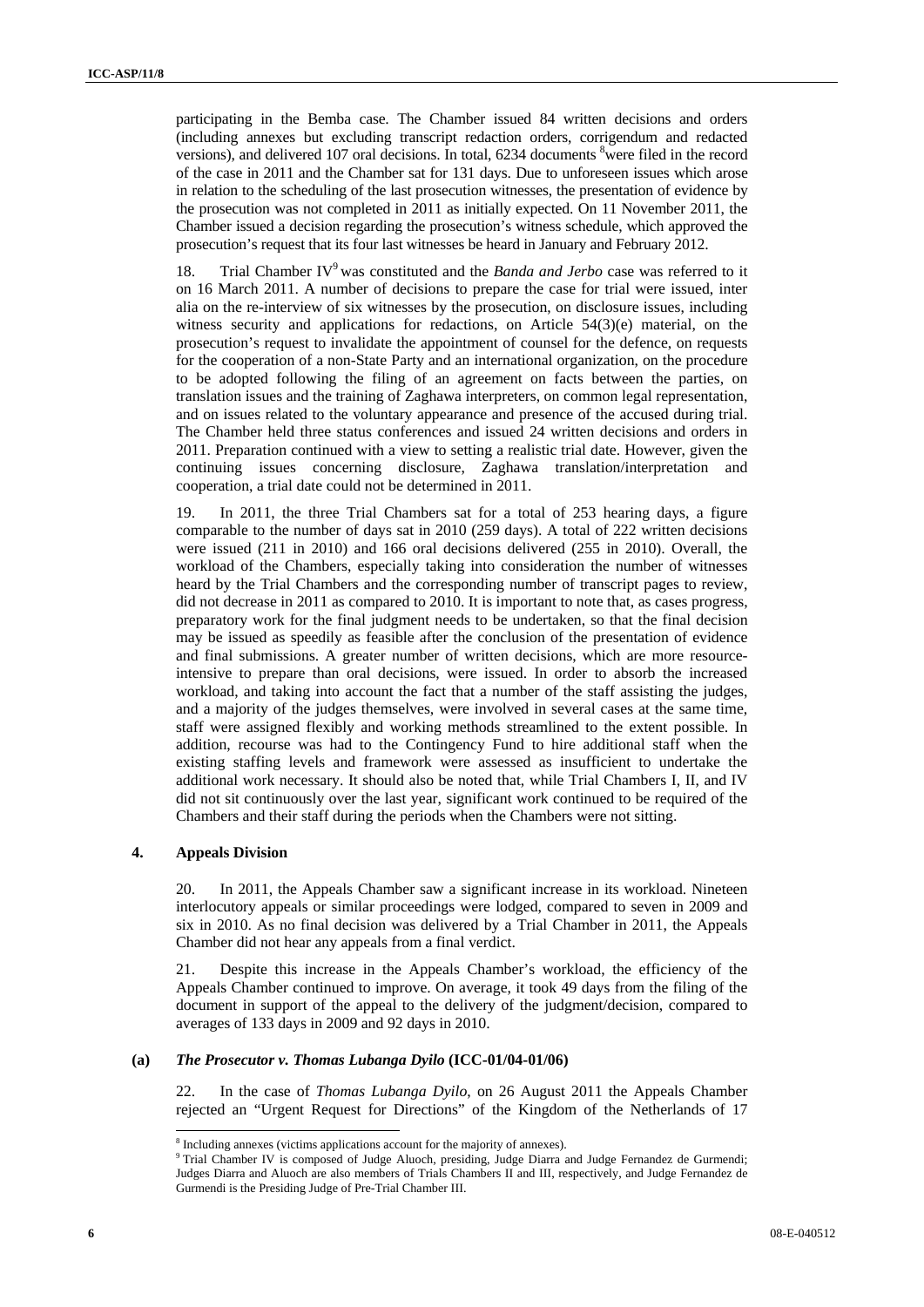August 2011, finding that "the Trial Chamber's grant of leave to appeal [a decision relating to asylum proceedings] outside of the context of articles 81 and 82 of the Statute" was ultra vires" as it would require the Appeals Chamber to act "beyond the scope of the powers vested in it by the States Parties in the Statute".<sup>10</sup>

23. On 21 November 2011, the Appeals Chamber rejected the Registrar's submissions challenging the Trial Chamber's decision on the scope of legal assistance to be paid to Mr Lubanga Dyilo upon completion of final oral submissions in the trial. The Appeals Chamber noted that it lacked jurisdiction to hear the Registrar's submissions.

#### **(b)** *The Prosecutor v. Germain Katanga and Mathieu Ngudjolo Chui* **(ICC-01/04-01/07)**

24. In the case of *Germain Katanga and Mathieu Ngudjolo Chui*, on 26 August 2011 the Appeals Chamber rejected a request by The Netherlands for directions as to the procedure to be followed for an appeal against a decision rendered by Trial Chamber II relating to asylum proceedings. The Appeals Chamber found that the State's request lacked foundation in the Court's legal instruments and asked the Appeals Chamber to go beyond its jurisdiction.

#### **(c)** *The Prosecutor v. Jean-Pierre Bemba Gombo* **(ICC-01/05-01/08)**

25. In the case of *Jean-Pierre Bemba Gombo*, on 3 May 2011 the Appeals Chamber reversed Trial Chamber III's "Decision on the admission into evidence of materials contained in the prosecution's list of evidence", finding that the Trial Chamber acted outside the legal framework of the Court by admitting into evidence all the items on the Prosecutor's revised list of evidence based on a "prima facie finding of admissibility", and that the Trial Chamber's admission into evidence of the witnesses' written statements without an item-by-item analysis was incompatible with rule 68 of the Rules of Procedure and Evidence as well as with the principle of orality established by article 69 (2) of the Statute.

26. On 19 August 2011, by majority, the Appeals Chamber partly reversed Trial Chamber III's "Decision on Applications for Provisional Release", finding that denying the requested release was based on a misappreciation of facts founding that decision and that the Trial Chamber should have sought further information from the State offering to receive Mr Bemba Gombo on conditional release. The Appeals Chamber also found that the Trial Chamber erred by entering an additional legal basis for Mr Bemba's detention without showing changed circumstances, as required by article 60 (3) of the Statute. The Appeals Chamber directed the Trial Chamber to reconsider Mr Bemba Gombo's request in light of its judgment.

27. On 9 September 2011, the Appeals Chamber dismissed the appeal against Trial Chamber III's "Decision on the 'Demande de mise en liberté de Mr Jean-Pierre Bemba Gombo afin d'accomplir ses devoirs civiques en République Démocratique du Congo'", finding that, based on the facts and circumstances of the case, the Trial Chamber committed no error when denying Mr Bemba Gombo's request for interim release.

28. On 23 November 2011, the Appeals Chamber confirmed Trial Chamber III's "Decision on the accused's application for provisional release in light of the Appeals Chamber's Judgment of 19 August 2011".

### **(d)** *The Prosecutor v. Callixte Mbarushimana* **(ICC-01/04-01/10)**

29. In the case of *Callixte Mbarushimana*, on 14 July 2011 the Appeals Chamber confirmed Pre-Trial Chamber I's "Decision on the Defence Request for Interim Release".

30. On 21 September 2011, the Appeals Chamber dismissed the appeal against Pre-Trial Chamber I's "Decision on Second Defence request for interim release" as inadmissible, because Mr Mbarushimana's request "did not constitute a request for release but rather a request that the Pre-Trial Chamber consider the admissibility of the case".<sup>11</sup>

 $\overline{a}$ 

<sup>10</sup> ICC-01/04-01/06-2799-Conf, para. 8. Pursuant to the Appeals Chamber's Order ICC-01/04-01/06-2837 OA19, dated 27 January 2012, this document has been reclassified as public. <sup>11</sup> ICC-01/04-01/10-438, para. 17.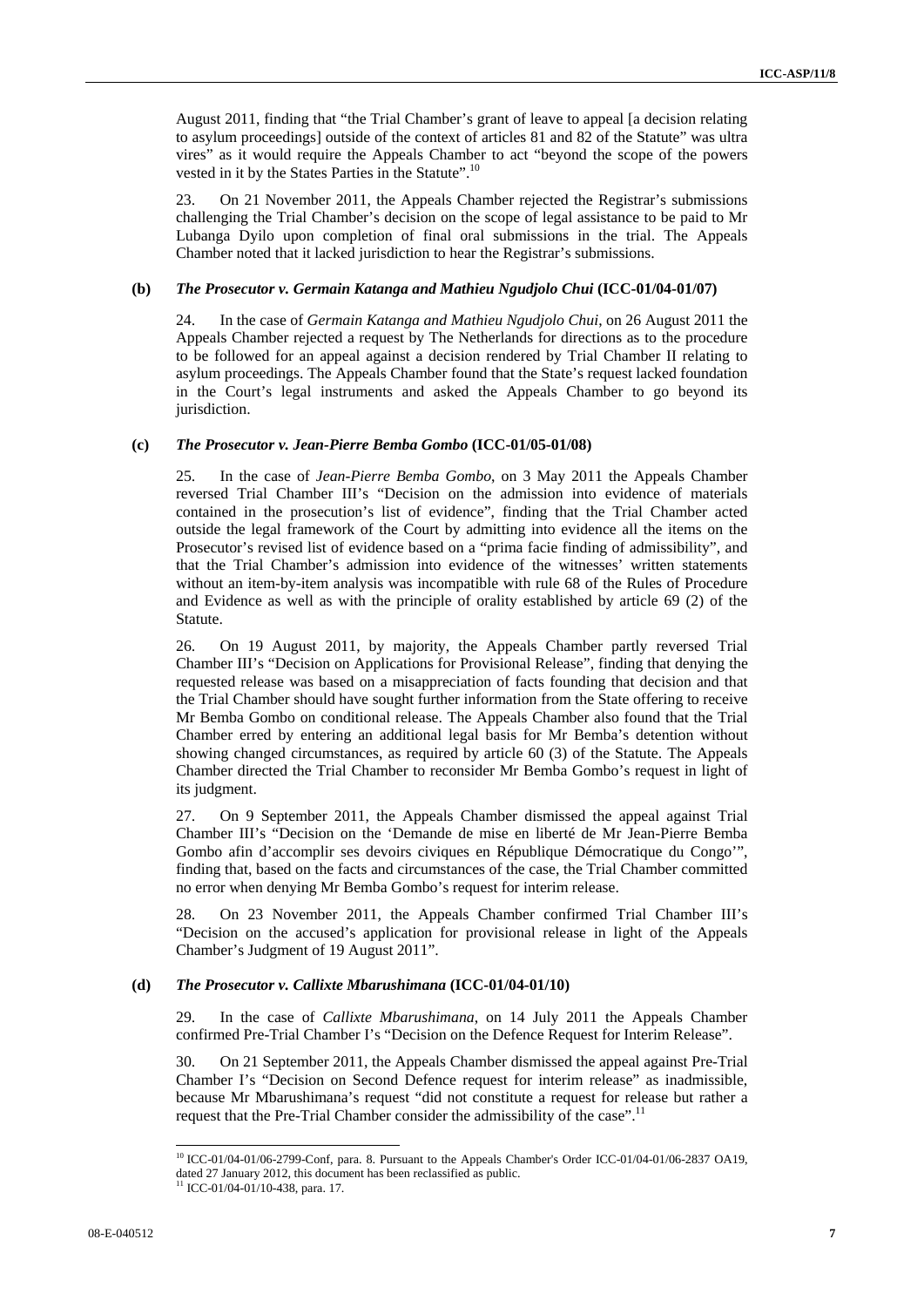31. On 20 December 2011, the Appeals Chamber rejected as inadmissible the Prosecutor's appeals against Pre-Trial I's "Decision on the confirmation of the charges" and the "Decision on the Prosecution's Request for stay of order to release Callixte Mbarushimana' and on the victims' request for participation".

#### **(e) The Situation in the Republic of Kenya (ICC-01/09)**

32. In the situation in the Republic of Kenya, on 10 August 2011 the Appeals Chamber rejected the appeal of the Government of Kenya against the "Decision on the Request for Assistance Submitted on Behalf of the Government of the Republic of Kenya Pursuant to Article 93(10) of the Statute and Rule 194 of the Rules of Procedure and Evidence" as inadmissible. The Appeals Chamber explained that "the right to appeal a decision on jurisdiction or admissibility is limited only to those instances in which a Pre-Trial or Trial Chamber issues a ruling specifically on the jurisdiction of the Court or the admissibility of the case".<sup>12</sup>

### **(f)** *The Prosecutor v. William Samoei Ruto, Henry Kiprono Kosgey and Joshua Arap Sang* **(ICC-01/09-01/11) and** *The Prosecutor v. Francis Kirimi Muthaura, Uhuru Muigai*  Kenyatta and Mohammed Hussein Ali<sup>(ICC-01/09-02/11)<sup>13</sup></sup>

33. In separate judgments in the two Kenya cases, on 17 August 2011 the Appeals Chamber dismissed as inadmissible the appeal against the Single Judge's decision on the request by Ms. Moraa Gesicho to appear as amicus curiae in the case.

34. On 30 August 2011, in separate judgments in the two Kenya cases, the Appeals Chamber, by majority, confirmed Pre-Trial Chamber II's "Decision[s] on the Application by the Government of Kenya Challenging the Admissibility of the Case Pursuant to Article 19(2)(b) of the Statute", holding that for a case to be inadmissible before the Court, the "national proceedings must cover the same individual and substantially the same conduct as alleged in the proceedings before the Court".<sup>14</sup> The Appeals Chamber further held that, if "a State challenges the admissibility of a case, it must provide the Court with evidence with a sufficient degree of specificity and probative value that demonstrates that it is indeed investigating the case". $15$ 

35. In the case of *Francis Kirimi Muthaura, Uhuru Muigai Kenyatta and Mohammed Hussein Ali*, on 10 November 2011 the Appeals Chamber reversed Pre-Trial Chamber II's "Decision with Respect to the Question of Invalidating the Appointment of Counsel to the Defence", clarifying the circumstances in which a former staff member of the Office of the Prosecutor is impeded from representing a client before the Court under article 12 (1) (b) of the Code of Professional Conduct for Counsel.

### **(g)** *The Prosecutor v. Abdallah Banda Abakaer Nourain and Saleh Mohammed Jerbo Jamus* **(ICC-02/05-03/09)**

36. In the case of *Abdallah Banda Abakaer Nourain and Saleh Mohammed Jerbo Jamus*, the Appeals Chamber, citing its judgment delivered the previous day in the case of *Francis Kirimi Muthaura, Uhuru Muigai Kenyatta and Mohammed Hussein Ali*, confirmed Trial Chamber IV's "Decision on the Prosecution's Request to Invalidate the Appointment of Counsel to the Defence", based on the specific facts and circumstances before it.

37. On 14 November 2011, the Prosecutor filed the "Prosecution's Document in Support of Appeal against Trial Chamber IV's 'Decision on the Prosecution's Application for Leave to Appeal the "Reasons for the Order on the translation of witness statements (ICC-02/05- 03/09-199) and additional instructions on translation"'". The judgment on this appeal was rendered on 17 February 2012.

#### **5. Liaison Offices**

 $\overline{a}$ 

38. The New York Liaison Office (NYLO) continued to provide support to all organs of the Court, including the subsidiary bodies of the Assembly in New York. The Office

<sup>&</sup>lt;sup>12</sup> ICC-01/09-78, para. 16.

<sup>&</sup>lt;sup>13</sup> Hereinafter: "*Kenya* cases".<br><sup>14</sup> See ICC-01/09-01/11-307, para. 1; and ICC-01/09-02/11-274, para. 1.

<sup>15</sup> See ICC-01/09-01/11-307, para. 2; and ICC-01/09-02/11-274, para. 2.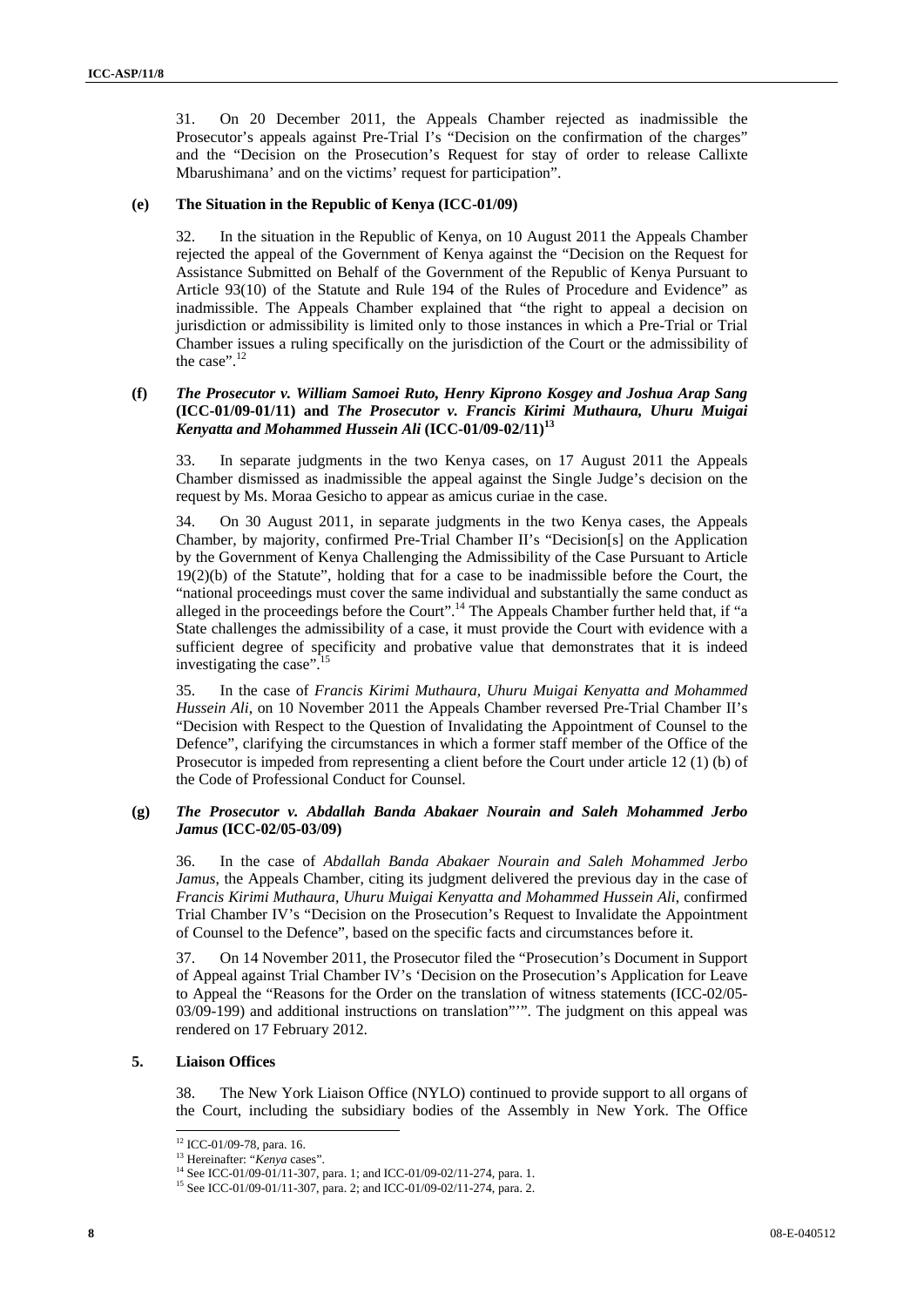participated in numerous United Nations meetings of relevance to the Court and held consultations with Organization officials, the Court's stakeholders and other interested parties in New York. The Office rendered efficient support to all organs of the Court during the tenth session of the Assembly in December 2011, and assisted in organizing the annual UN-ICC Roundtable 2011.

## **B. Major Programme II – The Office of the Prosecutor**

39. The Office of the Prosecutor had its most active year in 2011 and has, as in previous years, exceeded its assumptions. While the Office of the Prosecutor had planned to conduct five active investigations, it actually performed six, including two in a new situation which had also not been anticipated. The number of investigations where suspects are at large or the case is on trial met the assumptions. In the area of preliminary examination of potential situations, the assumed number of eight situations was exceeded; the Office of the Prosecutor analyzed a total of nine situations. In the area of trials, the assumptions were met in full.

40. The Office of the Prosecutor was able to perform all the activities that were foreseen in the assumptions underpinning original budget approved by the Assembly. The Office was, in addition, faced with the costs of two additional situations. Following the referral of the situation of Libya to the Court in March 2011, the Office prepared a Contingency Fund notification in the amount of  $E$ , 181 million. Due to the events on the ground and the development of the cases as well as efficiency gains, the Office was able to absorb the majority of the costs pertaining to the Libya cases within the approved regular budget resulting in only an additional  $\epsilon$ 290,000 being spent above this amount. Furthermore, the Office absorbed in full the costs of the investigations pertaining to the situation in Côte d'Ivoire within the total 2012 expenditure of  $\mathcal{Q}6.88$  million (1.1% expenditure above the 2011 approved budget) further illustrating the synergies presented by the rotational staffing model deployed within the Office of the Prosecutor. Being mindful of the fact that other organs of the Court had a need for additional resources, since the activities in their areas also exceeded the level planned, the Prosecutor exercised utmost care in his financial planning in accordance with the recommendations of the Committee as well as the resolutions of the Assembly, carefully prioritizing activities and exercising due diligence so as to contribute through savings to the additional financial needs of the Court as a whole.

41. The Office of the Prosecutor continued in 2011 to actively monitor national proceedings in various countries so as to ensure that alleged crimes are investigated and, where warranted, subsequently prosecuted and tried. This contributes to efforts to end impunity for core international crimes without expanding the activities and financial resources of the Court. The Office intends to continue this strategy in the current and following years.

42. Information with regard to the number of missions, documents and pages filed in the cases of the Office of the Prosecutor in 2011 can be seen in annex IX.

#### **1. Preliminary examination activities**

43. During 2011, the Office completed preliminary examinations concerning Libya and Côte d'Ivoire.

44. In addition to the monitoring of open-source material, the Office of the Prosecutor received, acknowledged and analyzed 333 new communications received under Article 15 of the Rome Statute.

45. On 13 December 2011, the Office published a comprehensive report on its preliminary examination activities.

46. The Office of the Prosecutor conducted an in-depth examination of situations in various countries, including:

### **(a) Afghanistan**

47. The Office of the Prosecutor has received two new communications in relation to Afghanistan and has pursued analysis of these in addition to open-source material.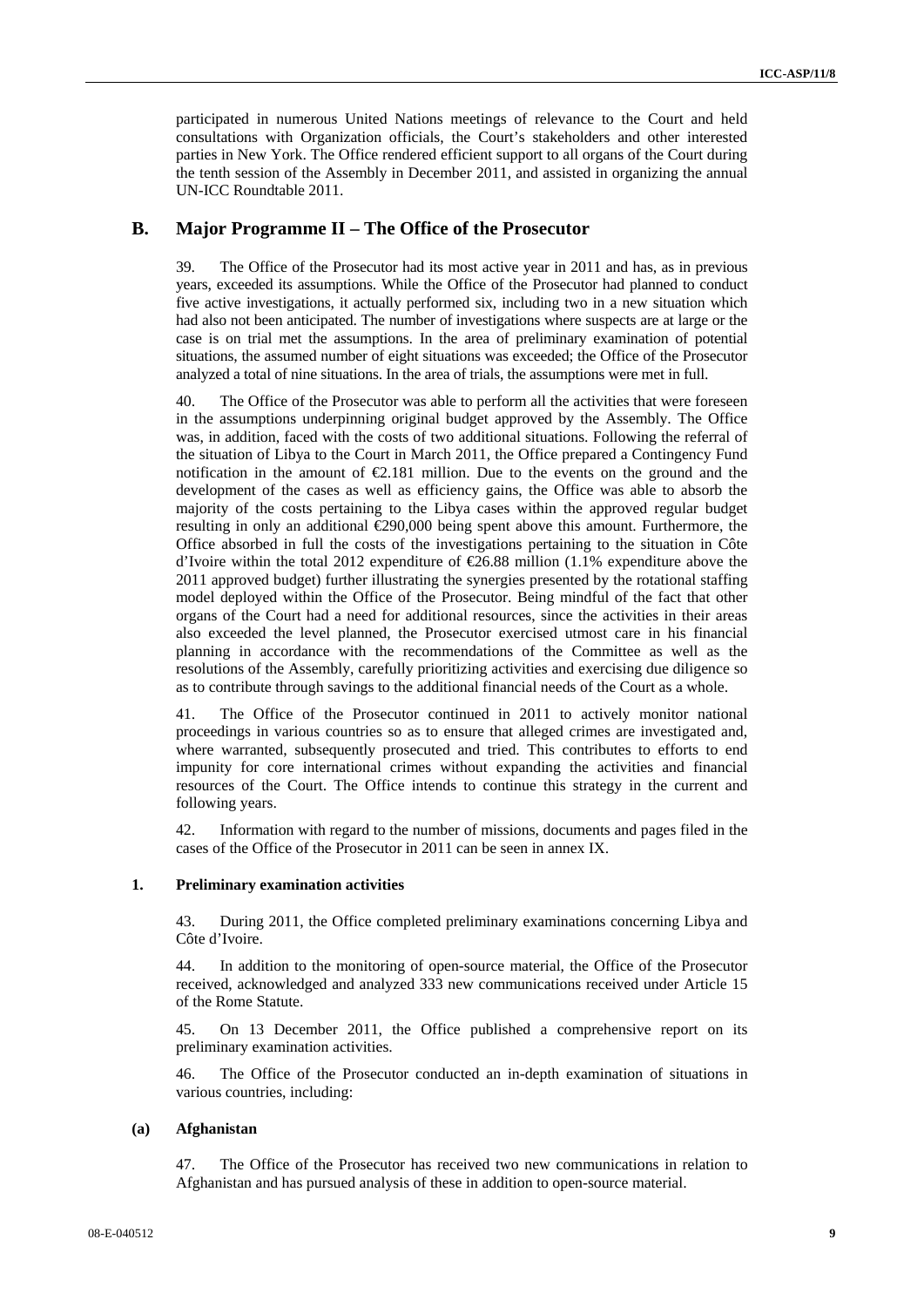48. The Office has continued to seek and analyse information from multiple sources on alleged crimes committed by all parties.

49. The Office of the Prosecutor has maintained and sought to develop contacts with Afghan officials and organizations, as well as other interested States, including those States contributing to the International Security Assistance Force, United Nations officials and international NGOs, with a view to gathering additional information on crime patterns and complementarity issues.

### **(b) Colombia**

50. The Office of the Prosecutor has received one new communication in relation to Colombia and has pursued analysis of this in addition to open-source material.

51. The Office of the Prosecutor continues to liaise regularly with the Colombian authorities to obtain information on national proceedings against those most responsible for crimes within the Court's jurisdiction. Significantly, the Prosecutor met with the new Attorney-General of Colombia on 21 September 2011.

52. The Office of the Prosecutor also participated in a high-level conference in May 2011 in London with a number of experts, Colombian officials, magistrates and NGO representatives to discuss the impact of the Court on national proceedings.

### **(c) Georgia**

53. The Office of the Prosecutor has received six new communications in relation to Georgia and has pursued analysis of volumes of material provided by Russian and Georgian authorities.

54. The Office of the Prosecutor conducted a second visit to the Russian Federation in February 2011, receiving a comprehensive update on the progress of national investigations.

55. Both the Georgian and Russian Governments have been forthcoming in the provision of information on their own investigations and proceedings. The Office of the Prosecutor has also maintained contacts with NGOs in the region.

### **(d) Palestine**

56. The Office of the Prosecutor pursued analysis of submissions received in relation to the declaration lodged by the Palestinian National Authority under article 12(3) of the Statute.

57. The Office of the Prosecutor also provided updated information to the United Nations Office of the High Commissioner for Human Rights.

### **(e) Nigeria**

58. The Office of the Prosecutor has received nine new communications in relation to Nigeria, and has pursued analysis of those, as well as of open-source material.

59. Following its 2010 public announcement of the preliminary examination of the situation in Nigeria, the Office of the Prosecutor continued its constructive dialogue with the Nigerian authorities in 2011.

60. In April 2011, the Office of the Prosecutor expressed public concern regarding the outbreak of violence in the context of National Assembly and Presidential elections. The Nigerian authorities informed the Office of the establishment of a Panel to investigate the violence.

## **(f) Republic of Korea**

61. The Office of the Prosecutor received one new communication in relation to the Republic of Korea, and has pursued analysis of this along with open-source material.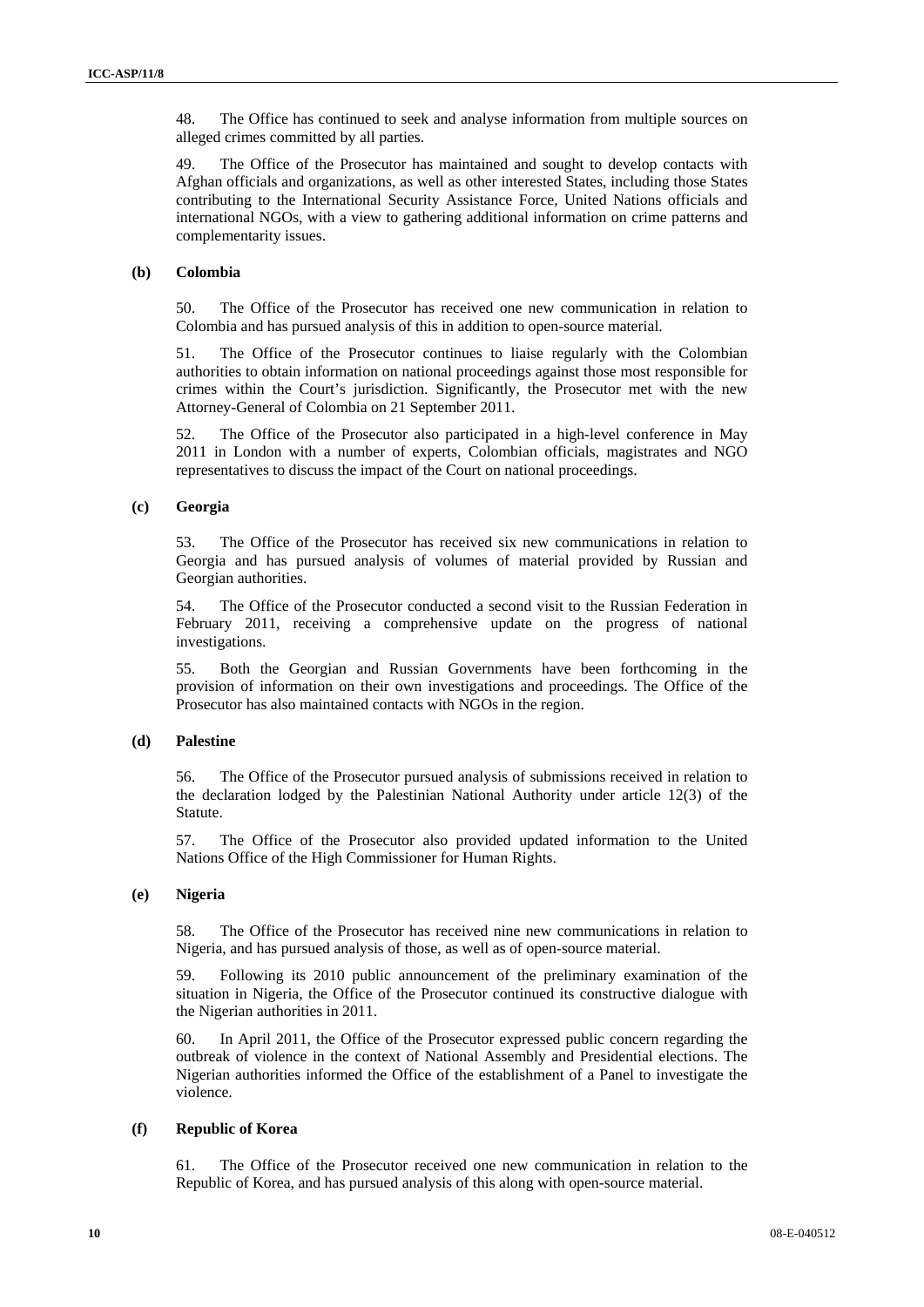62. Following the announcement in December 2010 of a preliminary examination, the Office of the Prosecutor has been seeking additional information from relevant sources.

#### **(g) Guinea**

63. The Office of the Prosecutor has received three new communications in relation to Guinea and has pursued analysis of those as well as available information on the national proceedings.

64. The Office of the Prosecutor conducted two missions to Guinea in 2011, following up on the national investigations being carried out by Guinean judges into the 2009 events, as well as to deter the commission of new crimes during the election period. Senior officials of the Office met with Government officials, representatives from the judiciary and civil society, as well as victims and victims' associations.

65. The Office of the Prosecutor continued to engage with regional and international partners to maintain and develop the general consensus on bringing to account those most responsible for the alleged crimes of September 2009.

#### **(h) Honduras**

66. The Office continued to gather and analyse information on the situation from multiple sources, including the Honduran Truth and Reconciliation Commission.

67. In October 2011, the Office met with the Attorney General, the Human Rights Attorney, the General Prosecutor, the Sub-Secretary of Justice and the Sub-secretary of Human Rights in Tegucigalpa.

#### **2. Investigative and prosecutorial activities**

68. In the context of the Uganda situation, the Office of the Prosecutor continued to monitor crimes committed since the issuing of arrest warrants in July 2005 against Joseph Kony et al., including reports of crimes committed by other parties such as the UPDF. In relation to national proceedings, seeking to address the existing impunity gap, and in line with the Office's positive approach to complementarity and in accordance with article 93(10) of the Rome Statute, the Office responded positively to a Ugandan request for assistance to Ugandan investigators and prosecutors in their preparations for their first domestic war-crimes case against an alleged mid-level LRA commander Thomas Kwoyelo. The Office shared lessons learned and best practices, including in relation to witness protection and support, and evidence handling.

69. The Office of the Prosecutor also continued the monitoring of supply networks and direct or indirect assistance that could benefit suspects and help them abscond.

70. The Office of the Prosecutor continued its efforts to galvanize support for the arrest and surrender of the suspects, emphasising the importance of arrest with States and international actors in the region and, more widely, seeking to secure the necessary concerted action to achieve successful arrests.

71. In the situation in the Democratic Republic of the Congo (DRC), the Office of the Prosecutor has continued to litigate in two ongoing trials, led evidence in one confirmation of charges hearing and continued to investigate in other cases and to campaign for the arrest of one fugitive.

72. In *The Prosecutor v. T. Lubanga Dyilo*, the Office delivered its closing statement on 25 August 2011, at the end of a trial during which it participated in 220 hearings, called 36 witnesses, including 3 experts, and cross-examined 19 defence witnesses.

73. In *The Prosecutor v. Germain Katanga and M. Ngudjolo Chui*, the Office continued following the arguments brought by the Defence in the course of the presentation of their case and cross-examining Defence witnesses. The Office started preparing its closing written submissions due on 20 February 2012 and its closing oral statements for the hearing scheduled to start on 15 May 2012.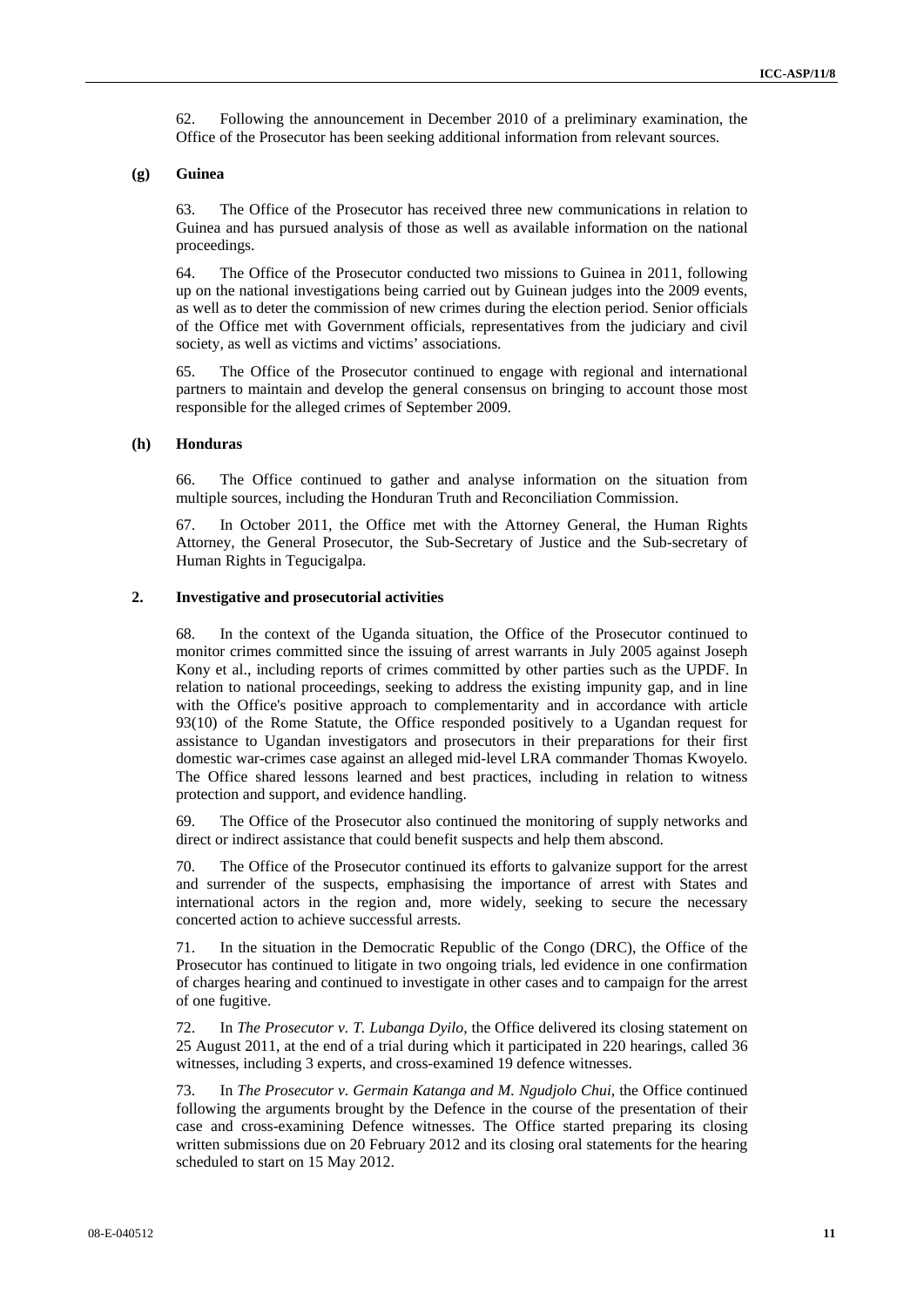74. In *The Prosecutor v. Callixte Mbarushimana*, after the surrender of the suspect to the Court on 25 January 2011, the Office filed its Document containing the charges and its list of evidence on 25 July 2011 and presented the charges it intended to bring against the suspect and the bulk of the evidence supporting these charges during the confirmation hearing that took place between 16 and 21 September 2011. Following the nonconfirmation of the charges by a majority decision of Pre-Trial Chamber I on 16 December 2011 and the release of Callixte Mbarushimana on 23 December 2011, the Office of the Prosecutor applied on 27 December for leave to appeal. The leave was granted by Pre-Trial Chamber I on 1 March 2012.

75. In relation to this case and to the ongoing investigations in the Kivu provinces of the DRC, the Office performed 26 investigative missions in five countries in 2011, including 13 to the DRC and six to Rwanda. The Office further continued assisting the German judicial authorities with their cases against Ignace Murwanashyaka and Straton Musoni and cooperating with regional States - in implementation of its positive complementarity strategy - in their efforts to bring to justice the perpetrators of the crimes under its jurisdiction. Investigations in the Kivu provinces continued with a view to requesting further arrest warrants.

76. The Office of the Prosecutor also continued its efforts to galvanize support for the arrest and surrender of Bosco Ntaganda, under an arrest warrant issued by the Court which has been in existence since August 2006, continuing to raise the issue at high level with regional States and with key international actors, seeking to secure the necessary concerted action to achieve arrest and surrender.

77. In the context of the situation in Darfur/Sudan, the Office of the Prosecutor continues to monitor crimes committed since the issuance of arrest warrants for Ahmad Harun and Ali Kushayb on 27 April 2007 and for Omar Hassan Ahmad Al Bashir on 4 March 2009 and 12 July 2010.

78. The Office proceeded with an application, filed on 2 December 2011, for an arrest warrant against the current Minister of Defence (and former Minister of the Interior) Abdelrahim Hussein; the arrest warrant was issued by Pre-Trial Chamber I on 1 March 2012. The Office also continued with preparations for the trial of Abdallah Banda Abakaer Nourain and Saleh Mohammed Jerbo Jamus, on a date yet to be determined by the Chamber.

79. The Office made six missions to five States, relating to the ongoing investigations in the Darfur situation.

80. In accordance with United Nations Security Council Resolution 1593 (2005), the Prosecutor reported twice to the United Nations Security Council, in June and December 2011, on the progress of his Office's investigation.

81. The Prosecutor continued to highlight the need to secure arrests in discussions with States, and with United Nations, African Union, Arab League and European Union interlocutors, as well as with civil society, seeking to promote support for arrest and surrender and, as part of this process, to secure the necessary marginalization of those named in warrants.

82. In the situation in the Central African Republic (the CAR), in the case of *Jean-Pierre Bemba Gombo*, the Office of the Prosecutor conducted six investigative and witness management missions in the CAR and other countries.

83. The Office of the Prosecutor continued the presentation of the prosecution case before Trial Chamber III.

84. In the situation in Kenya, following the Prosecutor's December 2010 request for summonses to appear against six individuals in two cases, on 8 March 2011 Pre-Trial Chamber II issued summonses to appear before the Court for William Samoei Ruto, Henry Kiprono Kosgey, Joshua Arap Sang, Francis Kirimi Muthaura, Uhuru Muigai Kenyatta and Mohammed Hussein Ali, for their alleged responsibility in the commission of crimes against humanity committed in the context of the 2007-2008 post-election violence in Kenya. The suspects appeared before the Court on 7 and 8 April 2011. The confirmation hearing for *The Prosecutor v. William Samoei Ruto, Henry Kiprono Kosgey and Joshua*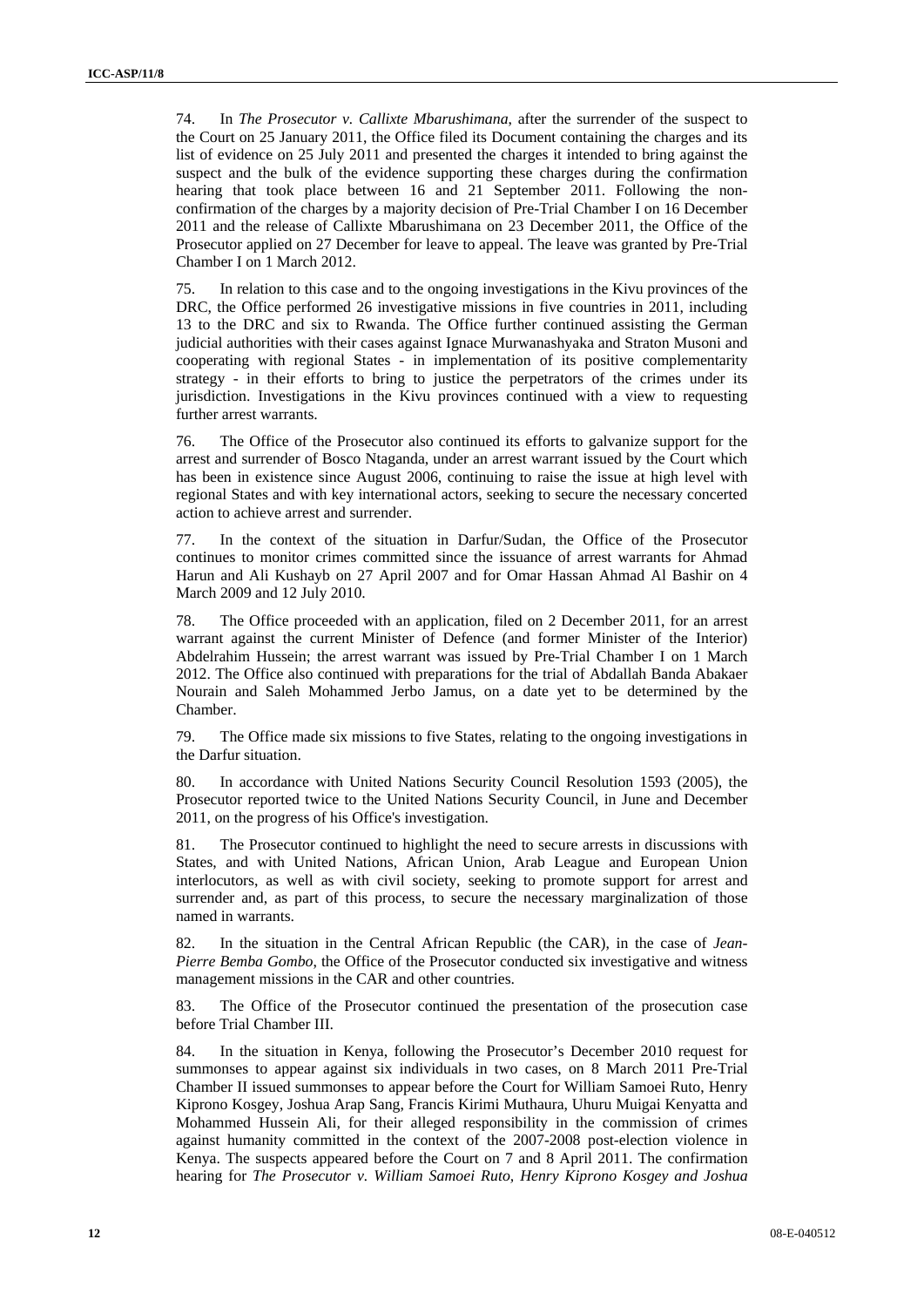*Arap Sang* was held from 1 to 8 September 2011, and the confirmation hearing for *The Prosecutor v. Francis Kirimi Muthaura, Uhuru Muigai Kenyatta and Mohammed Hussein Ali* was held from 21 September to 5 October 2011. In 2011, the Office of the Prosecutor conducted 53 investigative missions, to Kenya and other countries.

85. On 26 February 2011, the United Nations Security Council referred the situation in Libya to the Prosecutor. On 3 March, the Prosecutor announced the opening of an investigation into the Libya situation. On 16 May 2011, the Office filed an application to Pre-Trial I for arrest warrants for Muammar Mohammed Abu Minyar Gaddafi, Saif Al-Islam Gaddafi, and Abdullah Al-Senussi. The Pre-Trial Chamber issued arrest warrants for all three individuals on 27 June 2011.

86. On 22 November 2011, the arrest warrant against Muammar Gaddafi was terminated, on account of his death, reported on 20 October and confirmed in writing by the Libyan National Transitional Council.

87. On 19 November 2011, Saif Al-Islam Gaddafi was arrested by forces associated with the National Transitional Council, in whose custody he remains, as confirmed by a filing made by Libyan authorities to the Pre-Trial Chamber in advance of a 23 January 2012 deadline set by the Pre-Trial Chamber. The National Transitional Council has maintained its public and private stance that it intends to investigate and prosecute Saif Al-Islam Gaddafi, including for crimes subject of the arrest warrant issued by the International Criminal Court.

88. Following the issue of warrants against Muammar Gaddafi, Saif Al-Islam Gaddafi and Abdullah Al-Senussi, the Office of the Prosecutor emphasized the importance of international support for action to implement the warrants. The Office has remained in contact with the Libyan authorities to monitor their progress in the national proceedings against Saif Al-Islam, and to further cooperation in the Court's ongoing investigation of those most responsible for the most serious crimes.

89. In accordance with United Nations Security Council Resolution 1970 (2011), the Prosecutor reported twice to the Security Council, in May and November 2011, on the progress of his Office's investigation.

90. In the Côte d'Ivoire situation, following its preliminary examination activities, where it closely monitored the situation and liaised with the main protagonists of the ongoing crisis with a view to preventing the commission of new crimes, the Office of the Prosecutor requested Pre-Trial Chamber III for authorization to open an investigation into war crimes and crimes against humanity allegedly committed in Côte d'Ivoire since 28 November 2010. This request was granted on 3 October 2011. At the same time, Pre-Trial Chamber III also requested the Prosecutor to revert to the Chamber within one month with any additional information available to him on potentially relevant crimes committed between 2002 and 2010. On 3 November 2011, the Prosecutor submitted further information relating to this period. On 22 February 2012, Pre-Trial Chamber III decided to expand its authorisation for the investigation in Côte d'Ivoire to include crimes allegedly committed between 19 September 2002 and 28 November 2010.

91. In the case of *Laurent Gbagbo*, the Prosecutor advanced the investigation and applied for a warrant of arrest on 25 October 2011, which was issued on 23 November 2011 by Pre-Trial Chamber III. Laurent Gbagbo was arrested and transferred into the Court's custody on 30 November 2011. Since the opening of the investigation, the Office has conducted a total of 12 missions, including investigative missions as well as missions to secure cooperation.

## **3. International cooperation and judicial assistance**

92. In connection with its investigative and prosecutorial activities, in 2011 the Office addressed a total of 263 requests for assistance (including notifications regarding investigative activities) to 34 States Parties, 10 non- State Parties and 13 international and regional organizations, in addition to following up on the execution of pending requests. This figure, dictated by investigative and prosecutorial requirements, represents an increase of 46 % in communications since 2010. Furthermore, throughout 2011 the OTP engaged with nine new non-States Parties and six new States Parties.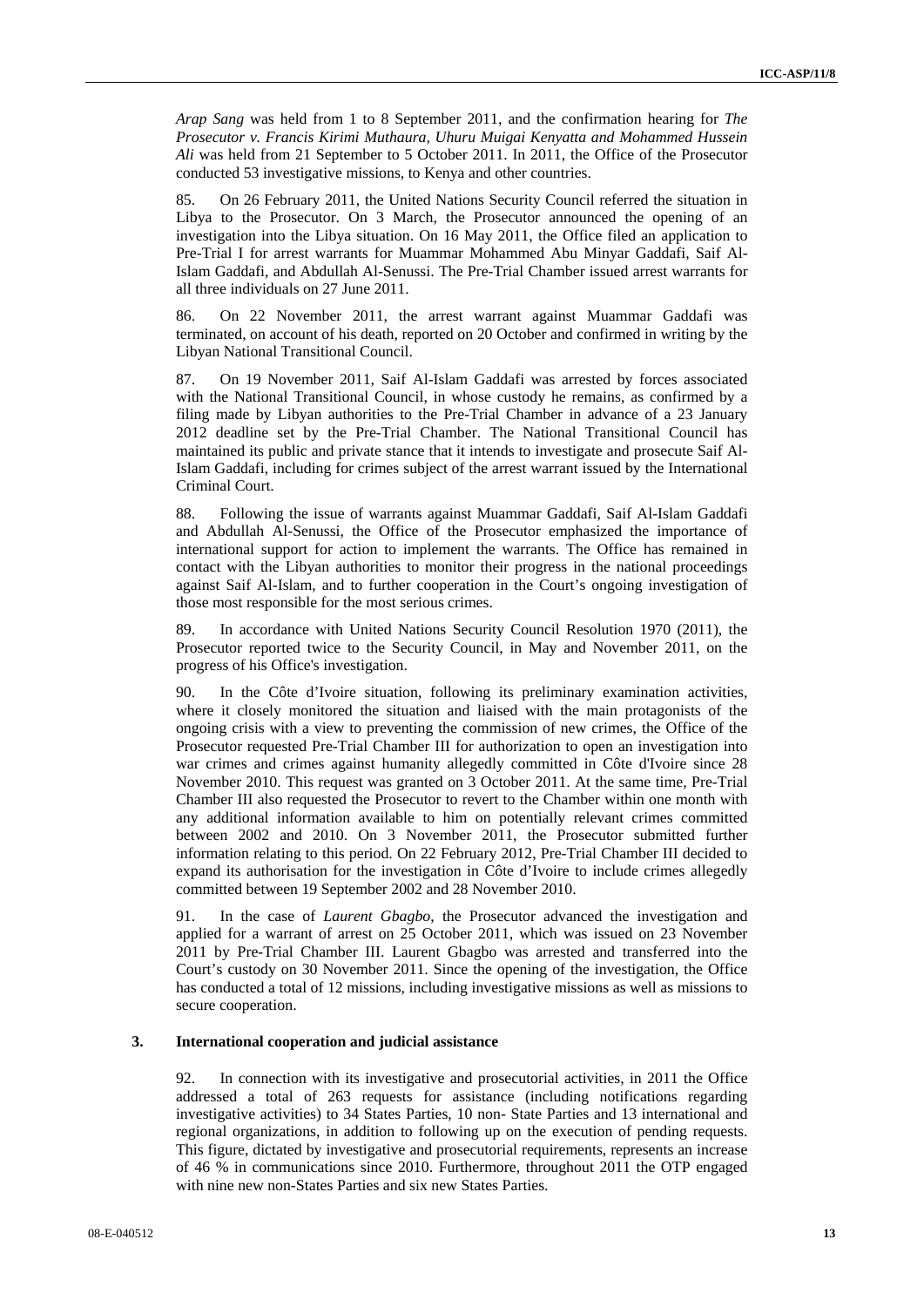### **4. External relations**

93. The Office of the Prosecutor participated in relevant diplomatic activities, including by actively engaging in all meetings and consultations of The Hague Working Group and the Study Group on Governance to provide information and disseminate key messages of the Office during discussions on various issues with a view to ensuring a successful tenth session of the Assembly of States Parties. The Prosecutor, Deputy Prosecutor and Director of JCCD, with the support of the International Relations Task Force, also engaged in a number of external relations activities, including meetings with senior government and international organisation officials to up-date States international organisations and explain the work of the Office and seek cooperation for its activities, and in particular to galvanize arrest efforts.

## **C. Major Programme III – The Registry**

94. The support functions performed by the Registry in 2011 exceeded the level of activities planned for the year, as it had to provide additional services arising from unforeseen activities. This section provides an overview of the main activities carried out by the Registry in 2011.

Court Management<sup>16</sup>

95. In the situation in Uganda, a total of 14 documents were registered and notified. No hearing was held, therefore no transcripts or hearing support was provided.

96. In the situation in the Democratic Republic of the Congo, a total of 2,971 documents and 750 transcripts of hearings were registered and notified. Support (both procedural and technical) was provided for 131 hearings.

97. In the situation in Darfur/Sudan, a total of 526 documents and 15 transcripts of hearings were registered and notified. Support (both procedural and technical) was provided for 4 hearings.

98. In the situation in the Central African Republic, a total of 8461 documents and 704 transcripts of hearings were registered and notified, as well as translations. Support (both procedural and technical) was provided for 153 hearings.

99. In the situation in Kenya, a total of 4,408 documents and 86 transcripts of hearings were registered and notified. Support (both procedural and technical) was provided for 27 hearings.

100. In the situation in Côte d'Ivoire, a total of 1,604 documents and eight transcripts of hearings were registered and notified. Support (both procedural and technical) was provided for four hearings.

101. In the situation in Libya a total of a total of 593 documents and two transcripts of hearings were registered and notified. Support (both procedural and technical) was provided for one hearing.

102. The following trends can be observed when comparing figures for 2010 and 2011:

(a) In total, the number of documents registered and notified in 2011 has almost doubled in 2011 (increase of 98%); the number of transcripts registered has increased by 12% and the number of hearings supported by 21%;

(b) A slight fall in the number of documents registered and notified in the DRC situation;

(c) A decrease in the amount of hearings supported and transcripts created in the DRC situation (almost 50% less);

(d) A significant increase in the amount of hearings supported and transcripts created in the CAR situation (almost ten times more transcripts created and seven times more hearings held);

 $\overline{a}$ 

 $16$  The numbers quoted in this section relate to the following: i) originals and translations of filings, and ii) documents concerning the situation and all the related cases.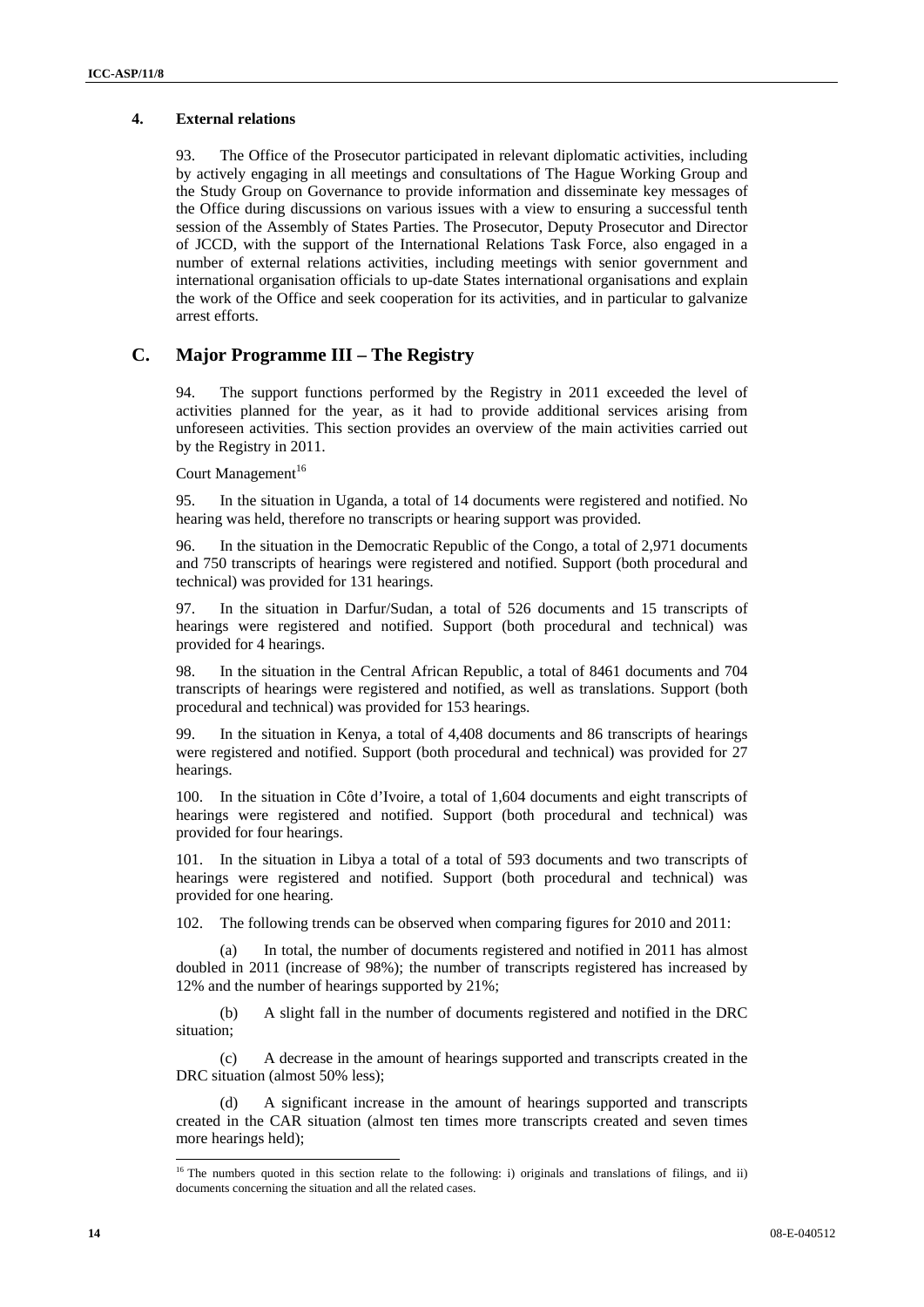(e) An increase in hearing activity in the Kenya, Libya and Côte d'Ivoire situations. No hearing activity in 2010, while 32 hearings in total have been held and supported in the three situations in 2011; and

(f) A substantial number of documents registered and notified in the situation in Côte d'Ivoire (new situation).

#### **Digital forensics – new function for CMS**

103. The need for in-house skills in the field of digital forensics was identified early in 2011. This need was fulfilled by December of that year. This included creation of an industry-standard laboratory and the training of a current staff member to the level of competency and expertise required to process Registry digital evidence.

104. In *The Prosecutor vs. Callixte Mbarushimana*, a total of 42 electronic evidence devices were processed. 1.7 Terabytes of digital media were acquired using forensic best practices. For the purposes of quarantining privileged communications, the entire case-file was subjected to rigorous forensic redaction.

105. For e-discovery purposes, several terabytes of evidential data were provided to the Chamber, the Defence team and the Office of the Prosecutor; to facilitate this process, the detainee, several members of the Defence team, OPCD and Chambers were trained in the use of forensic software (Forensic Toolkit).

106. The detainee was provided with a secure evidence workstation to facilitate identification of privileged communications. Purchase of forensic software was completed and the detainee was fully trained and assisted throughout the process.

#### **1. Translation and interpretation**

107. In 2011, the Interpretation Unit provided interpretation for seven parallel trials from and into French, English, Swahili, Lingala, Sango and Arabic. The Unit fulfilled 189 interpretation requests during the period under consideration.

108. Staff interpreters worked with freelance interpreters to interpret events in situationrelated languages such as Alur and Zaghawa for the initial appearance in the *Banda and Jerbo* case. The Unit has been training Zaghawa trainee interpreters in preparation for the start of the *Banda and Jerbo* trial in 2012, using its in-house expertise and training curriculum.

## **2. Legal aid and counsel issues**

#### **(a) Counsel Support Section**

109. While the assumptions used to establish the budget for 2011 included three indigent defendants (no assumption was included regarding the number of victims), the legal aid system accepted six defendants and 3,360 victims, and advanced the necessary funds to cover legal assistance to Jean-Pierre Bemba Gombo, who had been declared non-indigent by the Registrar. The Registrar has continued to implement the order of the Chamber to advance the necessary funds for the legal representation of Jean-Pierre Bemba Gombo and has continued with the investigation of Mr. Bemba's assets, which resulted in the recovery of €68,852.32 in 2011. A breakdown of indigent defendants and victim applications is given in annex VIII.

110. The Registry also provided administrative support and assistance to all legal teams representing accused or victims.

111. The Registry held several consultations and activities with members of the legal profession, including a new Seminar of Counsel, complemented for the third time by a training programme targeting lawyers who might be interested in acting as counsel before the Court.

112. In respect of its list of counsel, the Registry received 154 new applications. Of the complete dossiers processed, 54 persons were added to the list, bringing the total number of admitted counsel to 418. It further handled 87 applications for admission to the list of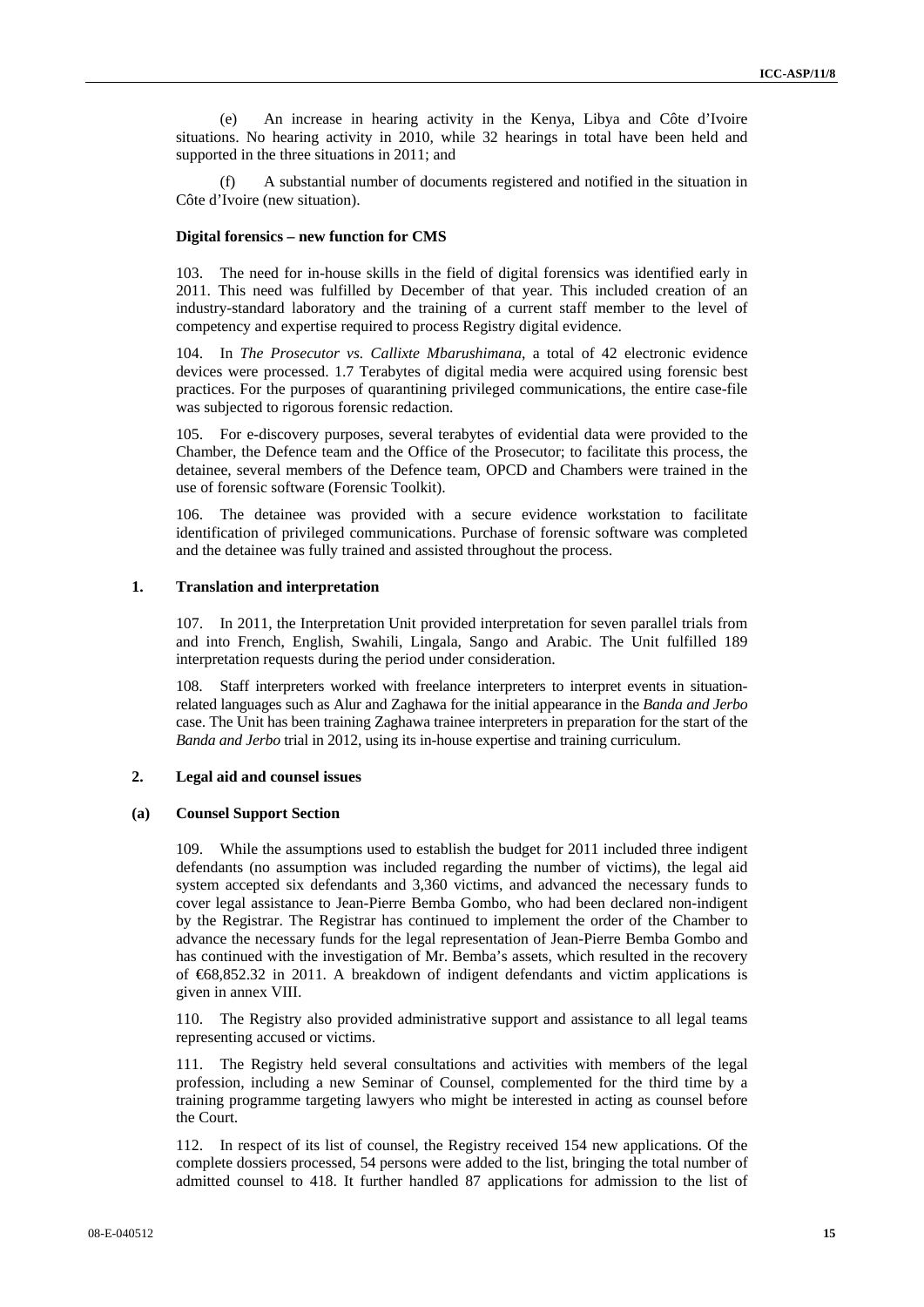assistants to counsel. With the dossiers treated from 2011 and those received in the preceding years, the total number of admissions to the list of assistants to counsel is currently 123. The list of professional investigators comprises 28 members.

113. In this context, the campaign to encourage African female lawyers to apply for admission to the list of counsel and the list of assistants has started to bear fruit, with 36 applications for addition to the list of counsel, resulting so far in seven admissions, as well as 36 applications for the list of assistants, resulting so far in three admissions.

#### **(b) Office of Public Counsel for the Defence**

114. The work of the Office of Public Counsel for the Defence (OPCD) significantly increased in 2011, due the increase by 75% in the number of defence teams, assisted by the OPCD.

115. During 2011, the OPCD:

provided legal advice, memoranda and real-time assistance during court hearings to all 14 defence teams through access to real-time transcripts;

in accordance with the instruction of Trial Chamber III, assisted the Bemba defence team to review and file observations on 2287 victim applications;

(c) in accordance with the order of Pre-Trial Chamber I, assisted the Mbarushimana defence team to review over 105,000 documents seized from the defendant's house to determine which documents were privileged, and which documents could be disclosed to the Prosecution as potential evidence for the confirmation hearing;

provided assistance to the Mbarushimana and Kenya 1 and Kenya 2 defence teams with collecting disclosure and the upload and download of evidence;

(e) filed legal observations in the Libya and Kenya situations in connection with its mandate to uphold the interests of the defence at the initial stages of the investigation;

was appointed by Pre-Trial Chamber I to represent the interests of Mr. Saif Al-Islam Gaddafi in proceedings before the ICC, until such time as he is in a position to appoint his own counsel;

(g) participated in the working group on the strategic plan for intermediaries, the working group on the strategic plan for victims, and the E-Court working group;

(h) issued updated versions of the OPCD manual on all jurisprudence related to the confirmation stage, the OPCD manual on evidential and procedural decisions, the OPCD manual on victim participation, the OPCD manual on interlocutory appeals and the OPCD manual for duty counsel; and

(i) organized training for the OPCD and all defence teams on interviewing witnesses and taking statements, and provided ongoing training to defence teams on ringtail, i-Transcend, the download and upload of evidence, and case map.

#### **(c) Office of Public Counsel for Victims**

116. As in 2010, the work of the Office of Public Counsel for Victims (OPCV) significantly increased in 2011. The Office continued to seek to protect the interests of victims by attempting to raise general awareness on victims' issues, including participation in conferences and seminars and contribution to publications. Moreover, the Office has continued to offer its legal expertise to potential victims and/or to potential external legal representatives of victims when evaluating the possibility of requesting participation in the proceedings before the Court.

117. During 2011, the Office assisted 41 external legal representatives in the different situations and related cases before the Court by providing advice on a variety of legal issues, both in preparation for and during hearings. The Office has provided a total of 300 items of legal advice and/or research to counsel.

118. In relation to the task of providing support and assistance to victims, including legal representation in the proceedings, the total number of victims assisted by the Office during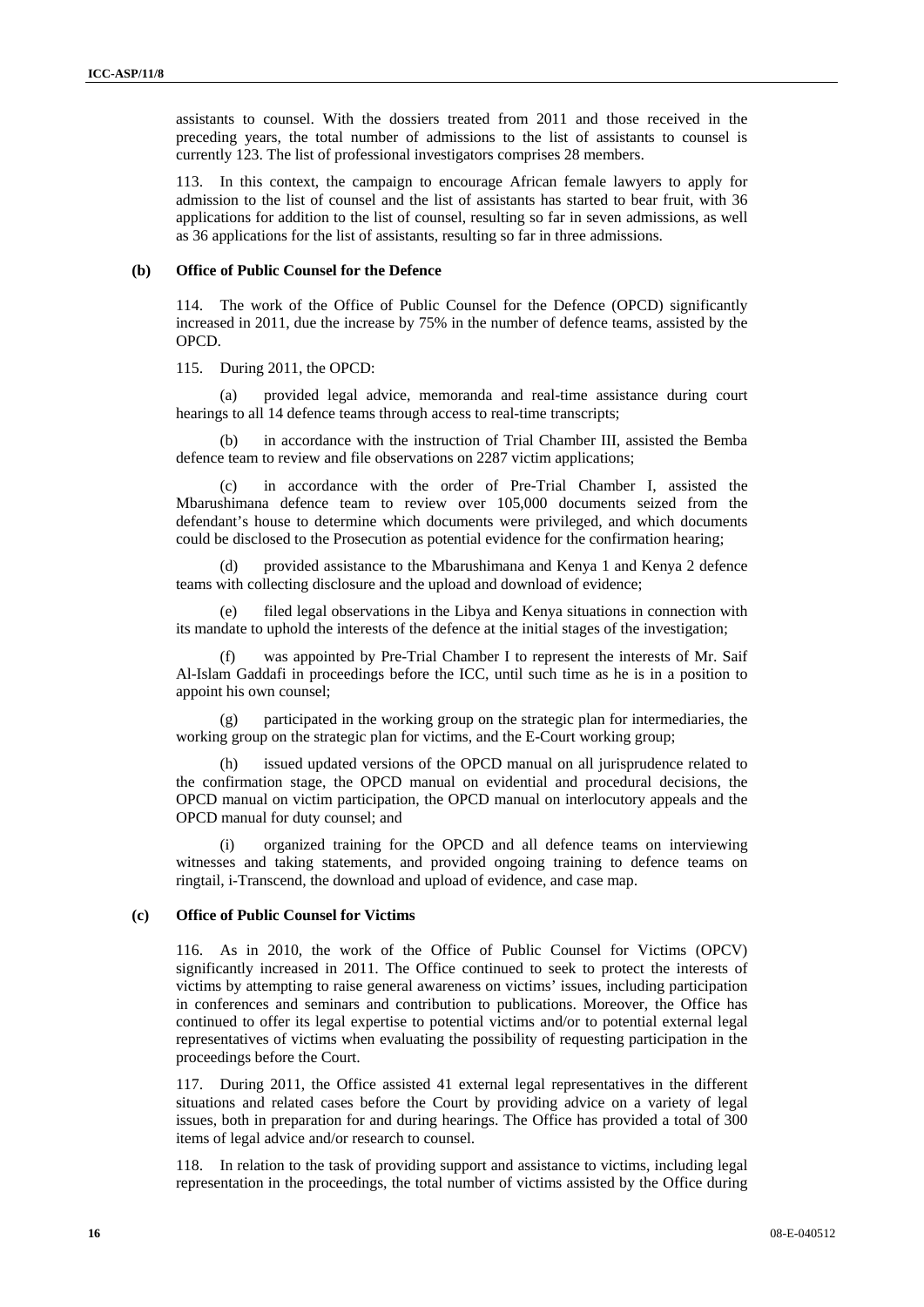the year 2011 was 2,654: 748 in the DRC situation and the related cases; 117 in the Uganda situation and the *Kony et al*. case, 1,530 in the CAR situation and in the *Bemba* case, 37 in the Darfur (Sudan) situation and related cases and 222 in the Kenya situation and related cases. To these numbers must be added the number of victims – around 100 – who contacted the Office to gather information on participation in the proceedings before the Court, particularly in the context of the Libya and Côte d'Ivoire situations, and to whom the OPCV provided advice. In the course of the legal representation of victims, the Office submitted almost 100 written submissions and it has undertaken several missions in the field in order to be able to effectively represent the interests of its clients.

119. Finally, the Office has also been appointed to protect the rights and interests of victims having communicated with the Court (independently of the fact that they have requested or have been admitted to participate in the proceedings) within the framework of the proceedings under article 19 of the Rome Statute in the *Ruto et al*.; *Muthaura et al*.; and *Mbarushimana* cases; and for specific matters, for example the issue of the location for the confirmation of charges hearings in the *Ruto et al*. and *Muthaura et al*. cases.

120. The Office has also published an update as at December 2011 of its Manual for Legal Representatives.

#### **3. Victim participation**

121. A total of 6,771 applications for participation in proceedings were received in 2011 by the Victims Participation and Reparations Section (VPRS), which acts as the entry point for applications from victims. This is more than three times the number received in 2010. Over the same period, the number of applications for reparation has increased more than five-fold, bringing the total number of applications for reparations received to 7,032. During the year a total of 4,203 victims were authorized by Chambers to participate in the different proceedings, the largest number being, similarly to last year, in the Bemba case during the trial phase. A breakdown of victim participation applications is shown in annex VIII.

122. In the Uganda situation, a further 27 applications for participation from victims were received, bringing the total number of applications received to 1,039.

123. In the situation in the DRC, a further 1,160 applications for participation from victims were received, bringing the total number of applications received to 2,228. This was mainly due to the confirmation of charges proceedings in *The Prosecutor v. Callixte Mbarushimana*. In the case of *Thomas Lubanga Dyilo*, no new applicants were granted the status of victims by Trial Chamber I, as the trial proceedings are reaching their end. In the case of *German Katanga and Mathieu Ngudjolo Chui*, two new applicants have been granted the status of victims by Trial Chamber II, bringing the total number of victims accepted in this case to 626.

124. In the situation in Darfur/Sudan, five new applications for participation from victims were received, bringing the total number of applications received to 209. The Chambers did not issue any decision on victim participation. The total number of participating victims in each of the cases related to the situation in Darfur/Sudan, therefore remains unchanged since the previous year. In the case of *Ahmad Muhammad Harun ("Ahmad Harun") and Ali Muhammad Ali Abd-Al-Rahman ("Ali Kushayb")*, there is a total of six participating victims. In the case of *Omar Hassan Ahmad Al Bashir*, there are 12 participating victims. In the case of *Abdallah Banda Abakaer Nourain and Saleh Mohammed Jerbo Jamus*, there are 89 participating victims.

125. In the situation in the CAR, 3,065 new applications from victims wishing to participate in the proceedings were received, bringing the total number of applications received to 4,993. In the case of *Jean-Pierre Bemba Gombo*, 1,239 new applicants have been granted the status of victims by Trial Chamber III, bringing the total of victims accepted in this case to 2,251.

126. In the Kenya situation, 2,513 applications for participation from victims wishing to participate in the proceedings were received, bringing the total number of applications received to 2,572.

127. The VPRS undertook 48 missions during the year. The section's field activities were aimed primarily at providing accurate information on victim participation and reparation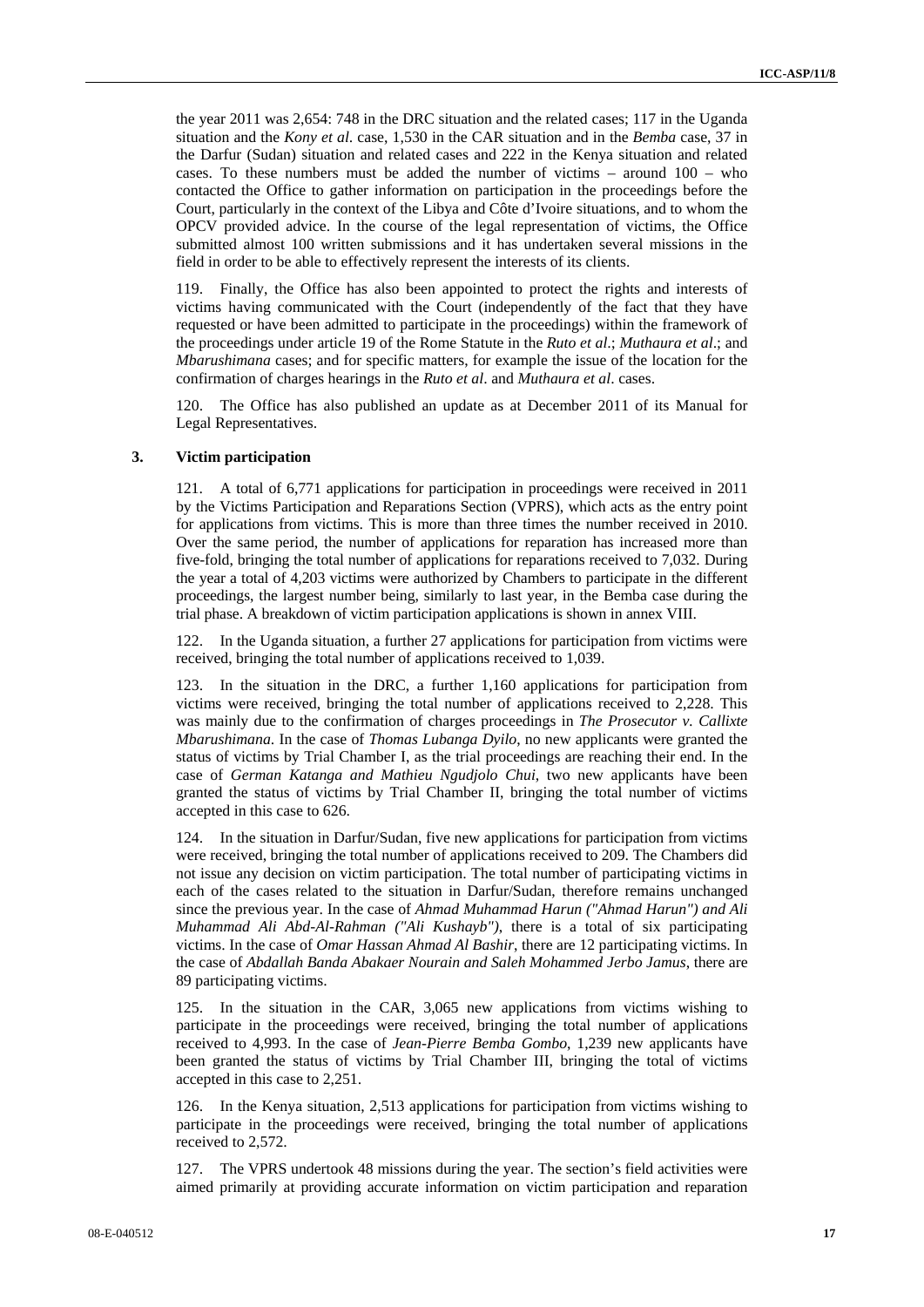before the Court, making available copies of the standard application forms, following up on incomplete applications, and providing training and support to intermediaries assisting victims with their applications and to legal representatives of victims.

128. The Prosecutor's request for authorization of an investigation relating to Côte d'Ivoire gave rise to the possibility (envisaged under rule 50(3) of the Rules) for victims to make representations to the Pre-Trial Chamber. In this connection, the VPRS received 1,089 representations from victims.

#### **4. Victims and Witnesses**

129. The Victims and Witnesses Unit (VWU) provided expert advice to the various Chambers, parties and participants on the protection of victims and witnesses. 6 new requests for access to the ICC Protection Programme (ICCPP) and14 new requests for local protection measures were received. All 20 requests resulted in protection and psychological assessments of the applicants and their dependants, conducted in the field by Associate Protection Officers and the VWU (GTA) Psychologist.

130. In total, in 2011 the VWU facilitated the appearance of 75 victims and witnesses. Of these, five victims and witnesses appeared in the *Lubanga* case (DRC I), 29 witnesses in the *Katanga/Ngudjolo* case (DRC II) and 32 witnesses in the *Bemba* case (CAR). For the confirmation of charges hearing in the *Ruto/Kosgey/Sang* case, during September and October 2011 9 witnesses appeared before the court. For 2011, the Court had assumed 42 witnesses and five experts.

131. The maximum duration of stay per witness at HQ was 13 days for DRC I, 25 days for DRC II and 33 days for the CAR. In its 2011 budget submission, the Court had assumed a maximum duration of stay per witness of 15 days. A breakdown of stay per witness at HQ appears in annex VIII.

132. The VWU (GTA) Psychologist assessed 24 vulnerable witnesses and victims during trials.

133. In 2011, the VWU support team provided psycho-social support to witnesses appearing in two simultaneous trials; and during September and October to witnesses appearing in three simultaneous trials, using the resources allocated for two trials. In total, such support was provided to 75 witnesses appearing before the court. In-court assistance was provided to 13 vulnerable witnesses.

134. Further, support was provided to 6 new ICCPP participants and their family members, including monitoring and implementing the necessary psycho-social and medical services.

135. In the field, the Associate Support Officer (ASO) in the DRC offered local, psychosocial support to 30 ICCPP participants and their families and advised on witness management and exit strategies on an ongoing basis. Additionally, the ASO in DRC conducted training for the VPRS on vulnerable victims.

136. The support staff also provided services to detained witnesses on an ongoing basis.

137. In its interaction with Chambers, during 2011 the VWU submitted 61 filings to Chambers: *Lubanga* case – six filings; *Katanga/Ngudjolo Chui* case – 20 filings; *Bemba* case – six filings; *Banda/Jerbo* case - five filings; *Ruto/Kosgey/Sang* case - 22 filings; Libya situation – one filing before Pre-Trial Chamber I; and in the *Gbagbo* case – one filing. In addition, the VWU submitted to the Chambers by email 76 other formal reports.

138. VWU representatives also attended 11 hearings in total. In relation to relocation agreements, the VWU collected voluntary contributions to the Special Fund for Relocations from one more State, and is currently negotiating with 21 States with regard to the conclusion of additional relocation agreements.

139. Operationally, the VWU maintained local response measures in Uganda, DRC, the Darfur situation, the Central African Republic and Kenya.

140. One of the VWU staff suffered a service-incurred accident, and it is proposed that additional funding should be sought in order to provide our staff with additional insurance coverage beyond "Appendix D" for staff members.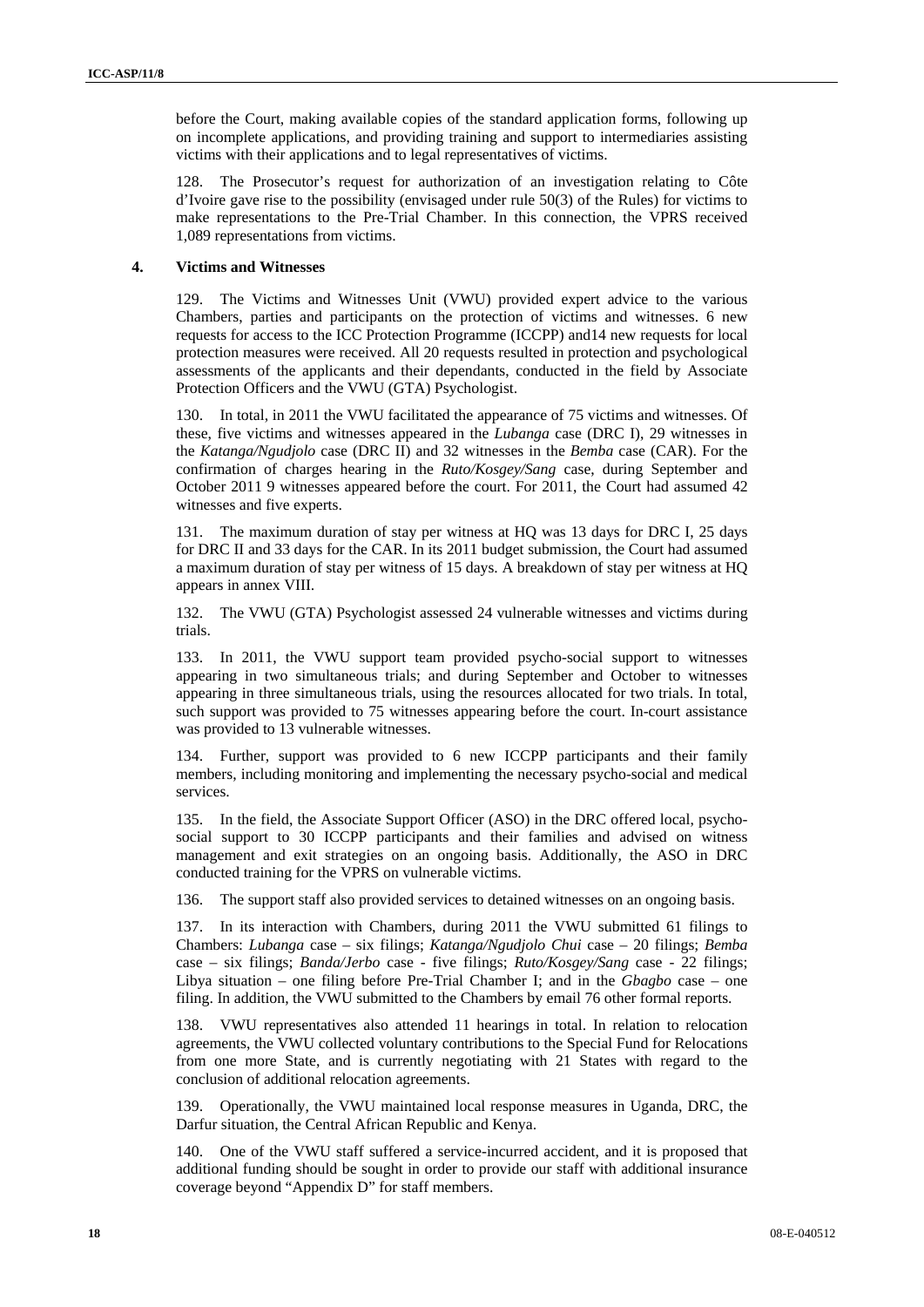## **5. Public Information and Outreach**

141. The main aim of the Public Information and Documentation Section (PIDS) is to contribute to ensuring that the Court is a well-recognized, properly understood and adequately supported institution. During the reporting period, to reach this goal the section engaged directly and through media with key target audiences, both in countries where the Court is operational as well as in non-situation-related countries. A further major activity of the section is publicising the Court's judicial activities, thereby building the public's confidence in the fairness of trials and enabling people worldwide to see that justice is being done.

142. Public information and outreach programmes were implemented in connection with judicial developments in seven situations before the Court — two more than in  $2010 - 19$ warrants of arrest and nine summonses to appear, as well as three ongoing trials. Outreach activities increased in countries with cases at a trial stage or at pre-trial stage following confirmation of charges hearings (Democratic Republic of the Congo, Central African Republic and Kenya), and decreased in countries with cases with outstanding warrants of arrest or little judicial development (Uganda and Sudan). Overall 32,821 individuals were engaged in the course of 581 sessions, 44 more sessions than in the previous year. Outreach impact was enhanced through radio and television broadcasts in local languages, with an estimated audience of 70 million. The section produced 607 hours of summaries of judicial proceedings that were broadcast by local and community radio stations; 266 hours of TV programmes were broadcast by national television channels; and 55 hours of special editions of both radio and TV programmes were prepared. The latter included interviews with the Principals (President, Prosecutor and Registrar), and there was also coverage of non-judicial events at the Court, including ceremonies to welcome new States Parties and the celebration of 17 July, International Criminal Justice Day. In Libya and Côte d'Ivoire, the most recent situations brought before the Court, the basis was laid for beginning implementation of the Outreach Programme in 2012.

143. With regard to victims' applications submitted to the Court by members of the most affected communities from situations before the Court, a substantial proportion were completed correctly: 90% in the Central African Republic, DRC 40% and Kenya 50%. As regards other situations, the number of applications submitted was negligible for Darfur and Libya, while for Uganda no resources were allocated to the assessment of applications, and hence no data are available for this situation and the related cases.

144. In line with the Court-wide public information strategy for the period 2011-2013 endorsed by the Assembly at its ninth session,<sup>17</sup> PIDS increased significantly the use of social networks (such as Twitter, Flicker, YouTube, etc.) and other digital means to inform a broader range of groups at the international level and in a most cost-effective manner. In 2011, more than 1 million people visited the Court's website, 100,000 visitors more than in 2010. At the same time, 10,500 visitors were received at the seat of the Court, a figure that represents an increase of 40% compared to 2010.

#### **6. External Relations and Cooperation**

145. The Immediate Office of the Registrar, transmitted and followed up on all requests for cooperation issued by the Chambers at both pre-trial and trial stages, including the transfer of Mr. Gbagbo to the Detention Centre with the assistance of the Ivorian authorities. The Registry assisted defence teams and the legal representatives in drafting, transmitting and following up on their requests for assistance in the context of their investigations, or when meeting with their clients.

146. In terms of voluntary cooperation, the Registry intensified its efforts to identify States willing to sign relocation agreements, including on a neutral-cost basis. The Registry also prepared a draft agreement on interim release, which was circulated to States for comments.

147. The Registry also prepared requests for assistance to States and international organizations in the context of its mandate in areas such as the protection of victims

 $\overline{a}$ 

<sup>&</sup>lt;sup>17</sup> See *Official Records of the Assembly of States Parties to the Rome Statute of the International Criminal Court, Ninth session, New York, 6-10 December 2010* (ICC-

ASP/9/20), vol. I, part III, Resolution ICC-ASP/9/Res.3, para. 39.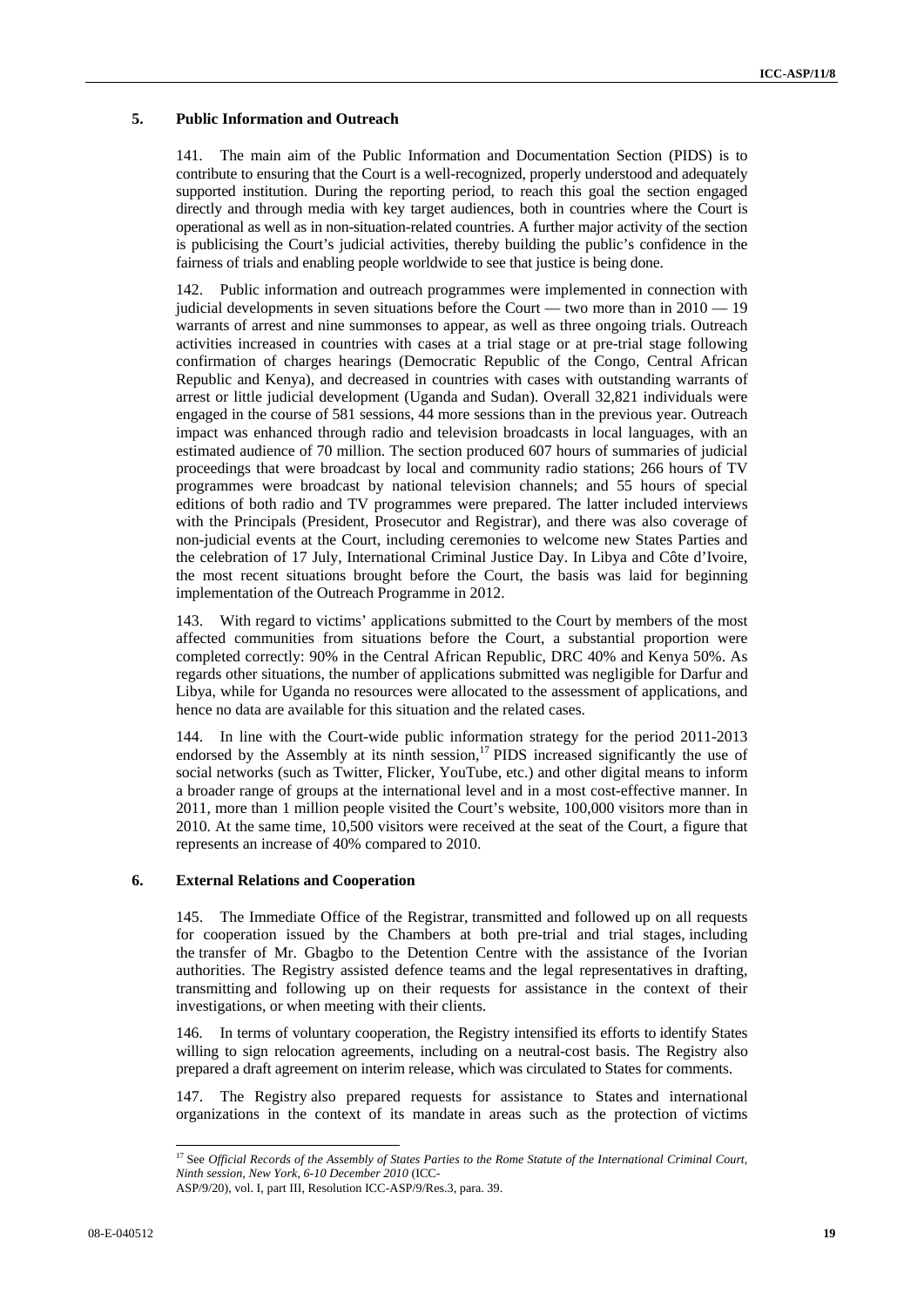and witnesses and logistical assistance and financial investigations in the framework of legal aid. It maintained a constant dialogue with States in the framework of the different working groups and coordinated inputs submitted by the organs of the Court in the reports submitted to the Assembly, the Committee on Budget and Finance and the United Nations. Finally, it further developed its contacts with relevant States, NGOs and international and regional organizations with a view to strengthening their support for the Court.

#### **7. Field Operations**

148. In 2011, the Field Operations Section implemented its mandate in full compliance with the 2011 budget assumptions as follows:

(a) The section continued to consolidate its coordination and planning capacity through training programmes and the issue of strategic SOPs.

The Abeche Field Office was closed by 31 July 2011. Redeployments of posts to the field presence in N'Djamena, to the situations in Kenya and to the Democratic Republic of the Congo, were undertaken as announced.

(c) As anticipated in para. 257 of the 2011 proposed budget, the section completed its analysis of the operational needs of the Registry in relation to the implementation of its responsibilities in Kenya and, with the approval of the President, opened a task-force field presence in Nairobi in the UNON compound. In addition, a Memorandum of Understanding with UNON was concluded on 13 June 2011.

(d) As anticipated in para. 260 of the 2011 proposed budget, the section issued two SOPs related to the strategic review of field presences and operational planning. The SOP on the review of the Registry's field presences linked the review of these field presences to the budget cycle, its judicial assumptions and the Court's strategic planning. A report on field operations strategy and the field strategic review was submitted to the tenth session of the Assembly of States Parties<sup>.18</sup>

149. With respect to the situation countries, the Field Operations Section coordinated and assisted its clients in the implementation of their respective mandates. In this regard, the statistics below show the volume of mission days (external and internal) per situation country and per client undertaken during 2011. Additionally, Field Operations Section had to coordinate and support work in relation to two new situations, namely Libya and Côte d'Ivoire.

|                               |        | 2011 mission days (internal and external) |            |                          |       |                          |       |  |  |
|-------------------------------|--------|-------------------------------------------|------------|--------------------------|-------|--------------------------|-------|--|--|
| Clients                       | Uganda | <b>DRC</b>                                | <b>CAR</b> | Sudan                    | Kenya | Côte d'Ivoire            | Libya |  |  |
| Registry (VWU,<br>VPRS, PIDS) | 413    | 894                                       | 283        | 94                       | 278   | 22                       | Q     |  |  |
| <b>OTP</b>                    | 166    | 562                                       | 283        | 94                       | 85    | 99                       | 191   |  |  |
| <b>TFV</b>                    | 101    | 332                                       | 9          | $\overline{\phantom{a}}$ | -     | $\overline{\phantom{0}}$ |       |  |  |
| Countsel <sup>19</sup>        |        | 220                                       | 23         | 16                       | 54    |                          |       |  |  |

150. The Field Offices continued to be active on issues related to judicial cooperation and assistance through, inter alia, the notification of orders, decisions and documents issued by the Chambers. Details are shown in the table below.

| Total no. of notifications | Jganda | DRC | ™AR | Kenya <sup><math>\alpha</math></sup> |
|----------------------------|--------|-----|-----|--------------------------------------|
| 94                         |        | .54 |     |                                      |

### **8. E-court and ICT**

 $\overline{a}$ 

151. E-court User Group (ECUG): the main achievement of the ECUG in 2012 was to adopt a new generic eCourt protocol suitable for processing electronic items of evidence.

<sup>&</sup>lt;sup>18</sup>Report of the Court on the Field Operations Strategy, ICC-ASP/10/26.

<sup>&</sup>lt;sup>19</sup>Data refers to both counsel for victims and defence.<br><sup>20</sup> The task-force field presence was fully established in September 2011 when the Registry Field Coordinator was accredited in the country.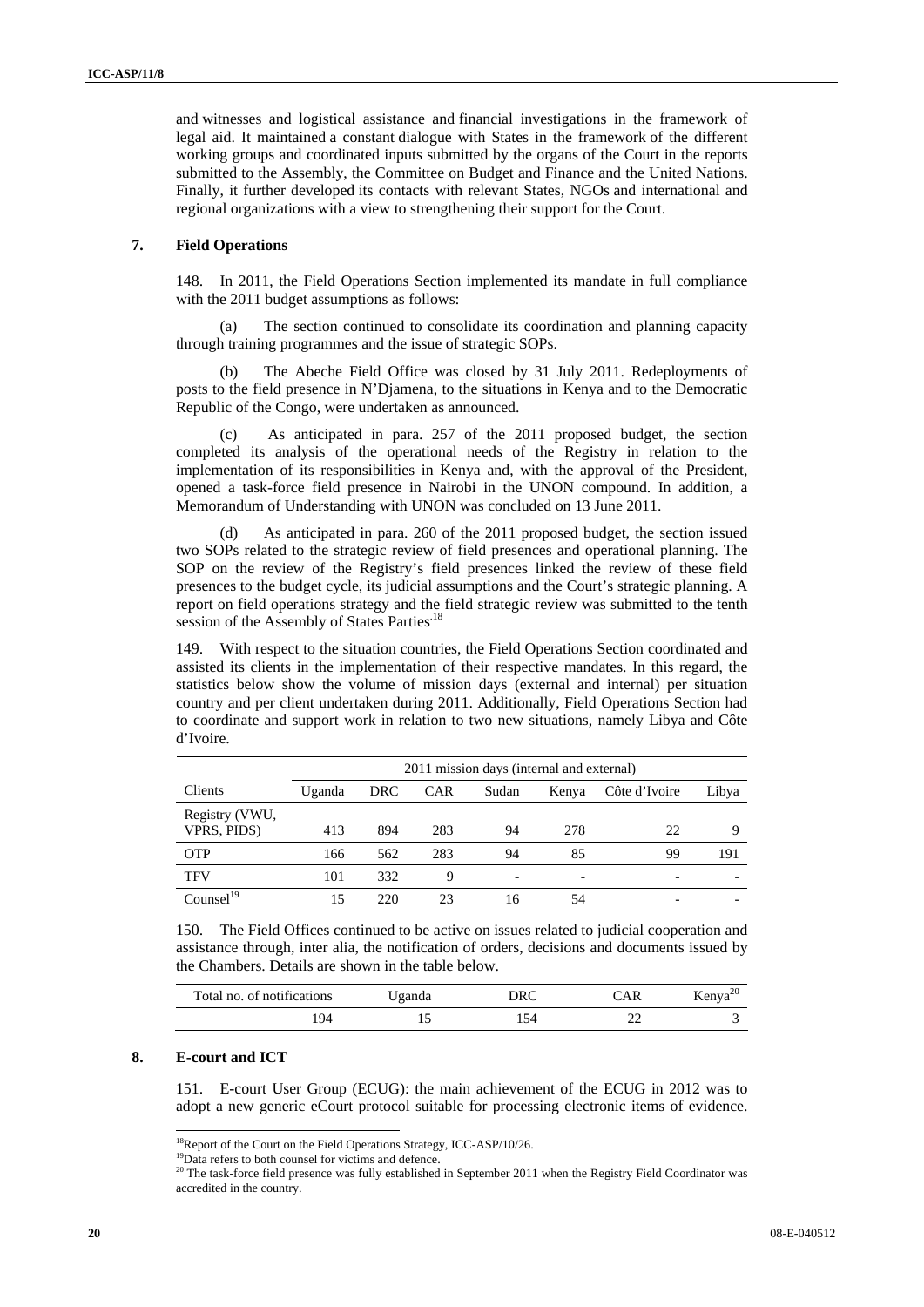This protocol was the basis of evidence disclosure in *The Prosecutor v. Callixte Mbarushimana*. It will serve as the basic generic protocol in all future cases heard by the Court.

152. ECOS development: ECOS enhancements have also progressed, with the deployment of the module supporting scheduling and notification of court activities being deployed in August 2011. To date the module has processed in excess of 150 individual activities.

153. Development of the document management module started in late 2011 and is projected to be deployed at the end of the second quarter of 2012; development is being conducted in-house, with the assistance of the ICT Section. Development of the interpretation module started in the summer of 2010 and is still ongoing; it is due to be deployed at the end of the first quarter of 2012. Testing of the module supporting VWU activities started as of late December 2010 and is in the final acceptance testing phases.

154. Development of ECOS continues to be monitored by the Court Management Section (CMS). All project planning and management is contained within the section. Improvements to the translation and detention modules are scheduled for the second quarter of 2012.

155. Provision of specific ecourt training and assistance:

(a) 32 members of Chambers were trained in the use of ecourt systems Ringtail and Transcend.; and

(b) During 2011, 24 requests by Chambers staff members for advanced ecourt assistance were responded to.

156. Access management to ecourt suite: in 2011 CMS continued to maintain security within TRIM, Ringtail and Ecourt. This includes creation of new situations and cases, new security groups and new members.

#### **9. Human Resources**

157. In 2011, the Court continued to focus on a number of strategic human resources areas. A total number of 104 vacancies were filled, with 55 of these filled by internal staff members. Twenty-eight of the internal movements represented advancement of staff, through a competitive process, to a higher level, thus providing opportunities for career development. A number of new human resources policies were promulgated and the Court continued to place priority on the development of a more comprehensive human resources policy framework. Staff wellbeing included group sessions, workshops, training and information sessions in the area of staff health and welfare. Strategic learning plans were implemented across the Court and the Court's first managerial leadership training programme took place in the second half of 2011.

Security and Safety

158. In 2010, the Security and Safety Section continued to manage and ensure the security and safety of Court personnel, assets and information, both at Headquarters and for operations in the field. The section has provided security and safety for Court proceedings in accordance with the hearing schedule and with decisions of the Chamber. In the field, the section has ensured that all relevant security and safety risks to Court personnel, assets, information and premises are managed appropriately following the Court's protocols and relevant security and safety frameworks. Notably, the section has completed Court-specific Security Risk Assessments (SRAs) and an emergency plan for each area of Court operations. The section has further developed its information gathering and analysis capability by training relevant personnel and reorganizing the areas of responsibility of its analysts.

159. In the area of information security, the section has implemented and delivered information security awareness training and initiated the development of additional Administrative Instructions regarding remote access and the use of social media by staff. The section continued the monitoring and testing of information assurance practices and the security of information systems. The section has also continued to work towards improving information security in the field by conducting assessments of information security infrastructure and practices in the Court's field offices.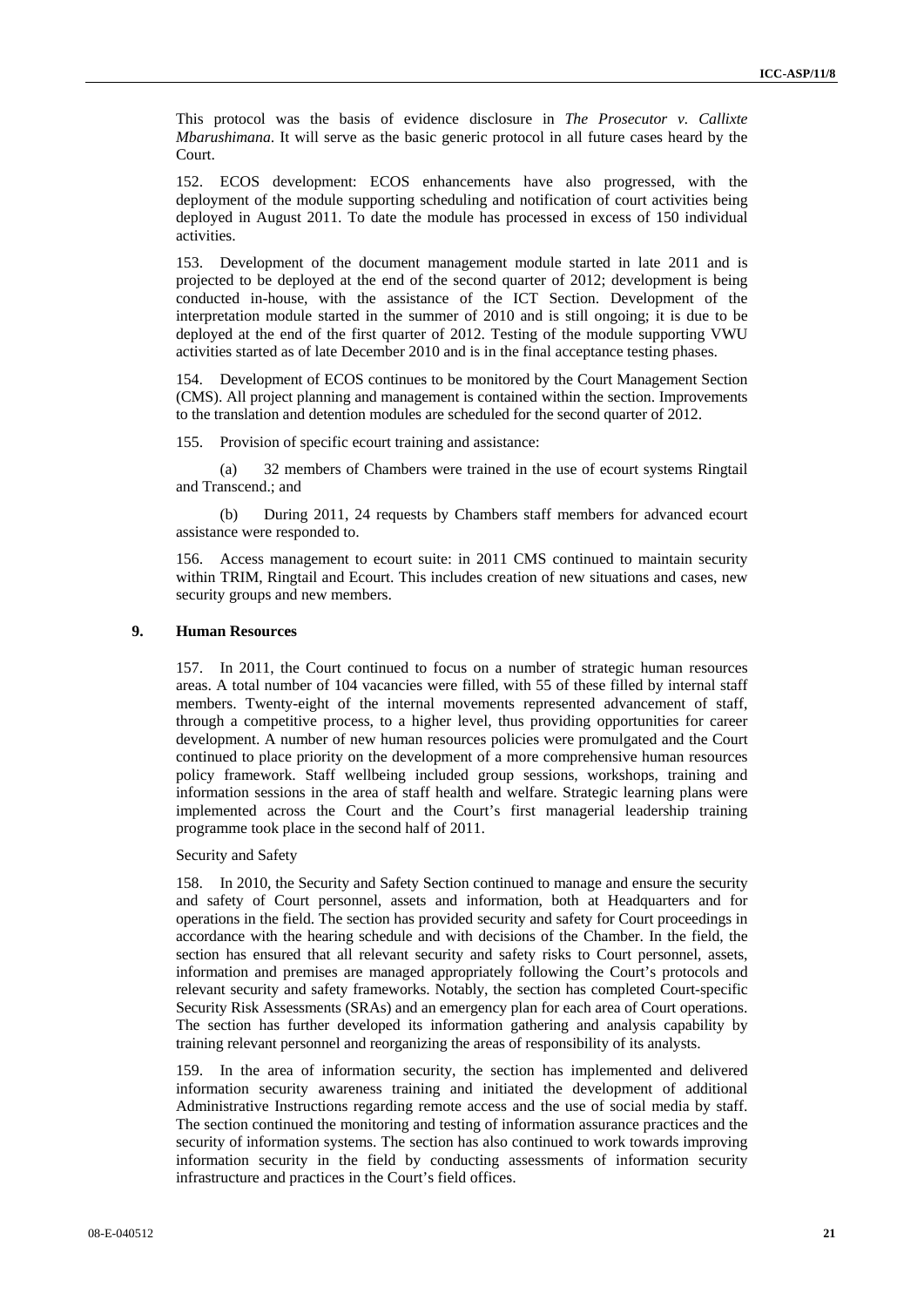## **D. Major Programme IV – The Secretariat of the Assembly of States Parties**

160. The Secretariat continued to provide substantive and conference servicing to the Assembly and its subsidiary bodies in 2011.

161. Significant achievements of the Secretariat in 2011 included:

#### **1. Assembly of States Parties and its subsidiary bodies**

(a) Organized and serviced the tenth session of the Assembly, held in New York, for a period of eight working days;

(b) Provided legal and substantive secretariat services, such as the provision of documentation, reports and analytical summaries, to the Assembly and its subsidiary bodies, including the preparation of documentation relating to the election of six judges, the Prosecutor and six members of the Committee on Budget and Finance;

(c) Serviced the subsidiary bodies of the Assembly, in particular the Bureau and its Working Groups, the Committee on Budget and Finance, the Study Group on Governance, and the Oversight Committee on permanent premises;

(d) Organized and serviced two sessions of the Committee on Budget and Finance in The Hague, for a period of 14 working days;

(e) Provided advice to the Assembly, the Bureau and their subsidiary bodies on legal and substantive issues relating to the work of the Assembly;

(f) Discharged its mandate regarding the Plan of Action pursuant to resolutions ICC-ASP/5/Res.3, ICC-ASP/6/Res.2, ICC-ASP/7/Res.3, ICC-ASP/8/Res.3 and ICC-ASP/9/Res.3, resulting in the accessibility of information provided on the website of the Assembly;

(g) Discharged its mandate relating to complementarity, as set out in resolutions RC/1 and ICC-ASP/9/Res.3. This involved acting as liaison among States, the Court, international organizations and civil society, as well as the establishment of an Extranet on complementarity, in consultation with the facilitators, States, the Court and civil society;

(h) Secured contributions to and managed the Trust Fund for the participation of the least developed countries and other developing States in the work of the Assembly, thus facilitating the participation of a total of 16 representatives in the tenth session of the Assembly; and

Corresponded with governments, the Court, intergovernmental organizations, other relevant bodies, individuals and non-governmental organizations on matters relating to the work of the Assembly.

162. In addition to the plenary meetings of the Assembly and the related informal consultations, the Secretariat serviced 134 meetings as follows:

- (a) Bureau........................................... 24
- (b) The Hague Working Group .......... 59
- (c) New York Working Group ........... 14
- (d) Study Group on Governance......... 15
- (e) Oversight Committee.................... 23

163. The Secretariat processed a total of 165 documents and 2,501 pages (in the six official languages) for the tenth session as follows:

- (a) Pre-session: 222 documents and 4,042 pages;
- (b) In-session: 119 documents and 554 pages; and
- (c) Post-session: 11 documents and 1,807 pages.

164. For the two sessions of the Committee on Budget and Finance, the Secretariat also processed a total of 555 documents and 5,149 pages, in three official languages.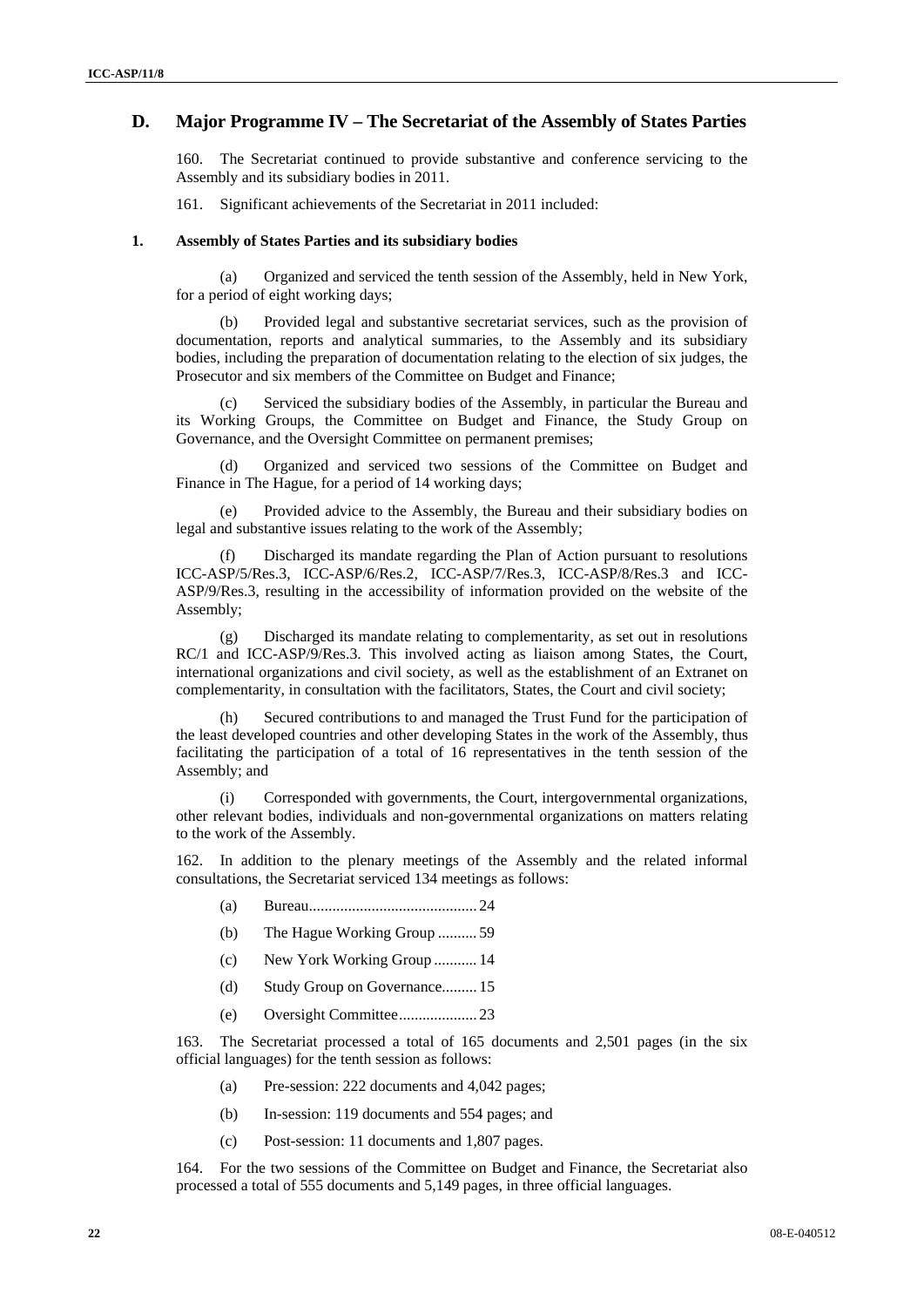## **E. Major Programme VII-1 – Project Director's Office (permanent premises)**

165. The final design was completed and consequently the project entered the tendering stage, which will end on 1 September 2012 with the signature of the construction contract.

166. After completion of the final design stage the construction budget continues to be within the approved budget of EUR 190 million.

## **III. Cross-cutting issues**

## **A. Strategic Plan**

167. In 2012 the Court developed two strategies that are very important to a number of constituencies. The Draft Guidelines Governing the Relations between the Court and Intermediaries sets out guidelines on how the Court and its different elements will deal with intermediaries and harmonizes approaches to make the process fairer and more transparent for all concerned.

168. The Court has also presented its Revised Strategy in Relation to Victims, as well as a report outlining its experience over the past two year of implementing the strategy and its plans for the future. Discussions with States and wide variety of other stakeholders are scheduled for 2012 to further refine the drafts and finalize them in anticipation of the eleventh session of the Assembly.

169. With a view to further strengthening is operational and strategic framework, the Court has implemented a review of its policy structure in order to identify and address gaps. The findings have indicated that a robust structure exists. At the same time, with the evolving operating environment of the Court, the development of the Court's jurisprudence and the ongoing dialogue with States, there is some need for adjustments. The exercise is planned to continue in 2012.

170. In anticipation of the 2012 review of the Court's Strategic Plan, the Court, in dialogue with States Parties through The Hague Working Group, has put forward a preliminary process for conducting the 2012 Review. The review itself will be conducted internally through a cooperative and consultative process. That same spirit will inform the dialogue the Court will hold with States and other stakeholders as part of the review and revision process.

171. The 2012 review process is planned to proceed in a manner that will result in a Strategic Plan specifically designed to be used as a tool to strategically guide the Court's budget planning cycle. The Court has also begun the process of bringing together its planning cycles.

172. The Court continues its work to harmonize the strategic planning, risk management and budget planning processes. The Court's 2012 Programme Budget was the first to include some elements of risk management. This process will continue as the Court takes additional steps to bring all of these processes even closer together in order to produce a more comprehensive, strategically driven process.

#### **B. Risk management**

173. In 2011, the Court completed its initial risk management project and adopted a set of recommendations designed to manage the identified risks. The Court proceeded to begin the implementation phase.

174. The Court's risk management exercise was complemented by the States initiative to have the OIOS perform an Assurance Mapping Study. The Court's previous work on managing risk was an integral part of the process, and the result gave both the States and the Court an overview of the internal and external controls in place.

175. Building on its work last year, as well as the recommendations from the OIOS assurance mapping study, the Court has developed an updated approach to risk management. The implementation phase will proceed in 2012 as before, in consultation with the Audit Committee and the Office of Internal Audit.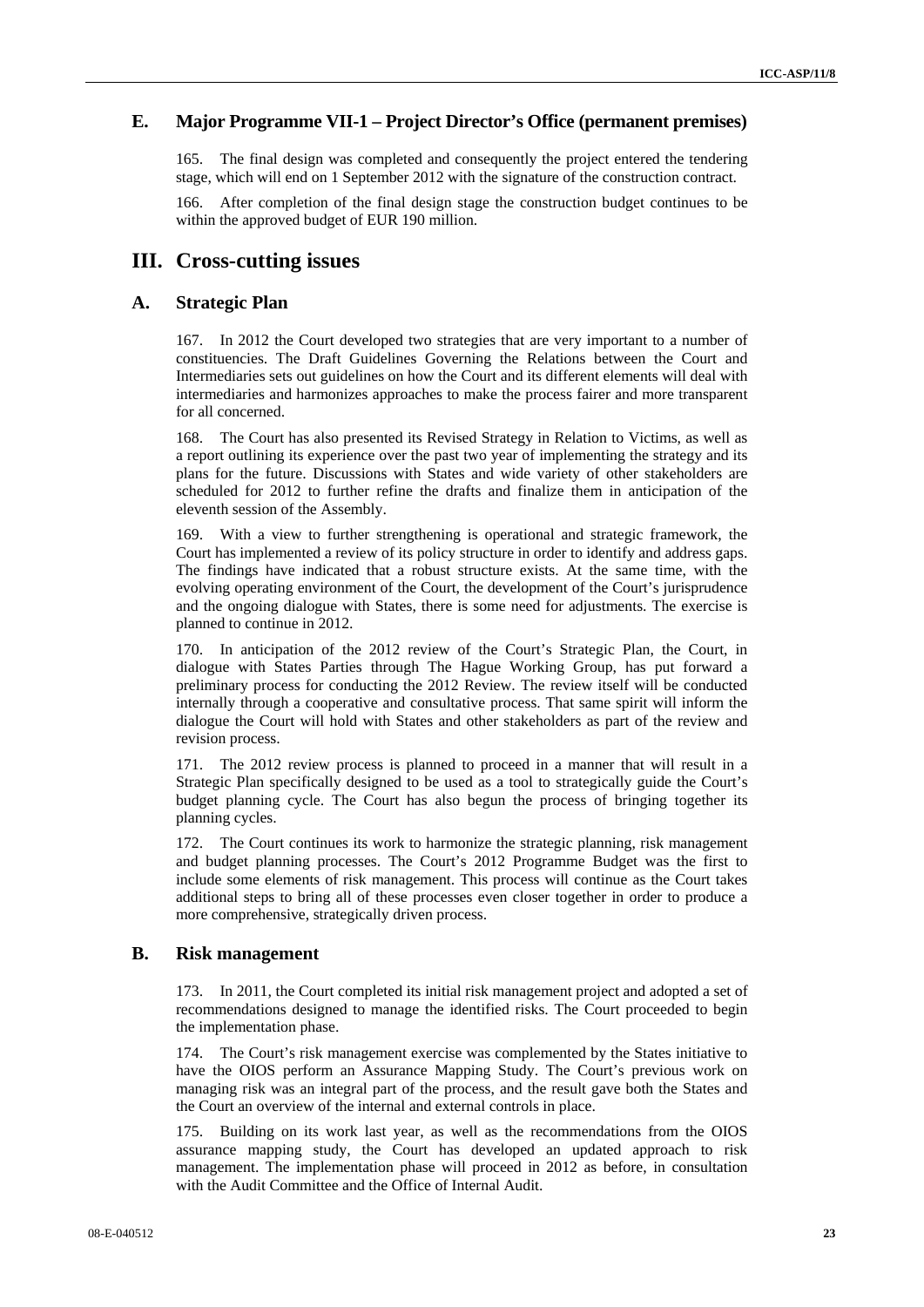## **C. Transfers of funds**

176. A redeployment of €200,000 was made in January 2011 within the general temporary assistance ("GTA") budget line from sub-programme 2320 to sub-programme 2410. This transfer was made to support the changed requirements of the OTP resulting from developments in the Kenya and DRC III cases. This redeployment was made in the context of the GTA Plan for 2011 as approved by the OTP Executive Committee to meet the most exigent needs of the Office as foreseen at that time.

177. €250,000 was transferred within the Counsel Support Section from Counsel for Victims to Counsel for Defence.

## **D. Annual inventories**

178. A full physical check of assets was performed by the General Services Section at Headquarters during November and December 2011. Results from the inventory at the seat of the Court in 2010, as well as results from visits to the field offices in December 2010 (with the exception of Kinshasa, Bangui and Kenya, where the inventory took place in February 2012) have been processed and the database has been updated. Follow-up procedures on discrepancies identified are ongoing. This will increase the accuracy of the database and ensure full asset management and control.

179. As of 31 December 2011, the total number of assets in use was 8,798 pieces, with an acquisition value of  $E$ 15.8 million, representing an increase of  $E$ 0.68 million by comparison with 2010. This includes actual acquisition of assets in 2011 amounting to  $\bigoplus$ .18 million, after adjusting actual write-off against acquisition value due to obsolescence, damage, loss or theft. As a result of this phase of the asset management control exercise, 502 items have been written-off, with a corresponding original acquisition value of  $\Theta$ .57 million; while 321 items (€0.33 million), which were discussed at the last Property Survey Board meeting on 20 December 2011, are recommended for write -off. This exercise will continue in 2012.

## **IV. Budgetary performance 2011**

## **A. Overview of the budgetary performance of the Court**

180. The actual implementation rate for the Court in the programme budget is 98.7 per cent, or  $\in$  02.28 million, against the approved budget of  $\in$  03.61 million. The Court's implementation rate has increased significantly compared to last year's 95.7 per cent, excluding expenditure for the Review Conference, largely due to the increase in trial activities.

181. The Court submitted a total of six notifications to the Committee on Budget and Finance ("the Committee") for potential access to the Contingency Fund ("the Contingency Fund application") pending full utilization of the Court's regular budget, in a total amount of €8.54 million. The notifications are detailed in paragraph 205 below and related mainly to new situations and unforeseen judicial activities. The Contingency Fund application was implemented at 60.0 per cent, or a total of  $\epsilon$ 5.13 million.

182. On a consolidated basis, the Court implemented 95.8 per cent, or €107.41 million, against the consolidated budget amount of  $\epsilon$ 12.15 million, including the Contingency Fund application of  $\mathfrak{S}3.54$  million. In the context of the approved budget of  $\mathfrak{C}103.61$  million, the expenditure of  $E[07.41]$  million indicates 103.7 per cent implementation.

183. For the year 2011, the Court's overall expenditure including Contingency amounted to  $\bigoplus$  07.41 million, resulting in a net deficit of  $\bigoplus$  8.8 million to be absorbed by the Contingency Fund, without adjustments of interest income of  $\epsilon$ 0.5 million and other income of €0.4 million, subject to completion of the external audit certification. However, in light of the top-up threshold of  $\epsilon$ 7.0 million, the actual top-up will amount to  $\epsilon$ 2.1 million, as forecast earlier by the Court and agreed by the Assembly in resolution ICC-ASP/10/Res.4 of 21 December  $2011$ .<sup>2</sup>

 $\overline{a}$ 

 $21$  See ICC-ASP/10/Res.4, para. E.2.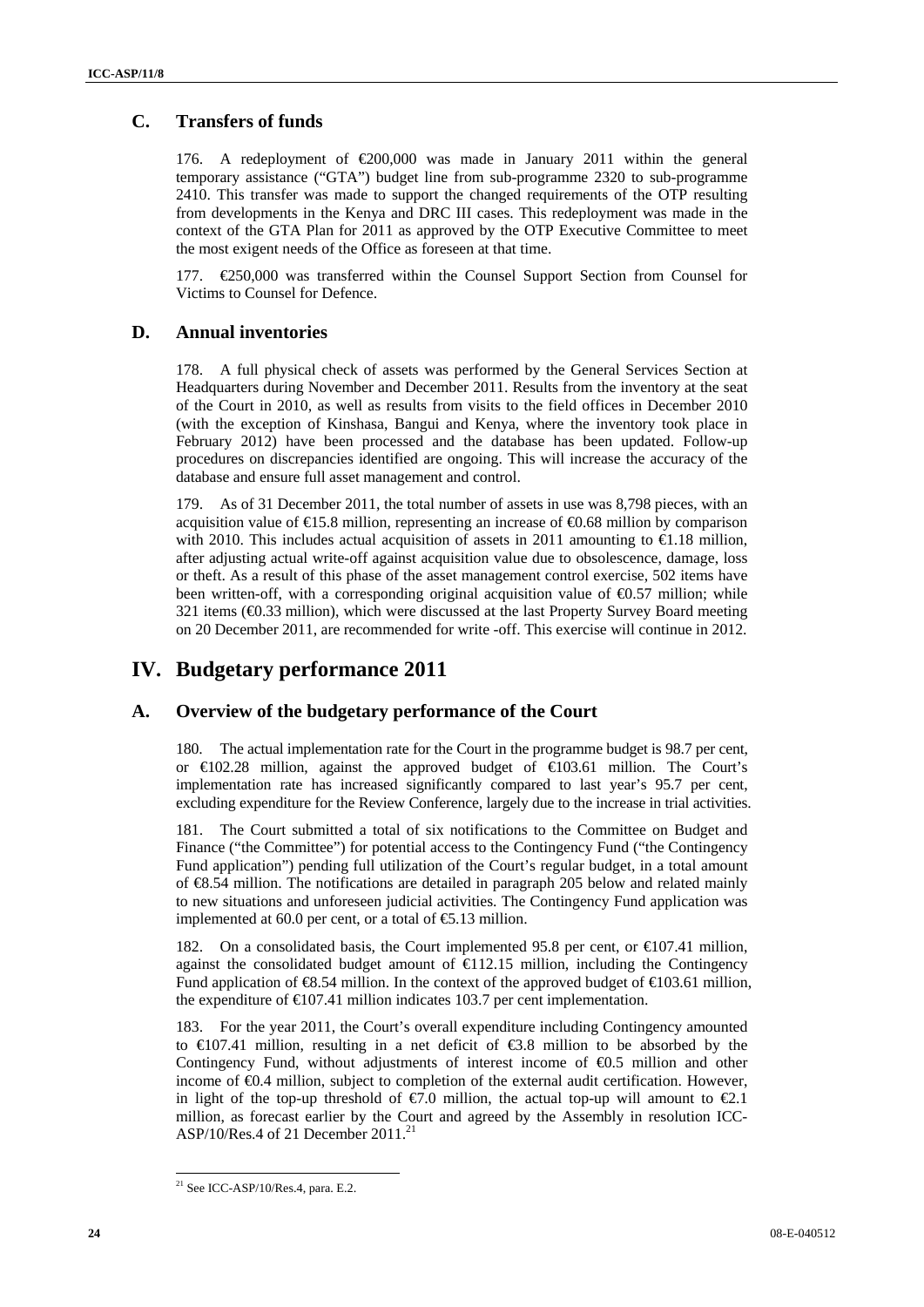## **B. Budget performance for the programme budget**

184. As stated in para. 183 above, for the year 2011 the Court implemented at 98.7 per cent, or a total of  $\epsilon 102.28$  million, of the approved budget of  $\epsilon 103.61$  million. This represents an increase of 3.0 per cent compared to last year's implementation rate of 95.7 per cent, excluding the expenditure for the Review Conference.

185. The major component of the Court's budget, established posts, implemented at 95.4 per cent, an increase of 2.8 per cent compared to 2010. The Court's recorded annual average vacancy rate for 2011 fell to 8.3 per cent. Major programmes experienced lower vacancy rates throughout the year. In particular, Judiciary's annual average vacancy rate went down to 2.1 per cent, with a staff costs implementation rate of 91.9 per cent. Annual average vacancy rate for the Office of the Prosecutor was 7.9 per cent and staff costs implementation rate was 94.1 per cent. The Registry's annual average vacancy rate fell to 8.2 per cent, and its staff costs implementation rate reached 97.2 per cent.

186. The Judiciary almost fully implemented its budget, reaching a 99.9 per cent implementation rate, which corresponds to a total of  $\epsilon$ 10.66 million expenditure against an approved budget of  $\epsilon$ 10.67 million. Due to the shortfall in the overall budget, the Judiciary could not include the liability in respect of annual leave, amounting to  $\in$  54.8 thousand.

187. The implementation rate of the Office of the Prosecutor rose to 96.8 per cent, an increase of 2.6 per cent from last year. Expenditure totalled  $\epsilon$ 25.7 million, against an approved budget of €26.6 million.

188. The Registry fully implemented its approved budget of €61.61 million. Among divisions, the Office of the Registrar showed an overspend at 107.7 per cent, or  $\epsilon$ 1.36 million, due to the payment of legal fees for counsel for defence and victims. On the other hand, the Division of Court Services (DCS) showed an underspend of €0.8 million, representing a 96.0 per cent implementation rate. The underspend is linked to the postponement until 2012 of the downsizing of cell rental by the United Nations Detention Unit of the International Criminal Tribunal for the former Yugoslavia (ICTY) which resulted in the delayed takeover of shared functions by the Court. Consequently, the Court only needed to pay for six cells for the first five months and for 12 cells for the remaining months, instead of the planned 12 cells for the full 12 months. The rest of the underspend is attributable to the Victims and Witnesses Unit, where certain assumptions regarding witness relocation did not fully materialize.

189. The Secretariat of the Assembly of State Parties had a 97.2 per cent implementation rate. Within this figure, contractual services were over-implemented and staff costs underimplemented, as a result of funds having been redeployed to cover an unforeseen increase in actual costs incurred for the ninth session of the Assembly, as well as costs for the tenth session and a payment to the assessment centre, Saville and Holdsworth Limited (SHL) Canada, approved by the Oversight Committee, in connection with recruitment of the Project Director for the Permanent Premises Project.

190. The implementation rate of the Secretariat of the Trust Fund for Victims was influenced by changes in the planned assumptions which resulted in a lower at 92.4 per cent due to fund redeployment to GTA and consultancy, the cancellation of planned trips and delays in planned activities in the areas of contractual services and general operating expenses.

191. The low implementation rate at 78.5 per cent for the Project Director's Office for the Permanent Premises was due to underspend in contractual services as a result of delays in the tendering procedure for the final design document, reducing the requirement for external printing and translation, which in the end was covered by in-house translation services. The postponement of furniture procurement for the new Project Director also contributed to the underspend.

192. The Independent Oversight Mechanism (IOM) has been in the process of setting up office since the middle of the year 2010. In the year 2011, its expenditure was for the staff costs of two officials on reimbursable loan from the United Nations Office of Internal Oversight Services in New York for a total of eight months, plus contractual services incurred for the IOM assurance mapping study project, resulting in a 39.3 per cent implementation rate.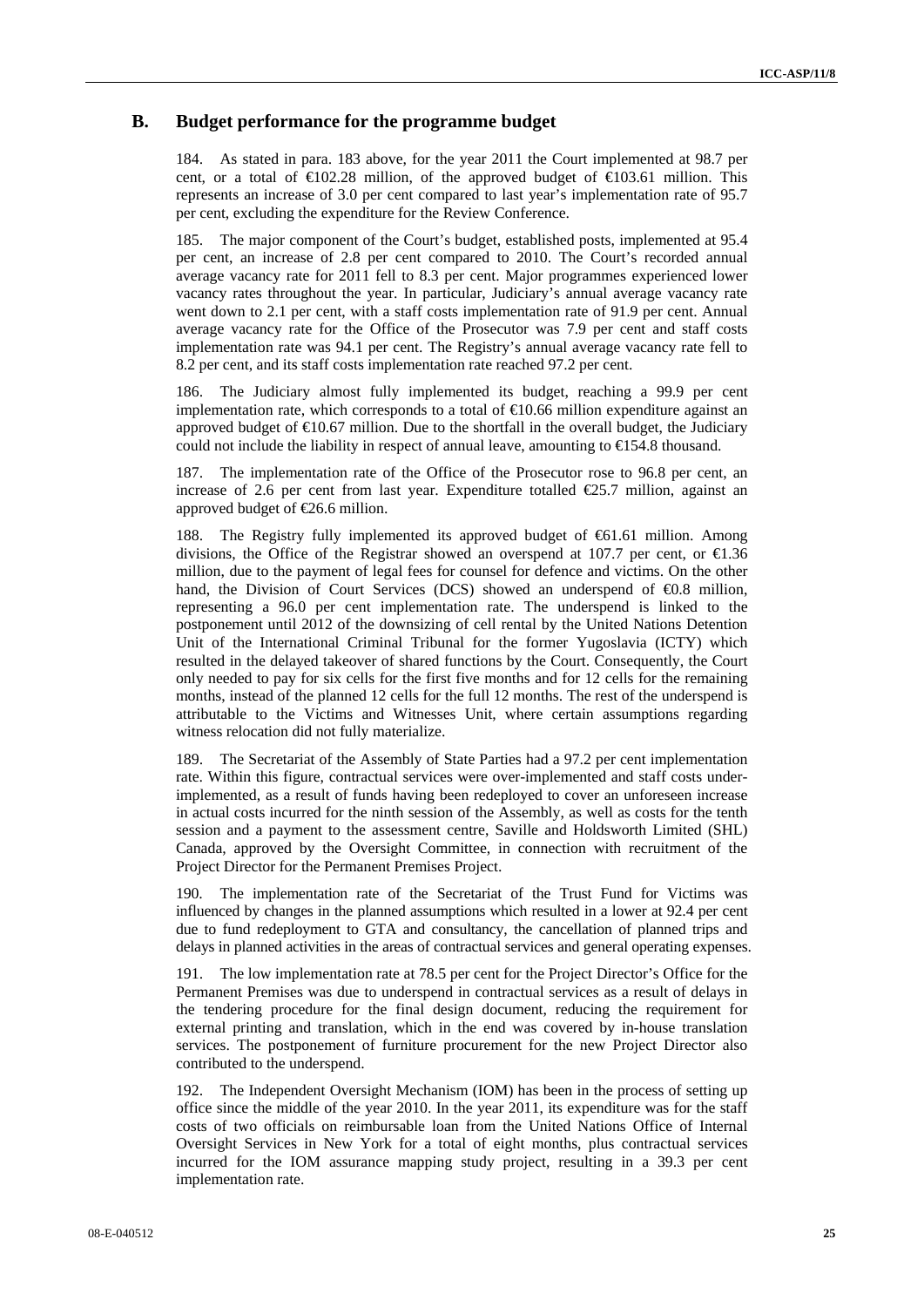193. Table 1 provides a summary of overall implementation of the programme budget by major programme and programme.

| Major Programme / Programme                             | <b>Approved Budget</b><br>2011 | Actual Expenditure*<br>2011 | Variance      | Implementation<br>rate in $\%$ |
|---------------------------------------------------------|--------------------------------|-----------------------------|---------------|--------------------------------|
|                                                         | $[1]$                          | $\lceil 2 \rceil$           | $[3]=[1]-[2]$ | $[4]=[2]/[1]$                  |
| <b>Major Programme I</b>                                |                                |                             |               |                                |
| <b>Judiciary</b>                                        | 10,670                         | 10,664                      | 6             | 99.9                           |
| The Presidency                                          | 2,379                          | 2,222                       | 157           | 93.4                           |
| Chambers                                                | 8,022                          | 8,185                       | $-164$        | 102.0                          |
| <b>Liaison Offices</b>                                  | 269                            | 256                         | 13            | 95.3                           |
| <b>Major Programme II</b>                               |                                |                             |               |                                |
| <b>Office of the Prosecutor</b>                         | 26,598                         | 25,735                      | 863           | 96.8                           |
| The Prosecutor                                          | 6,416                          | 5,764                       | 652           | 89.8                           |
| Jurisdiction, Complementarity &<br>Cooperation Division | 2,205                          | 2,234                       | $-30$         | 101.3                          |
| <b>Investigation Division</b>                           | 12,904                         | 11,801                      | 1,103         | 91.5                           |
| <b>Prosecution Division</b>                             | 5,073                          | 5,935                       | $-862$        | 117.0                          |
| <b>Major Programme III</b>                              |                                |                             |               |                                |
| <b>Registry</b>                                         | 61,611                         | 61,610                      | 1             | 100.0                          |
| Office of the Registrar                                 | 17,743                         | 19,106                      | $-1,363$      | 107.7                          |
| <b>Common Administrative Services</b><br>Division       | 20,675                         | 20,391                      | 285           | 98.6                           |
| Division of Court Services                              | 19,731                         | 18,944                      | 787           | 96.0                           |
| Public Information and<br><b>Documentation Section</b>  | 3,461                          | 3,169                       | 293           | 91.5                           |
| <b>Major Programme IV</b>                               |                                |                             |               |                                |
| Secretariat of the Assembly of<br><b>States Parties</b> | 2,728                          | 2,653                       | 75            | 97.2                           |
| <b>Major Programme VI</b>                               |                                |                             |               |                                |
| <b>Secretariat of the Trust Fund</b><br>for Victims     | 1,205                          | 1,114                       | 92            | 92.4                           |
| <b>Major Programme VII-1</b>                            |                                |                             |               |                                |
| <b>Project Director's Office</b>                        | 492                            | 386                         | 106           | 78.5                           |
| <b>Major Programme VII-5</b>                            |                                |                             |               |                                |
| <b>Independent Oversight</b><br><b>Mechanism</b>        | 303                            | 119                         | 184           | 39.3                           |
| <b>Total ICC</b>                                        | 103,608                        | 102,281                     | 1,327         | 98.7                           |

#### **Table 1: Budget Performance 2011 by Major Programme and Programme (thousand euros)**

*\* Expenditure 2011 is based on preliminary, unaudited figures, which are subject to change.* 

194. Table 2 below shows the budget performance by item of expenditure.

195. The implementation rate for general temporary assistance (GTA) exceeded the approved budget at 135.6 per cent. As compared to 2010, the implementation rate increased by 24.6 per cent (excluding expenditure for the Review Conference). The increase in activities related to judicial activities was a major contribution to this overspend. However, a like-to-like comparison of this expenditure item against the approved GTA is distorted by the Court's current accounting practice, which books expenditure for the costs of GTA performing the functions of vacant established posts against the GTA budget line. Furthermore, the cost of the IPSAS project was originally booked under General Operating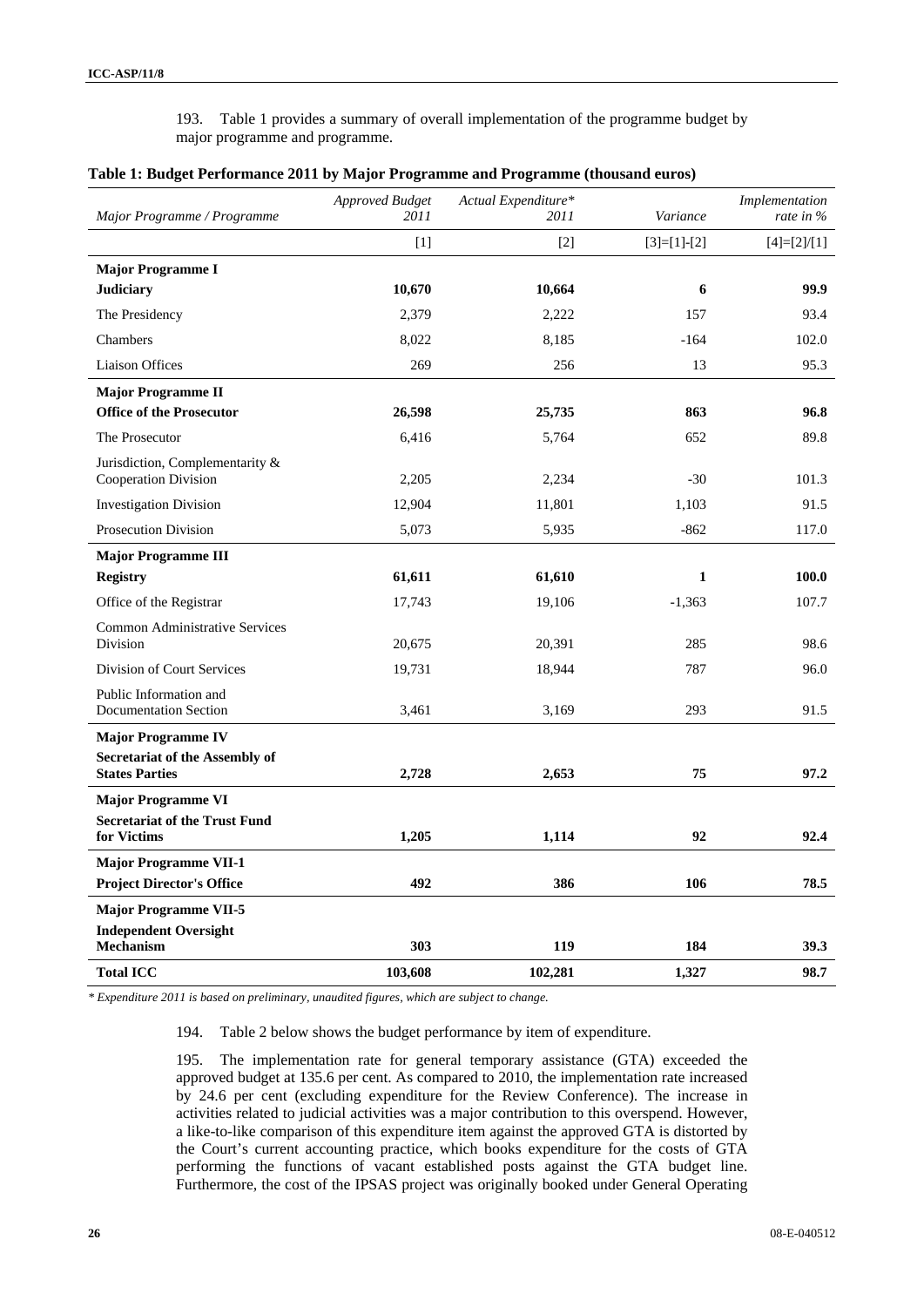Expenses but has been, as planned, used to cover for GTA expenses of the project staff which adds to the over implementation .

196. The consultant's slight overspend at 100.8 per cent was in large part due to OTP's hiring of special advisers and expert witnesses to provide legal advice and training on a number of issues, such as trial strategy, gender issues, investigation techniques and forensic evidence.

197. Travel shows underspend in part due to the cancellation of missions because of changes in operational needs in the OTP. Similarly in the Registry, changes in operational requirements resulted in redeployed of funds to other areas such as counsel.

198. Legal counsel shows overspend for both defence and victims at 275.9 per cent  $(\triangleleft.9)$ million) and 105.7 per cent  $(\mathcal{A})$ . million), respectively. The possibility of a need for additional resources in defence counsel had been communicated to the Committee, which, nevertheless, did not approve the Court's request for additional funds for legal aid during the budget review. The overspend was due unforeseen activities, as well as to the impossibility for the Court to notify possible expenses to the Contingency Fund as it had already been notified to full capacity at a certain stage during the year. The main issues related to the need to engage additional legal assistance for Thomas Lubanga Dyilo, Germain Katanga and Mathieu Ngudjolo Chui and to engage legal assistance following confirmation of the charges against Abdallah Banda Abakaer Nourain and Saleh Mohammed Jerbo Jamus in March 2011. Also, as in 2010, the amount of  $E$ 15 thousand is included as a doubtful receivable for legal defence fees for Jean-Pierre Bemba Gombo.

199. As compared to 2010, general operating expenses decreased by 8.2 per cent, achieving an 83.1 per cent implementation rate. In addition to the underspend on detention and witness relocation costs as referred to in paragraph 188 above, the Information and Communication Technologies Section (ICT) underspent due to cancellations and delays in certain projects and activities (development of the Electronic Court System Database; upgrade of e-mail and AV software in eCourt systems; consultancy for the redistribution of information systems and the maintenance of smaller systems). Similarly, projects were cancelled or postponed within the General Services Section., including refurbishment of the Court's car-park surface, replacement ceilings in the Arc restaurant and  $1<sup>st</sup>$  floor of A-wing, replacement of lock cylinders due to expiration of security certification and replacement of floor aggregate in D-wing. These cancellations or delays resulted in an underspend of 0.3K for the Division of Common Administrative Services.

200. The underspend of 77.7 per cent on supplies and materials is mainly due to the cancellation of the purchase of audiovisual materials in the Court Management Section, and the redeployment of funds to other prioritized projects in the ICT Section. In the Office of the Prosecutor, close to 10 per cent of the approved amount was redeployed to cover equipment needs in the Investigations Division. In addition, the Office planned to reserve certain funds to meet shortfalls and did not procure the OTP-specific database as planned, or take out the envisaged professional subscriptions.

| <i>Items</i>                      | <b>Approved Budget</b><br>2011 | Actual Expenditure*<br>2011 | Variance      | Implementation<br>rate in $\%$ |
|-----------------------------------|--------------------------------|-----------------------------|---------------|--------------------------------|
|                                   | $[1]$                          | $[2]$                       | $[3]=[1]-[2]$ | $[4]=[2]/[1]$                  |
| Judges                            | 5,757                          | 5,702                       | 55            | 99.0                           |
| Judges' travel                    | 171                            | 76                          | 95            | 44.3                           |
| Sub-total judges                  | 5,928                          | 5,778                       | 151           | 97.5                           |
| Staff costs                       | 59,849                         | 57,095                      | 2,754         | 95.4                           |
| General temporary assistance      | 8,950                          | 12,134                      | $-3,184$      | 135.6                          |
| Temporary assistance for meetings | 1,353                          | 1,267                       | 86            | 93.7                           |
| Overtime                          | 444                            | 407                         | 37            | 91.6                           |
| Consultants                       | 483                            | 486                         | $-4$          | 100.8                          |
| Sub-total staff costs             | 71.079                         | 71,390                      | $-311$        | 100.4                          |

## **Table 2: Budget Performance 2011 by item of expenditure (thousand euros)**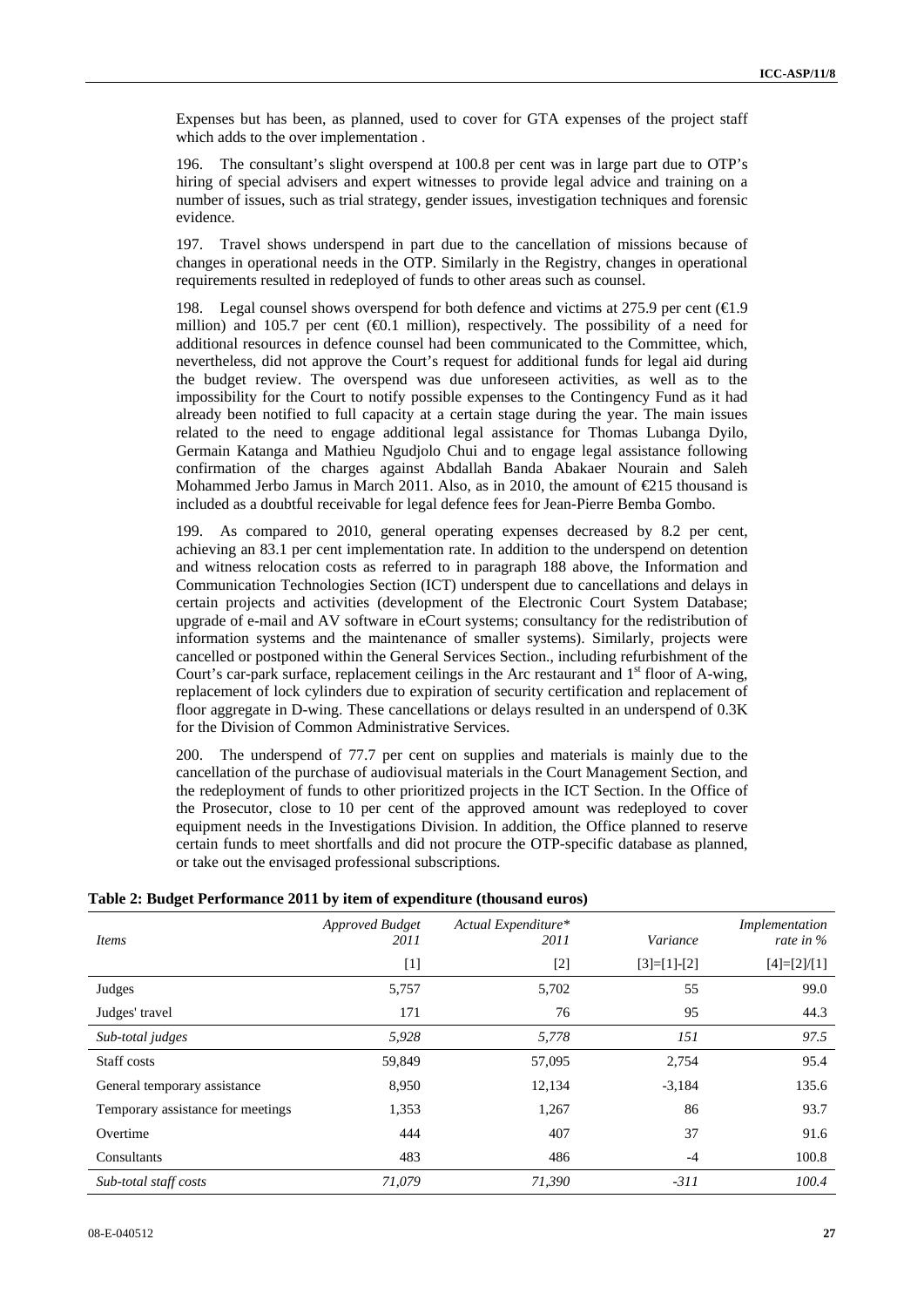| <i>Items</i>               | <b>Approved Budget</b><br>2011 | Actual Expenditure*<br>2011 | Variance      | Implementation<br>rate in $%$ |
|----------------------------|--------------------------------|-----------------------------|---------------|-------------------------------|
|                            | $[1]$                          | $[2]$                       | $[3]=[1]-[2]$ | $[4]=[2]/[1]$                 |
| Travel                     | 4,431                          | 3,822                       | 608           | 86.3                          |
| Hospitality                | 57                             | 52                          | 5             | 92.1                          |
| Contractual services       | 3,517.0                        | 3,368                       | 149           | 95.8                          |
| Training                   | 950                            | 677                         | 273           | 71.2                          |
| Counsel for defence        | 1,099                          | 3,033                       | $-1,933$      | 275.9                         |
| Counsel for victims        | 1,612                          | 1,703                       | $-92$         | 105.7                         |
| General operating expenses | 12,644                         | 10,508                      | 2,136         | 83.1                          |
| Supplies and materials     | 1,281                          | 995                         | 286           | 77.7                          |
| Equipment incl furniture   | 1,010                          | 955                         | 55            | 94.5                          |
| Sub-total non-staff costs  | 26,601                         | 25,114                      | 1,487         | 94.4                          |
| <b>Total ICC</b>           | 103,608                        | 102,281                     | 1,327         | 98.7                          |

*\* Expenditure 2011 is based on preliminary, unaudited figures, which are subject to change.* 

201. Table 3 illustrates budget performance by item of expenditure for the four-year International Public Sector Accounting Standards (IPSAS) project, which commenced in July 2011. The project is slightly over-implemented at 117.9 per cent because certain contractual services were brought forward, such as an earlier consideration of changes to the Financial Regulation and Rules and SAP customization. Training, on the other hand, is under-implemented at 25.0 per cent due to rescheduling and postponement of certain training activities as per the revised training plans.

#### **Table 3: Budget Performance for the IPSAS Project 2011 by item of expenditure (thousand euros)**

| <b>Items</b>                      | <b>Approved Budget</b><br>2011 | Actual Expenditure*<br>2011 | Variance         | Implementation<br>rate in % |
|-----------------------------------|--------------------------------|-----------------------------|------------------|-----------------------------|
|                                   | $[1]$                          | $[2]$                       | $[3]=[1]-[2]$    | $[4]=[2]/[1]$               |
| Judges                            |                                |                             |                  |                             |
| Judges' travel                    |                                |                             |                  |                             |
| Subtotal Judges                   |                                |                             |                  |                             |
| Staff costs                       |                                |                             |                  |                             |
| General temporary assistance      | 143                            | 134                         | 9                | 93.7                        |
| Temporary assistance for meetings |                                |                             |                  |                             |
| Overtime                          |                                |                             |                  |                             |
| Consultants                       |                                |                             |                  |                             |
| Subtotal other staff              | 143                            | 134                         | $\boldsymbol{9}$ | 93.7                        |
| Travel                            | 10                             | 5                           | 5                |                             |
| Hospitality                       |                                |                             |                  |                             |
| Contractual services              | 150                            | 246                         | $-96$            | 164.2                       |
| Training                          | 30                             | 8                           | 23               | 25.0                        |
| Counsel for defence               |                                |                             |                  |                             |
| Counsel for victims               |                                |                             |                  |                             |
| General operating expenses        |                                |                             |                  |                             |
| Supplies and materials            |                                |                             |                  |                             |
| Equipment incl furniture          |                                |                             |                  |                             |
| Subtotal non-staff                | 190                            | 259                         | $-69$            | 136.1                       |
| <b>Total ICC</b>                  | 333                            | 392                         | $-60$            | 117.9                       |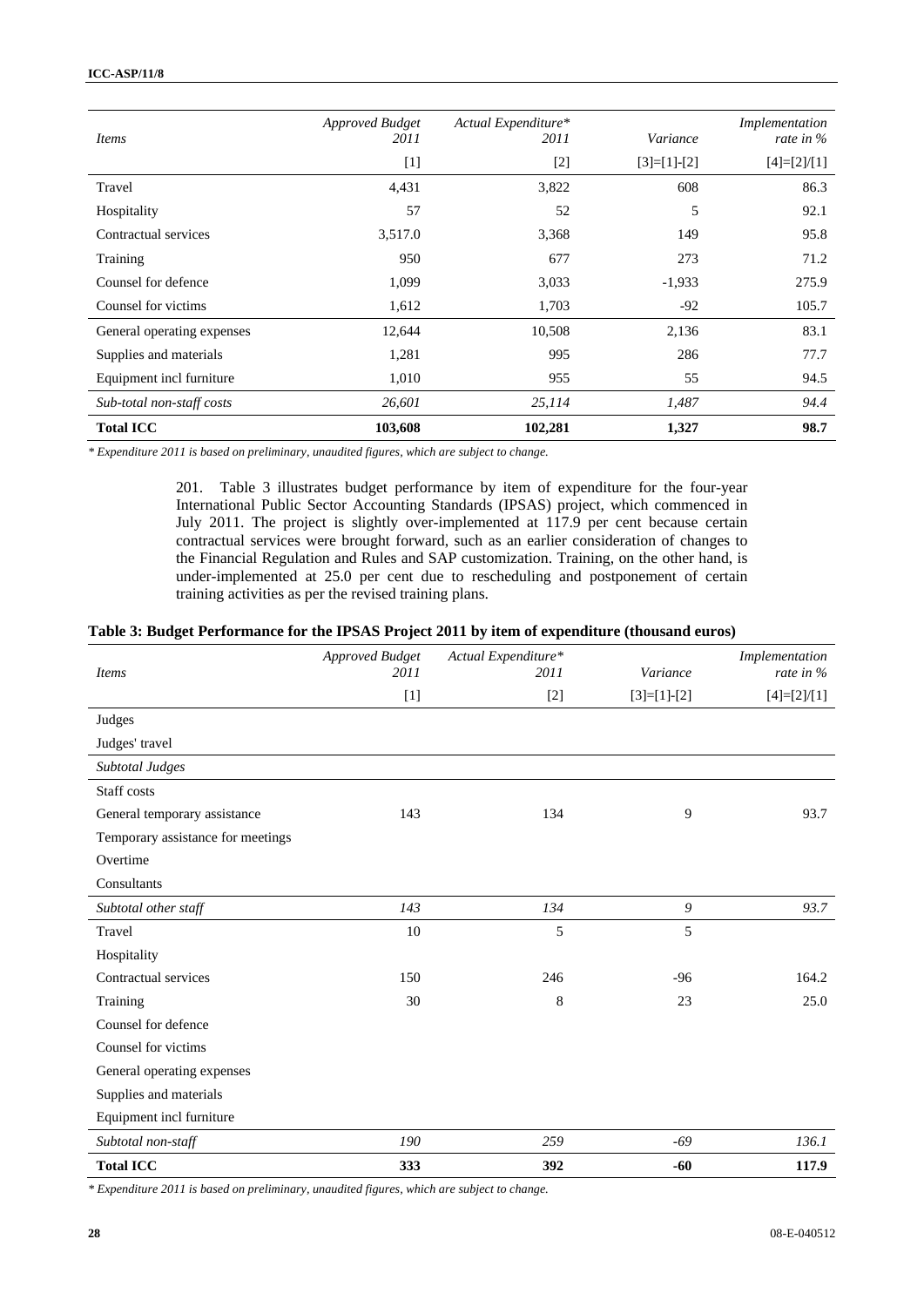202. Table 4 shows an overview split for the programme budget by basic and situationrelated expenditure. The basic component shows a 97.7 per cent implementation rate, whereas the situation-related component shows 99.7 per cent implementation rate.

|                                                            |                                         | <b>Basic</b>                                |                                | Situation-related (SRF)               |                                           |                               |  |
|------------------------------------------------------------|-----------------------------------------|---------------------------------------------|--------------------------------|---------------------------------------|-------------------------------------------|-------------------------------|--|
| Major Programme /<br>Programme                             | Approved<br><b>Basic</b><br>Budget 2011 | <b>Actual Basic</b><br>Expenditure*<br>2011 | Implementation<br>rate in $\%$ | Approved<br><b>SRF</b> Budget<br>2011 | <b>Actual SRF</b><br>Expenditure*<br>2011 | Implementation<br>rate in $%$ |  |
|                                                            | $[1]$                                   | $[2]$                                       | $[3]=[2]/[1]$                  | $[4]$                                 | $[5]$                                     | $[6]=[5]/[4]$                 |  |
| <b>Major Programme I</b>                                   |                                         |                                             |                                |                                       |                                           |                               |  |
| <b>Judiciary</b>                                           | 9,745                                   | 9,871                                       | 101.3                          | 925                                   | 793                                       | 85.7                          |  |
| The Presidency                                             | 2,359                                   | 2,223                                       | 94.2                           | 20                                    | $-1$                                      | $-3.2$                        |  |
| Chambers                                                   | 7,117                                   | 7,392                                       | 103.9                          | 905                                   | 793                                       | 87.7                          |  |
| <b>Liaison Offices</b>                                     | 269                                     | 256                                         | 95.3                           |                                       |                                           |                               |  |
| <b>Major Programme II</b>                                  |                                         |                                             |                                |                                       |                                           |                               |  |
| <b>Office of the Prosecutor</b>                            | 5,082                                   | 5,115                                       | 100.7                          | 21,516                                | 20,620                                    | 95.8                          |  |
| The Prosecutor                                             | 2,922                                   | 2,740                                       | 93.8                           | 3,494                                 | 3,024                                     | 86.5                          |  |
| Jurisdiction,<br>Complementarity $&$                       |                                         |                                             |                                |                                       |                                           |                               |  |
| Cooperation Division                                       | 977                                     | 961                                         | 98.3                           | 1,228                                 | 1,273                                     | 103.7                         |  |
| <b>Investigation Division</b>                              | 408                                     | 431                                         | 105.8                          | 12,497                                | 11,370                                    | 91.0                          |  |
| <b>Prosecution Division</b>                                | 775                                     | 983                                         | 126.7                          | 4,298                                 | 4,953                                     | 115.2                         |  |
| <b>Major Programme III</b>                                 |                                         |                                             |                                |                                       |                                           |                               |  |
| <b>Registry</b>                                            | 31,618                                  | 30,685                                      | 97.0                           | 29,993                                | 30,925                                    | 103.1                         |  |
| Office of the Registrar                                    | 8,121                                   | 7,784                                       | 95.8                           | 9,622                                 | 11,322                                    | 117.7                         |  |
| Common Administrative<br><b>Services Division</b>          | 14,811                                  | 15,009                                      | 101.3                          | 5.865                                 | 5,382                                     | 91.8                          |  |
| Division of Court Services                                 | 6,785                                   | 6,174                                       | 91.0                           | 12,946                                | 12,770                                    | 98.6                          |  |
| Public Information &<br><b>Documentation Section</b>       | 1,901                                   | 1,718                                       | 90.4                           | 1,561                                 | 1,451                                     | 93.0                          |  |
| <b>Major Programme IV</b>                                  |                                         |                                             |                                |                                       |                                           |                               |  |
| Secretariat of the<br><b>Assembly of States Parties</b>    | 2,728                                   | 2,653                                       | 97.2                           |                                       |                                           |                               |  |
| <b>Major Programme VI</b>                                  |                                         |                                             |                                |                                       |                                           |                               |  |
| <b>Secretariat of the Trust</b><br><b>Fund for Victims</b> | 437                                     | 404                                         | 92.5                           | 769                                   | 710                                       | 92.4                          |  |
| <b>Major Programme VII-1</b>                               |                                         |                                             |                                |                                       |                                           |                               |  |
| <b>Project Director's Office</b>                           | 492                                     | 386                                         | 78.5                           |                                       |                                           |                               |  |
| <b>Major Programme VII-5</b>                               |                                         |                                             |                                |                                       |                                           |                               |  |
| Independent<br><b>Oversight Mechanism</b>                  | 303                                     | 119                                         | 39.3                           |                                       |                                           |                               |  |
| <b>Total ICC</b>                                           | 50,405                                  | 49,233                                      | 97.7                           | 53,203                                | 53,048                                    | 99.7                          |  |
|                                                            |                                         |                                             |                                |                                       |                                           |                               |  |

#### **Table 4: Budget Implementation 2011 by Basic and Situation-related expenditure (thousand euros)**

*\* Expenditure 2011 is based on preliminary, unaudited figures, which are subject to change*.

## **C. Field activity**

203. Table 5 shows a summary of actual expenditure for field operations per situation in the year 2011. The Court was investigating seven situations, including two new situations commenced during the year, namely Uganda, the Democratic Republic of the Congo (DRC), Sudan, Central African Republic (CAR), the Republic of Kenya (Kenya), Libya and Côte d'Ivoire (CIV). Operational Support is for all situations taken together, rather than for specific situations. The total actual expenditure for all the situations is  $\epsilon$ 29.1 million, which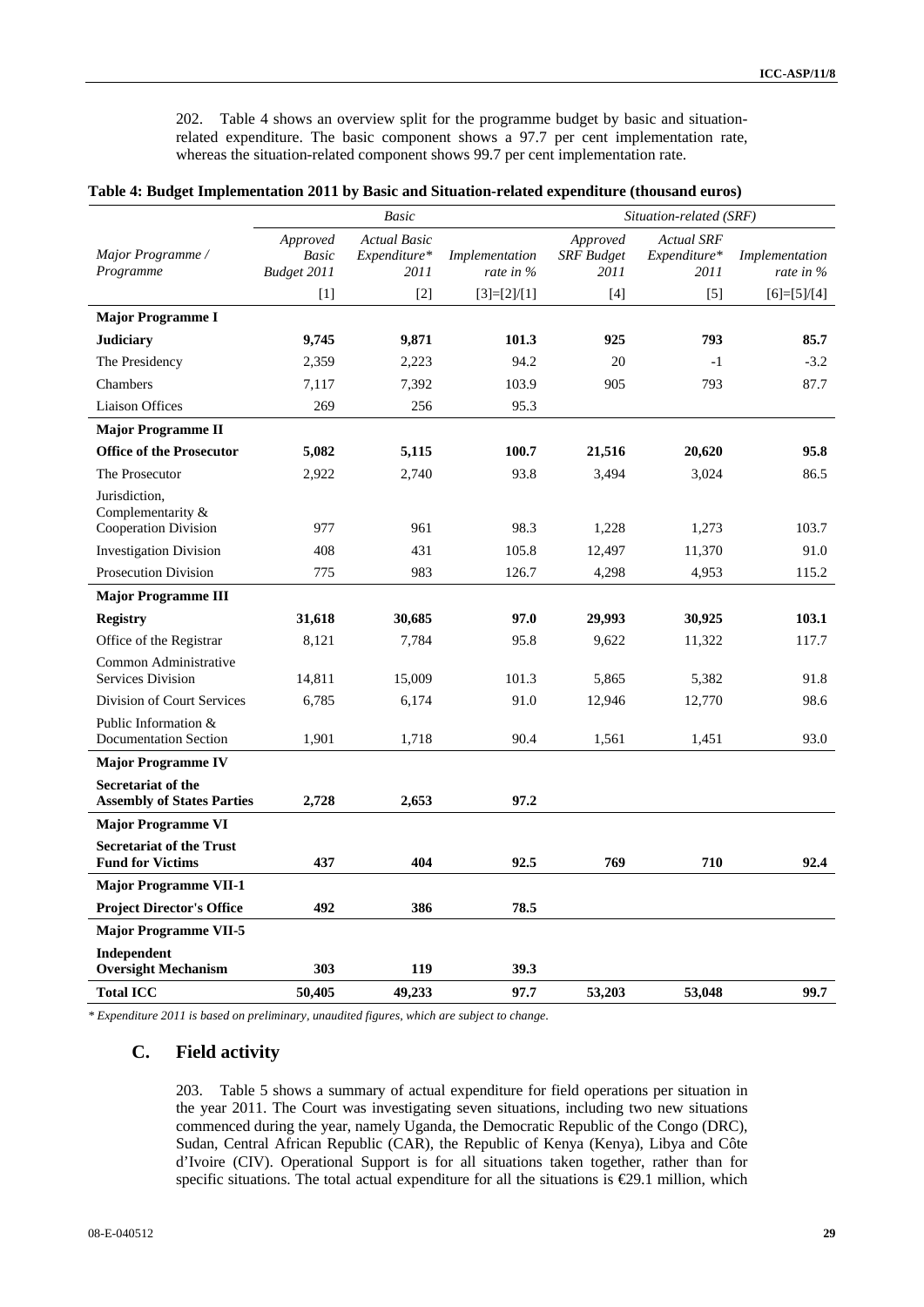is 54.7 per cent of the approved situation-related budget of €53.2 million. Out of the total actual expenditure of  $\epsilon$ 29.1 million,  $\epsilon$ 16.0 million was spent by the OTP and  $\epsilon$ 12.7 million by the Registry, leaving a balance of  $\epsilon$ 0.35 million accounted for by other programmes.

### **Table 5: Actual expenditure on field operations per situation 2011 (thousand euros)\***

| Major Programme /<br>Programme /<br>Sub-programme            | Uganda<br>situation | DRC<br>situation | Sudan<br>situation | CAR<br>situation | Kenya<br>situation | Libya<br>situation | situation      | CIV Operational<br>support | Total  |
|--------------------------------------------------------------|---------------------|------------------|--------------------|------------------|--------------------|--------------------|----------------|----------------------------|--------|
| <b>Judiciary</b>                                             |                     |                  |                    |                  | $-1$               |                    |                |                            | $-1$   |
| The Presidency                                               |                     |                  |                    |                  | $-1$               |                    |                |                            | $-1$   |
| <b>Office of the Prosecutor</b>                              | 14                  | 3,104            | 1,753              | 274              | 3,514              | 968                | 135            | 6,263                      | 16,026 |
| The Prosecutor                                               | 7                   | 441              | 200                | 81               | 100                | 98                 | $\overline{4}$ | 1,325                      | 2,256  |
| Immediate Office of the<br>Prosecutor                        |                     | 3                | 12                 |                  | 9                  | 7                  | 1              | 229                        | 261    |
| <b>Services Section</b>                                      | $\overline{7}$      | 438              | 189                | 81               | 91                 | 91                 | 3              | 1,096                      | 1,996  |
| <b>JCCD</b>                                                  |                     | 205              | 110                | 17               | 221                | 37                 | 16             | 460                        | 1,066  |
| Jurisdiction,<br>Complementarity and<br>Cooperation Division |                     | 205              | 110                | 17               | 221                | 37                 | 16             | 460                        | 1,066  |
| <b>Investigation Division</b>                                | 8                   | 2,065            | 715                | 174              | 2,315              | 821                | 116            | 4,373                      | 10,586 |
| Planning and Operation                                       | 5                   | 989              | 203                | 257              | 435                | 202                | 30             | 3,489                      | 5,610  |
| <b>Investigation Teams</b>                                   | $\overline{c}$      | 1,077            | 512                | $-83$            | 1,880              | 619                | 85             | 884                        | 4,976  |
| Prosecution Division                                         |                     | 393              | 728                | 3                | 877                | 12                 |                | 105                        | 2,118  |
| <b>Prosecution Division</b>                                  |                     | 393              | 728                | 3                | 877                | 12                 |                | 105                        | 2,118  |
| <b>Registry</b>                                              | 1,384               | 4,156            | 1,349              | 1,388            | 863                | 14                 | 5              | 3,569                      | 12,727 |
| Office of the Registrar                                      | 559                 | 1,488            | 738                | 756              | 245                | $\mathbf{1}$       |                | 1,304                      | 5,091  |
| Immediate Office of the<br>Registrar                         |                     |                  |                    | 5                | 6                  |                    |                | $-4$                       | 7      |
| Office of Internal Audit                                     |                     | 5                |                    |                  |                    |                    |                |                            | 5      |
| Security and Safety<br>Section                               | 170                 | 629              | 314                | 333              | 26                 | 1                  |                | 400                        | 1,873  |
| Field Operations Section 389                                 |                     | 723              | 419                | 404              | 202                |                    |                | 705                        | 2,843  |
| <b>Counsel Support Section</b>                               |                     | 109              | 5                  |                  | $\mathfrak{Z}$     |                    |                | 203                        | 319    |
| <b>Counsel for Victims</b>                                   |                     | 23               |                    | 14               | 8                  |                    |                |                            | 45     |
| Common Administrative<br>Services Division                   | 82                  | 319              | 36                 | 90               | 25                 |                    |                | 1,604                      | 2,156  |
| Human Resources<br>Section                                   | $-7$                |                  |                    |                  |                    |                    |                | 355                        | 348    |
| <b>Budget and Finance</b><br>Section                         |                     |                  |                    |                  |                    |                    |                | 292                        | 292    |
| <b>General Services</b><br>Section                           |                     |                  |                    |                  |                    |                    |                | 123                        | 123    |
| <b>ICT</b> Section                                           | 89                  | 319              | 36                 | 90               | 25                 |                    |                | 834                        | 1,393  |
| Division of Court Services                                   | 555                 | 1,975            | 432                | 345              | 531                | 8                  | 5              | 460                        | 4,309  |
| Office of the Head                                           |                     | $\mathfrak{Z}$   |                    |                  |                    |                    | 5              |                            | 8      |
| <b>Court Management</b><br>Section                           |                     | 98               |                    |                  |                    |                    |                |                            | 98     |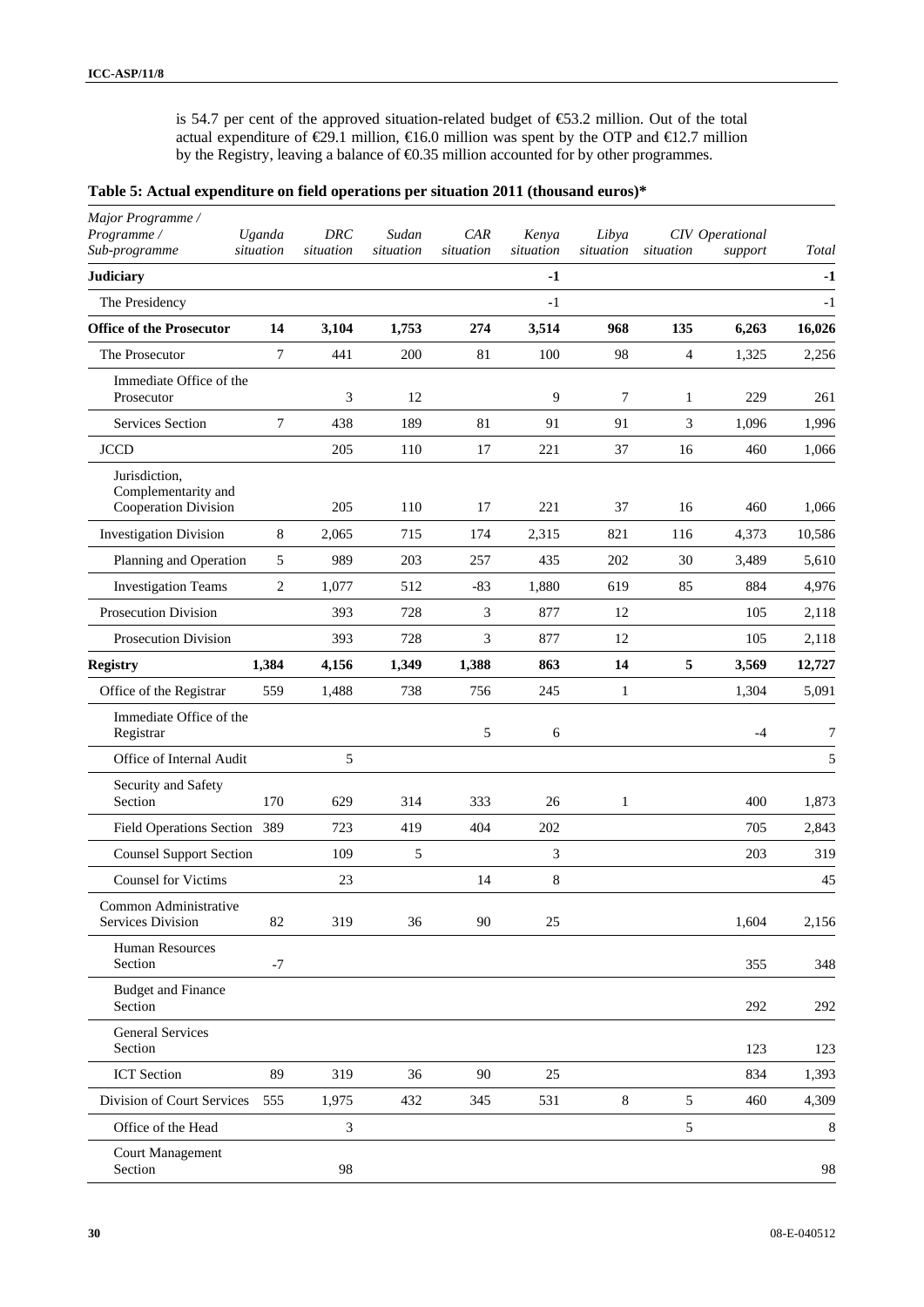| Major Programme /            |           |           |           |           |           |           |           |                 |        |
|------------------------------|-----------|-----------|-----------|-----------|-----------|-----------|-----------|-----------------|--------|
| Programme/                   | Uganda    | DRC       | Sudan     | CAR       | Kenya     | Libya     |           | CIV Operational |        |
| Sub-programme                | situation | situation | situation | situation | situation | situation | situation | support         | Total  |
| Court Interpretation and     |           |           |           |           |           |           |           |                 |        |
| <b>Translation Section</b>   | 337       | 599       | 181       | 7         | 2         | 4         |           | 55              | 1,186  |
| Victims and Witnesses        |           |           |           |           |           |           |           |                 |        |
| Unit                         | 188       | 1,189     | 243       | 276       | 468       | 4         |           | 308             | 2,676  |
| Victims Participation        |           |           |           |           |           |           |           |                 |        |
| and Reparation               | 30        | 86        | 8         | 62        | 60        |           |           | 96              | 342    |
| Public Information &         |           |           |           |           |           |           |           |                 |        |
| <b>Documentation Section</b> | 188       | 374       | 143       | 197       | 63        | 5         |           | 202             | 1,172  |
| <b>Public Affairs Unit</b>   |           |           |           |           |           | 5         |           | 102             | 106    |
| Outreach Unit                | 188       | 374       | 143       | 197       | 63        |           |           | 100             | 1,065  |
| <b>Secretariat of TFV</b>    | 139       | 91        |           | 7         |           |           |           | 111             | 347    |
| Secretariat TFV              | 139       | 91        |           | 7         |           |           |           | 111             | 347    |
| <b>Total ICC</b>             | 1,537     | 7,351     | 3,103     | 1,669     | 4,376     | 982       | 140       | 9,943           | 29,100 |

*\*Expenditure 2011 is based on preliminary, unaudited figures, which are subject to change*.

## **D. Recruitment**

204. Table 6 provides a summary of staffing per major programme. As at 31 December 2011, a total of 702 posts or 92.2 per cent were filled, against the approved total of 761, excluding five elected officials.

| Table 6: Staffing - Approved versus filled posts by post type (P and G staff)* |  |  |  |
|--------------------------------------------------------------------------------|--|--|--|
|                                                                                |  |  |  |

|                       | Approved | Filled   | Under<br>recruitment | Advertised not<br>under recruitment | Vacant not<br>advertised |
|-----------------------|----------|----------|----------------------|-------------------------------------|--------------------------|
|                       | $[1]$    | $[2]$    | $[3]$                | [4]                                 | [5]                      |
| Major programme I     | 48       | 47       | $\Omega$             | $\theta$                            |                          |
| Major programme II    | 215      | 199      | 12                   |                                     |                          |
| Major programme III** | 477      | 439      | 20                   |                                     | 17                       |
| Major programme IV    | 9        | 7        |                      |                                     |                          |
| Major programme VI    |          | 7        | $\Omega$             | 0                                   | $\theta$                 |
| Major programme VII-1 | 3        | 3        | 0                    | $\mathbf{\Omega}$                   | $\theta$                 |
| Major programme VII-5 |          | $\Omega$ |                      | 0                                   | $\Omega$                 |
| <b>Total ICC</b>      | 761      | 702      | 35                   |                                     | 23                       |

*\* The above table excludes five elected official posts (three in MP II and two in MPIII).* 

*\*\* In MP-III, one post not vacant as such but funding a Staff Council Representative.* 

## **E. Budget performance for Contingency Fund applications**

205. In the year 2011, the Court submitted the following six notifications to the Committee for potential access to the Contingency Fund, pending full utilization of the Court's regular budget, in a total amount of  $\textcircled{48,544,384}:$ 

(a) Notification of 28 February 2011 for €229,295 to transfer four detained witnesses from the Democratic Republic of the Congo (DRC) to The Netherlands;

(b) Notification of 1 March 2011 for €400,263 to cover the costs of legal aid for Mr. Callixte Mbarushimana in the situation in the DRC;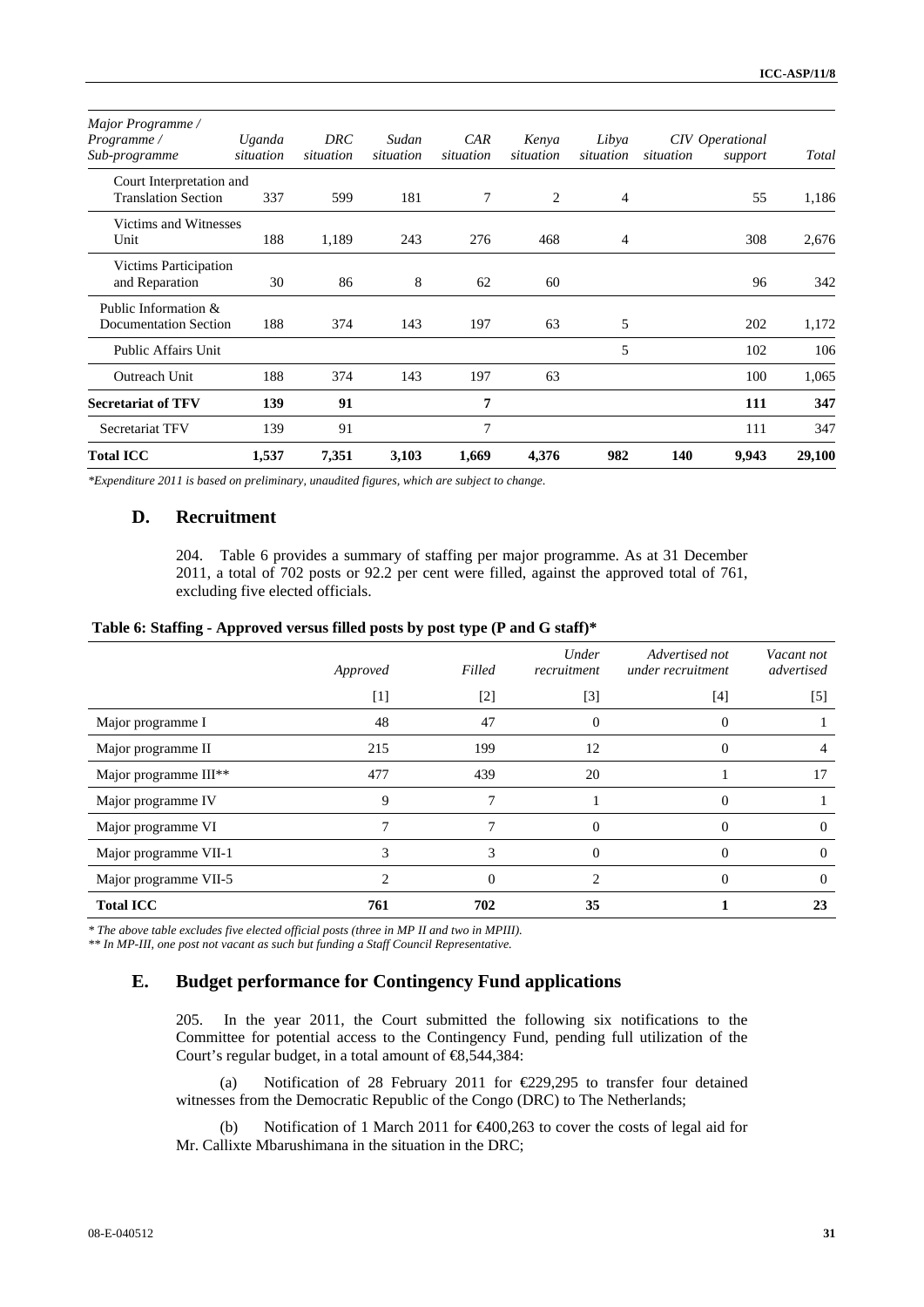(c) Notification of 4 May 2011 for €4,072,600 for the new situation in Libya, referred to the Court by the United Nations Security Council;

(d) Notification of 8 June 2011 for  $\epsilon$ 2,616,000 for the Kenya situation;

(e) Notification of 15 June 2011 for €1,098,000 in respect of expenses arising from simultaneous trial activities during the second half of 2011; and

(f) Notification of 20 October 2011 for €128,226 for the new situation in Côte d'Ivoire.

## **F. Budget performance for the total Contingency Fund application**

206. Table 7 provides overall budget performance for a total of six Contingency Fund notifications submitted to the Committee. Actual implementation rate is 60.0 per cent, or €5.13 million, against the total Contingency Fund application of €8.54 million.

**Table 7: Budget Performance of the total of six Contingency Fund applications 2011 by item of expenditure (thousand euros)** 

| Object<br>Code | Expenditure Item                      | <b>Total Contingency</b><br><b>Fund Application</b> | Actual<br>Expenditure* | Implementation<br>rate in % |
|----------------|---------------------------------------|-----------------------------------------------------|------------------------|-----------------------------|
|                |                                       | $[1]$                                               | $[2]$                  | $[3]=[2]/[1]$               |
| 2000           | Staff Costs                           |                                                     |                        |                             |
|                | Sub Total                             |                                                     |                        |                             |
| 3000           | Other Staff Costs                     |                                                     |                        |                             |
| 3100           | General temporary assistance          | 4,244                                               | 2,236                  | 52.7                        |
| 3200           | Temporary assistance for meeting      | 626                                                 | 481                    | 76.8                        |
| 3300           | Overtime                              |                                                     |                        |                             |
| 3400           | Consultants                           | 208                                                 | 27                     | 13.2                        |
|                | Sub Total                             | 5,079                                               | 2,744                  | 54.0                        |
| 4000           | Travel & Hospitality                  |                                                     |                        |                             |
| 4100           | Travel                                | 599                                                 | 318                    | 53.0                        |
|                | Sub Total                             | 599                                                 | 318                    | 53.0                        |
| 5000           | Contractual Services (incl training)  |                                                     |                        |                             |
| 5200           | <b>External translation</b>           | 192                                                 | 66                     | 34.4                        |
| 5510           | Counsel for defence                   | 666                                                 | 522                    | 78.3                        |
| 5520           | Counsel for victims                   | 110                                                 | 307                    | 279.2                       |
| 5600           | <b>External printing</b>              | $\overline{4}$                                      |                        |                             |
| 5700           | Public Information & Production Costs | 80                                                  | 154                    | 192.6                       |
| 5800           | <b>Outsourcing Services</b>           | 106                                                 | 9                      | 8.0                         |
| 5900           | <b>Other Contractual Services</b>     | 324                                                 | 99                     | 30.7                        |
|                | Sub Total                             | 1,482                                               | 1,157                  | 78.1                        |
| 6000           | <b>General Operating Expenses</b>     |                                                     |                        |                             |
| 6100           | <b>Rental of Premises</b>             | 10                                                  |                        |                             |
| 6300           | <b>Utilities</b>                      | $\mathbf{1}$                                        |                        |                             |
| 6400           | Rental of Equipment & Furniture       | 14                                                  |                        |                             |
| 6800           | Other Miscellaneous Operating Costs   | 467                                                 | 339                    | 72.8                        |
|                | <b>Sub Total</b>                      | 492                                                 | 339                    | 69.1                        |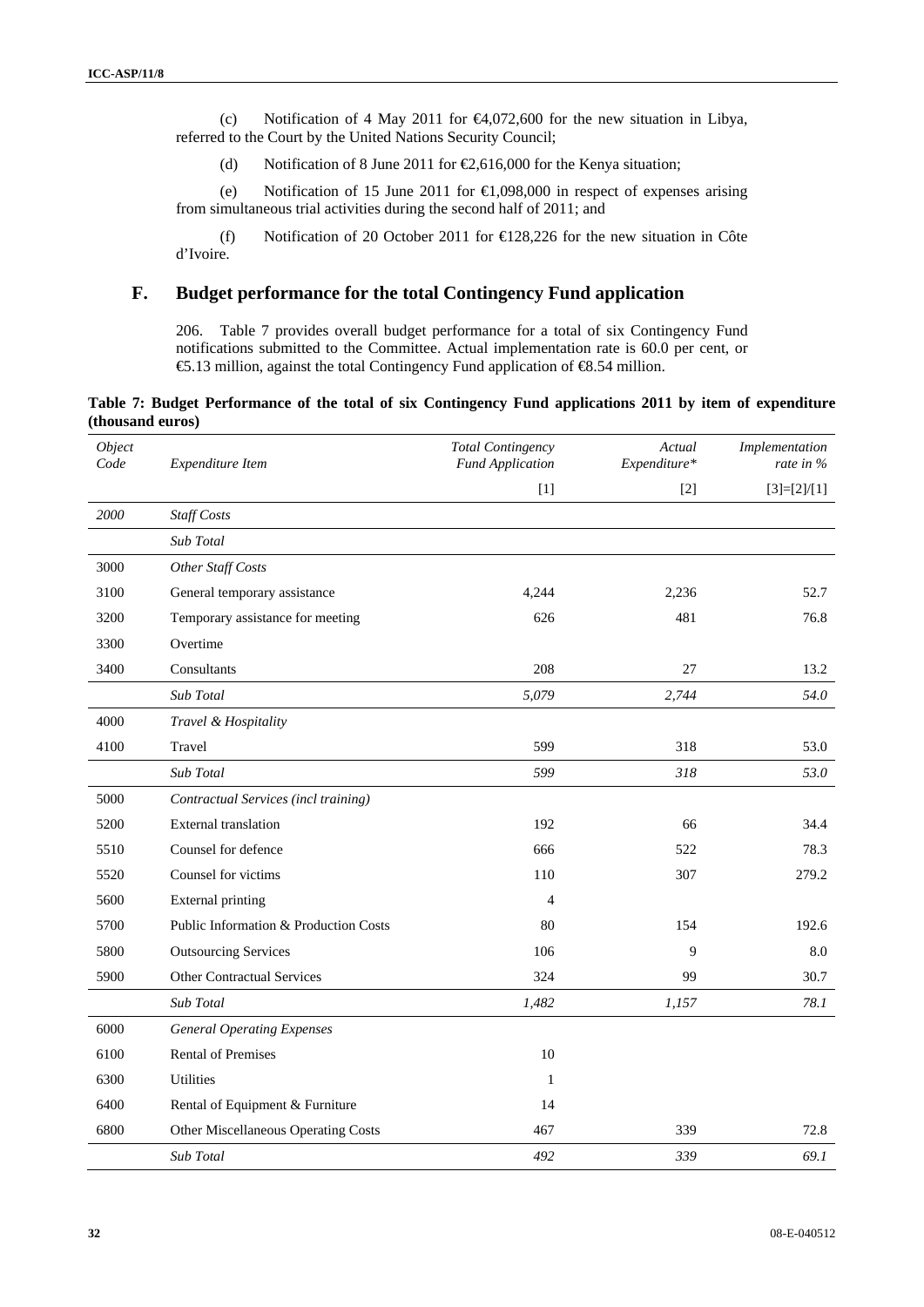| Object<br>Code | Expenditure Item              | <b>Total Contingency</b><br><b>Fund Application</b> | Actual<br>Expenditure* | Implementation<br>rate in $\%$ |
|----------------|-------------------------------|-----------------------------------------------------|------------------------|--------------------------------|
|                |                               | [1]                                                 | $\lceil 2 \rceil$      | $[3]=[2]/[1]$                  |
| 7000           | <b>Supplies and Materials</b> |                                                     |                        |                                |
|                | Sub Total                     | 55                                                  | 12                     | 22.2                           |
| 8000           | Equipment including Furniture |                                                     |                        |                                |
|                | Sub Total                     | 839                                                 | 555                    | 66.2                           |
|                | <b>Total</b>                  | 8,544                                               | 5,125                  | 60.0                           |

*\* Expenditure 2011 is based on preliminary, unaudited figures which are subject to change*.

207. The budget performance for each contingency fund application is detailed below in the order of the notifications to the Committee.

### **1. Contingency Fund application for the transfer of four detained witnesses from the DRC to The Netherlands**

208. Table 8 shows actual expenditure on the Contingency Fund application in the DRC case for the transfer of four detained witnesses, which took place in mid-March 2011. Actual expenditure is 52.6 per cent, or €0.12 million, against the Contingency Fund application of  $\bigoplus$ .23 million.

209. As explained in detail in the report to the Committee,<sup>22</sup> the costs for the rental of cells in the Detention Centre was expected to exceed the application amount of  $\epsilon 0.23$ million, since, instead of returning to the DRC in May 2011 as had been assumed, the detained witnesses filed applications for political asylum in The Netherlands, and were transferred to the Court's Detention Centre on 31 May 2011, where they remained until the end of the year. The initial estimate had been based on the usual terms and conditions in place, but negotiations with the host State resulted in lower costs than expected and the under implementation reported below..

## **Table 8: Budget Performance of the Contingency Fund application for the transfer of four witnesses 2011 by item of expenditure (thousand euros)**

| Object<br>Code | Expenditure Item                 | <b>Total Contingency</b><br><b>Fund Application</b> | Actual<br>Expenditure* | Implementation<br>rate in $\%$ |
|----------------|----------------------------------|-----------------------------------------------------|------------------------|--------------------------------|
|                |                                  | $[1]$                                               | $\lceil 2 \rceil$      | $[3]=[2]/[1]$                  |
| 2000           | <b>Staff Costs</b>               |                                                     |                        |                                |
|                | Sub Total                        |                                                     |                        |                                |
| 3000           | Other Staff Costs                |                                                     |                        |                                |
| 3100           | General temporary assistance     |                                                     |                        |                                |
| 3200           | Temporary assistance for meeting |                                                     |                        |                                |
| 3300           | Overtime                         |                                                     |                        |                                |
|                | Sub Total                        |                                                     |                        |                                |
| 4000           | Travel & Hospitality             |                                                     |                        |                                |
| 4100           | Travel                           | 26                                                  | 14                     | 52.9                           |
|                | <b>Sub</b> Total                 | 26                                                  | 14                     | 52.9                           |

 $\overline{a}$  $22$  ICC-ASP/10/11, paras. 32 and 33.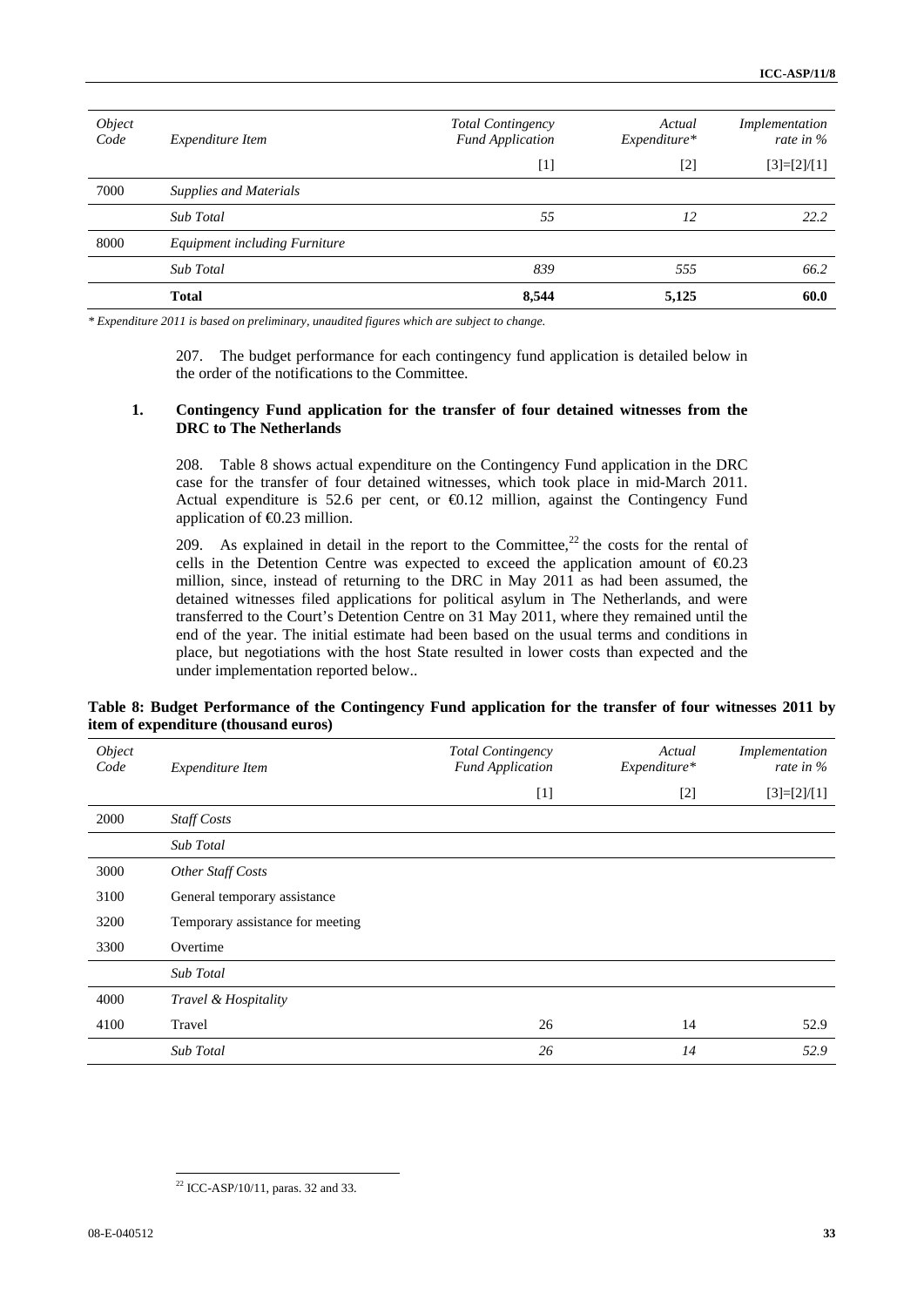| Object<br>Code | Expenditure Item                      | <b>Total Contingency</b><br><b>Fund Application</b> | Actual<br>Expenditure* | Implementation<br>rate in $%$ |  |
|----------------|---------------------------------------|-----------------------------------------------------|------------------------|-------------------------------|--|
|                |                                       | $[1]$                                               | $[2]$                  | $[3]=[2]/[1]$                 |  |
| 5000           | Contractual Services (incl training)  |                                                     |                        |                               |  |
| 5200           | <b>External</b> translation           |                                                     |                        |                               |  |
| 5510           | Counsel for defence                   |                                                     |                        |                               |  |
| 5520           | Counsel for victims                   |                                                     |                        |                               |  |
| 5600           | External printing                     |                                                     |                        |                               |  |
| 5700           | Public Information & Production Costs |                                                     |                        |                               |  |
| 5800           | <b>Outsourcing Services</b>           |                                                     |                        |                               |  |
| 5900           | <b>Other Contractual Services</b>     | 108                                                 | 42                     | 38.9                          |  |
|                | Sub Total                             | 108                                                 | 42                     | 38.9                          |  |
| 6000           | <b>General Operating Expenses</b>     |                                                     |                        |                               |  |
| 6100           | <b>Rental of Premises</b>             | 92                                                  | 65                     | 70.3                          |  |
|                | <b>Sub Total</b>                      | 92                                                  | 65                     | 70.3                          |  |
| 7000           | <b>Supplies and Materials</b>         |                                                     |                        |                               |  |
|                | Sub Total                             | 4                                                   |                        |                               |  |
| 8000           | <b>Equipment including Furniture</b>  |                                                     |                        |                               |  |
|                | Sub Total                             |                                                     |                        |                               |  |
|                | <b>Total</b>                          | 229                                                 | 121                    | 52.6                          |  |

*\* Expenditure 2011 is based on preliminary, unaudited figures, which are subject to change*.

### **2. Contingency Fund application for legal aid for the defence of Mr Callixte Mbarushimana**

210. Table 9 shows actual expenditure for the Contingency Fund application for legal aid in respect of the defence team of Mr Callixte Mbarushimana.

211. The amount of €0.32 million was incurred to pay for legal fees against the requested Contingency Fund application of €0.40 million, corresponding to an 80.6 per cent implementation rate. The underspend is due to the late incorporation of the members of the defence team and less usage of investigation costs than planned. Costs of travel and other contractual services have been consolidated in defence counsel costs for purposes of liketo-like comparison with actual expenditure.

### **Table 9: Budget Performance of the Contingency Fund application for legal aid for the defence of Mr. Callixte Mbarushimana 2011 by item of expenditure (thousand euros)**

| Object<br>Code | Expenditure Item                 | <b>Total Contingency</b><br><b>Fund Application</b> | Actual<br>Expenditure* | Implementation<br>rate in $\%$ |
|----------------|----------------------------------|-----------------------------------------------------|------------------------|--------------------------------|
|                |                                  | $[1]$                                               | $[2]$                  | $[3]=[2]/[1]$                  |
| 2000           | <b>Staff Costs</b>               |                                                     |                        |                                |
|                | Sub Total                        |                                                     |                        |                                |
| 3000           | Other Staff Costs                |                                                     |                        |                                |
| 3100           | General temporary assistance     |                                                     |                        |                                |
| 3200           | Temporary assistance for meeting |                                                     |                        |                                |
| 3400           | Consultants                      |                                                     |                        |                                |
|                | Sub Total                        |                                                     |                        |                                |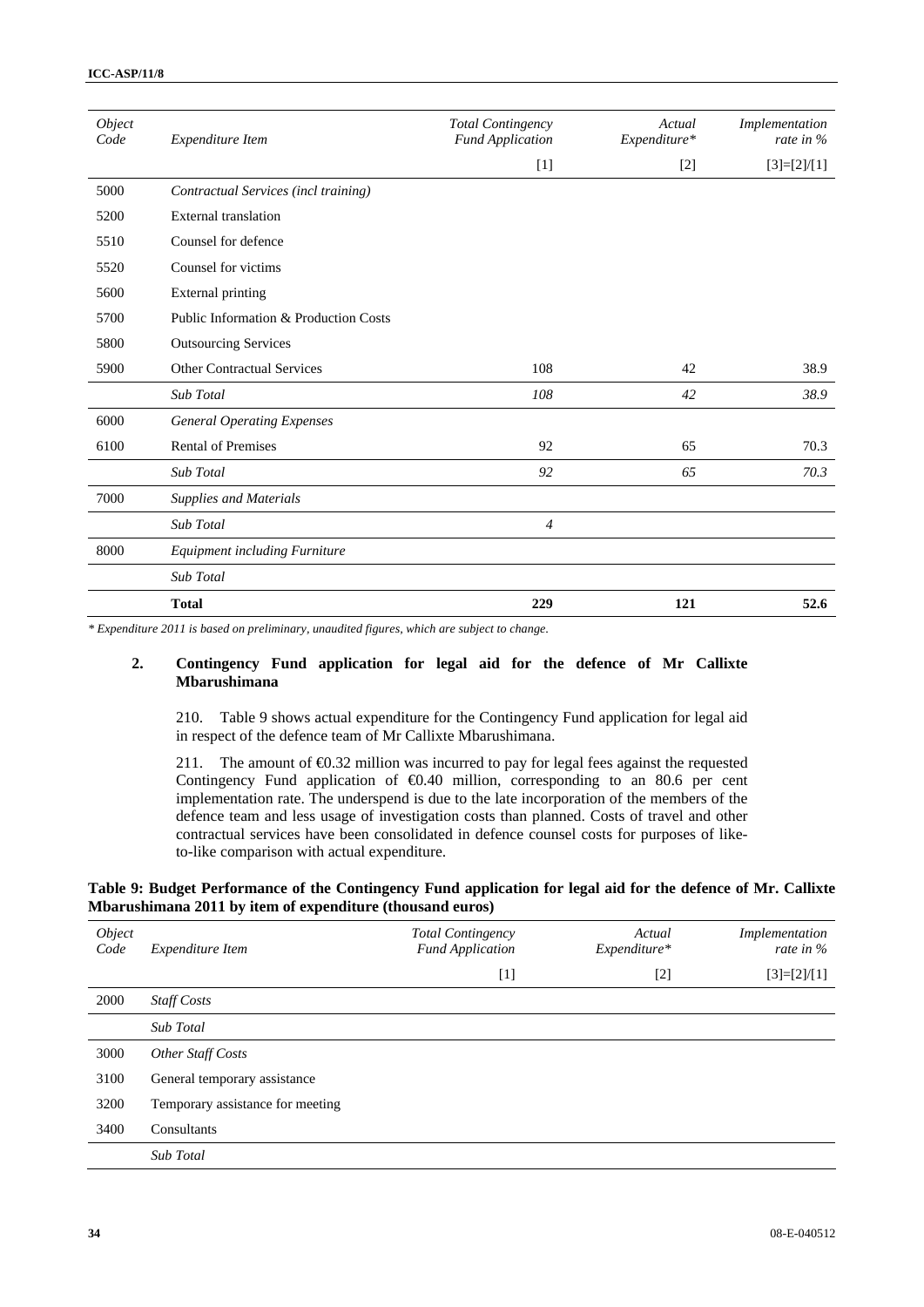| Object |                                      | <b>Total Contingency</b> | Actual       | Implementation |
|--------|--------------------------------------|--------------------------|--------------|----------------|
| Code   | Expenditure Item                     | <b>Fund Application</b>  | Expenditure* | rate in $\%$   |
|        |                                      | $[1]$                    | $[2]$        | $[3]=[2]/[1]$  |
| 4000   | Travel & Hospitality                 |                          |              |                |
| 4100   | Travel                               |                          |              |                |
|        | Sub Total                            |                          |              |                |
| 5000   | Contractual Services (incl training) |                          |              |                |
| 5510   | Counsel for defence                  | 400                      | 262          | 65.6           |
| 5520   | Counsel for victims                  |                          | 60           |                |
| 5900   | <b>Other Contractual Services</b>    |                          |              |                |
|        | Sub Total                            | 400                      | 322          | 80.6           |
| 6000   | <b>General Operating Expenses</b>    |                          |              |                |
| 6800   | Other Miscellaneous Operating Costs  |                          |              |                |
|        | Sub Total                            |                          |              |                |
| 7000   | <b>Supplies and Materials</b>        |                          |              |                |
|        | Sub Total                            |                          |              |                |
| 8000   | Equipment including Furniture        |                          |              |                |
|        | Sub Total                            |                          |              |                |
|        | <b>Total</b>                         | 400                      | 322          | 80.6           |

*\* Expenditure 2011 is based on preliminary, unaudited figures, which are subject to change*.

#### **3. Contingency Fund application for the situation in Libya**

212. Table 10 shows actual expenditure for the Contingency Fund application for the situation in Libya. Only 44.6 per cent of the requested application was used, representing €1.82 million expenditure against the application of €4.07 million, and the Court's forecast as at 30 June 2011 of total expenditure to year-end 2011 of €3.78 million, or 92.8 per cent.23

213. The drastic change in the expected budget performance is in large part due to late and unexpected political developments, and in particular the death in mid-October of Colonel Muammar Gaddafi. No proceedings were started against the three indicted individuals against whom arrest warrants had been issued and the resultant changes in operational needs affected all of the major programmes involved.

214. Judiciary has a 60.7 per cent implementation rate due to changed needs in Chambers, as a result of which only one GTA was hired instead of the two that had been anticipated. The resources for Libya were requested to assist the Pre-Trial Chamber with the preparation of its decision on the Prosecutor's application for arrest warrants against two to three suspects, as well as potential follow-up work in the event of a surrender of one or more suspects to the jurisdiction of the Court. Given the uncertainties at the time over how developments in Libya would unfold, the Chamber decided to engage only one GTA staff member initially, while maintaining the possibility of engaging a second at a later stage if the overall workload grew sufficiently to require this. In the event, the way the case continued to require the support of only one GTA staff member, resulting in the final implementation rate of 60.7%.

215. The Office of the Prosecutor implemented at 44.7 per cent, as a result of the underimplementation rate of 47.4 per cent for GTA, which was the single major item in the application. In addition to the change in operational needs, the underspend resulted from the delay in the recruitment of GTA, which was later frozen, and from efforts made to absorb costs within the regular programme budget.

 $\overline{a}$ 

<sup>23</sup> ICC-ASP/10/11, para 36.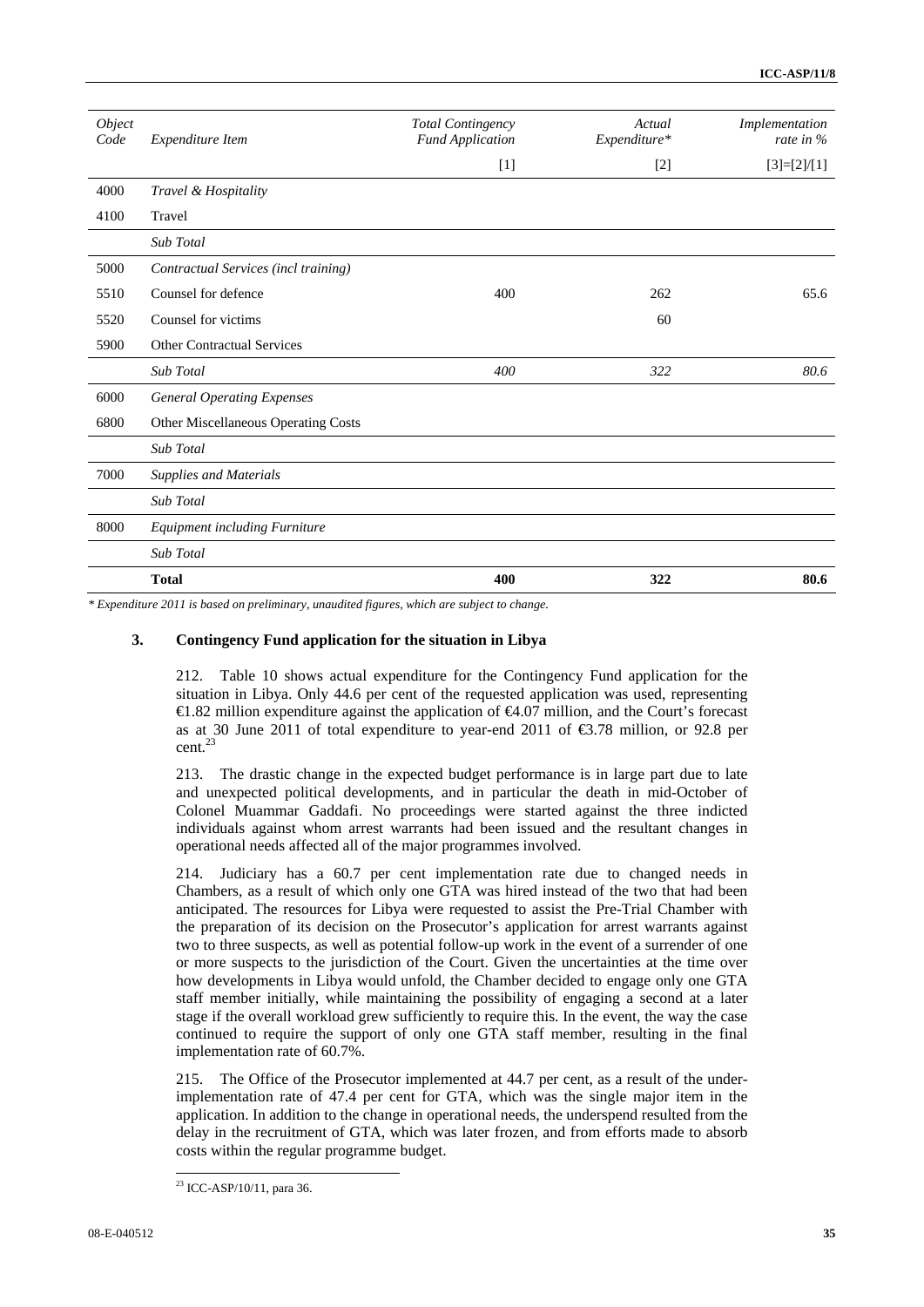216. The Registry was also affected by the change in operational needs, resulting in  $\epsilon$ 0.6 million expenditure against the €1.8 million requested, representing a 36.1 per cent implementation rate.

**Table 10: Budget Performance of the Contingency Fund application for the situation in Libya 2011 by item of expenditure (thousand euros)** 

|                       |                                               | $CF$ share (Non-Registry)         |                                                                                                         | CF share (Registry)                  |                                                                       | <b>CF</b> Total                             |                             |                                          |
|-----------------------|-----------------------------------------------|-----------------------------------|---------------------------------------------------------------------------------------------------------|--------------------------------------|-----------------------------------------------------------------------|---------------------------------------------|-----------------------------|------------------------------------------|
| <i>Object</i><br>Code | Expenditure Item                              | As per<br>Notification<br>Support | Actual<br>Expenditure<br>for Support<br>services to core services to core<br>activities activities 2011 | As per<br>Notification<br>Registry's | Actual<br>Expenditure<br>for Registry's<br>activities activities 2011 | Total<br>Contingency<br>Fund<br>Application | <b>Total Actual</b><br>2011 | Expenditure* Implementation<br>rate in % |
|                       |                                               | [1]                               | $\lceil 2 \rceil$                                                                                       | $\lceil 3 \rceil$                    | [4]                                                                   | $[5]=[1]+[3]$                               | $[6]=[2]+[4]$               | $[7]=[6]/[5]$                            |
| 2000                  | <b>Staff Costs</b>                            |                                   |                                                                                                         |                                      |                                                                       |                                             |                             |                                          |
|                       | Sub Total                                     |                                   |                                                                                                         |                                      |                                                                       |                                             |                             |                                          |
| 3000                  | Other Staff Costs                             |                                   |                                                                                                         |                                      |                                                                       |                                             |                             |                                          |
| 3100                  | General temporary assistance                  | 2,168                             | 1,102                                                                                                   | 302                                  | 72                                                                    | 2,469                                       | 1,174                       | 47.5                                     |
| 3200                  | Temporary assistance for meeting              | 24                                | 15                                                                                                      | 70                                   | 45                                                                    | 94                                          | 60                          | 64.2                                     |
| 3400                  | Consultants                                   | 50                                | 3                                                                                                       | 48                                   | $\mathbf{1}$                                                          | 98                                          | $\overline{4}$              | 4.2                                      |
|                       | Sub Total                                     | 2,241                             | 1,120                                                                                                   | 420                                  | 118                                                                   | 2,661                                       | 1,238                       | 46.5                                     |
| 4000                  | Travel & Hospitality                          |                                   |                                                                                                         |                                      |                                                                       |                                             |                             |                                          |
| 4100                  | Travel                                        | 271                               | 164                                                                                                     | 85                                   | $\mathbf{1}$                                                          | 356                                         | 165                         | 46.3                                     |
|                       | Sub Total                                     | 271                               | 164                                                                                                     | 85                                   | $\boldsymbol{l}$                                                      | 356                                         | 165                         | 46.3                                     |
| 5000                  | Contractual Services (incl training)          |                                   |                                                                                                         |                                      |                                                                       |                                             |                             |                                          |
| 5200                  | <b>External translation</b>                   |                                   | 5                                                                                                       | 72                                   | 12                                                                    | 72                                          | 17                          | 23.1                                     |
| 5510                  | Counsel for defence                           |                                   |                                                                                                         | 10                                   |                                                                       | 10                                          |                             |                                          |
| 5520                  | Counsel for victims                           |                                   |                                                                                                         | 10                                   |                                                                       | 10                                          |                             |                                          |
| 5600                  | External printing                             |                                   |                                                                                                         | $\overline{c}$                       |                                                                       | $\overline{2}$                              |                             |                                          |
| 5700                  | Public Information & Production Costs         |                                   |                                                                                                         | 10                                   | 18                                                                    | 10                                          | 18                          | 180.0                                    |
| 5800                  | <b>Outsourcing Services</b>                   | 41                                | 9                                                                                                       |                                      |                                                                       | 41                                          | 9                           | 20.7                                     |
| 5900                  | <b>Other Contractual Services</b>             | 25                                |                                                                                                         | 20                                   |                                                                       | 45                                          |                             | 0.0                                      |
|                       | Sub Total                                     | 66                                | 13                                                                                                      | 124                                  | 30                                                                    | 190                                         | 43                          | 22.7                                     |
| 6000                  | <b>General Operating Expenses</b>             |                                   |                                                                                                         |                                      |                                                                       |                                             |                             |                                          |
| 6800                  | Other Miscellaneous<br><b>Operating Costs</b> | 213                               | 24                                                                                                      |                                      |                                                                       | 213                                         | 24                          | 11.3                                     |
|                       | Sub Total                                     | 213                               | 24                                                                                                      |                                      |                                                                       | 213                                         | 24                          | 11.3                                     |
| 7000                  | <b>Supplies and Materials</b>                 |                                   |                                                                                                         |                                      |                                                                       |                                             |                             |                                          |
|                       | Sub Total                                     | 13                                |                                                                                                         | 11                                   |                                                                       | 24                                          |                             |                                          |
| 8000                  | <b>Equipment including Furniture</b>          |                                   |                                                                                                         |                                      |                                                                       |                                             |                             |                                          |
|                       | Sub Total                                     | 515                               | 286                                                                                                     | 113                                  | 63                                                                    | 628                                         | 348                         | 55.5                                     |
|                       | <b>Total</b>                                  | 3,319                             | 1,607                                                                                                   | 754                                  | 212                                                                   | 4,073                                       | 1,818                       | 44.6                                     |

*\* Expenditure 2011 is based on preliminary, unaudited figures, which are subject to change*.

#### **4. Contingency Fund application for the situation in Kenya**

217. Table 11 shows actual expenditure for the Contingency Fund application for the situation in Kenya to support unforeseen activities until the Confirmation of Charges. Expenditure totalled  $\bigoplus$ .9 million, against the application amount of  $\bigoplus$ .6 million, representing a 72.7 per cent implementation rate.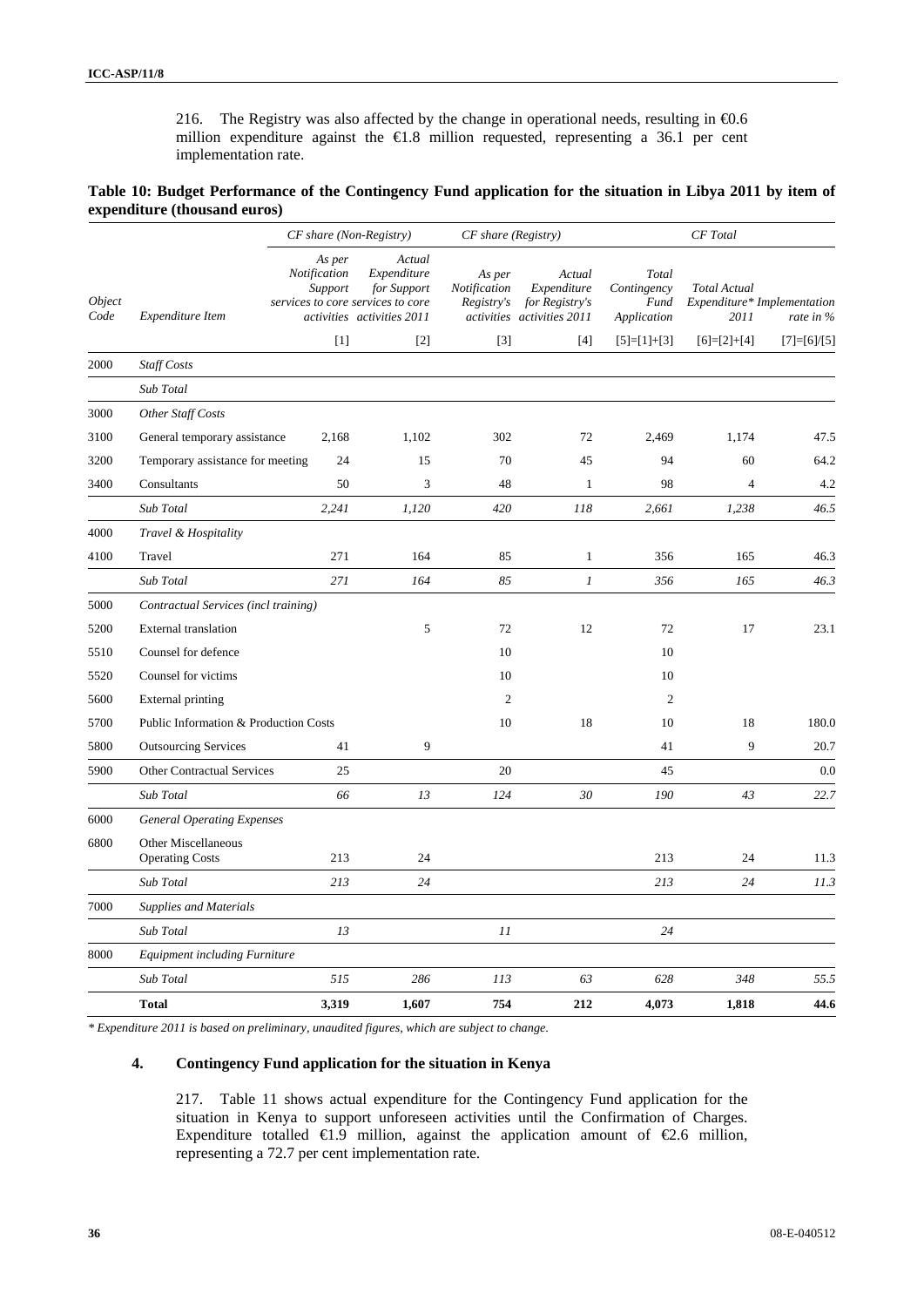218. There were two major underspend areas: GTA and consultancy services. GTA recruitment in general was affected by time constraints, since Contingency Fund sums only became effectively available in mid-June. This particularly affected the VWU, which was only able to recruit two out of the nine GTA requested.

219. Chambers revised its need for consultancy services to review victims' applications and ultimately decided that it did not need them. Underspend in the outsourcing services category is attributable to the review of the services required for support activities in the field by the Security and Safety Section.

| Table 11: Budget Performance of the Contingency Fund application for the situation in Kenya 2011 by item of |  |  |  |
|-------------------------------------------------------------------------------------------------------------|--|--|--|
| expenditure (thousand euros)                                                                                |  |  |  |

| Object<br>Code | Expenditure Item                      | <b>Total Contingency</b><br><b>Fund Application</b> | Actual<br>Expenditure* | Implementation<br>rate in % |
|----------------|---------------------------------------|-----------------------------------------------------|------------------------|-----------------------------|
|                |                                       | $[1]$                                               | $[2]$                  | $[3]=[2]/[1]$               |
| 2000           | <b>Staff Costs</b>                    |                                                     |                        |                             |
|                | Sub Total                             |                                                     |                        |                             |
| 3000           | Other Staff Costs                     |                                                     |                        |                             |
| 3100           | General temporary assistance          | 977                                                 | 444                    | 45.4                        |
| 3200           | Temporary assistance for meeting      | 226                                                 | 139                    | 61.4                        |
| 3400           | Consultants                           | 95                                                  | 23                     | 24.5                        |
|                | Sub Total                             | 1,297                                               | 606                    | 46.7                        |
| 4000           | Travel & Hospitality                  |                                                     |                        |                             |
| 4100           | Travel                                | 149                                                 | 97                     | 64.9                        |
|                | Sub Total                             | 149                                                 | 97                     | 64.9                        |
| 5000           | Contractual Services (incl training)  |                                                     |                        |                             |
| 5200           | External translation                  | 120                                                 | 50                     | 41.3                        |
| 5510           | Counsel for defence                   | 251                                                 | 243                    | 97.0                        |
| 5520           | Counsel for victims                   | 100                                                 | 247                    | 247.1                       |
| 5600           | <b>External printing</b>              | 2                                                   |                        |                             |
| 5700           | Public Information & Production Costs | 60                                                  | 135                    | 224.3                       |
| 5800           | <b>Outsourcing Services</b>           | 58                                                  |                        |                             |
| 5900           | <b>Other Contractual Services</b>     | 157                                                 | 56                     | 35.5                        |
|                | Sub Total                             | 748                                                 | 730                    | 97.6                        |
| 6000           | <b>General Operating Expenses</b>     |                                                     |                        |                             |
| 6100           | <b>Rental of Premises</b>             | 10                                                  |                        |                             |
| 6300           | Utilities                             | $\mathbf{1}$                                        |                        |                             |
| 6400           | Rental of Equipment & Furniture       | 12                                                  |                        |                             |
| 6800           | Other Miscellaneous Operating Costs   | 162                                                 | 250                    | 155.1                       |
|                | Sub Total                             | 185                                                 | 250                    | 135.8                       |
| 7000           | <b>Supplies and Materials</b>         |                                                     |                        |                             |
|                | Sub Total                             | $27\,$                                              | 12                     | 45.1                        |
| 8000           | <b>Equipment including Furniture</b>  |                                                     |                        |                             |
|                | Sub Total                             | $211\,$                                             | $207\,$                | 98.2                        |
|                | <b>Total</b>                          | 2,616                                               | 1,902                  | 72.7                        |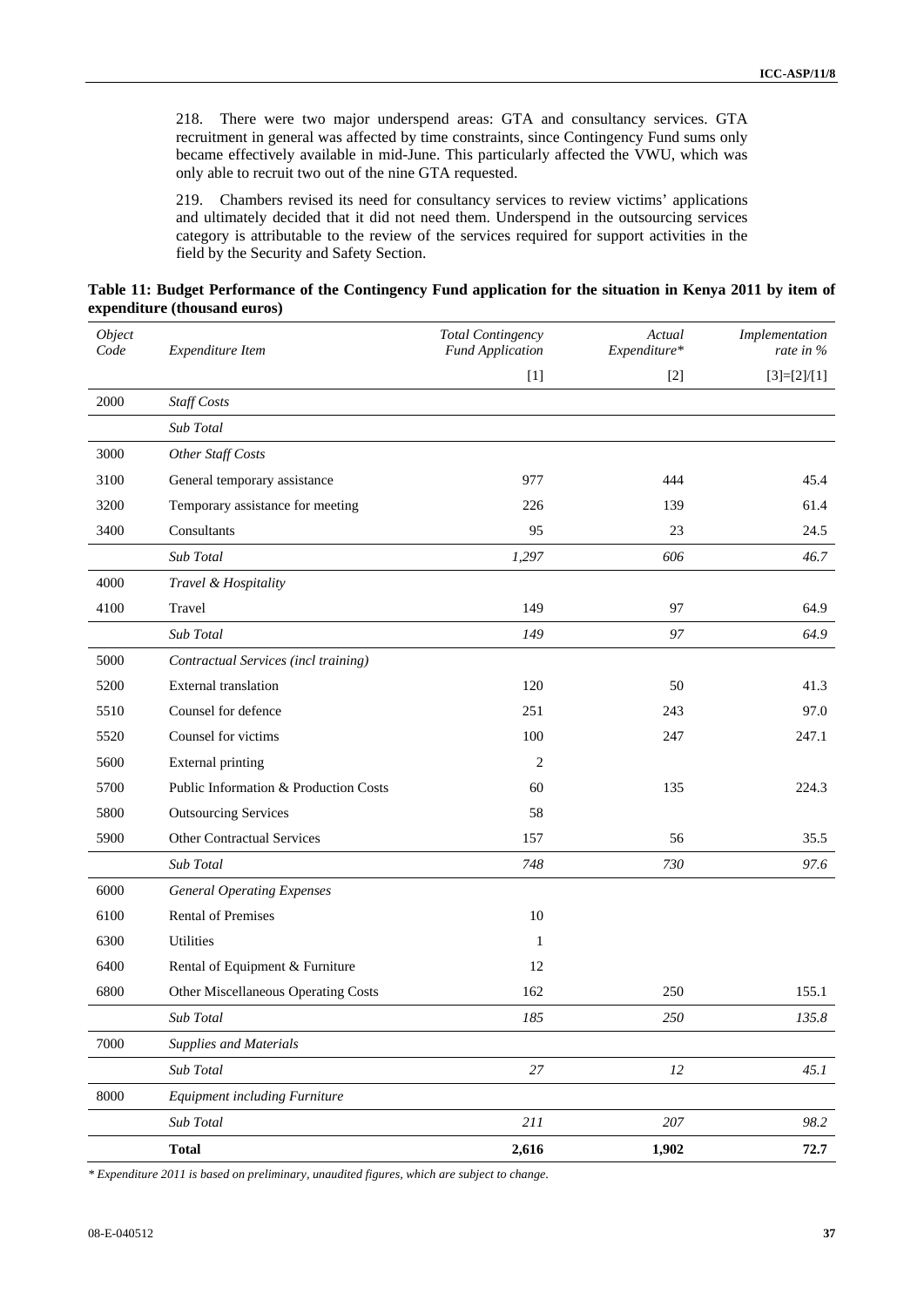## **5. Contingency Fund application to meet expenses arising from trial activities from July to December 2011**

220. Table 12 shows actual expenditure for the Contingency Fund application to meet expenses arising from trial activities in the second half of the year 2011. Actual implementation rate is 82.0 per cent, or  $\bigoplus$ .9 million against the application of  $\bigoplus$ .1 million. The lower implementation at 77.5 per cent in the GTA category is accounted for by the time required for the recruitment process for certain replacements.

| Table 12: Budget Performance of the Contingency Fund application to meet expenses arising from trial activities |  |
|-----------------------------------------------------------------------------------------------------------------|--|
| 2011 by item of expenditure (thousand euros)                                                                    |  |

| Object<br>Code | Expenditure Item                      | <b>Total Contingency</b><br><b>Fund Application</b> | Actual<br>Expenditure* | Implementation<br>rate in $\%$ |
|----------------|---------------------------------------|-----------------------------------------------------|------------------------|--------------------------------|
|                |                                       | $[1]$                                               | $[2]$                  | $[3]=[2]/[1]$                  |
| 2000           | Staff Costs                           |                                                     |                        |                                |
|                | Sub Total                             |                                                     |                        |                                |
| 3000           | Other Staff Costs                     |                                                     |                        |                                |
| 3100           | General temporary assistance          | 798                                                 | 619                    | 77.5                           |
| 3200           | Temporary assistance for meeting      | 300                                                 | 282                    | 94.0                           |
| 3400           | Consultants                           |                                                     |                        |                                |
|                | Sub Total                             | 1,098                                               | 901                    | 82.0                           |
| 4000           | Travel & Hospitality                  |                                                     |                        |                                |
| 4100           | Travel                                |                                                     |                        |                                |
|                | Sub Total                             |                                                     |                        |                                |
| 5000           | Contractual Services (incl training)  |                                                     |                        |                                |
| 5200           | External translation                  |                                                     |                        |                                |
| 5510           | Counsel for defence                   |                                                     |                        |                                |
| 5520           | Counsel for victims                   |                                                     |                        |                                |
| 5600           | <b>External printing</b>              |                                                     |                        |                                |
| 5700           | Public Information & Production Costs |                                                     |                        |                                |
| 5800           | <b>Outsourcing Services</b>           |                                                     |                        |                                |
| 5900           | <b>Other Contractual Services</b>     |                                                     |                        |                                |
|                | Sub Total                             |                                                     |                        |                                |
| 6000           | <b>General Operating Expenses</b>     |                                                     |                        |                                |
| 6800           | Other Miscellaneous Operating Costs   |                                                     |                        |                                |
|                | Sub Total                             |                                                     |                        |                                |
| 7000           | <b>Supplies and Materials</b>         |                                                     |                        |                                |
|                | Sub Total                             |                                                     |                        |                                |
| 8000           | Equipment including Furniture         |                                                     |                        |                                |
|                | Sub Total                             |                                                     |                        |                                |
|                | <b>Total</b>                          | 1,098                                               | 901                    | 82.0                           |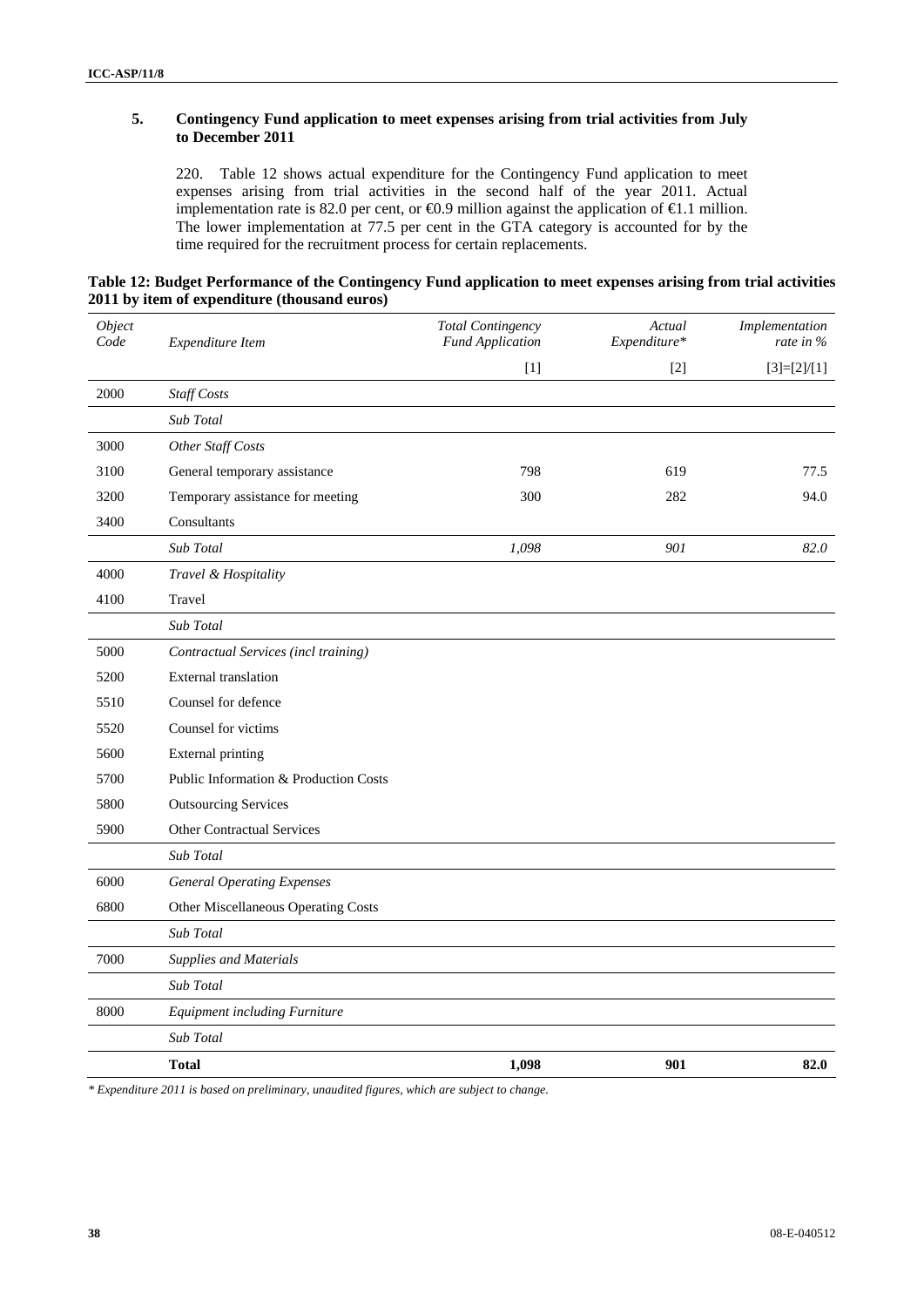221. Table 13 shows actual expenditure for the new situation in Côte d'Ivoire. Expenditure is  $\Theta$ .062 million, against the application amount of  $\Theta$ .128 million, which corresponds to a 48.1 per cent implementation rate. There was a major underspend in the operations planned in the Victims Participation and Reparations Section (VPRS): for security reasons, planned visits and related missions in other contractual services did not take place.

**Table 13: Budget Performance of the Contingency Fund application for the situation in Côte d'Ivoire 2011 by item of expenditure (thousand euros)** 

| Object<br>Code | Expenditure Item                      | <b>Total Contingency</b><br><b>Fund Application</b> | Actual<br>Expenditure* | Implementation<br>rate in $%$ |
|----------------|---------------------------------------|-----------------------------------------------------|------------------------|-------------------------------|
|                |                                       | $[1]$                                               | $[2]$                  | $[3]=[2]/[1]$                 |
| 2000           | <b>Staff Costs</b>                    |                                                     |                        |                               |
|                | Sub Total                             |                                                     |                        |                               |
| 3000           | Other Staff Costs                     |                                                     |                        |                               |
| 3100           | General temporary assistance          |                                                     |                        |                               |
| 3200           | Temporary assistance for meeting      | 7                                                   |                        |                               |
| 3400           | Consultants                           | 15                                                  |                        |                               |
|                | Sub Total                             | 22                                                  |                        |                               |
| 4000           | Travel & Hospitality                  |                                                     |                        |                               |
| 4100           | Travel                                | 68                                                  | 42                     | 62.3                          |
|                | Sub Total                             | 68                                                  | 42                     | 62.3                          |
| 5000           | Contractual Services (incl training)  |                                                     |                        |                               |
| 5200           | <b>External translation</b>           |                                                     |                        |                               |
| 5510           | Counsel for defence                   | 5                                                   | 16                     | 311.9                         |
| 5520           | Counsel for victims                   |                                                     |                        |                               |
| 5600           | <b>External printing</b>              |                                                     |                        |                               |
| 5700           | Public Information & Production Costs | 10                                                  | $\overline{2}$         | 15.3                          |
| 5800           | <b>Outsourcing Services</b>           | $\tau$                                              |                        |                               |
| 5900           | <b>Other Contractual Services</b>     | 15                                                  | 2                      | 13.8                          |
|                | Sub Total                             | 37                                                  | 20                     | 53.3                          |
| 6000           | <b>General Operating Expenses</b>     |                                                     |                        |                               |
| 6400           | Rental of Equipment & Furniture       | $\overline{2}$                                      |                        |                               |
| 6800           | Other Miscellaneous Operating Costs   |                                                     |                        |                               |
|                | Sub Total                             | $\overline{c}$                                      |                        |                               |
| 7000           | <b>Supplies and Materials</b>         |                                                     |                        |                               |
|                | Sub Total                             |                                                     |                        |                               |
| 8000           | Equipment including Furniture         |                                                     |                        |                               |
|                | Sub Total                             |                                                     |                        |                               |
|                | <b>Total</b>                          | 128                                                 | 62                     | 48.1                          |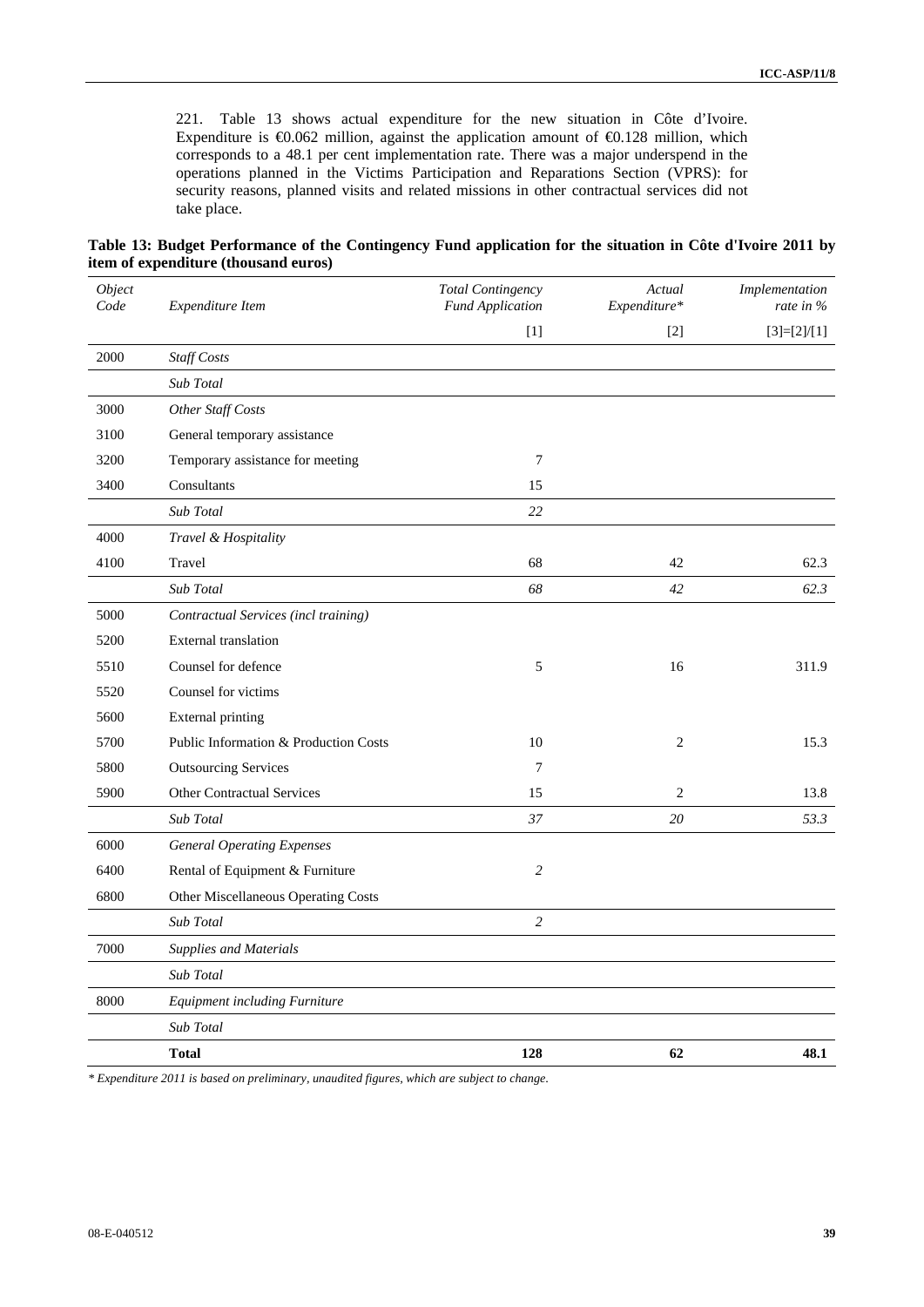## **G. Consolidated Budget Performance of the Court - Regular programme budget and contingency fund application**

222. Table 14 shows the Court's consolidated budget performance, taking together the regular programme budget and the total Contingency Fund application as referred to in paragraph 183. The Court's actual expenditure including Contingency Fund expenditure is  $\in$  07.41 million against the consolidated budget of  $\in$  12.15 million including Contingency Fund application of €8.54 million. This represents a 95.8 per cent implementation rate. This would be 103.7 per cent if set against the approved budget of  $\epsilon$ 103.61 million.

|                                      |                                   | Total<br>Contingency            | Total                                                    |                                |                                       |                                                    | <b>Total Actual</b><br>incl CF<br>Implementation<br>rate 2011 | <b>Total Actual</b><br>incl CF<br>Implementation<br>rate 2011 against |
|--------------------------------------|-----------------------------------|---------------------------------|----------------------------------------------------------|--------------------------------|---------------------------------------|----------------------------------------------------|---------------------------------------------------------------|-----------------------------------------------------------------------|
| Items                                | Approved<br><b>Budget</b><br>2011 | Fund(CF)<br>Application<br>2011 | Consolidated<br><b>Budget and CF</b><br>Application 2011 | Actual<br>Expenditure*<br>2011 | Actual<br>Expenditure*<br>for CF 2011 | <b>Total Actual</b><br>Expenditure<br>incl CF 2011 | against<br>Approved<br>Budget in %                            | <b>Total Consolidated</b><br><b>Budget and CF</b><br>Application in % |
|                                      | [1]                               | $[2]$                           | $[3]=[1]+[2]$                                            | [4]                            | [6]                                   | $[8]=[4]+[6]$                                      | $[9]=[8]/[1]$                                                 | $[10]=[8]/[3]$                                                        |
| Judges                               | 5,757                             |                                 | 5,757                                                    | 5,702                          |                                       | 5,701.8                                            | 99.0                                                          | 99.0                                                                  |
| Judges' travel                       | 171                               |                                 | 171                                                      | 76                             |                                       | 75.7                                               | 44.3                                                          | 44.3                                                                  |
| Sub-total judges                     | 5,928                             |                                 | 5,928                                                    | 5,778                          |                                       | 5,777.6                                            | 97.5                                                          | 97.5                                                                  |
| Staff costs                          | 59,849                            |                                 | 59,849                                                   | 57,095                         |                                       | 57,095.3                                           | 95.4                                                          | 95.4                                                                  |
| General temporary<br>assistance      | 8,950                             | 4,244                           | 13,194                                                   | 12,134                         | 2,236                                 | 14,370.0                                           | 160.6                                                         | 108.9                                                                 |
| Temporary assistance<br>for meetings | 1,353                             | 626                             | 1,980                                                    | 1,267                          | 481                                   | 1,748.3                                            | 129.2                                                         | 88.3                                                                  |
| Overtime                             | 444                               | $\Omega$                        | 444                                                      | 407                            | $\theta$                              | 406.9                                              | 91.6                                                          | 91.6                                                                  |
| Consultants                          | 483                               | 208                             | 691                                                      | 486                            | 27                                    | 513.6                                              | 106.4                                                         | 74.3                                                                  |
| Sub-total staff costs                | 71,079                            | 5,079                           | 76,158                                                   | 71,390                         | 2,744                                 | 74,134.0                                           | 104.3                                                         | 97.3                                                                  |
| Travel                               | 4,431                             | 599                             | 5,030                                                    | 3,822                          | 318                                   | 4,139.7                                            | 93.4                                                          | 82.3                                                                  |
| Hospitality                          | 57                                |                                 | 57                                                       | 52                             |                                       | 52.5                                               | 92.1                                                          | 92.1                                                                  |
| Contractual<br>services              | 3,517.0                           | 705.8                           | 4,223                                                    | 3,368                          | 328                                   | 3,696.1                                            | 105.1                                                         | 87.5                                                                  |
| Training                             | 950                               |                                 | 950                                                      | 677                            |                                       | 676.5                                              | 71.2                                                          | 71.2                                                                  |
| Counsel for defence                  | 1,099                             | 666                             | 1,766                                                    | 3,033                          | 522                                   | 3,554.4                                            | 323.3                                                         | 201.3                                                                 |
| Counsel for victims                  | 1,612                             | 110                             | 1,722                                                    | 1,703                          | 307                                   | 2,010.5                                            | 124.7                                                         | 116.8                                                                 |
| General operating<br>expenses        | 12,644                            | 492                             | 13,135                                                   | 10,508                         | 339                                   | 10,847.8                                           | 85.8                                                          | 82.6                                                                  |
| Supplies and<br>materials            | 1,281                             | 55                              | 1,335                                                    | 995                            | 12                                    | 1,007.0                                            | 78.6                                                          | 75.4                                                                  |
| Equipment incl<br>Furniture          | 1,010                             | 839                             | 1,849                                                    | 955                            | 555                                   | 1,510.3                                            | 149.5                                                         | 81.7                                                                  |
| Sub-total non-<br>staff costs        | 26,601                            | 3,466                           | 30,066                                                   | 25,114                         | 2,381                                 | 27,494.9                                           | 103.4                                                         | 91.4                                                                  |
| <b>Total ICC</b>                     | 103.608                           | 8.544                           | 112,152                                                  | 102.281                        | 5.125                                 | 107.406.5                                          | 103.7                                                         | 95.8                                                                  |

## **Table 14: ICC Consolidated budget Performance 2011 by item of expenditure (thousand euros)**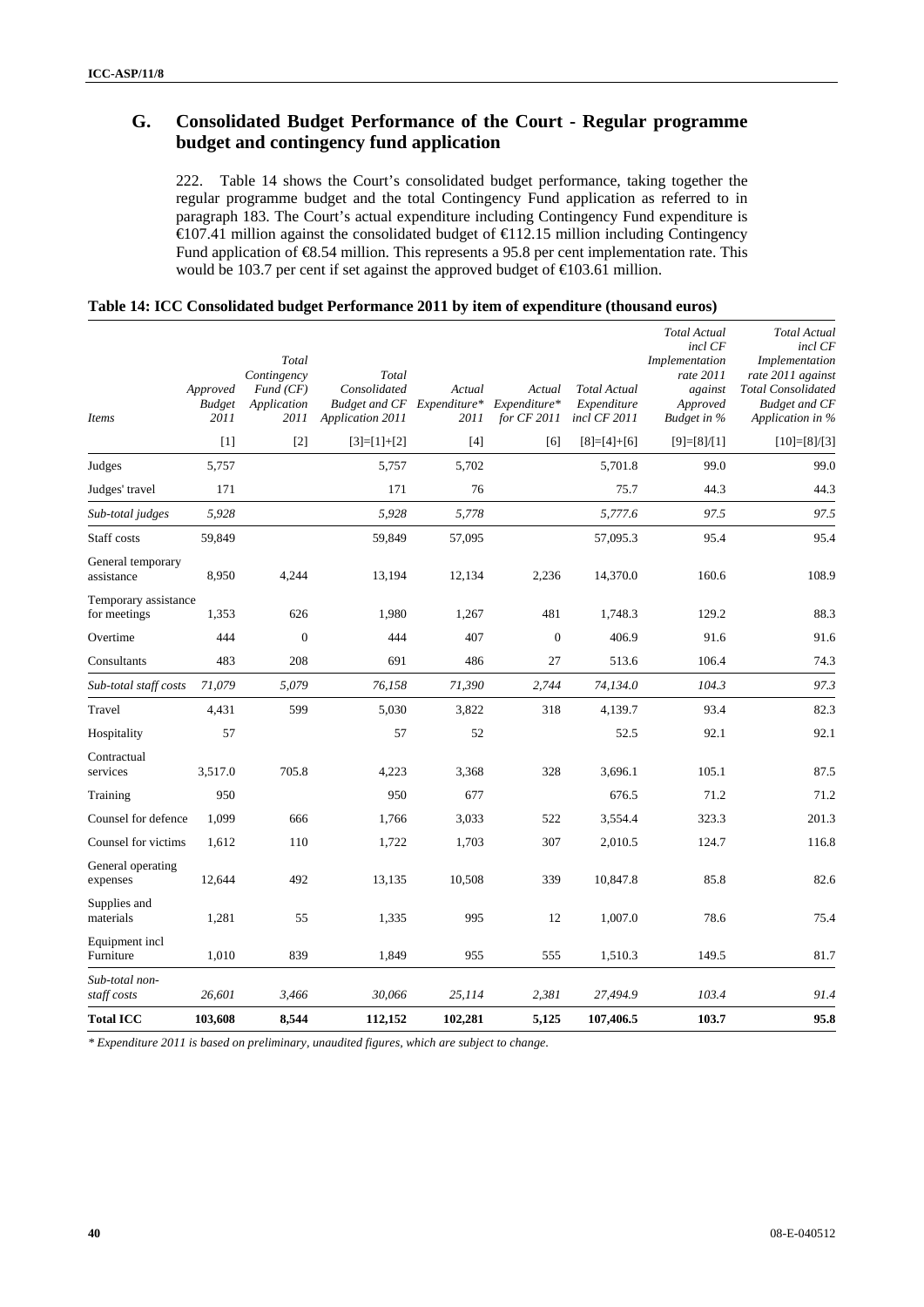223. Table 15 shows a summary of the status of trust funds at year-end 2011. It is followed by a brief description of each trust fund.

| Table 15: Status of trust funds 2011* |  |  |  |  |  |  |  |
|---------------------------------------|--|--|--|--|--|--|--|
|---------------------------------------|--|--|--|--|--|--|--|

| 2011                       | Trust Funds                                                                                                                  | Allotment | <b>Total Expenditure</b> | Variance |
|----------------------------|------------------------------------------------------------------------------------------------------------------------------|-----------|--------------------------|----------|
| T <sub>0</sub> 02          | Addendum Internship programme                                                                                                | 440.039   | 382,440                  | 57,599   |
| T <sub>202</sub>           | Legal Tools Project                                                                                                          | 248.341   | 202,304                  | 46,037   |
| T001 &<br>T <sub>305</sub> | Strengthening the ICC - reinforcing the principle of complementarity<br>and universality and building a high quality defence | 898,728   | 896.525                  | 2,203    |
| T307                       | Special Fund for relocation                                                                                                  |           |                          |          |
| T308                       | Seminar of Counsel                                                                                                           | 27,581    | 23,642                   | 3,939    |
| T <sub>309</sub>           | Family visits                                                                                                                | 27,297    | 27,297                   | $\Omega$ |
| T <sub>401</sub>           | Least developed countries                                                                                                    | 95,681    | 95,557                   | 124      |
|                            | <b>Total</b>                                                                                                                 | 1,737,667 | 1,627,765                | 109.902  |

*\* Since account closing is still in process, this table is based on preliminary data,which are subject to change.* 

224. T002 The trust fund financed the training of ICC focal points appointed by Ministries of Justice and/or Foreign Affairs from situation countries, as well as the participation of 24 law professors, also from situation countries, in a specialized education project on international criminal law and the ICC.

225. T202 The Legal Tools Project, conceived in 2002 within the Office of the Prosecutor and supported through voluntary contributions since 2005, represents a comprehensive online resource for practice and research in international criminal law.

226. T001 & T305 This fund finances the annual seminar and training for counsel at the seat of the Court, together with the training of 150 young students and professionals in the framework of the internship and visiting professionals programme.

227. T307 The purpose of this special fund is to finance relocations of persons at risk to hosting States and capacity building in eligible States Parties.

228. T308 Regional seminars were organized to raise the awareness of the Rome Statute and the Court within the African Union, the Maghreb and North Africa.

229. T309 Based on a decision of the Assembly, this special fund was established to finance family visits for indigent detainees.

230. T401 Resolution ICC-ASP/2/Res.6 established this trust fund for the participation of the least developed countries in the activities of the Assembly (in order to cover the costs of a return ticket as well as to provide daily subsistence allowance for representatives of the least developed countries).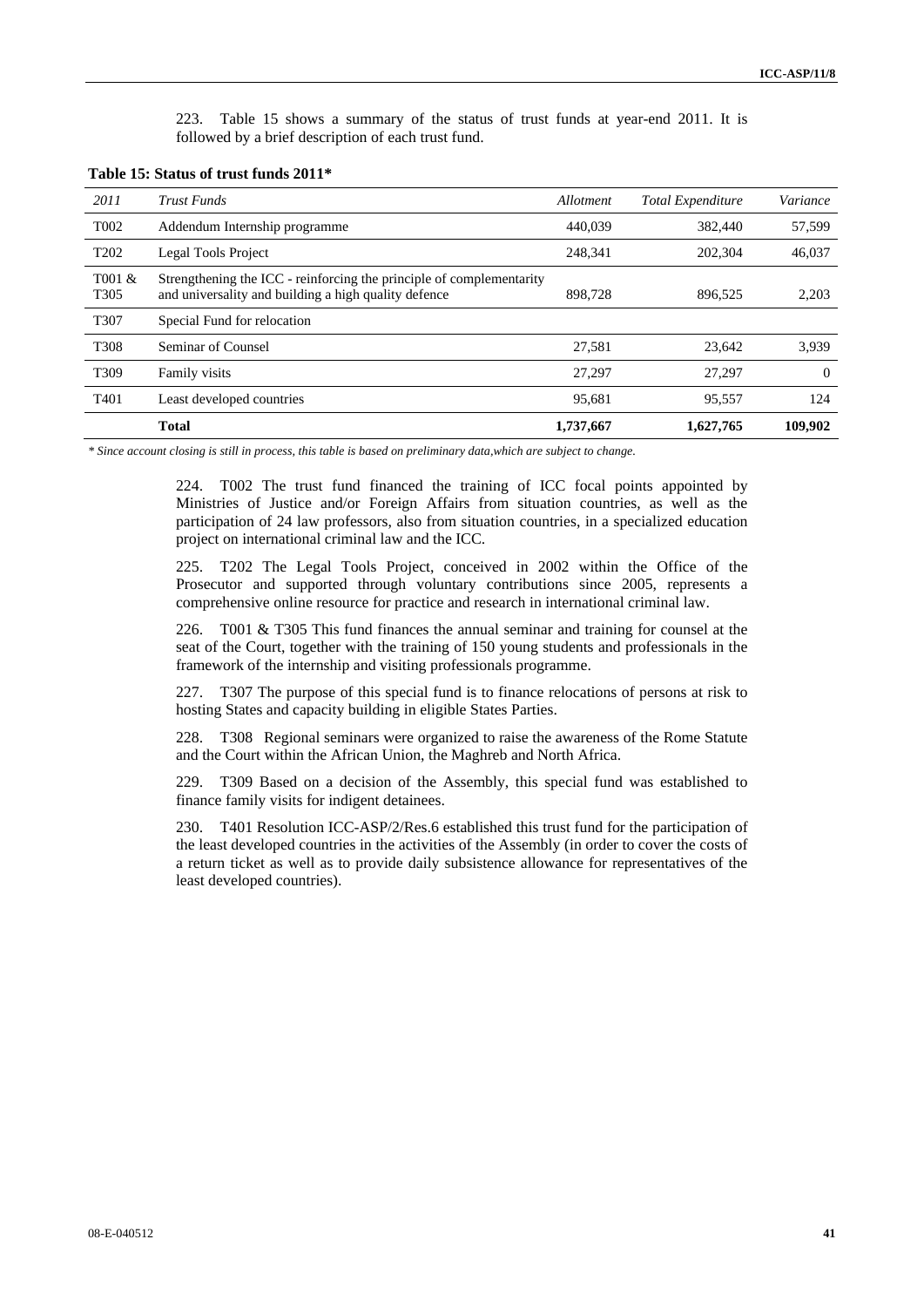## **Annex I**

# **Major programme I: Judiciary**

## **Programme 1100: Presidency**

| <i>Objectives</i>                                                                                          | <b>Expected results</b>                                         | Performance indicators                                                                                 | Target 2011                                                | Achievements                                                                                                                                                                                                                                                                                 |
|------------------------------------------------------------------------------------------------------------|-----------------------------------------------------------------|--------------------------------------------------------------------------------------------------------|------------------------------------------------------------|----------------------------------------------------------------------------------------------------------------------------------------------------------------------------------------------------------------------------------------------------------------------------------------------|
| Become a non-<br>bureaucratic<br>administration focused<br>on results rather than<br>processes, relying on | Objective 1<br>A model of<br>international<br>criminal justice. | Provide legal and<br>$\overline{\phantom{a}}$<br>logistical support to all<br>plenaries of the judges. | 100%                                                       | The Presidency provided legal and<br>logistical support to 16 meetings of<br>judges                                                                                                                                                                                                          |
| rules where necessary to<br>guarantee rights or<br>minimize risks (SO 8).                                  |                                                                 | Issue high quality<br>decisions on Presidency<br>appeals and<br>adjudications in a timely<br>manner.   | All decisions<br>issued within<br>agreed upon<br>timeframe | The Presidency issued 17 judicial<br>decisions, some of which were<br>confidential by nature                                                                                                                                                                                                 |
|                                                                                                            |                                                                 | Negotiate bilateral<br>enforcement strategies.                                                         | 2                                                          | Five agreements were negotiated and<br>two were concluded                                                                                                                                                                                                                                    |
| Constantly increase<br>support for the Court<br>through enhancing<br>communication and                     | Objective 2<br>Well-<br>recognized and<br>adequately            | Host official visits.                                                                                  | 50                                                         | Members of the Presidency hosted ca.<br>90 official visits at the seat of the<br>Court.                                                                                                                                                                                                      |
| mutual understanding<br>with stakeholders,<br>stressing the court's role                                   | supported<br>institution.                                       | Conduct foreign<br>$\qquad \qquad -$<br>visits.                                                        | 10                                                         | Members of the Presidency conducted<br>official visits to 16 countries. <sup>1</sup>                                                                                                                                                                                                         |
| and its independence<br>(SO 6).                                                                            |                                                                 | Hold diplomatic<br>briefings.                                                                          | 3                                                          | The President addressed both<br>diplomatic briefings hosted at the seat<br>of the Court and addressed several<br>other diplomatic gatherings during<br>official missions.                                                                                                                    |
|                                                                                                            |                                                                 | Participate in NGO<br>briefings.                                                                       | 2                                                          | The President addressed both NGO<br>briefings hosted by the Court in 2011.<br>In addition, eight judges took part in a<br>session with civil society during the<br>October 2011 NGO roundtable. The<br>President furthermore addressed NGO<br>gatherings in the Philippines and<br>Colombia. |
|                                                                                                            |                                                                 | Grant interviews and $12 + 3$<br>press conferences.                                                    |                                                            | Members of the Presidency gave 40<br>interviews and 10 briefings to the<br>media. In addition, other judges gave<br>a total of 12 interviews.                                                                                                                                                |
| Become a non-                                                                                              | Objective 3                                                     |                                                                                                        |                                                            |                                                                                                                                                                                                                                                                                              |
| bureaucratic<br>administration focused<br>on results rather than                                           | Model of<br>public<br>administration.                           | Well-designed,<br>targeted staff trainings<br>within the Judiciary.                                    | $\mathbf{1}$                                               | Members of the Presidency underwent<br>one teambuilding exercise in February<br>2011.                                                                                                                                                                                                        |
| processes, relying on<br>rules where necessary to<br>guarantee rights or<br>minimize risks (SO 8).         |                                                                 | Annual meeting with 1<br>all Court staff.                                                              |                                                            | The President paid a personal visit to<br>staff in every office at the Court and<br>addressed Court staff in ICC field<br>offices via video link conference.                                                                                                                                 |

 1 The fact that travel costs associated with several of the visits were covered by external parties such as conference organisers made it possible to exceed the target figure.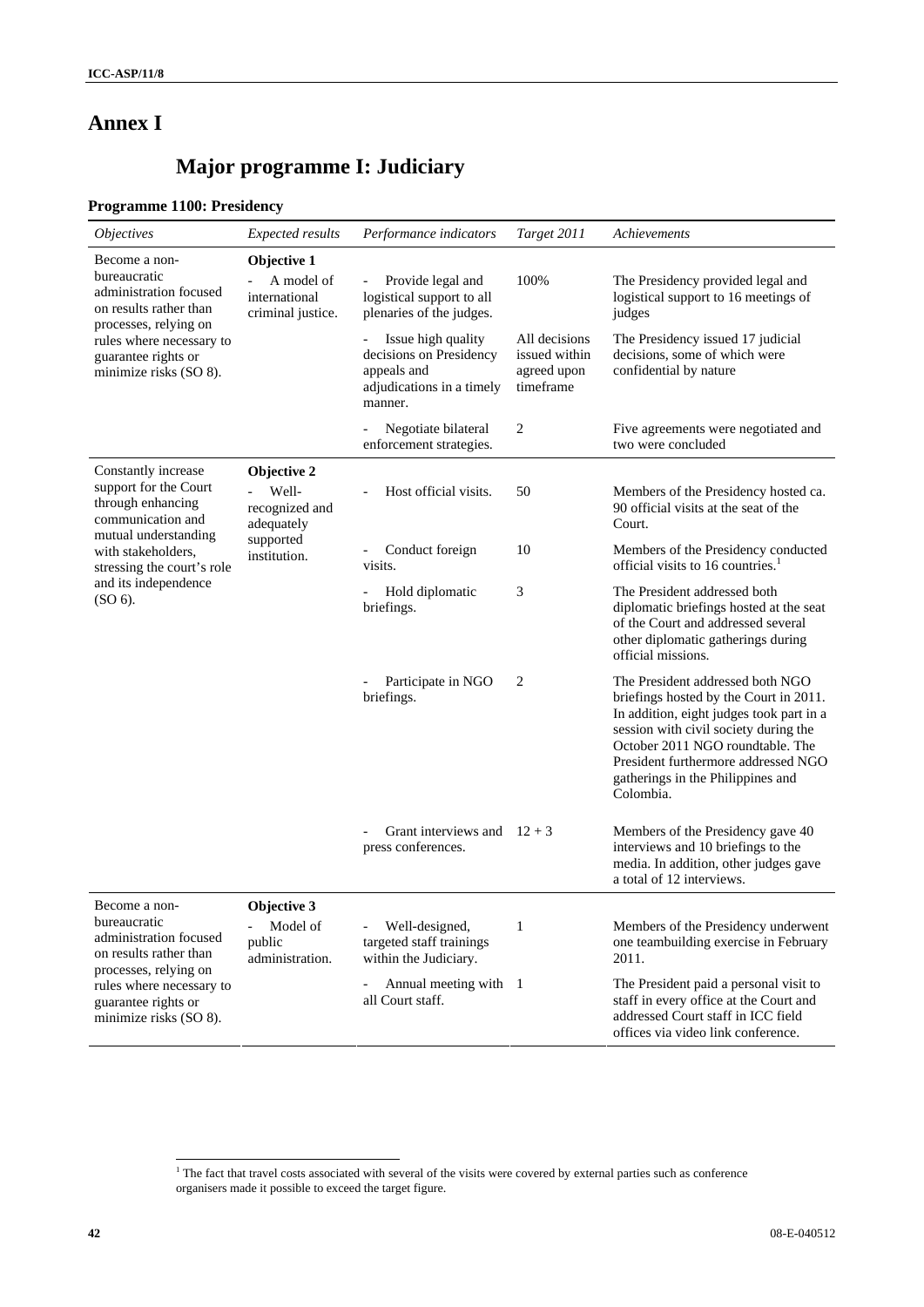| <i><b>Objectives</b></i> | <i>Expected results</i> | Performance indicators                              | Target 2011 | Achievements                                                                                                                                                                                                        |
|--------------------------|-------------------------|-----------------------------------------------------|-------------|---------------------------------------------------------------------------------------------------------------------------------------------------------------------------------------------------------------------|
|                          |                         | Court-wide<br>communications from<br>the President. |             | The President issued several Court-<br>wide communications on a variety of<br>topics of common concern (e.g. 1.<br>season greetings; 2. Day of<br>International Criminal Justice; 3.<br>International Women's Day). |
|                          |                         |                                                     |             |                                                                                                                                                                                                                     |

## **Programme 1200: Chambers**

| <i><b>Objectives</b></i>                                                                                                                                                                | <b>Expected results</b>                                         | Performance indicators                                                | Target 2011 | Achievements                                                                                                                                                                                                                                             |
|-----------------------------------------------------------------------------------------------------------------------------------------------------------------------------------------|-----------------------------------------------------------------|-----------------------------------------------------------------------|-------------|----------------------------------------------------------------------------------------------------------------------------------------------------------------------------------------------------------------------------------------------------------|
| Become a non-<br>bureaucratic<br>administration focused on<br>results rather than<br>processes, relying on<br>rules where necessary to<br>guarantee rights or<br>minimize risks (SO 8). | Objective 1<br>A model of<br>international<br>criminal justice. | <b>Staffing in Chambers</b><br>$\overline{\phantom{a}}$<br>recruited. | 100%        | Continued use of effective<br>administrative approaches ( <i>i.e.</i><br>rosters and GTA contracts);<br>recruitment procedures were<br>further streamlined and staffing<br>levels remained responsive to the<br>workload in Chambers<br>throughout 2011. |
|                                                                                                                                                                                         |                                                                 | Specialized training for<br>legal staff in Judiciary.                 |             | Chambers conducted three<br>substantive trainings relevant to<br>the legal staff in 2011. In<br>addition, individual Chambers<br>staff members also attended<br>language training.                                                                       |

## **Programme 1300: Liaison Offices**

| <i><b>Objectives</b></i>                                                                                                                                                                                | <b>Expected results</b>                                                                  | Performance indicators                                                                                                                                       | Target 2011 | Achievements                                                                                                                                                                                                                                                                                                                                                                                                                                                                                                                                                                                                                               |
|---------------------------------------------------------------------------------------------------------------------------------------------------------------------------------------------------------|------------------------------------------------------------------------------------------|--------------------------------------------------------------------------------------------------------------------------------------------------------------|-------------|--------------------------------------------------------------------------------------------------------------------------------------------------------------------------------------------------------------------------------------------------------------------------------------------------------------------------------------------------------------------------------------------------------------------------------------------------------------------------------------------------------------------------------------------------------------------------------------------------------------------------------------------|
| Constantly increase<br>support for the Court<br>through enhancing<br>communication and<br>mutual understanding<br>with stakeholders,<br>stressing the court's role<br>and its independence<br>$(SO6)$ . | Objectives 1 and 2<br>Well-<br>recognized and<br>adequately<br>supported<br>institution. | Pursue all requests of the<br>Court for cooperation with<br>relevant interlocutors at<br><b>United Nations Headquarters</b><br>until completion of requests. | 100%        | 98% implementation rate<br>achieved. NYLO pursued to<br>completion most requests for<br>cooperation and for information<br>both from the Court as well as<br>from the UN. These included: (i)<br>requests from Registry for<br>transmission of notifications of<br>Court decisions to UNSG, UNSC<br>and to States Parties; (ii) requests<br>from Registry to follow-up on<br>pending MOU <sub>s</sub> ; (iii) requests<br>from OTP to follow-up on<br>information requests from UN;<br>(iv) requests from Presidency to<br>follow-up on universality issues;<br>and (v) requests from UN for<br>information and updates from the<br>Court. |
|                                                                                                                                                                                                         |                                                                                          | Hold briefings for States<br>in New York.                                                                                                                    | 3           | The NYLO assisted the UN in<br>organizing the UN-ICC<br>Roundtable in December 2011.<br>The NYLO helped organize and<br>provided support to five briefings<br>by senior court officials to States<br>in New York. The Head of<br>NYLO provided one briefing to<br>African States Parties and one to<br>NGO representatives.                                                                                                                                                                                                                                                                                                                |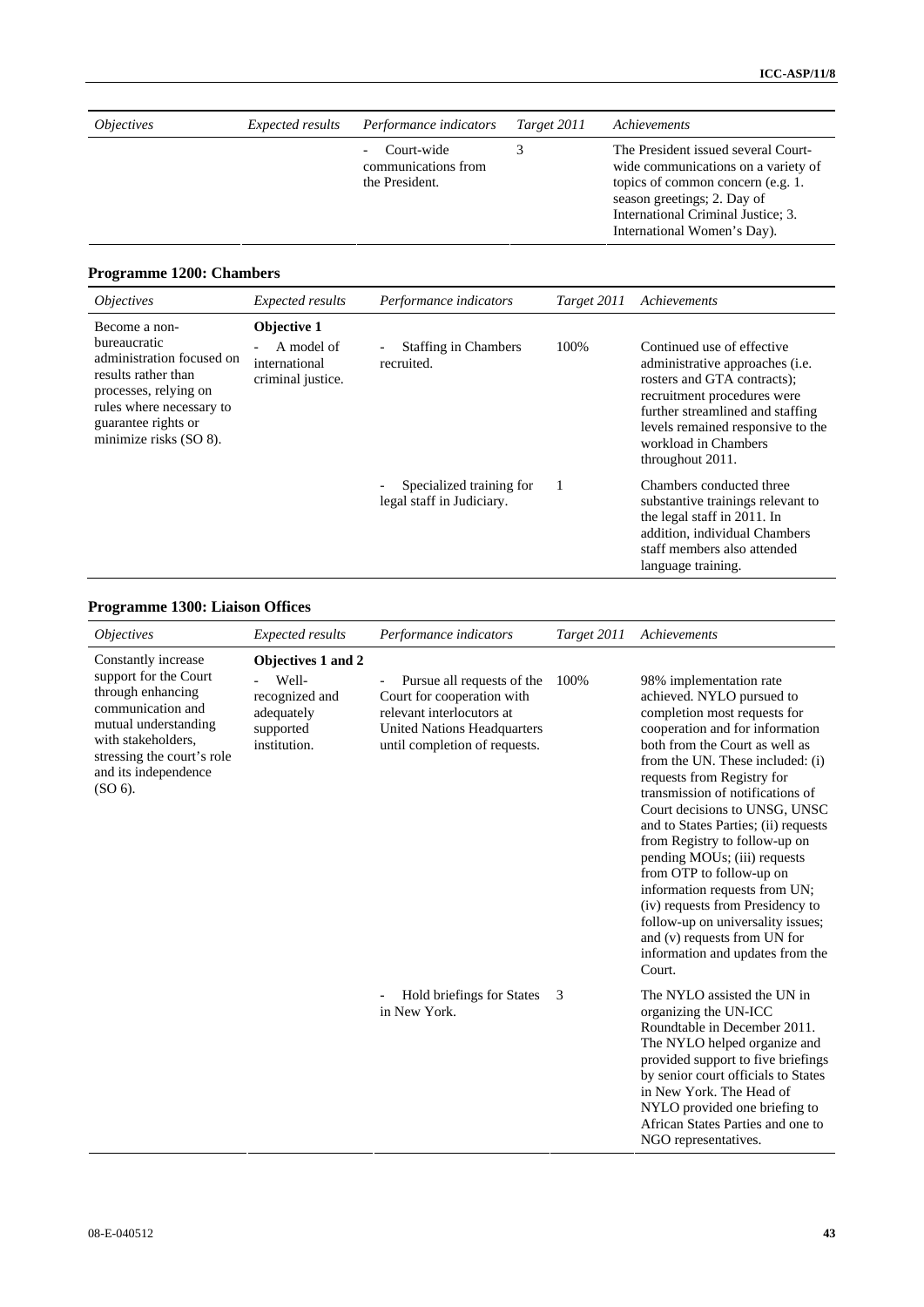| <i>Objectives</i> | Expected results | Performance indicators                                                                                                                            | Target 2011                                                                          | Achievements                                                                                                                                                                                                                                                                    |
|-------------------|------------------|---------------------------------------------------------------------------------------------------------------------------------------------------|--------------------------------------------------------------------------------------|---------------------------------------------------------------------------------------------------------------------------------------------------------------------------------------------------------------------------------------------------------------------------------|
|                   |                  | Provide support to<br>visiting Court officials.                                                                                                   | $6 - 10$ visits                                                                      | The NYLO provided support to<br>12 high-level visits by Court<br>officials and three visits by the<br>Secretariat of the Assembly.                                                                                                                                              |
|                   |                  | Monitor and participate.<br>in relevant United Nations<br>meetings, follow up on items<br>bilaterally and provide<br>weekly reports to the Court. | 100%                                                                                 | The NYLO monitored all<br>relevant UN General Assembly<br>and Security Council meetings<br>and held numerous bilateral<br>meetings to follow up on<br>pertinent issues. The NYLO<br>reported key developments to the<br>Court, either through weekly or<br>issue based reports. |
|                   |                  | Provide input for United<br>Nations reports and<br>resolutions on Court-related<br>subjects.                                                      | 100%                                                                                 | NYLO provided input to two UN<br>reports and lobbied UN member<br>States to support inclusion of<br>ICC language in five UNGA<br>resolutions.                                                                                                                                   |
|                   |                  | Provide logistical<br>support to the Assembly, its<br>Bureau and the New York<br>Working Group.                                                   | $100\%$ of<br>requests<br>received<br>delivered in<br>the<br>requested<br>timeframe. | The NY Liaison Office provided<br>logistical support to the tenth<br>session of the ASP, and to 20<br>meetings of the Bureau and nine<br>meetings of the New York<br>Working Group.                                                                                             |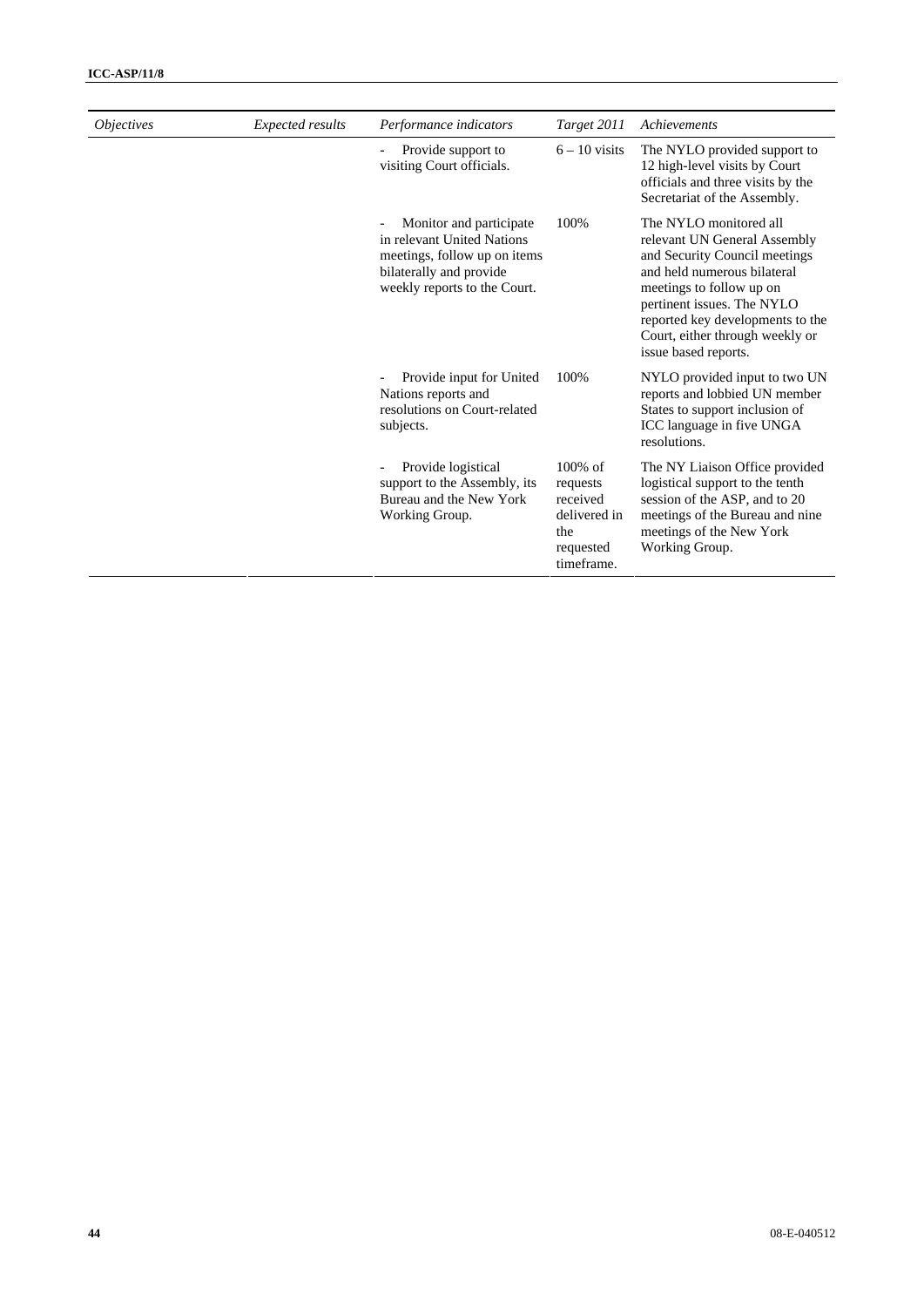# **Annex II**

# **Major programme II: Office of the Prosecutor**

## **Programme 2100 – The Prosecutor (incl. LAS and Services Section)**

| <i><b>Objectives</b></i>                                                                                                                                                                                                                                                                                                  | <i>Expected results</i>                                                                                                                                                | Performance indicators                                                                                      | Target 2011                                                                                     | Achievements                                                                                            |
|---------------------------------------------------------------------------------------------------------------------------------------------------------------------------------------------------------------------------------------------------------------------------------------------------------------------------|------------------------------------------------------------------------------------------------------------------------------------------------------------------------|-------------------------------------------------------------------------------------------------------------|-------------------------------------------------------------------------------------------------|---------------------------------------------------------------------------------------------------------|
| Develop policies for<br>implementing the quality<br>standards specified in the<br>Statute and the Rules of<br>Procedure and Evidence<br>with respect to all<br>participants in proceedings<br>and persons otherwise<br>affected by the Court's<br>activities, in a manner that<br>is respectful of diversity<br>$(SO3)$ . | Objective 1<br>Delivery of the<br>annual training plan<br>supporting the full<br>implementation of<br>the Operations<br>Manual                                         | Proportion of annual<br>training plan implemented<br>Percentage of the target<br>groups reached by training | $> 95\%$<br>100%<br>compulsory<br>training<br>elements;<br>60% optional<br>training<br>elements | $80\%$ <sup>1</sup><br>77% (no distinction was<br>made between compulsory<br>versus optional trainings) |
| Become a non-bureaucratic<br>administration focused on<br>results rather than<br>processes, relying on rules<br>where necessary to<br>guarantee rights or<br>minimize risks (SO 8).                                                                                                                                       | Objective 2<br>All OTP-specific<br>language,<br>administrative,<br>budgetary and<br>technical<br>development and<br>improvement<br>objectives for 2011<br>implemented. | Actual proportion of<br>improvements/<br>developments implemented.                                          | $> 90\%$                                                                                        | All objectives were<br>implemented as planned and<br>on time.                                           |

## **Programme 2200: Jurisdiction, Complementarity and Cooperation Division**

| <i><b>Objectives</b></i>                                                                                                                                                     | <i>Expected results</i>                                                                                                                                                                                                                                                              | Performance indicators                                                                                                        | Target 2011 | Achievements                                        |
|------------------------------------------------------------------------------------------------------------------------------------------------------------------------------|--------------------------------------------------------------------------------------------------------------------------------------------------------------------------------------------------------------------------------------------------------------------------------------|-------------------------------------------------------------------------------------------------------------------------------|-------------|-----------------------------------------------------|
| Conduct 4 to 5 new<br>investigations into cases,<br>within existing or new<br>situations, and at least 4<br>trials, subject to external<br>cooperation received<br>$(SO1)$ . | Objective 1<br>Provide the<br><b>Executive Committee</b><br>with periodic analytical<br>reports on<br>communications<br>received, and issues of<br>jurisdiction, admissibility<br>and/or interests of justice<br>in situations under<br>preliminary examination<br>or investigation. | Proportion of reports<br>delivered on time and<br>substantiated by the<br>Executive Committee.                                | 100%        | All reports delivered on time<br>and substantiated. |
|                                                                                                                                                                              | Efficient and timely<br>compliance with internal<br>processes for requests for<br>assistance.                                                                                                                                                                                        | Proportion of requests<br>processed in accordance<br>with material, formal and<br>timely requirements: rate<br>of compliance. | $>95\%$     | 98%                                                 |

 1 Operational Manual training was not included in the Annual Training Plan 2011 as the Operational Manual was in the process of being reviewed.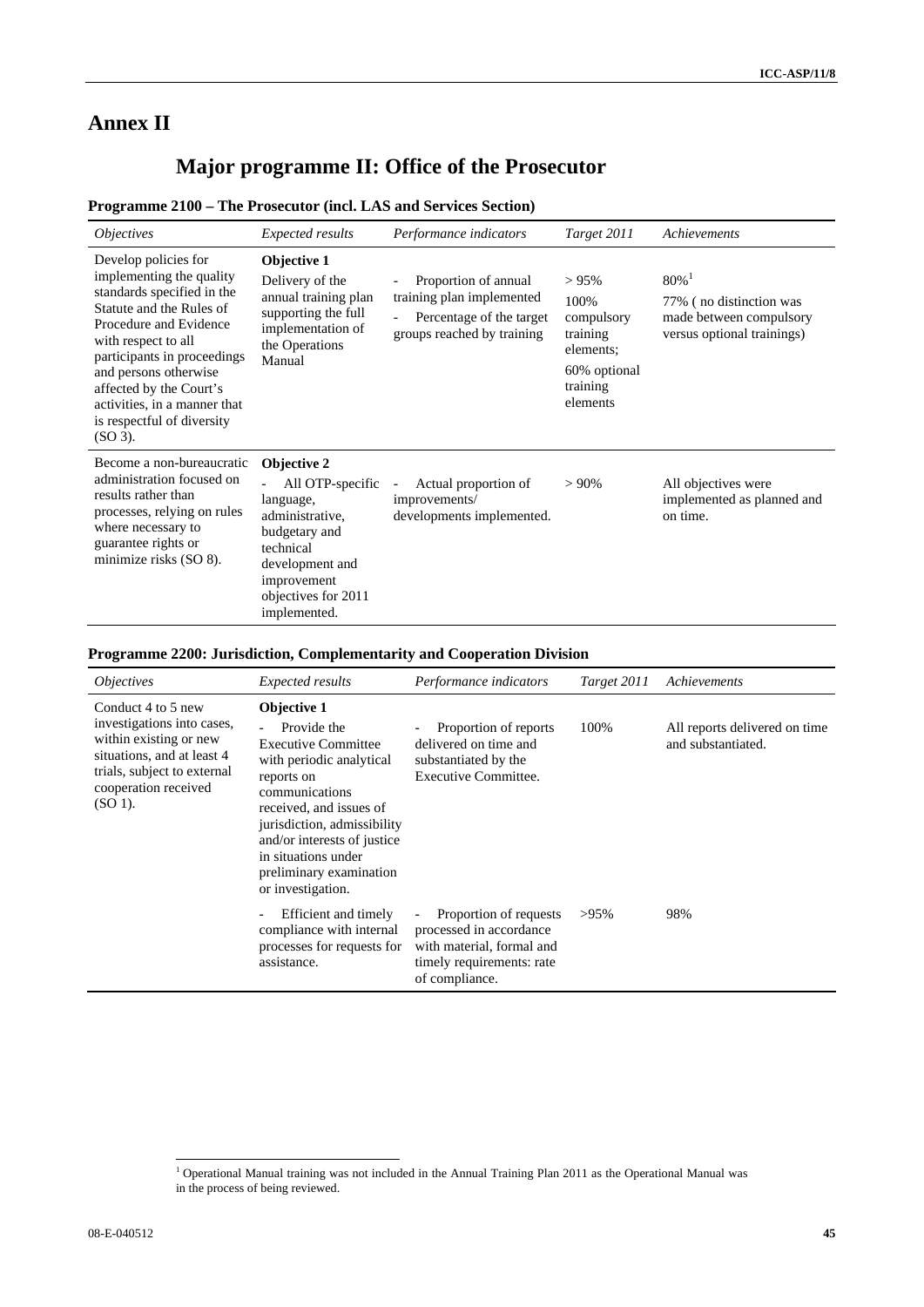| <i><b>Objectives</b></i>                                                                                                                                                                           | <b>Expected results</b>                                                                                                                                                                                                                    | Performance indicators                                                                                         | Target 2011 | Achievements                                                                                                                                                                        |
|----------------------------------------------------------------------------------------------------------------------------------------------------------------------------------------------------|--------------------------------------------------------------------------------------------------------------------------------------------------------------------------------------------------------------------------------------------|----------------------------------------------------------------------------------------------------------------|-------------|-------------------------------------------------------------------------------------------------------------------------------------------------------------------------------------|
|                                                                                                                                                                                                    | Further develop<br>range of providers of<br>information and other<br>types of support<br>including in particular<br>cooperation for<br>investigative/trial<br>purposes and conclusion<br>of agreements/<br>arrangements where<br>required. | Proportion of expected<br>cooperation and support<br>and cooperation<br>arrangements concluded as<br>required. | 100%        | 100% Range of information<br>providers expanded in<br>accordance with the<br>investigative and<br>prosecutorial requirements,<br>where required through<br>agreements/arrangements. |
| Develop mechanisms to<br>provide for all necessary<br>cooperation, in particular<br>the arrest and surrender of<br>persons, witness<br>protection and the<br>enforcement of sentences<br>$(SO5)$ . | Objective 2<br>Adequate progress<br>made in the<br>implementation of<br>cooperation and arrest<br>strategies developed for<br>each situation.                                                                                              | Actual implementation<br>vs. planned<br>implementation.                                                        | 100%        | 95%                                                                                                                                                                                 |
| Constantly increase<br>support for the Court<br>through enhancing<br>communication and<br>mutual understanding with<br>stakeholders, stressing the<br>court's role and its<br>independence (SO 6). | Objective 3<br>Implementation of<br>annual objectives<br>contained within<br>cooperation and external<br>relations strategies<br>directly involving OTP.                                                                                   | Actual implementation<br>rate of annual objectives.                                                            | 100%        | All objectives were<br>implemented as planned.                                                                                                                                      |

## **Programme 2300: Investigation Division**

| <i><b>Objectives</b></i>                                                                                                                                                                                                                                    | <i>Expected results</i>                                                                                                                                                               | Performance indicators                                                                                                    | Target 2011                                            | Achievements                                                                                                                                                                                                                                                                                                                                                                                                                                |
|-------------------------------------------------------------------------------------------------------------------------------------------------------------------------------------------------------------------------------------------------------------|---------------------------------------------------------------------------------------------------------------------------------------------------------------------------------------|---------------------------------------------------------------------------------------------------------------------------|--------------------------------------------------------|---------------------------------------------------------------------------------------------------------------------------------------------------------------------------------------------------------------------------------------------------------------------------------------------------------------------------------------------------------------------------------------------------------------------------------------------|
| Conduct up to 5 new<br>investigations into cases,<br>within existing or new<br>situations, and maintain<br>seven residual<br>investigations (including<br>providing support to three<br>trials, subject to external<br>cooperation received).<br>$(SO 1)$ . | Objective 1<br>Collection and<br>analysis objectives<br>set out in the joint<br>team investigation<br>plan reached for the<br>five investigations<br>and preliminary<br>examinations. | Planned collection vs.<br>actual collection.                                                                              | 0%<br>deviation<br>assuming no<br>unforeseen<br>events | In 2011, the Investigations<br>Division advanced seven active<br>investigations and maintained<br>nine residual investigations and<br>met all deadlines and collection<br>objectives. Two of the<br>investigations resulted in<br>applications to the Pre-Trial<br>Chamber for arrest warrants. The<br>Investigations Division also<br>supported confirmation hearings<br>in three of the investigations as<br>well as three active trials. |
|                                                                                                                                                                                                                                                             |                                                                                                                                                                                       | Half-yearly survey of<br>satisfaction with<br>analytical products (joint<br>team, trial team and<br>Executive Committee). | $> 90\%$<br>satisfaction                               | The Investigations Division<br>supported all investigations and<br>trials with analytic products that<br>were considered satisfactory and<br>within target.                                                                                                                                                                                                                                                                                 |
|                                                                                                                                                                                                                                                             | Implement the<br>strategy on victims in<br>relation to<br>investigations.                                                                                                             | Level of<br>implementation of<br>strategy according to plan.                                                              | 0%<br>deviation<br>assuming no<br>unforeseen<br>events | All victim strategy objectives<br>implemented (0% deviation)                                                                                                                                                                                                                                                                                                                                                                                |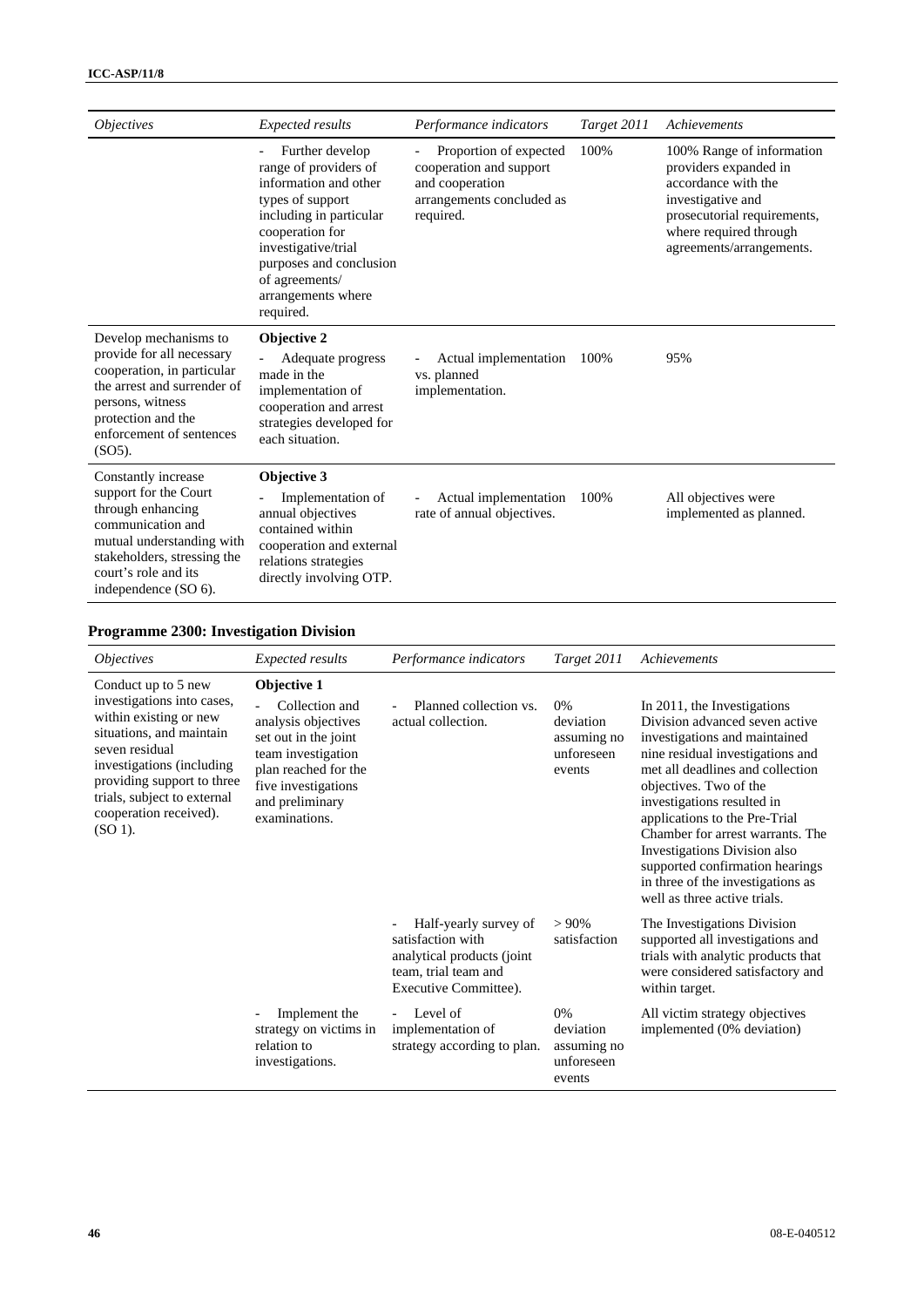| <i><b>Objectives</b></i>                                                                                                                                                                      | Expected results                                                                                                                                    | Performance indicators                                                                                                 | Target 2011 | Achievements                                                                                          |
|-----------------------------------------------------------------------------------------------------------------------------------------------------------------------------------------------|-----------------------------------------------------------------------------------------------------------------------------------------------------|------------------------------------------------------------------------------------------------------------------------|-------------|-------------------------------------------------------------------------------------------------------|
| Maintain and further<br>develop the system to<br>address all security risks,<br>striving for maximum<br>security of all participants<br>and staff consistent with<br>the Rome Statute (SO 2). | <b>Objective 2</b><br>No security<br>$\sim$<br>incident with witness<br>or staff resultant from<br>inadequate exposure<br>or lack of OTP<br>action. | Number of security<br>$\overline{\phantom{a}}$<br>incidents caused by<br>inadequate exposure or<br>lack of OTP action. | zero        | In 2011, there were zero security<br>incidents caused by inadequate<br>exposure or lack of OTP action |

## **Programme 2400: Prosecution Division**

| <i><b>Objectives</b></i>                                                                                                                                                 | <i>Expected results</i>                                                                                   | Performance indicators                                                                                                                                                                 | Target 2011                                                                                                  | Achievements                                                                                                                                                                                                                                                                                                                                            |
|--------------------------------------------------------------------------------------------------------------------------------------------------------------------------|-----------------------------------------------------------------------------------------------------------|----------------------------------------------------------------------------------------------------------------------------------------------------------------------------------------|--------------------------------------------------------------------------------------------------------------|---------------------------------------------------------------------------------------------------------------------------------------------------------------------------------------------------------------------------------------------------------------------------------------------------------------------------------------------------------|
| Conduct 4 to 5<br>investigations into cases,<br>within existing or new<br>situations, and at least 4<br>trials, subject to external<br>cooperation received<br>$(SO1)$ . | Objective 1<br>High-quality and<br>compact applications<br>delivered within the<br>stipulated timeframes. | Rate of acceptance<br>of submissions and<br>granting of requests by<br>the Chambers.                                                                                                   | $>80\%$                                                                                                      | Average acceptance rate in<br>the various cases, including<br>appeal, well over 80%                                                                                                                                                                                                                                                                     |
|                                                                                                                                                                          | Efficient<br>presentation of evidence<br>before the Pre-Trial and<br>Trial Chambers.                      | Time in which<br>Prosecution case is<br>presented (actual court)<br>days) for each case.<br>Number of<br>witnesses per case<br>maintained at lowest<br>levels to minimize<br>exposure. | $<$ 6 months<br>Minimum<br>$possible - at$<br>least<br>comparable to<br>current trial<br>average (30-<br>35) | Prosecution in actual court<br>days on average presented its<br>cases in less than 6 months.<br>Prosecution has successfully<br>managed to reduce the time<br>spent on direct examination.<br>Prosecution maintains low<br>level of witnesses in its trial<br>cases; for pre-trial stages<br>Prosecution in general does<br>not rely on live witnesses. |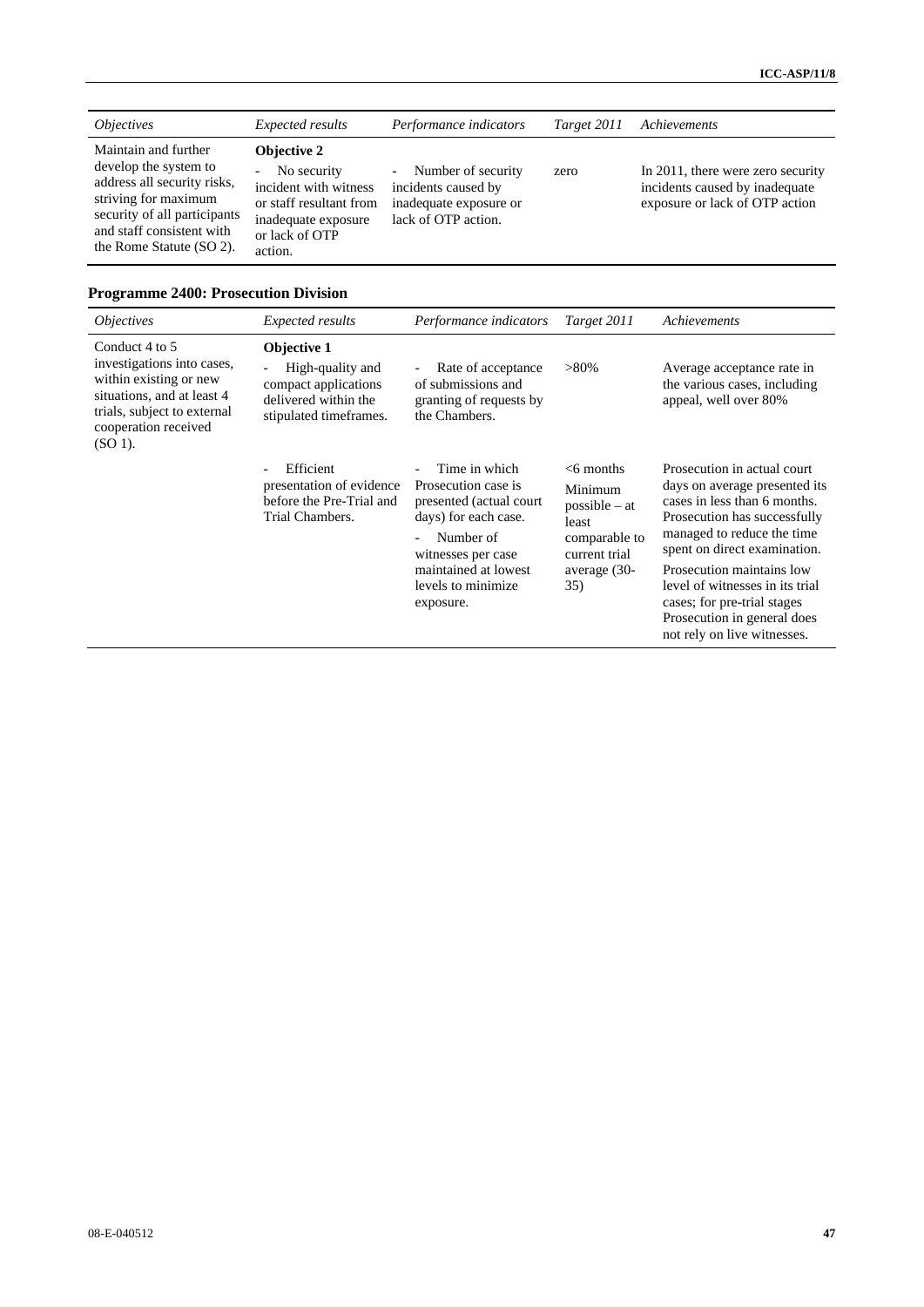# **Annex III**

# **Major programme III: Registry**

## **Programme 3100: Office of the Registrar**

| <i><b>Objectives</b></i>                                                                                                                                                                      | <b>Expected results</b>                                                                                                                                   | Performance indicators                                                                                                                                                   | Target 2011  | Achievements                                                                                                                                                                                                                                                                                          |
|-----------------------------------------------------------------------------------------------------------------------------------------------------------------------------------------------|-----------------------------------------------------------------------------------------------------------------------------------------------------------|--------------------------------------------------------------------------------------------------------------------------------------------------------------------------|--------------|-------------------------------------------------------------------------------------------------------------------------------------------------------------------------------------------------------------------------------------------------------------------------------------------------------|
| Conduct 4 to 5 new<br>investigations into cases,<br>within existing or new<br>situations, and at least 4<br>trials, subject to external<br>cooperation received (SO 1).                       | Objective 1<br>Support of<br>investigations and<br>trials delivered in<br>keeping with the<br>statutory<br>framework.                                     | Regular<br>assessments with<br>stakeholders conducted<br>as foreseen in the bi-<br>annual plan.                                                                          |              | 100%                                                                                                                                                                                                                                                                                                  |
|                                                                                                                                                                                               | Ensure<br>effective<br>coordination of<br>support and<br>assistance provided<br>in the field to all<br>parties and<br>participants in the<br>proceedings. | Number of<br>coordinated initiatives<br>with satisfactory<br>outcome.                                                                                                    | 80%          | 80%                                                                                                                                                                                                                                                                                                   |
| Maintain and further<br>develop the system to<br>address all security risks,<br>striving for maximum<br>security of all participants<br>and staff consistent with the<br>Rome Statute (SO 2). | Objective 2<br>Maintenance of<br>a secure and safe<br>environment at the<br>seat of the Court.                                                            | Screening of all<br>persons and items<br>entering the Court's<br>premises.<br>Response by a<br>security officer to all<br>emergencies within two<br>minutes.             | 100%<br>100% | 100%<br>Total number of persons screened<br>337,028; increase of 10.4%<br>Total number of items screened<br>481,158; increase of 6.3 %<br>100% response within 4 minutes<br>to qualifying incidents (legal<br>requirement)                                                                            |
|                                                                                                                                                                                               | Field security<br>management<br>system in<br>accordance with<br>UN/international<br>standards.                                                            | Compliance with<br><b>UN Field Security</b><br>training programmes<br>$(basic + advanced).$                                                                              | 100%         | 99% for all travellers (total<br>completion rate 10-12.5 % basic<br>and advance respectively)                                                                                                                                                                                                         |
|                                                                                                                                                                                               |                                                                                                                                                           | Compliance with<br>Minimum Operating<br><b>Security Standards</b><br>(MOSS) and Minimum<br><b>Operating Residential</b><br><b>Security Standards</b><br>(MORSS).         | 95%          | 95%                                                                                                                                                                                                                                                                                                   |
|                                                                                                                                                                                               | Controlled and<br>consistent<br>information<br>security<br>management<br>process.                                                                         | Conduct of<br>$\equiv$<br>Network penetration<br>test and decrease in<br>level of vulnerability.<br>Increased maturity<br>score during periodic<br>ISO 27001 assessment. |              | A network security test was<br>conducted on the EPN and<br>reported. The network security test<br>for the internet was rescheduled<br>for February 2012 due to a<br>scheduling conflict with the ASP.<br>Recommendations are integrated<br>in ICTS projects and programs.<br>The 2011 risk assessment |
|                                                                                                                                                                                               |                                                                                                                                                           |                                                                                                                                                                          |              | demonstrated progress in technical<br>measures but also that decision<br>processes on Court-wide risk<br>mitigation are diffuse.                                                                                                                                                                      |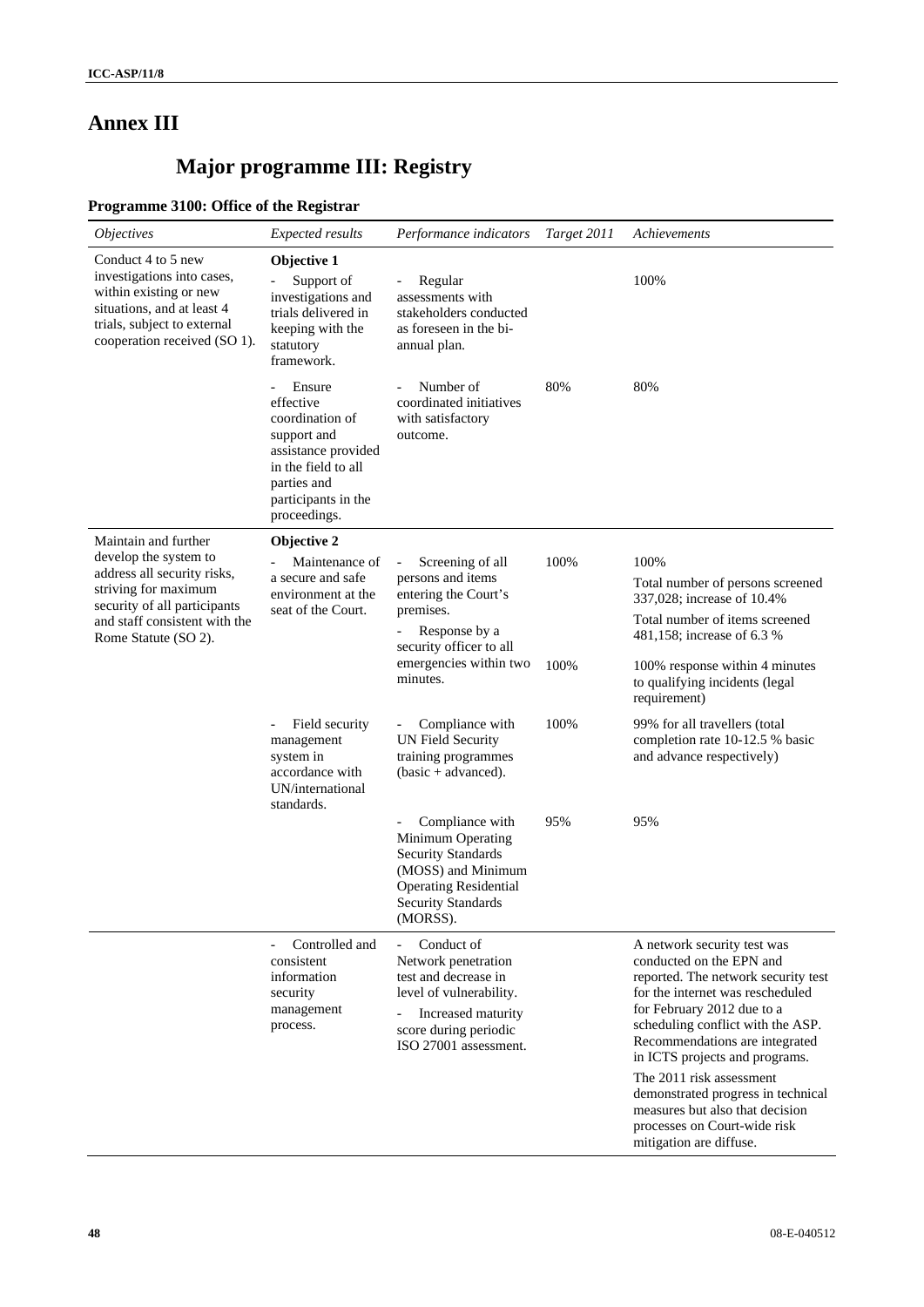| <i><b>Objectives</b></i>                                                                                                                                                          | Expected results                                                       | Performance indicators                                                                                                                                                                               | Target 2011 | Achievements                                    |
|-----------------------------------------------------------------------------------------------------------------------------------------------------------------------------------|------------------------------------------------------------------------|------------------------------------------------------------------------------------------------------------------------------------------------------------------------------------------------------|-------------|-------------------------------------------------|
| Conduct 4 to 5 new<br>investigations into cases,<br>within existing or new<br>situations, and at least 4<br>trials, subject to external<br>cooperation received (SO 1).           | Objectives 1 and 3<br>Protection of<br>the Court's legal<br>interests. | Number of<br>framework agreements<br>concluded in support of<br>the Court's operations.                                                                                                              | 10          | 69 or 690%                                      |
|                                                                                                                                                                                   |                                                                        | Number of cases<br>resolved satisfactorily.                                                                                                                                                          | 50          | 85 or 170%                                      |
| Develop policies for<br>implementing the quality<br>standards specified in the<br>Statute and the Rules of<br>Procedure and Evidence                                              | Effective<br>system for legal<br>assistance paid by<br>the Court.      | Number of requests<br>for legal assistance paid<br>by the Court.                                                                                                                                     |             | Three from defendants and 1,164<br>from victims |
| with respect to all<br>participants in proceedings<br>and persons otherwise<br>affected by the Court's<br>activities, in a manner that is<br>respectful of diversity<br>$(SO3)$ . |                                                                        | Number of lawyers<br>in good standing in<br>their national systems.                                                                                                                                  | 300         | 418                                             |
| Become a non-bureaucratic<br>administration focused on<br>results rather than processes,<br>relying on rules where<br>necessary to guarantee rights<br>or minimize risks (SO 8).  | Objective 4<br>Reduced<br>financial and<br>management risks.           | Percentage of issues<br>identified by internal<br>audit addressed by<br>action plans.<br>Delivery of<br>independent, assurance-<br>based performance<br>audits, objective<br>information and advice. | 100%        | 50% (end of June 2011)<br>3                     |
|                                                                                                                                                                                   |                                                                        | Provide user<br>requirements to the<br>PDO in a timely<br>manner.                                                                                                                                    | 100%        | 100%                                            |

## **Programme 3200: Common Administrative Services Division**

| <i><b>Objectives</b></i>                                                                                                                                                                    | <b>Expected results</b>                                                                                   | Performance indicators                                                                              | Target 2011                                         | Achievements                                                                                            |
|---------------------------------------------------------------------------------------------------------------------------------------------------------------------------------------------|-----------------------------------------------------------------------------------------------------------|-----------------------------------------------------------------------------------------------------|-----------------------------------------------------|---------------------------------------------------------------------------------------------------------|
| Become a non-bureaucratic<br>administration focused on<br>results rather than<br>processes, relying on rules<br>where necessary to<br>guarantee rights or<br>minimize risks (SO 8).         | Objective 1<br>Continue and widen<br>scope of the business<br>process re-engineering<br>project.          | Number of<br>$\overline{\phantom{a}}$<br>administrative<br>processes in the Court<br>re-engineered. | 10                                                  | Evaluation of six re-<br>engineering proposals.                                                         |
| Submit sound, accurate<br>and transparent budget<br>proposals necessitating<br>only minor adjustments to<br>the proposed amount and<br>distribution of resources by<br>the Assembly (SO 9). | Objective 2<br>Submit sound,<br>$\overline{\phantom{a}}$<br>accurate and transparent<br>budget proposals. | Adjustment to the<br>proposed amount and<br>distribution of<br>resources.                           | Maximum of<br>5%<br>reduction or<br>redistribution. | The reduction or<br>redistribution of the Court's<br>budget proposal was within<br>the target for 2011. |
| Attract, care for, and offer<br>career development and<br>advancement opportunities<br>to a diverse staff of the<br>highest quality (SO 10).                                                | <b>Objective 3</b><br>Attract, care for and<br>offer career<br>development to a<br>diverse staff.         | Number of staff<br>$\overline{\phantom{a}}$<br>achieving higher grades<br>through competition.      | 5                                                   | 28                                                                                                      |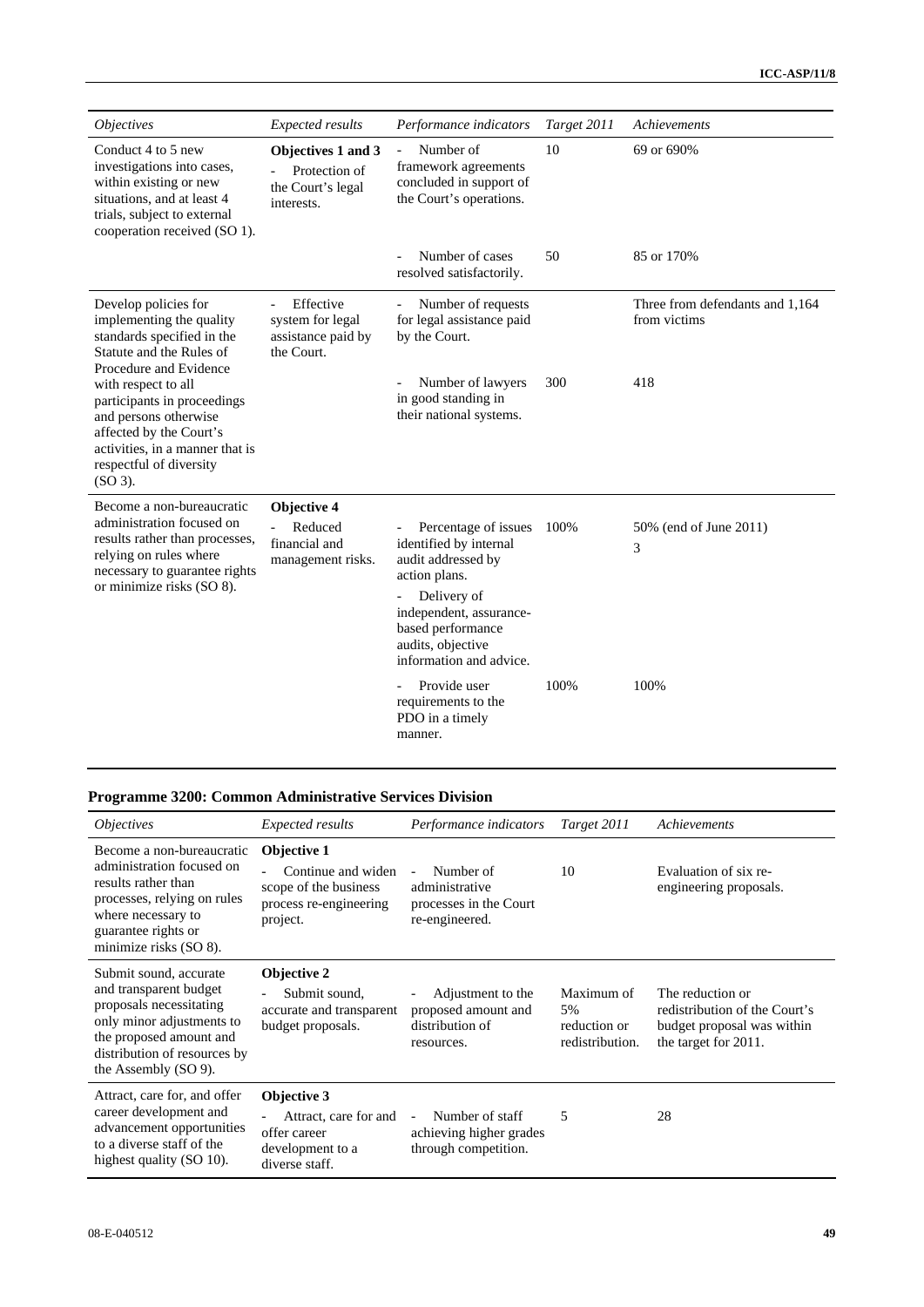## **Programme 3300: Division of Court Services**

| <i><b>Objectives</b></i>                                                                                                                                                                | Expected results                                                                                                                                                                                                                                                            | Performance indicators                                                                                                                        | Target 2011          | Achievements                                                                                                                                                           |
|-----------------------------------------------------------------------------------------------------------------------------------------------------------------------------------------|-----------------------------------------------------------------------------------------------------------------------------------------------------------------------------------------------------------------------------------------------------------------------------|-----------------------------------------------------------------------------------------------------------------------------------------------|----------------------|------------------------------------------------------------------------------------------------------------------------------------------------------------------------|
| Conduct 4 to 5 new<br>investigations into cases,<br>within existing or new<br>situations, and at least 4<br>trials, subject to external<br>cooperation received.<br>(SO <sub>1</sub> )  | Objective 1<br>Support to Court sessions in<br>accordance with the Regulations<br>of the Court and the Regulations<br>of the Registry. Support of 200<br>court days for 2011.<br>Provision of efficient and<br>effective services to requesting<br>parties and to Chambers. | Number of trial<br>$\overline{a}$<br>days successfully<br>completed.<br>Number of requests<br>$\frac{1}{2}$<br>responded to within a<br>week. | 100%<br>90%          | 100%<br>90%                                                                                                                                                            |
| Maintain and further<br>develop the system to<br>address all security risks,<br>striving for maximum<br>security of all<br>participants and staff<br>consistent with the Rome           | Objective 2<br>A well-ordered detention<br>community where the detained<br>persons collectively feel safe<br>from harm and are indeed safe.                                                                                                                                 | Number of<br>incidents involving<br>serious injuries due to<br>negligence of<br>managements.                                                  | 0%                   | 0%.                                                                                                                                                                    |
| Statute (SO 2).                                                                                                                                                                         | Efficient and effective<br>support, protection and<br>operational/logistical services to<br>victims, witnesses and others at<br>risk, regardless of location,<br>subject to assessment.                                                                                     | Number of<br>successfully protected<br>witnesses and victims.                                                                                 | 100%                 | 100% successful<br>implementation of<br>procedural protective<br>and special measures                                                                                  |
| Become a non-<br>bureaucratic<br>administration focused<br>on results rather than<br>processes, relying on<br>rules where necessary to<br>guarantee rights or<br>minimize risks (SO 8). | Objective 3<br>Terminological accuracy and<br>consistency in translated texts<br>and interpreted events in all used<br>languages.                                                                                                                                           | Number of searches<br>performed in language<br>tools per month by<br>active users.                                                            | $200$ (mini-<br>mum) | 40,000 (400 searches per<br>user per month.<br>Average of 100 users in<br>2011                                                                                         |
|                                                                                                                                                                                         | Comprehensive and<br>resource-effective use of all<br>translation services.                                                                                                                                                                                                 | Number of<br>duplicated requests in<br>the workflow.                                                                                          | 0%                   | 67 duplicated requests<br>cancelled                                                                                                                                    |
|                                                                                                                                                                                         | Adequate number of staff<br>and freelance interpreters and<br>field interpreters available for<br>assignments.                                                                                                                                                              | Number of fulfilled<br>$\overline{a}$<br>interpretation and field<br>interpretation requests.                                                 | 90%                  | Interpretation: 100%<br>Field interpretation: 79%<br>(difference: $21\% =$<br>cancelled requests either<br>by requesters or due to<br>visa issues or non-<br>approval) |
|                                                                                                                                                                                         | High standards regarding<br>conditions of detention and<br>management of the detention<br>centre.                                                                                                                                                                           | Number of positive<br>reviews.                                                                                                                | 100%                 | 100%                                                                                                                                                                   |
| Become a non-<br>bureaucratic<br>administration focused<br>on results rather than<br>processes, relying on<br>rules where necessary to<br>guarantee rights or<br>minimize risks (SO 8). | Objective 4<br>Successful arrest and transfer<br>operations.                                                                                                                                                                                                                | Number of actions<br>undertaken by States as<br>a result of a Court<br>request.                                                               | 80%                  | 100%                                                                                                                                                                   |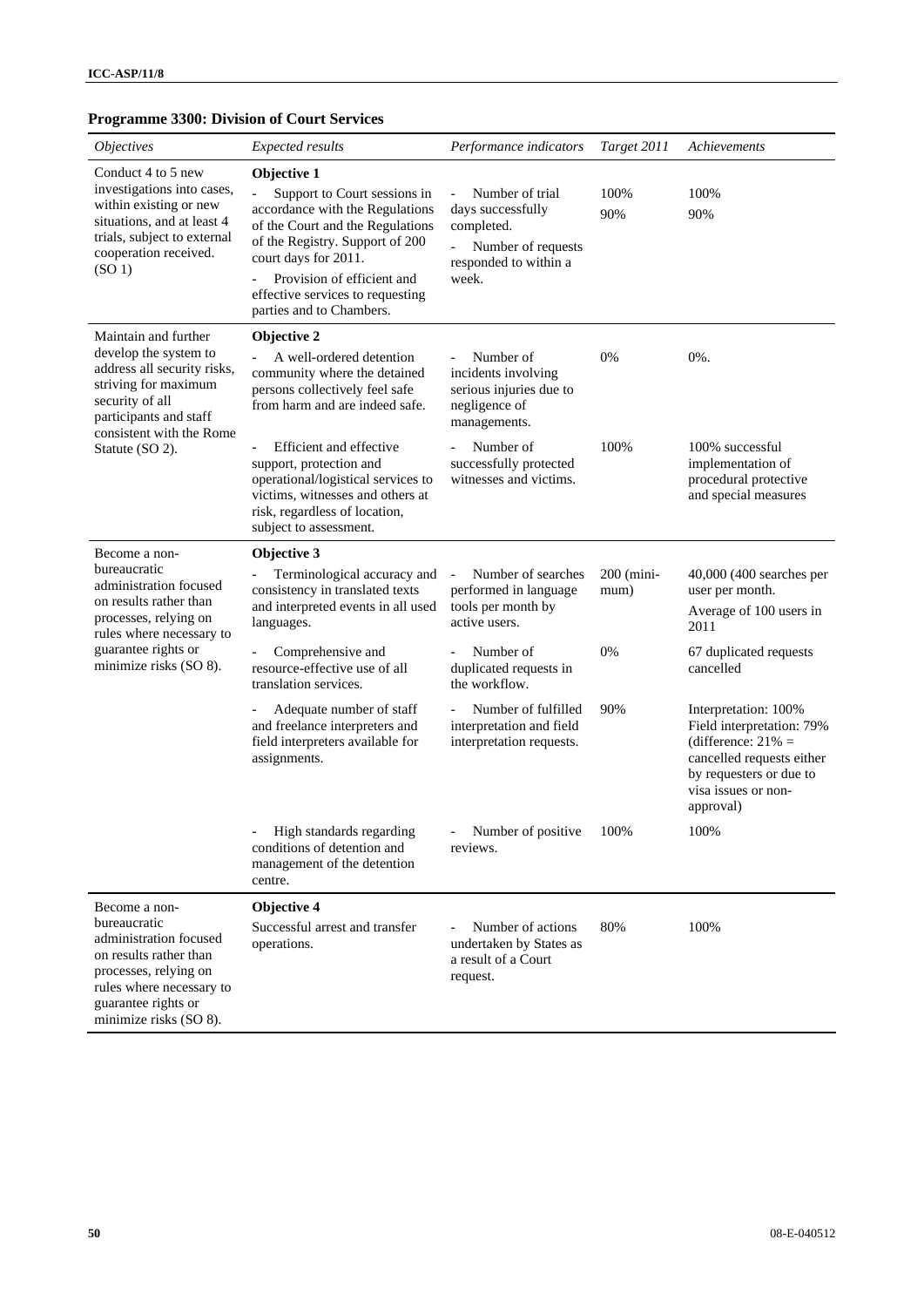| <i><b>Objectives</b></i> | <b>Expected results</b>                                    | Performance indicators                                                                                                                            | Target 2011 | Achievements                                                                                                                                                                                                                                        |
|--------------------------|------------------------------------------------------------|---------------------------------------------------------------------------------------------------------------------------------------------------|-------------|-----------------------------------------------------------------------------------------------------------------------------------------------------------------------------------------------------------------------------------------------------|
|                          | Effective systems to process<br>applications from victims. | Number of<br>$\overline{\phantom{a}}$<br>applications received<br>from victims registered<br>and acknowledged<br>within seven days of<br>receipt. | 95%         | 90% of applications<br>registered within seven<br>days of receipt<br>10% of applications<br>received acknowledged<br>within seven days of<br>receipt due to<br>exponential number of<br>applications received<br>and limited resources<br>available |
|                          |                                                            | Number of<br>applications from<br>victims entered into the<br>database within 30 days<br>of receipt.                                              | 95%         | 90%                                                                                                                                                                                                                                                 |

| Programme 3400: Public Information and Documentation Section |  |  |
|--------------------------------------------------------------|--|--|
|--------------------------------------------------------------|--|--|

| <i><b>Objectives</b></i>                                                                                                                                                      | <b>Expected results</b>                                                                                     | Performance indicators                                                               | Target 2011                                         | Achievements                                                                                                   |
|-------------------------------------------------------------------------------------------------------------------------------------------------------------------------------|-------------------------------------------------------------------------------------------------------------|--------------------------------------------------------------------------------------|-----------------------------------------------------|----------------------------------------------------------------------------------------------------------------|
| Further cultivate a level of<br>awareness and<br>understanding of the Court<br>appropriate to the stage of<br>the Court's activities in<br>affected communities<br>$(SO 4)$ . | Objective 1<br>Increased<br>awareness and<br>understanding at<br>grass-roots level of<br>Courts activities. | Number of interactive<br>sessions conducted.                                         | 60 per<br>situation                                 | UG:120<br>DRC:151<br>SUB:109<br>CAR: 123<br>Kenya: 78                                                          |
|                                                                                                                                                                               |                                                                                                             | Number of people reached<br>-<br>directly at interactive sessions.                   | $20\%$ more<br>per situation<br>compared to<br>2010 | $UG: 11,159 (-50\%)$<br>DRC : 8,701 $(-60\%)^2$<br>$SUB: 2,977 (+60%)$<br>$CAR: 7,539 (+10 %)$<br>Kenya: 2,445 |
|                                                                                                                                                                               |                                                                                                             | Estimated population<br>reached via radio and<br>television.                         | $80\%$ of<br>affected<br>communities                | $UG:19$ million<br>$DRC: 25$ million<br>$SUB:10$ million<br>CAR: 800,000<br>Kenya: 10 million                  |
|                                                                                                                                                                               |                                                                                                             | Number of hours of radio<br>broadcast of the interactive<br>programme Ask the Court. | 50 hours per<br>situation                           | UG:0<br>DRC:0<br>SUB:45<br>CAR: 0<br>Kenya: 10                                                                 |
|                                                                                                                                                                               | Increased<br>applications by<br>victims to participate<br>in proceedings.                                   | Proportion of properly<br>filled victims' applications<br>submitted.                 | 80%                                                 | UG: Unknown<br>DRC: 40%<br>Darfur: 5 received<br>CAR: 90%<br>Kenya: 50%<br>Libya: One received                 |

 1 Following the decision to scale down the ICC presence in Uganda, PIDS focused on preparing the Court's

maintenance strategy and on strengthening partnerships in a sustainable way.<br><sup>2</sup> With much of the ongoing judicial proceedings related to the DRC being covered within existing resources, the Court decided to diminish the number of general public meetings and to develop its work through the local media and by interaction with radio stations and local partners, in order to ensure proper coverage of the different cases related to this situation, as well as the Jean-Pierre Bemba case. In addition, outreach work was strengthened in the Kivus, with more small groups meetings with representatives and leaders; hence, the decrease in the number of people directly engaged in face-to-face meetings.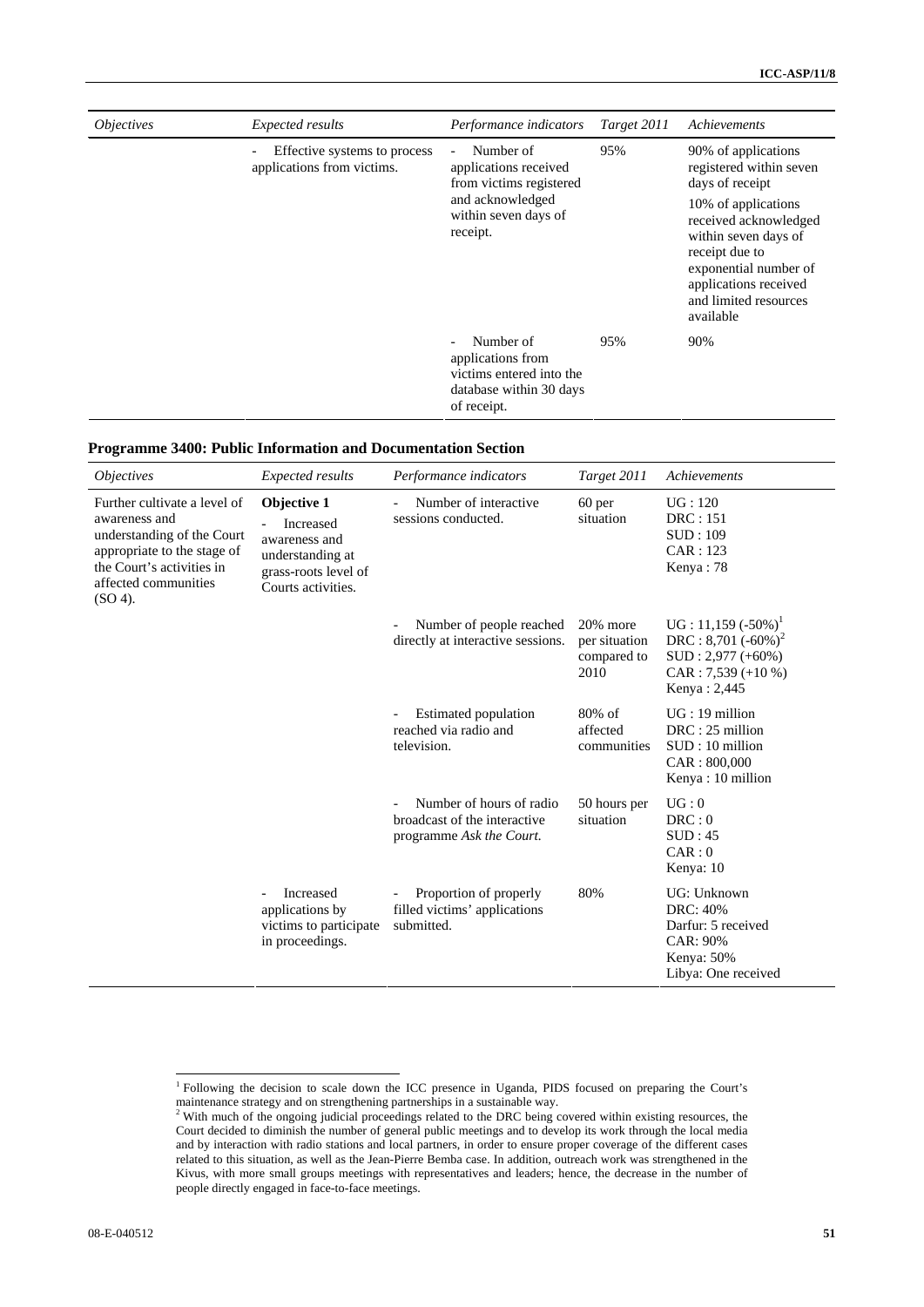| <i><b>Objectives</b></i>                                                                                                                                                      | <b>Expected results</b>                                                                                   | Performance indicators                                                                                       | Target 2011                                | Achievements                                                                                                 |
|-------------------------------------------------------------------------------------------------------------------------------------------------------------------------------|-----------------------------------------------------------------------------------------------------------|--------------------------------------------------------------------------------------------------------------|--------------------------------------------|--------------------------------------------------------------------------------------------------------------|
| Ensure publicity of all<br>proceedings for local and<br>global audiences (SO 7).                                                                                              | Objective 2<br>Increased access<br>to Court judicial<br>proceedings.                                      | In countries concerned:<br>Number of hours of radio<br>broadcast of audio summaries.                         | 45 hours                                   | UG: N/A<br>DRC: 51 hours<br>SUB:45 hours<br>CAR: 495 hours<br>Kenya: 16 hours                                |
|                                                                                                                                                                               |                                                                                                           | Number of hours of TV<br>broadcast of video summaries.                                                       | 35 hours                                   | UG: N/A<br>DRC: 51 hours<br>SUB:45 hours<br>CAR: 146 hours<br>Kenya: 24 hours                                |
|                                                                                                                                                                               |                                                                                                           | Increased number of<br>interviews given to the media.                                                        | 20 more than<br>in $2010$ per<br>situation | UG: 32 (65 in 2010)<br>DRC: 605 (841 in 2010)<br>SUD: 43 (49 in 2010)<br>CAR: 233 (305 in 2010)<br>Kenya: 54 |
|                                                                                                                                                                               |                                                                                                           | Number of publications<br>distributed.                                                                       | 25,000                                     | $UG: 11,017^3$<br>$DRC: 3,243^4$<br>$SUB:9,071^5$<br>$CAR: 1,349^6$<br>Kenya: $3,081^7$                      |
|                                                                                                                                                                               |                                                                                                           | Increased number of<br>visitors to the Court's website<br>video-streaming service.                           | 2,000 more<br>than in 2010                 | 90,000 more than in 2010<br>$(1,022,000 \text{ in } 2011 -$<br>932,000 in 2010)                              |
| Further cultivate a level of<br>awareness and<br>understanding of the Court<br>appropriate to the stage of<br>the Court's activities in<br>affected communities<br>$(SO 4)$ . | Objective 3<br>Constantly<br>increase global<br>awareness of the<br>Court through media<br>and campaigns. | Increased number of<br>$\overline{\phantom{0}}$<br>visitors attending briefings at<br>the seat of the Court. | 1,000 more<br>than in 2010                 | $2,975$ more than in $2010$<br>$(10,499 \text{ in } 2011 - 7524 \text{ in})$<br>2010)                        |
|                                                                                                                                                                               |                                                                                                           | Increased number of<br>interviews given to the media<br>by ICC officials based in The<br>Hague.              | 100 more<br>than in 2010                   | 116 more than in 2010<br>(1455 in 2011 - 1339 in<br>2010)                                                    |
|                                                                                                                                                                               |                                                                                                           | Increased number of<br>female lawyers, especially<br>from Africa, submitting<br>applications to the list of  |                                            | Applications received in<br>2011 for the List of Counsel:<br>Females: 55<br>Females from Africa: 36          |
|                                                                                                                                                                               |                                                                                                           | Counsels and list of assistants<br>to Counsel following the ICC-<br>IBA campaign Calling Female<br>Lawyers.  |                                            | Applications received in<br>2011 for the List of<br>Assistants:<br>Females: 60<br>Females from Africa: 36    |

 $3 \text{ Of the total texts distributed in Uganda, 10,776 were information kits and 241 ICC Legal complements.}$ <br> $3 \text{ Of the total text distributed in DBC, 2.955 years information bits and 298 ICC League companies.}$ 

 $^4$  Of the total texts distributed in DRC, 2,955 were information kits and 288 ICC Legal compendiums.<br><sup>5</sup> Of the total texts distributed in connection with the situation in Darfur, 8,860 were information kits and 211 ICC

Legal compendiums.<br><sup>6</sup> Of the total texts distributed in the CAR, 1,332 were information kits and 17 ICC Legal compendiums.<br><sup>7</sup> Of the total texts distributed in Kenya, 1,680 were information kits and 1,401 ICC Legal compe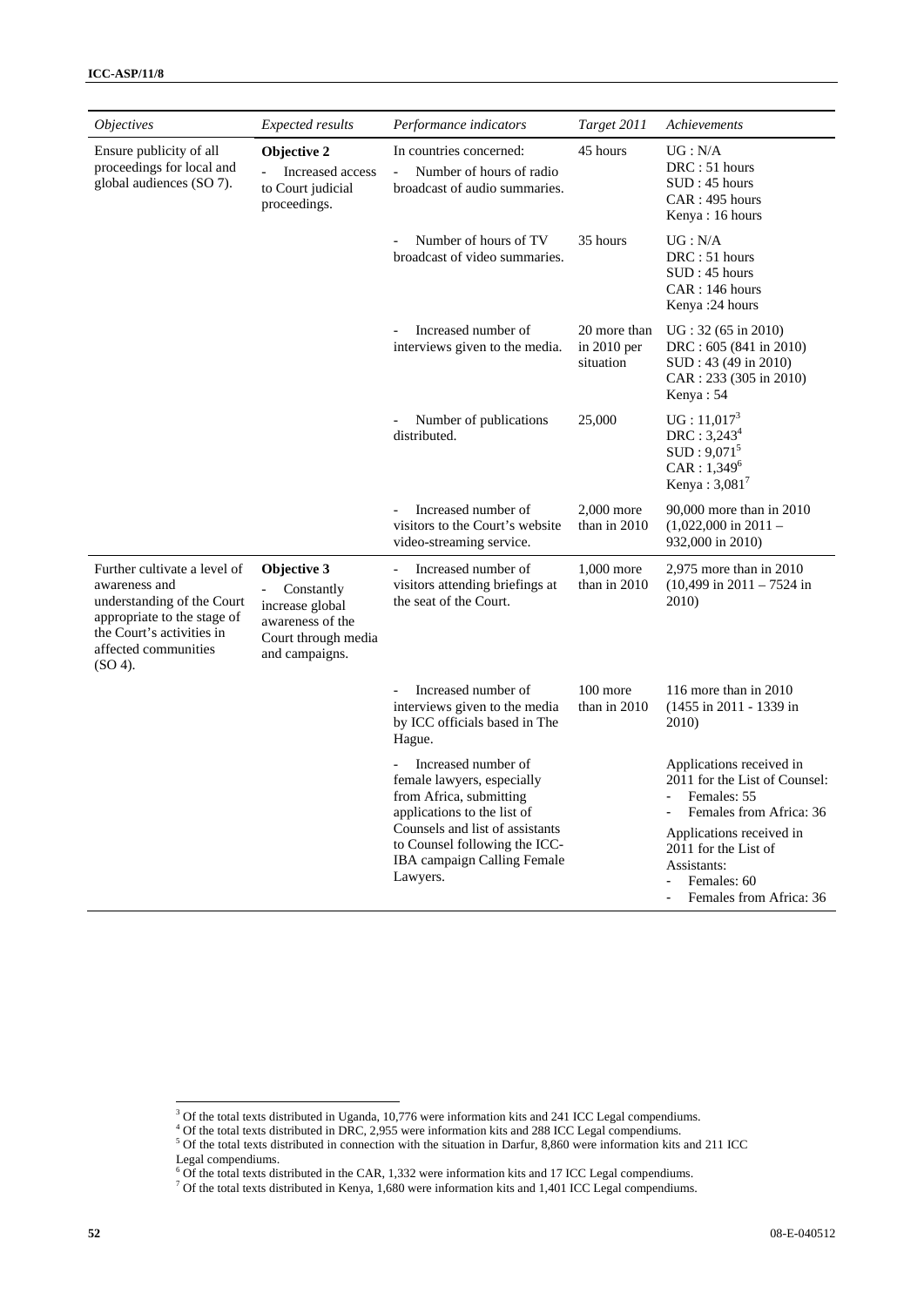# **Annex IV**

# **Major programme IV: Secretariat of the Assembly of States Parties**

| <i><b>Objectives</b></i>                                                                                                                                                                                                                                                                                                                                                                                                                                                                                                                                                                                                                                                                                     | Expected<br>results                                                                                                                      | Performance indicators                                                                                                                                                                                                                                                                                                                                                                                                                                   | Target<br>2011 | Achievements                                                                                                                                                                                                                                                                                                                                                                                                                                                                                                                                                                                                                                                                                                                                  |
|--------------------------------------------------------------------------------------------------------------------------------------------------------------------------------------------------------------------------------------------------------------------------------------------------------------------------------------------------------------------------------------------------------------------------------------------------------------------------------------------------------------------------------------------------------------------------------------------------------------------------------------------------------------------------------------------------------------|------------------------------------------------------------------------------------------------------------------------------------------|----------------------------------------------------------------------------------------------------------------------------------------------------------------------------------------------------------------------------------------------------------------------------------------------------------------------------------------------------------------------------------------------------------------------------------------------------------|----------------|-----------------------------------------------------------------------------------------------------------------------------------------------------------------------------------------------------------------------------------------------------------------------------------------------------------------------------------------------------------------------------------------------------------------------------------------------------------------------------------------------------------------------------------------------------------------------------------------------------------------------------------------------------------------------------------------------------------------------------------------------|
| Organize quality conferences, in<br>particular the session of the<br>Assembly in New York, as well<br>as two sessions of the<br>Committee on Budget and<br>Finance in The Hague.<br>In addition, the Secretariat<br>serviced meetings of a number<br>of subsidiary bodies of the<br>Assembly, in particular The<br>Hague Working Group, the<br>Study Group on Governance and<br>the Oversight Committee for the<br>Permanent Premises.                                                                                                                                                                                                                                                                       | Conference<br>$\equiv$<br>s and sessions<br>held as planned.                                                                             | Meetings run smoothly, end<br>on time and adopt reports.<br>All agenda items are<br>considered.<br>Participants are supported<br>substantively and logistically at<br>meetings, including with<br>registration, provision of<br>documentation and language<br>services.<br>Session participants are<br>satisfied with the arrangements<br>and information provided.                                                                                      | n/a            | High-quality conference and<br>meeting services were provided<br>to the Assembly and its<br>subsidiary bodies. All pre-<br>session documents, in-session<br>and post-session documents<br>were edited, translated and made<br>available to States in a timely<br>manner, despite delays in receipt<br>of some documents.<br>Positive feedback from<br>participants was received.                                                                                                                                                                                                                                                                                                                                                              |
| Enable the Assembly and its<br>subsidiary bodies to carry out<br>their mandates more effectively<br>by providing quality servicing<br>and support, such as planning<br>and coordinating conference<br>services; preparing, coordinating<br>and submitting documentation;<br>monitoring the compliance of<br>various organs of the Court with<br>regulations governing the timely<br>preparation and submission of<br>documents; identifying and<br>acquiring additional resources to<br>enable the Secretariat to carry<br>out its mandate effectively and<br>efficiently; and ensuring that<br>States Parties have access to<br>conference and documentation<br>services in accordance with the<br>Statute. | Quality<br>edited and<br>translated<br>documents<br>released for<br>processing,<br>production and<br>distribution in a<br>timely manner. | <b>States and CBF members</b><br>are provided and satisfied with<br>quality conference services and<br>with the editing, translation and<br>timely issuance of documents,<br>in the official languages, as<br>appropriate, which fully support<br>them in their functions.<br><b>States and CBF members</b><br>are assisted as required, in<br>particular with the provision of<br>information and documentation<br>regarding the Assembly and<br>Court. | n/a            | For the sixteenth and<br>seventeenth sessions of the<br>Committee on Budget and<br>Finance, the Secretariat<br>processed the pre-session, in-<br>session and post-session<br>documents <sup>1</sup> set out in the table<br>below $(5,149$ pages).<br>For the tenth session of the<br>Assembly, the Secretariat<br>processed the pre-session, in-<br>session and post-session<br>documents <sup>2</sup> set out in the table<br>below $(6,403$ pages).<br>All available information and<br>documentation requested<br>regarding the work of the<br>Assembly and the Court were<br>provided upon request. States<br>and CBF members were thus<br>facilitated in fulfilling their role.<br>Positive feedback from<br>participants was received. |
| Research and prepare analytical<br>studies on the application and<br>interpretation of the provisions<br>of the Statute relating to the<br>Assembly and its subsidiary                                                                                                                                                                                                                                                                                                                                                                                                                                                                                                                                       | Quality<br>$\overline{\phantom{a}}$<br>legal advice<br>provided to the<br>Assembly and<br>its subsidiary                                 |                                                                                                                                                                                                                                                                                                                                                                                                                                                          | n/a            |                                                                                                                                                                                                                                                                                                                                                                                                                                                                                                                                                                                                                                                                                                                                               |

bodies.

bodies.

<sup>&</sup>lt;sup>1</sup> In three official languages.<br><sup>2</sup> In six official languages.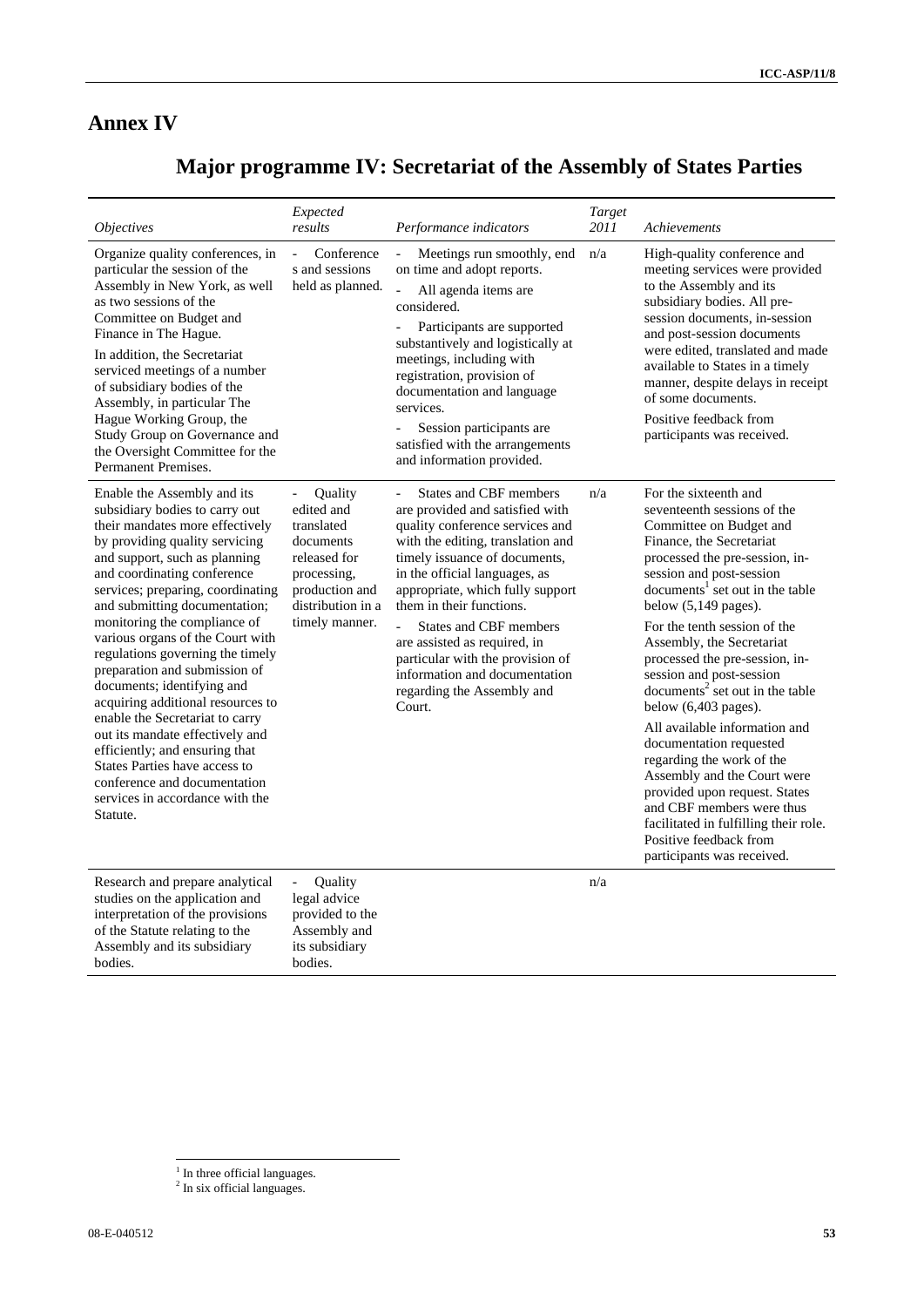| <i><b>Objectives</b></i>                                                                                                                                                        | Expected<br>results                                                                                              | Performance indicators                                                                                                                                          | Target<br>2011 | Achievements                                                                                                                                                                                                                                                                                                                                                                                                                      |
|---------------------------------------------------------------------------------------------------------------------------------------------------------------------------------|------------------------------------------------------------------------------------------------------------------|-----------------------------------------------------------------------------------------------------------------------------------------------------------------|----------------|-----------------------------------------------------------------------------------------------------------------------------------------------------------------------------------------------------------------------------------------------------------------------------------------------------------------------------------------------------------------------------------------------------------------------------------|
| Enable effective dissemination<br>of documentation and<br>information to States Parties and<br>other interested organizations<br>via, inter alia, the Secretariat's<br>website. | Effective<br>$\mathcal{L}^{\pm}$<br>dissemination<br>of<br>documentation<br>and information<br>to States Parties | Session participants are<br>satisfied with the arrangements<br>and information provided.<br>Information and<br>documentation can be accessed<br>without delays. | n/a            | All official documents and<br>useful information were<br>uploaded to the website. In<br>addition, extranet is available for<br>use at all times for ASP and<br>CBF members.                                                                                                                                                                                                                                                       |
|                                                                                                                                                                                 | via, inter alia,<br>the Internet.                                                                                |                                                                                                                                                                 |                | The Secretariat distributed to the<br>delegations at the tenth session<br>of the Assembly USB flash<br>drives that contained the<br>majority of available pre-session<br>documents, reducing the 11,000<br>pages of printed documents<br>normally distributed. This<br>resulted in savings of $\epsilon$ 60,000.<br>The Secretariat will continue to<br>adopt all measures and ways to<br>achieve efficiency in<br>documentation. |
|                                                                                                                                                                                 |                                                                                                                  |                                                                                                                                                                 |                | As regards its new role<br>regarding complementarity, the<br>Secretariat, inter alia,<br>participated in relevant meetings<br>; Secured the engagement of<br>stakeholders with each other.;-<br>established an Extranet and<br>posted relevant information                                                                                                                                                                        |
|                                                                                                                                                                                 |                                                                                                                  |                                                                                                                                                                 |                | High level of visits to the<br>Secretariat's website:                                                                                                                                                                                                                                                                                                                                                                             |
|                                                                                                                                                                                 |                                                                                                                  |                                                                                                                                                                 |                | Total visits: 167,714                                                                                                                                                                                                                                                                                                                                                                                                             |
|                                                                                                                                                                                 |                                                                                                                  |                                                                                                                                                                 |                | Average per day: 459                                                                                                                                                                                                                                                                                                                                                                                                              |
|                                                                                                                                                                                 |                                                                                                                  |                                                                                                                                                                 |                | International visits: 40.78%                                                                                                                                                                                                                                                                                                                                                                                                      |
|                                                                                                                                                                                 |                                                                                                                  |                                                                                                                                                                 |                | Visits from unknown origin:<br>52.09 %                                                                                                                                                                                                                                                                                                                                                                                            |
|                                                                                                                                                                                 |                                                                                                                  |                                                                                                                                                                 |                | Positive feedback from<br>participants was received.                                                                                                                                                                                                                                                                                                                                                                              |
|                                                                                                                                                                                 |                                                                                                                  |                                                                                                                                                                 |                |                                                                                                                                                                                                                                                                                                                                                                                                                                   |

## **Number of documents and pages, produced in 2011**

|                               | English   |       | French          |       | Spanish         |       | Arabic                |                       | Chinese               |              | Russian               |                        | <b>Total</b> |        |
|-------------------------------|-----------|-------|-----------------|-------|-----------------|-------|-----------------------|-----------------------|-----------------------|--------------|-----------------------|------------------------|--------------|--------|
|                               | Documents |       | Pages Documents |       | Pages Documents |       | Pages Documents       |                       | Pages Documents       |              | Pages Documents       | <b>Pages Documents</b> |              | Pages  |
| CBF 16 <sup>th</sup> session  | 152       | 789   | 58              | 413   | 20              | 262   | $\mathbf{0}$          | $\mathbf{0}$          | $\boldsymbol{0}$      | $\bf{0}$     | $\bf{0}$              | $\boldsymbol{0}$       | 230          | 1,464  |
| CBF $17th$ session            | 182       | 1,700 | 112             | 1,274 | 31              | 711   | $\bf{0}$              | $\mathbf{0}$          | $\boldsymbol{0}$      | $\bf{0}$     | $\bf{0}$              | $\boldsymbol{0}$       | 325          | 3,685  |
| CBF total                     | 334       | 2,489 | 170             | 1,687 | 51              | 973   | $\boldsymbol{\theta}$ | $\boldsymbol{\theta}$ | $\boldsymbol{\theta}$ | 0            | $\boldsymbol{\theta}$ | 0                      | 555          | 5,149  |
| ASP tenth session:            |           |       |                 |       |                 |       |                       |                       |                       |              |                       |                        |              |        |
| Pre-session<br>documentation  | 55        | 1,010 | 55              | 1,010 | 55              | 1,010 | 55                    | 1,010                 |                       |              |                       |                        | 222          | 4,042  |
| In-session<br>documentation   | 74        | 317   | 15              | 79    | 15              | 79    | 15                    | 79                    | $\boldsymbol{0}$      | $\mathbf{0}$ | $\bf{0}$              | $\mathbf{0}$           | 119          | 554    |
| Post-session<br>documentation | 3         | 450   | 3               | 450   | 3               | 450   | $\overline{c}$        | 401                   |                       | 28           |                       | 28                     | 13           | 1,807  |
| ASP tenth session: total      | 132       | 1,777 | 73              | 1,539 | 73              | 1,539 | 72                    | 1,490                 | $\overline{c}$        | 29           | $\overline{c}$        | 29                     | 354          | 6,403  |
| 2011 total                    | 466       | 4,266 | 243             | 3,226 | 124             | 2,512 | 72                    | 1,490                 | $\boldsymbol{2}$      | 29           | $\boldsymbol{2}$      | 29                     | 909          | 11,552 |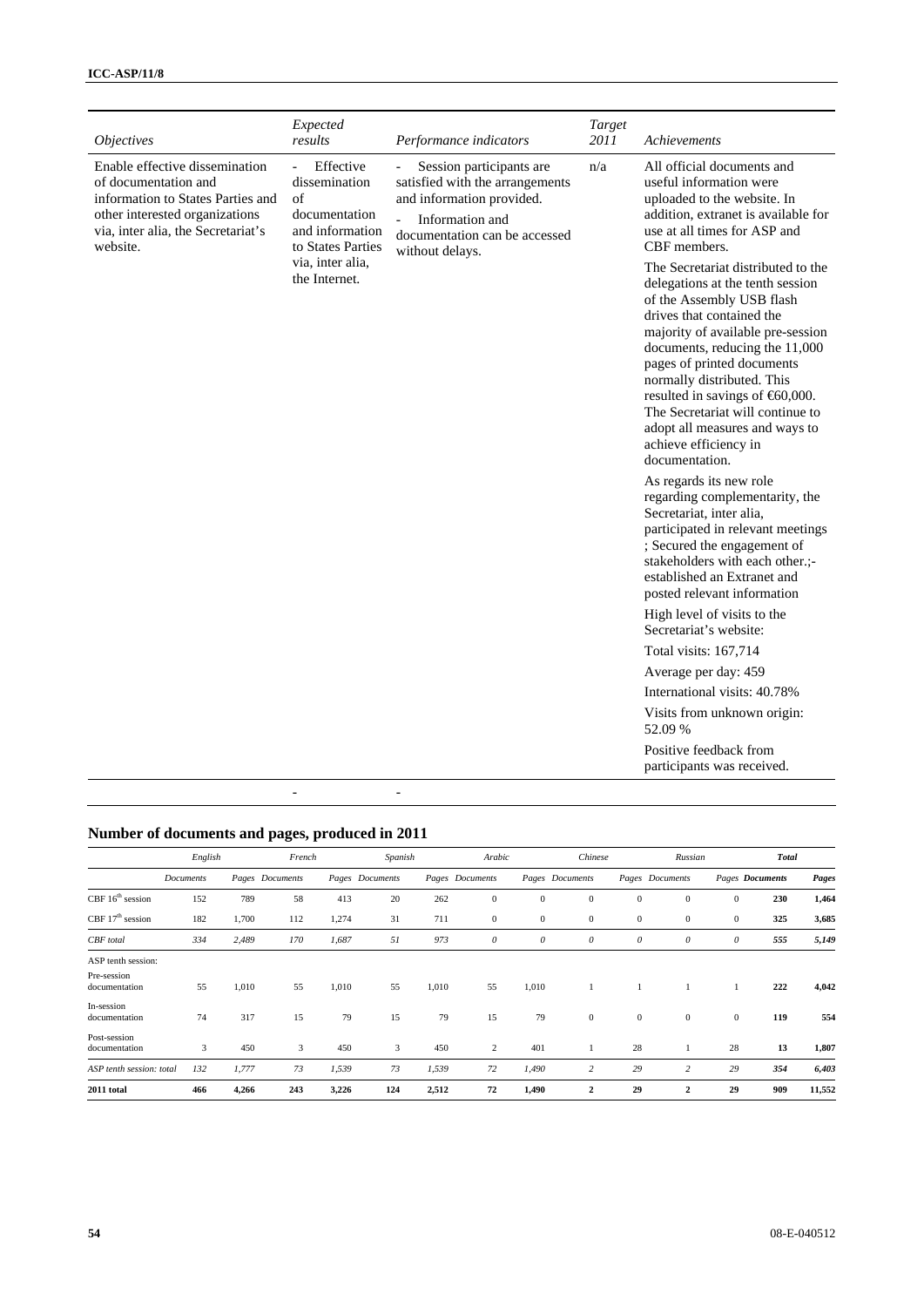# **Annex V**

# **Major programme VI: Secretariat of the Trust Fund for Victims**

| <i><b>Objectives</b></i>                                                                                                                                                                                                                                                                                                | <b>Expected results</b>                                                                                                                                      | Performance indicators                                                                                                                               | Target 2011                                                                                                                                                | Achievements                                                                                                                                                                                                                                                                                                                                                                                                                                                                                                                                                                  |
|-------------------------------------------------------------------------------------------------------------------------------------------------------------------------------------------------------------------------------------------------------------------------------------------------------------------------|--------------------------------------------------------------------------------------------------------------------------------------------------------------|------------------------------------------------------------------------------------------------------------------------------------------------------|------------------------------------------------------------------------------------------------------------------------------------------------------------|-------------------------------------------------------------------------------------------------------------------------------------------------------------------------------------------------------------------------------------------------------------------------------------------------------------------------------------------------------------------------------------------------------------------------------------------------------------------------------------------------------------------------------------------------------------------------------|
| Develop policies for<br>implementing the quality<br>standards specified in the<br>Statute and the Rules of<br>Procedure and Evidence<br>with respect to all<br>participants in<br>proceedings and persons<br>otherwise affected by the<br>Court's activities, in a<br>manner that is respectful<br>of diversity (SO 3). | Objective 1<br>Individual and<br>collective<br>reparations paid<br>when ordered by<br>Chambers.                                                              | Mechanism in place<br>for timely delivery,<br>control and reporting on<br>reparation payments.                                                       | 95%<br>implementation<br>rate                                                                                                                              | Not possible to indicate exact<br>implementation rate. STFV<br>implemented SAP GM module<br>in July 2011 for administering<br>resources from voluntary<br>contributions, including those<br>that will be dedicated to<br>reparations awards. Some<br>adjustment may be needed as &<br>when parameters of actual<br>reparation awards become<br>known.                                                                                                                                                                                                                         |
| Constantly increase<br>support for the Court<br>through enhancing<br>communication and<br>mutual understanding<br>with stakeholders,<br>stressing the Court's role<br>and its independence<br>$(SO 6)$ .                                                                                                                | Objective 2<br>Continuing<br>enhanced<br>communication with<br>the Board of<br>Directors, States<br>Parties, senior<br>management and<br>other stakeholders. | Positive feedback<br>$\blacksquare$<br>received from external<br>stakeholders and staff<br>on quality of<br>communications.                          | Timely and<br>relevant reports<br>and analysis<br>available to<br>external<br>stakeholders and<br>staff.                                                   | Bi-annual programme progress<br>reports are produced in a timely<br>manner and receive positive<br>feedback from different<br>stakeholders. Internal quarterly<br>reports from Secretariat to<br>BOD. Regular presentations to<br>Court (Registry & Chambers),<br>HWG, NGO consultation<br>meetings, donor meetings and<br>other audiences, including in<br>situations. Annual report to<br>ASP. 15-minute video on TFV<br>produced and launched at ASP<br>in December 2011. Given<br>budget constraints, limited<br>possibilities for additional<br>external communications. |
|                                                                                                                                                                                                                                                                                                                         | <b>Broader</b><br>$\overline{\phantom{0}}$<br>understanding of the<br>role of Fund, its<br>Board of Directors,<br>the Secretariat and<br>its activities.     | Increased use of<br>$\overline{\phantom{a}}$<br>communication<br>materials by partner<br>organizations,<br>intermediaries and other<br>stakeholders. | $>10\%$ increase in<br>number of<br>visitors by the<br>end of the year to<br>the Fund's<br>website.                                                        | TFV website data not yet<br>available from host, will be<br>shared as & when.<br>See also observations above.                                                                                                                                                                                                                                                                                                                                                                                                                                                                 |
| Become a non-<br>bureaucratic<br>administration focused on<br>results rather than<br>processes, relying on<br>rules where necessary to<br>guarantee rights or<br>minimize risks (SO 8).                                                                                                                                 | <b>Objective 3</b><br>Efficient<br>administrative<br>structure and<br>operations in place<br>in conformity with<br>applicable<br>regulations and<br>rules.   | Satisfactory report<br>from the External<br>Auditor and Internal<br>Auditor.                                                                         | No remarks from<br>the External<br>Auditor or the<br><b>Internal Auditor</b><br>concerning the<br>Secretariat's<br>control and<br>management<br>practices. | Achieved and in full<br>compliance with the Court's<br>Financial Regulations and<br>Rules.                                                                                                                                                                                                                                                                                                                                                                                                                                                                                    |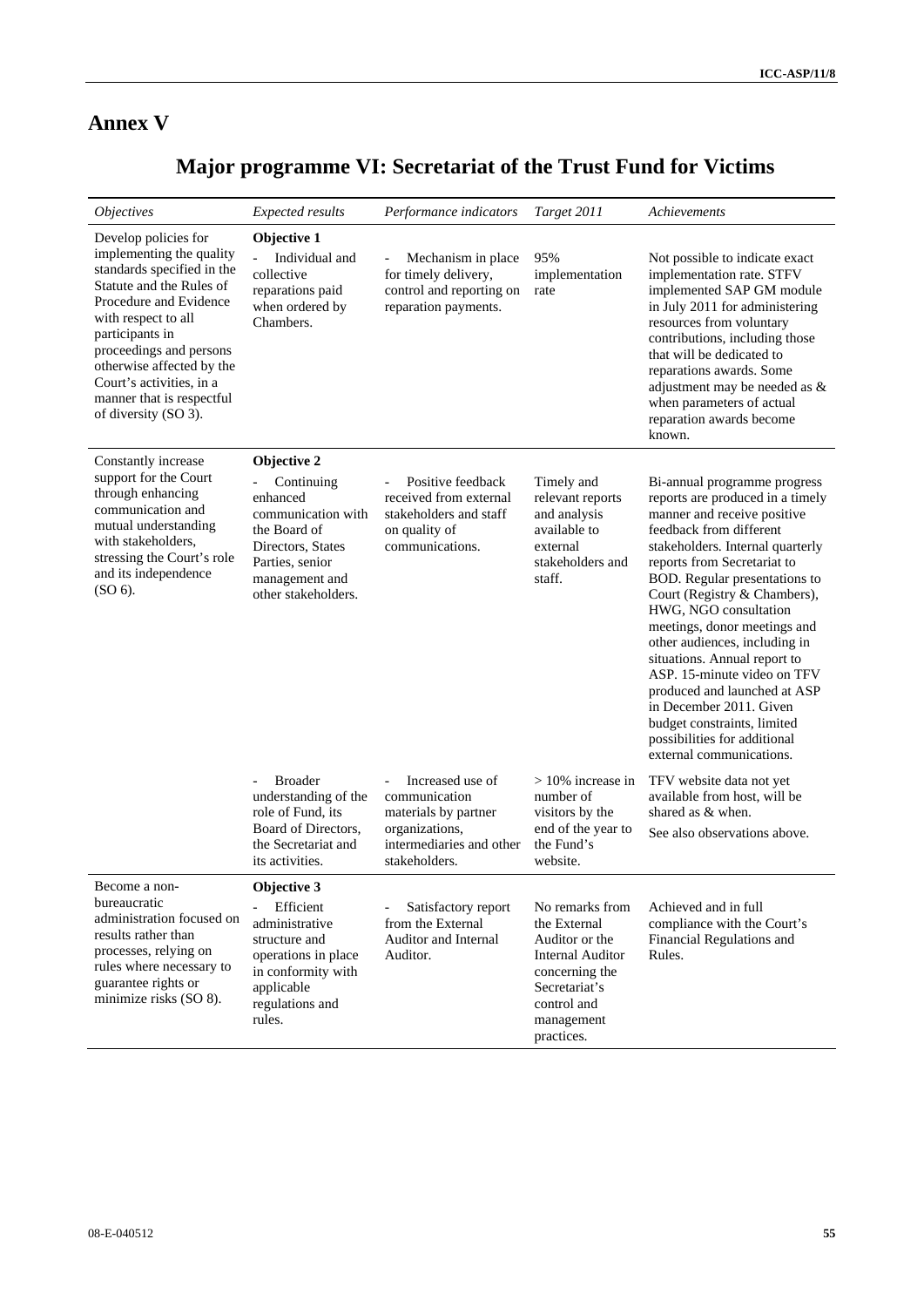| <i><b>Objectives</b></i> | Expected results                                                                                 | Performance indicators                                                            | Target 2011        | Achievements                                                                                                                                                                                                                                                                                                                                                                                                                                                                                                          |
|--------------------------|--------------------------------------------------------------------------------------------------|-----------------------------------------------------------------------------------|--------------------|-----------------------------------------------------------------------------------------------------------------------------------------------------------------------------------------------------------------------------------------------------------------------------------------------------------------------------------------------------------------------------------------------------------------------------------------------------------------------------------------------------------------------|
| Chamber<br>tendering.    | Enhanced<br>effectiveness of<br>functions, including<br>grants management,<br>notifications, and | Significant<br>reduction of processing<br>times compared to the<br>previous year. | $>$ 25% reduction. | Not possible to indicate<br>reduction % - Especially<br>procurement related issues<br>continue to take up much time<br>of both STFV and Registry<br>staff. CAR tender has taken<br>over one year, which is more<br>time than anticipated, as it is the<br>first one for TFV and the Court.<br>-Lessons learned will be<br>documented and shared for<br>deciding on modalities of<br>subsequent tenders.<br>Introduction of SAP GM<br>improves transparency and<br>effectiveness of TFV grants<br>reporting processes. |

# **Annex VI**

# **Major programme VII-1: Project Director's Office (permanent premises)**

| <i><b>Objectives</b></i>                                                               | <i>Expected results</i>                                       | Performance indicators                                                                           | Target<br>2011 | Achievements                                                                                                                                                              |
|----------------------------------------------------------------------------------------|---------------------------------------------------------------|--------------------------------------------------------------------------------------------------|----------------|---------------------------------------------------------------------------------------------------------------------------------------------------------------------------|
| Project Director's Office Court<br>(PDO) is to provide the<br>Court with the necessary | with<br>the<br>necessary<br>permanent<br>premises to meet the | The objective of the - To provide the - Project performs in<br>line with agreed budget.          | 100%           | 100%                                                                                                                                                                      |
| permanent premises.                                                                    | organization's<br>strategic goals<br>and<br>objectives.       | Final design of the<br>$-$<br>premises<br>permanent<br>finalized.                                | 100%           | 100%                                                                                                                                                                      |
|                                                                                        |                                                               | Tender<br>for<br>general<br>initiated<br>contractor<br>(contract award to follow<br>in $2012$ ). | 50%            | 100%<br>Expression of Interest for general<br>contractor published, the request<br>proposal document (second<br>for<br>step in the tender procedure) is<br>being prepared |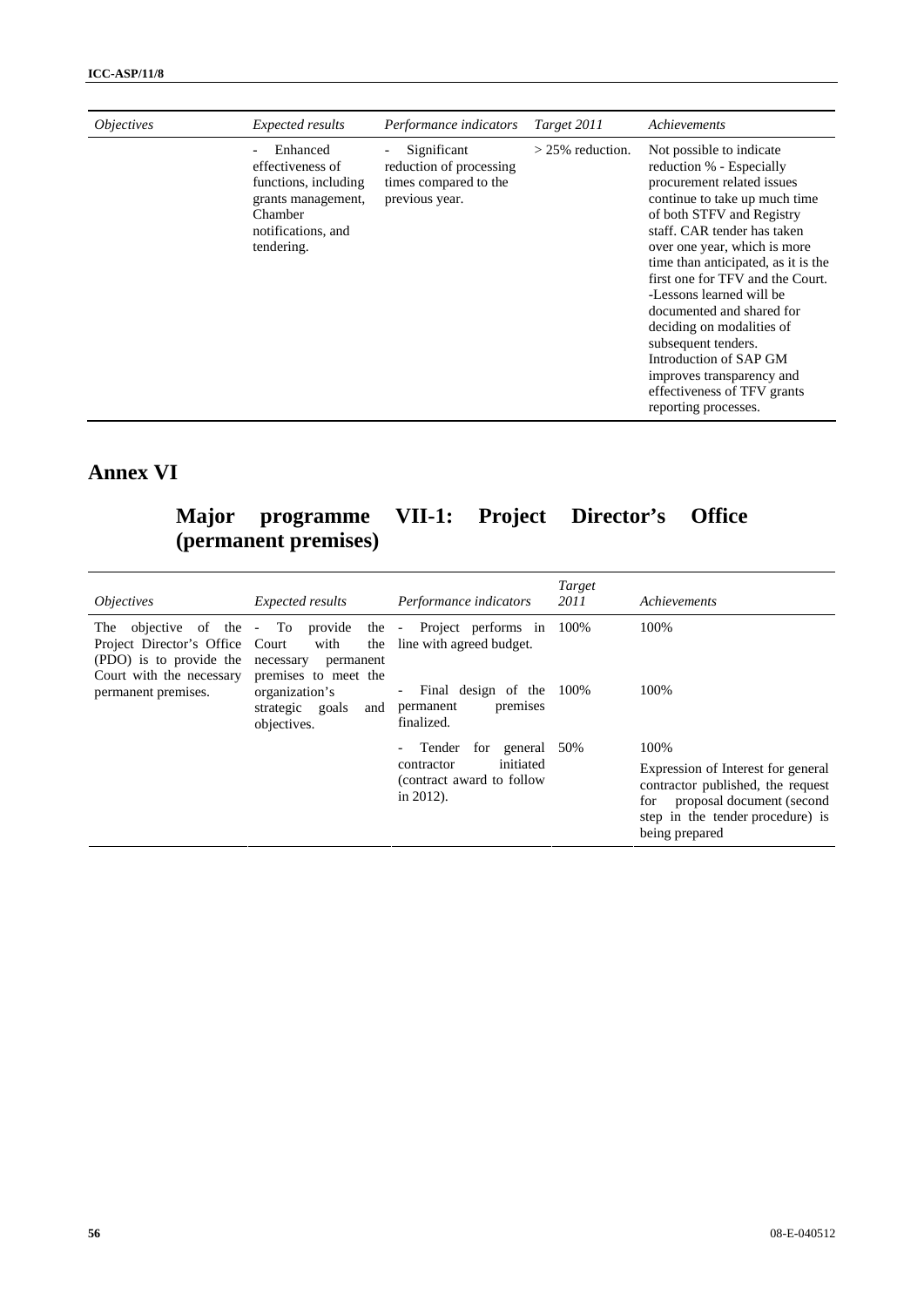# **Annex VII**

# **Realization of assumptions 2005-2010**

| Financial<br>year | Approved<br>budget (in<br>million<br>euros) | <b>Budget</b><br>performance<br>$(in \%)$ | <i>Assumptions</i>                                                                                                                                                                                                                                                                         | Realization of assumptions                                                                                                                                                                                                                                                                                                                                                                                                                                                                                                                                                                                                                                                                                               |
|-------------------|---------------------------------------------|-------------------------------------------|--------------------------------------------------------------------------------------------------------------------------------------------------------------------------------------------------------------------------------------------------------------------------------------------|--------------------------------------------------------------------------------------------------------------------------------------------------------------------------------------------------------------------------------------------------------------------------------------------------------------------------------------------------------------------------------------------------------------------------------------------------------------------------------------------------------------------------------------------------------------------------------------------------------------------------------------------------------------------------------------------------------------------------|
| 2005              | 66.9                                        | 92.9                                      | Monitor eight situations                                                                                                                                                                                                                                                                   | Monitored/analysed eight situations.                                                                                                                                                                                                                                                                                                                                                                                                                                                                                                                                                                                                                                                                                     |
|                   |                                             |                                           | Two situations in the pre-trial,<br>trial and appeals phase.                                                                                                                                                                                                                               | Pre-trial proceedings and interlocutory appeals in three<br>situations.                                                                                                                                                                                                                                                                                                                                                                                                                                                                                                                                                                                                                                                  |
|                   |                                             |                                           | Two situations in the<br>investigation phase.                                                                                                                                                                                                                                              | Three situations in the investigation phase – Uganda,<br>$\overline{\phantom{a}}$<br>DRC I and Darfur (following referral from UNSC).                                                                                                                                                                                                                                                                                                                                                                                                                                                                                                                                                                                    |
| 2006              | 80.4                                        | 80.4                                      | Monitor up to eight situations.<br>Opening of fourth<br>investigation.<br>Start of two trials.                                                                                                                                                                                             | Monitored/analysed five situations.<br>$\overline{\phantom{a}}$<br>Opening of fourth investigation - DRC II.<br>Pre-trial proceedings and interlocutory appeals in the<br>case of Lubanga Dyilo (DRC I).                                                                                                                                                                                                                                                                                                                                                                                                                                                                                                                 |
|                   |                                             |                                           |                                                                                                                                                                                                                                                                                            | Pre-trial proceedings in the other three investigations.<br>$\overline{a}$                                                                                                                                                                                                                                                                                                                                                                                                                                                                                                                                                                                                                                               |
| 2007              | 88.9                                        | 87.2                                      | Monitor at least five<br>situations.<br>No opening of investigations<br>into new situations.<br>Within the four situations,<br>investigation of at least six cases,<br>including the two cases in which<br>arrest warrants have been issued.                                               | Five situations under preliminary/advanced analysis.<br>$\overline{a}$<br>One new investigation into a new situation opened<br>$\overline{a}$<br>$(CAR)$ .<br>Seven cases within four situations under investigation<br>$\overline{a}$<br>(DRC I, DRC II, Darfur I, Darfur II, Uganda, CAR).<br>Continuation of pre-trial proceedings (Confirmation of<br>charges hearing) in the case of Lubanga Dyilo (DRC I).                                                                                                                                                                                                                                                                                                         |
| 2008              | 90.4                                        | 92.6                                      | Monitor at least five<br>situations.<br>No opening of investigations<br>into new situations.<br>In four situations, pursue<br>investigative steps, in a total of at<br>least five cases, including the<br>three cases in which arrest<br>warrants have been issued.<br>At least one trial. | Six situations under preliminary/advanced analysis.<br>No new situations opened.<br>$\overline{a}$<br>Seven cases within four situations under investigation<br>$\overline{a}$<br>(Uganda, DRC I, II, Darfur I, II, III, CAR).<br>Lubanga Dyilo case before the Trial Chamber;<br>proceedings stayed (DRC I).<br>Pre-trial proceedings (Confirmation of charges hearing)<br>in case of Katanga and Ngudjolo Chui (DRC II).<br>Pre-trial hearings (status conferences) in case of Bemba<br>$(CAR)$ .                                                                                                                                                                                                                      |
| 2009              | 101.2                                       | 92.5                                      | Five investigations in three<br>existing situations.<br>No opening of investigations<br>into new situations.<br>Analysis of up to eight other<br>situations.<br>Two trials. Not envisioned to<br>start third trial in 2009.<br>Consecutive trials.                                         | Five active investigations conducted: DRC II<br>(Katanga/Ngudjolo), DRC III (Kivus), CAR (Bemba), Darfur<br>II (Al Bashir) and III (Haskanita).<br>One request for Judges' authorization to open an<br>investigation in Kenya (proprio motu).<br>Situations under preliminary examination, including<br>Kenya, Colombia, Afghanistan, Georgia, Guinea, Côte<br>d'Ivoire and Palestine, have been made public. In order to<br>increase impact, the OTP has systematized publicity of its<br>monitoring activities.<br>Two trials: Lubanga case, OTP presentation completed;<br>Katanga/Ngudjolo case, OTP presentation commenced.<br>Two confirmation of charges proceedings completed:<br>Bemba Case and Abu Garda Case. |
| 2010              | 103.6                                       | 100.3                                     | Five active investigations in<br>three situations currently before<br>the Court.<br>Five residual investigations<br>where either trial proceedings<br>ongoing or where suspects are at<br>large.                                                                                           | DRCIII, IV and V (Kivus); Darfur III; and Ken I and II.<br>Residual investigations/witness management in cases where<br>suspects are at large:<br>Uganda.<br>$\overline{a}$<br>Darfur I and II.<br>$\overline{a}$<br>Residual investigations in support of cases at trial:<br>DRC I and II.<br>CAR.                                                                                                                                                                                                                                                                                                                                                                                                                      |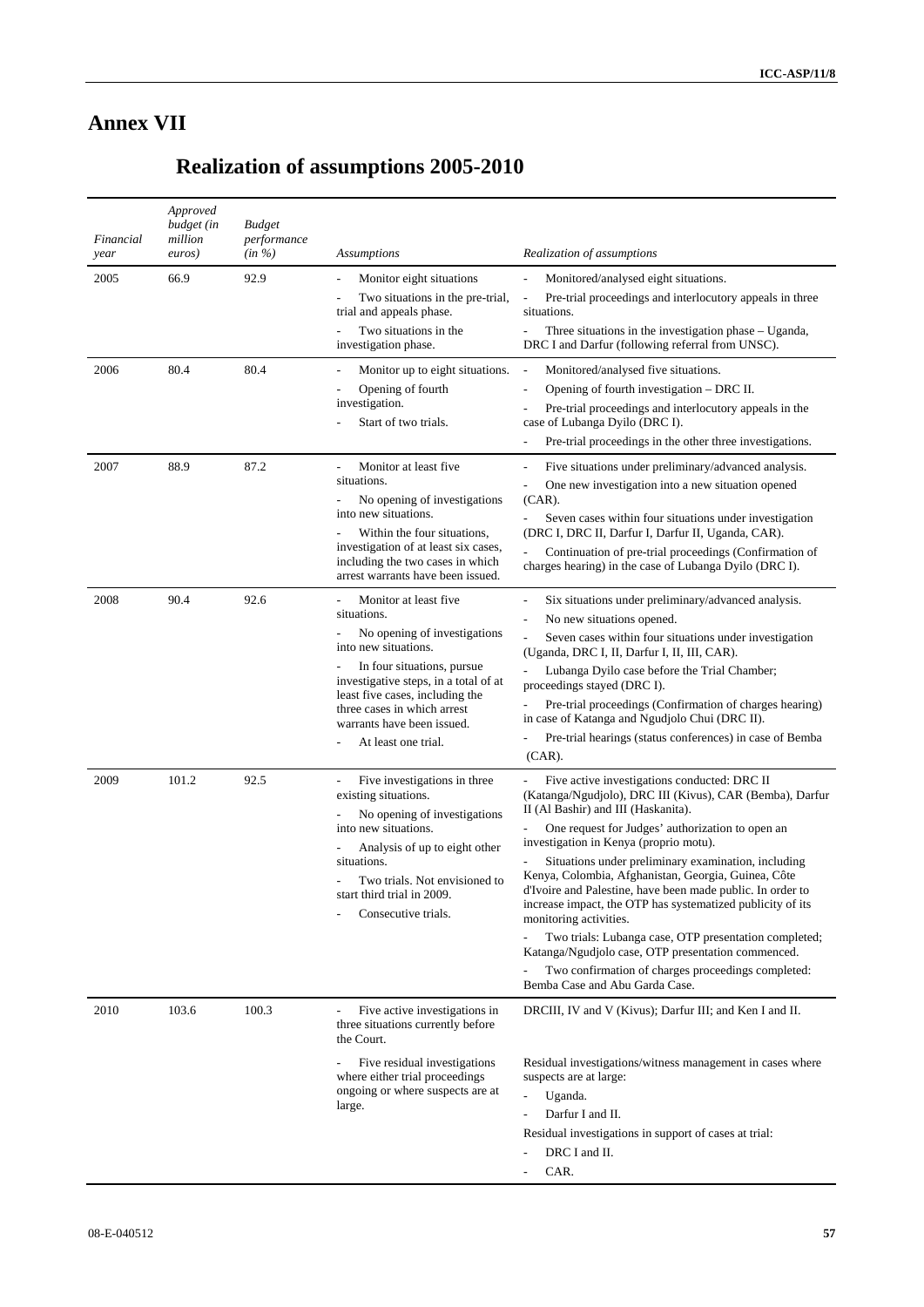| Financial | Approved<br>budget (in<br>million | <b>Budget</b><br>performance                                                      |                                                                                                                                                                                                                                                                                                                                                                                                                                              |                                                                                                                                                                                                                                                                                                                                                                                                                                                                                                                                                                                                                                                                                                                                                                                                                                                                                                                                                                                                                                                                                                                                                                                                                                                                                                                  |
|-----------|-----------------------------------|-----------------------------------------------------------------------------------|----------------------------------------------------------------------------------------------------------------------------------------------------------------------------------------------------------------------------------------------------------------------------------------------------------------------------------------------------------------------------------------------------------------------------------------------|------------------------------------------------------------------------------------------------------------------------------------------------------------------------------------------------------------------------------------------------------------------------------------------------------------------------------------------------------------------------------------------------------------------------------------------------------------------------------------------------------------------------------------------------------------------------------------------------------------------------------------------------------------------------------------------------------------------------------------------------------------------------------------------------------------------------------------------------------------------------------------------------------------------------------------------------------------------------------------------------------------------------------------------------------------------------------------------------------------------------------------------------------------------------------------------------------------------------------------------------------------------------------------------------------------------|
| year      | euros)                            | $(in \%)$                                                                         | <b>Assumptions</b>                                                                                                                                                                                                                                                                                                                                                                                                                           | Realization of assumptions                                                                                                                                                                                                                                                                                                                                                                                                                                                                                                                                                                                                                                                                                                                                                                                                                                                                                                                                                                                                                                                                                                                                                                                                                                                                                       |
|           |                                   |                                                                                   | No investigations in a new<br>situation.                                                                                                                                                                                                                                                                                                                                                                                                     | Investigation in the new situation of Kenya authorized<br>$\overline{a}$<br>by the Pre-trial Chamber on 31 March 2010.<br>Active investigation of two cases: Ken I and Ken II.<br>Applications for summons to appear made on 15th<br>December 2010.                                                                                                                                                                                                                                                                                                                                                                                                                                                                                                                                                                                                                                                                                                                                                                                                                                                                                                                                                                                                                                                              |
|           |                                   |                                                                                   | Analyze up to eight potential<br>situations.                                                                                                                                                                                                                                                                                                                                                                                                 | Nine situations under preliminary examination (phase<br>2b), including Afghanistan, Colombia, Côte d'Ivoire,<br>Georgia, Guinea, Honduras, Nigeria, Republic of Korea, and<br>Palestine have been made public                                                                                                                                                                                                                                                                                                                                                                                                                                                                                                                                                                                                                                                                                                                                                                                                                                                                                                                                                                                                                                                                                                    |
|           |                                   |                                                                                   |                                                                                                                                                                                                                                                                                                                                                                                                                                              | In order to increase impact, the OTP has systematized<br>publicity of its monitoring activities.                                                                                                                                                                                                                                                                                                                                                                                                                                                                                                                                                                                                                                                                                                                                                                                                                                                                                                                                                                                                                                                                                                                                                                                                                 |
|           |                                   |                                                                                   | Up to three trials<br>consecutively (parallel hearings<br>over several weeks may occur)                                                                                                                                                                                                                                                                                                                                                      | Confirmation of charges hearing completed for case of<br>$\overline{\phantom{a}}$<br>Abdallah Banda Abakaer Nourain and Saleh Mohammed<br>Jerbo Jamus – decision pending.                                                                                                                                                                                                                                                                                                                                                                                                                                                                                                                                                                                                                                                                                                                                                                                                                                                                                                                                                                                                                                                                                                                                        |
|           |                                   |                                                                                   |                                                                                                                                                                                                                                                                                                                                                                                                                                              | Trials continued in Thomas Lubanga Dyilo case and<br>$\qquad \qquad \blacksquare$<br>Germain Katanga/Mathieu Ngudjolo Chui cases. Prosecution<br>cases concluded in both.                                                                                                                                                                                                                                                                                                                                                                                                                                                                                                                                                                                                                                                                                                                                                                                                                                                                                                                                                                                                                                                                                                                                        |
|           |                                   |                                                                                   |                                                                                                                                                                                                                                                                                                                                                                                                                                              | The trial in the Jean Pierre Bemba Gombo case<br>commenced 22 November 2010.                                                                                                                                                                                                                                                                                                                                                                                                                                                                                                                                                                                                                                                                                                                                                                                                                                                                                                                                                                                                                                                                                                                                                                                                                                     |
|           |                                   |                                                                                   |                                                                                                                                                                                                                                                                                                                                                                                                                                              | 4 months of parallel trials.                                                                                                                                                                                                                                                                                                                                                                                                                                                                                                                                                                                                                                                                                                                                                                                                                                                                                                                                                                                                                                                                                                                                                                                                                                                                                     |
| 2011      | 103.6                             | 98.7%<br>(programme<br>budget)<br>60% for the<br>contingency<br>fund <sup>1</sup> | Conduct 4 to 5 new<br>investigations into cases, within<br>existing or new situations, subject<br>to external cooperation received.<br>Maintain seven residual<br>$\overline{\phantom{a}}$<br>investigations (including<br>providing support to three trials,<br>subject to external cooperation<br>received).<br>Analyze up to eight potential<br>situations.<br>Conduct at least 4 trials,<br>subject to external cooperation<br>received. | DRCIII, IV; Darfur III; Ken I and II; Libya; Côte<br>$\overline{\phantom{a}}$<br>d'Ivoire<br>Residual investigations/witness management in cases where<br>suspects are at large:<br>Uganda.<br>$\overline{a}$<br>Darfur I and II.<br>Ĭ.<br>Residual investigations in support of cases at trial:<br>DRC I and II.<br>Ĭ.<br>CAR.<br>Ten situations were under preliminary examination<br>(phase 2b or later), including Afghanistan, Colombia,<br>Georgia, Guinea, Honduras, Nigeria, Republic of Korea, and<br>Palestine, which were public and two, Côte d'Ivoire and<br>Libya, were brought to the investigation stage in 2011.<br>In order to increase impact, the OTP has systematized<br>publicity of its monitoring activities, including through the<br>issuance in December of a Comprehensive Public Report on<br>Preliminary Examinations.<br>Confirmation of charges hearing completed for case of<br>William Samoei Ruto, Henry Kiprono Kosgey and Joshua<br>Arap San, and for case of Francis Kirimi Muthaura, Uhuru<br>Muigai Kenyatta and Mohammed Hussein Ali.<br>Charges confirmed in case of Abdallah Banda Abakaer<br>Nourain and Saleh Mohammed Jerbo Jamus – trial date to be<br>set.<br>Charges declined in case of Callixte Mbarushima – OTP<br>$\overline{a}$<br>sought leave to appeal. |
|           |                                   |                                                                                   |                                                                                                                                                                                                                                                                                                                                                                                                                                              | Arrest warrants requested and issued and initial hearing<br>completed for case of Laurent Gbagbo.<br>Arrest warrants requested and issued in case of<br>Muammar Gaddafi, Saif Al-Islam Gaddafi and Abdullah Al<br>Senussi; case of Muammar Gaddafi terminated.<br>Arrest warrant requested for Abdel Raheem Muhammad                                                                                                                                                                                                                                                                                                                                                                                                                                                                                                                                                                                                                                                                                                                                                                                                                                                                                                                                                                                             |
|           |                                   |                                                                                   |                                                                                                                                                                                                                                                                                                                                                                                                                                              | Hussein.<br>Trials continued in Thomas Lubanga Dyilo case,<br>Germain Katanga/Mathieu Ngudjolo Chui case and Jean<br>Pierre Bemba Gombo case.                                                                                                                                                                                                                                                                                                                                                                                                                                                                                                                                                                                                                                                                                                                                                                                                                                                                                                                                                                                                                                                                                                                                                                    |

 1 Subject to External auditors' recommendations.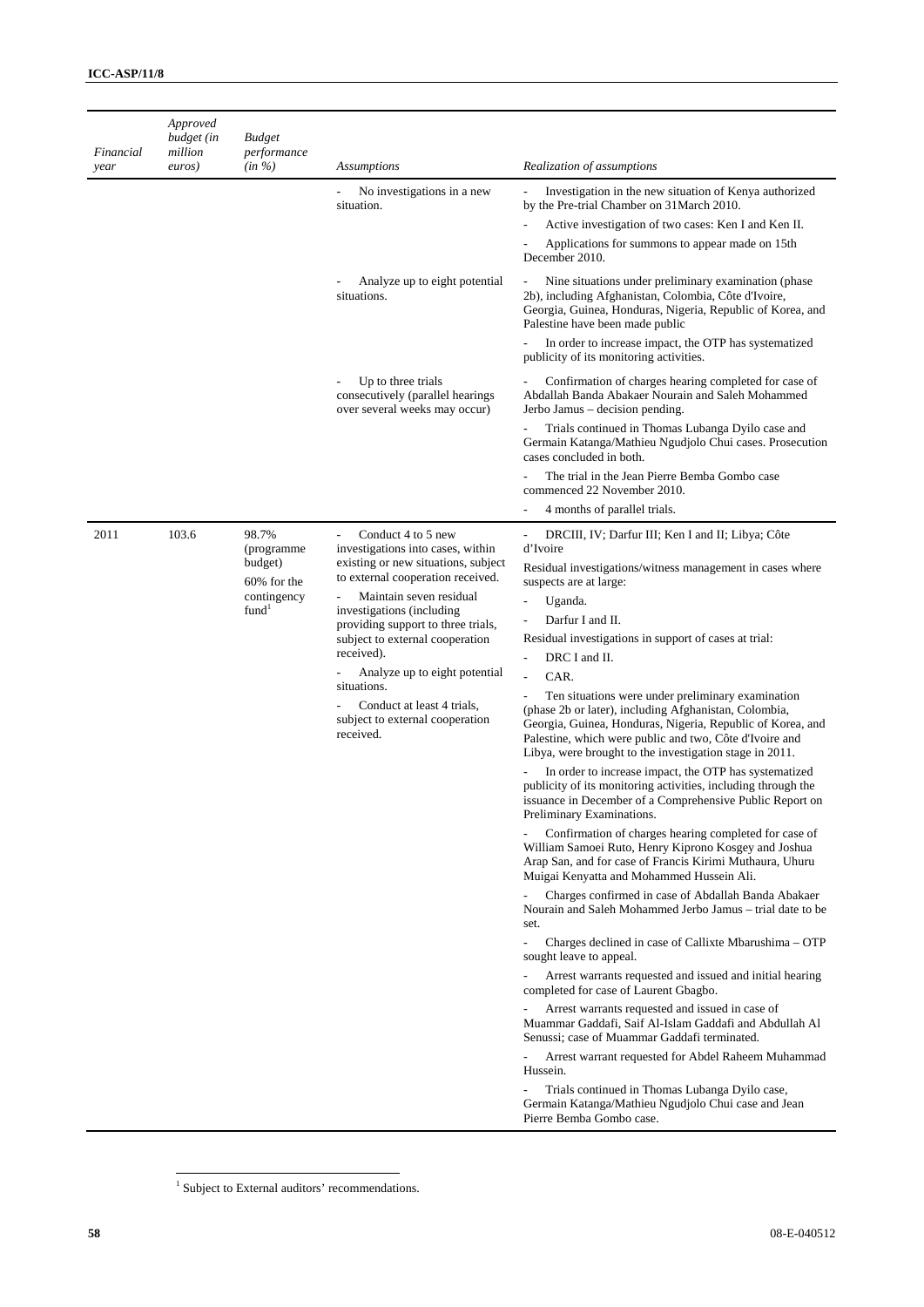## **Annex VIII**

# **Registry: Consolidation of the number of defendants, victims' applications and duration of stay of witnesses**

## **Number of indigent defendants and victim applications**

|                               | Actuals<br>2011 | 2011 budget Actuals<br>assumptions | 2010 | 2010 budget Actuals<br>assumptions        | 2009 | 2009 budget Actuals<br>assumptions | 2008 | 2008 budget<br>assumptions |
|-------------------------------|-----------------|------------------------------------|------|-------------------------------------------|------|------------------------------------|------|----------------------------|
| Number of indigent defendants |                 |                                    |      |                                           |      |                                    |      |                            |
| Victim applications           |                 |                                    |      | 1,164 no assumption $2,257$ no assumption |      | 74 no assumption                   |      | 66 no assumption           |

## **Victim participation applications**

|                | New victim applications<br>for participation in 2011 | New victim applications<br>for participation in 2010 | New victim applications<br>for participation in 2009 | New victim applications<br>for participation in 2008 |
|----------------|------------------------------------------------------|------------------------------------------------------|------------------------------------------------------|------------------------------------------------------|
| Uganda         | 27                                                   | 311                                                  | 272                                                  | 216                                                  |
| <b>DRC</b>     | 1,160                                                | 47                                                   | 331                                                  | 270                                                  |
| Darfur - Sudan | 5                                                    | 63                                                   | 118                                                  | $\Omega$                                             |
| <b>CAR</b>     | 3,065                                                | 1.761                                                | 34                                                   | 133                                                  |
| Kenya          | 2,513                                                | 57                                                   | $\mathfrak{D}_{\mathfrak{p}}$                        | $\theta$                                             |
| Libya          |                                                      | ۰                                                    | ۰                                                    |                                                      |
| <b>Total</b>   | 6,771                                                | 2,239                                                | 757                                                  | 619                                                  |

## **Victim reparation applications**

|                | New victim applications<br>for participation in 2011 | New victim applications<br>for participation in 2010 | New victim applications<br>for participation in 2009 | New victim applications<br>for participation in 2008 |
|----------------|------------------------------------------------------|------------------------------------------------------|------------------------------------------------------|------------------------------------------------------|
| Uganda         | 25                                                   | 381                                                  | 24                                                   | $\theta$                                             |
| <b>DRC</b>     | 1,160                                                | 36                                                   | 107                                                  |                                                      |
| Darfur - Sudan | 54                                                   | 76                                                   |                                                      | $\theta$                                             |
| <b>CAR</b>     | 2,936                                                | 321                                                  | 23                                                   |                                                      |
| Kenya          | 2,857                                                | 421                                                  | 116                                                  | $\theta$                                             |
| Libya          | $\Omega$                                             |                                                      |                                                      |                                                      |
| <b>Total</b>   | 7,032                                                | 1,235                                                | 277                                                  |                                                      |

## **Stay per witness at HQ**

|        | Max.<br>per witness at | <b>Budget</b><br>assumption<br>duration stay max. duration duration stay max. duration duration stay max. duration duration stay max. duration<br>stay per<br>$HO$ 2011 witness 2011 | Max. | <b>Budget</b><br>assumption<br>per witness stay per<br>at HO 2010 witness 2010 | Max. | <b>Budget</b><br>assumption<br>per witness stay per<br>at HQ 2009 witness 2009 | Max.<br>per witness | <b>Budget</b><br>assumption<br>stay per<br>at HO 2008 witness 2008 |
|--------|------------------------|--------------------------------------------------------------------------------------------------------------------------------------------------------------------------------------|------|--------------------------------------------------------------------------------|------|--------------------------------------------------------------------------------|---------------------|--------------------------------------------------------------------|
| DRC I  |                        | 15                                                                                                                                                                                   | 22   | 10                                                                             | 39   | 10                                                                             |                     |                                                                    |
| DRC II |                        | 15                                                                                                                                                                                   | 41   | 10                                                                             |      | 10                                                                             |                     |                                                                    |
| CAR    | 33                     |                                                                                                                                                                                      | 19   | 10                                                                             |      | 10                                                                             |                     |                                                                    |